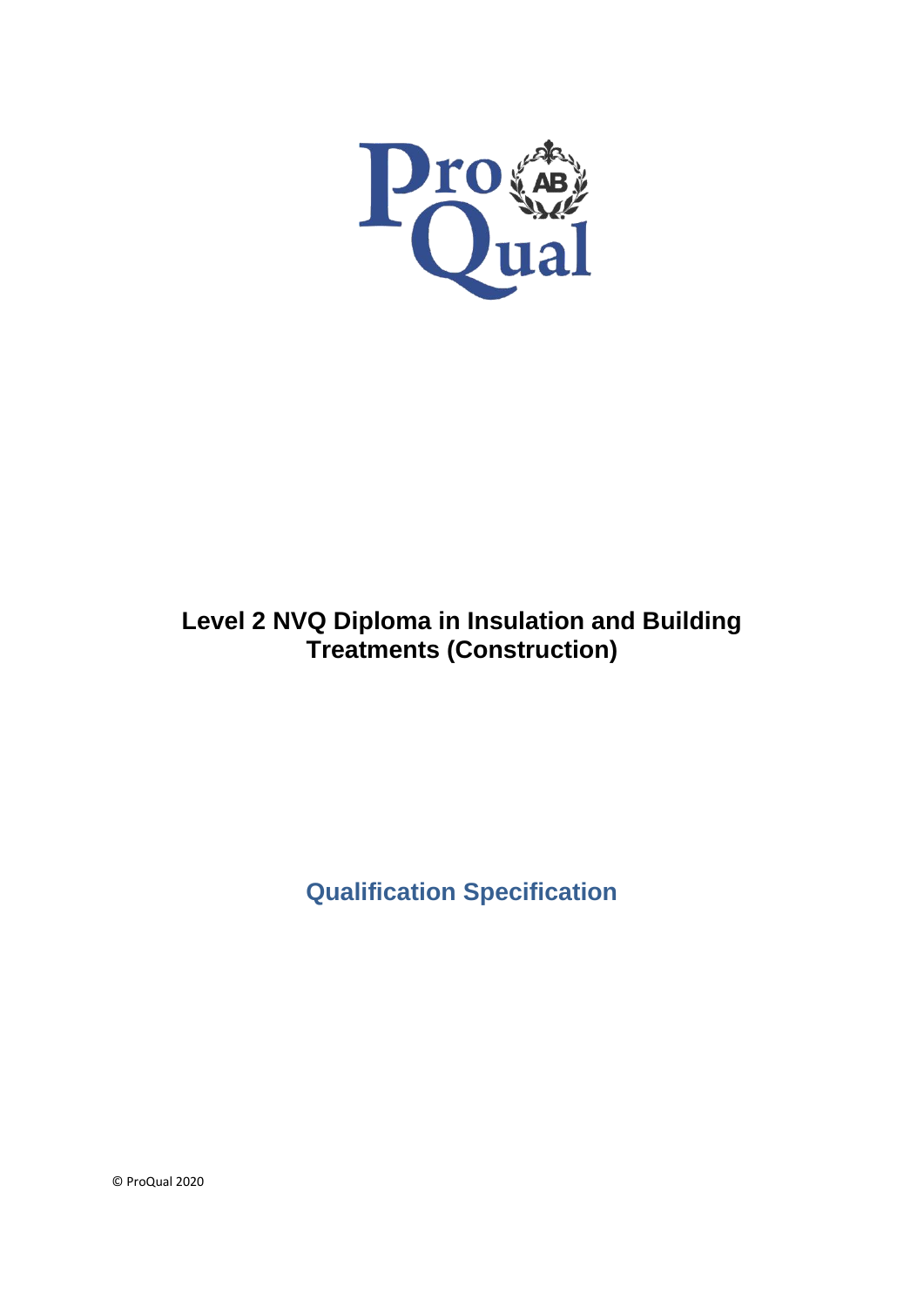# **Contents**

|                                                   | Page |
|---------------------------------------------------|------|
| Introduction                                      | 3    |
| <b>Qualification profile</b>                      | 3    |
| <b>Qualification Structure</b>                    | 4    |
| Centre requirements                               | 11   |
| Support for candidates                            | 11   |
| Links to National Standards / NOS mapping         | 11   |
| Assessment                                        | 12   |
| Internal quality assurance                        | 12   |
| Adjustments to assessment                         | 13   |
| Results enquiries and appeals                     | 13   |
| Certification                                     | 13   |
| Units - learning outcomes and assessment criteria | 14   |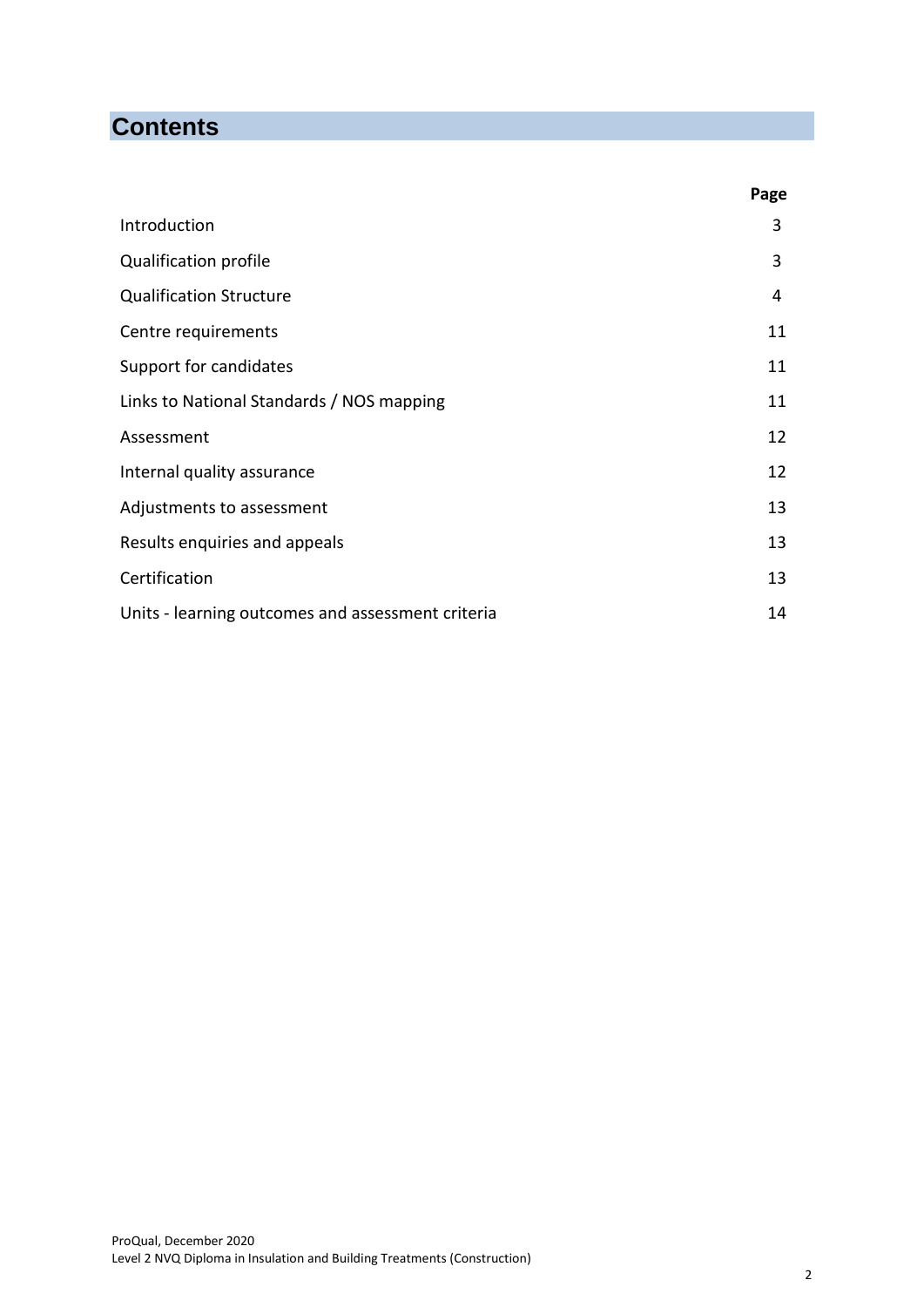### **Introduction**

The ProQual Level 2 NVQ Diploma in Insulation and Building Treatments (Construction) qualification provides a nationally recognised qualification for those working in this specialised area of construction.

The awarding body for this qualification is ProQual Awarding Body [\(www.proqualab.com\)](http://www.proqualab.com/) and the regulatory body is the Office of Qualifications and Examinations Regulation (Ofqual); it is also endorsed by the sector body for construction - CITB.

The qualification has been accredited onto the Regulated Qualifications Framework (RQF) and is published on Ofqual's Register of Qualifications.

## **Qualification Profile Level 2 NVQ Diploma in Insulation and Building Treatments (Construction)**

| <b>Qualification title</b>      | ProQual Level 2 NVQ Diploma in Insulation and Building<br><b>Treatments (Construction)</b>                          |
|---------------------------------|---------------------------------------------------------------------------------------------------------------------|
| Ofqual qualification number     | 603/6900/0                                                                                                          |
| Level                           | 2                                                                                                                   |
| <b>Total Qualification Time</b> | 480-680 hours (214-281 GLH)                                                                                         |
| Assessment                      | Pass or fail<br>Internally assessed and verified by centre staff<br>External quality assurance by ProQual verifiers |
| Qualification start date        | 14/12/2020                                                                                                          |
| Qualification end date          |                                                                                                                     |

### **Entry Requirements**

There are no formal entry requirements for this qualification.

Centres should carry out an **initial assessment** of candidate skills and knowledge to identify any gaps and help plan the assessment.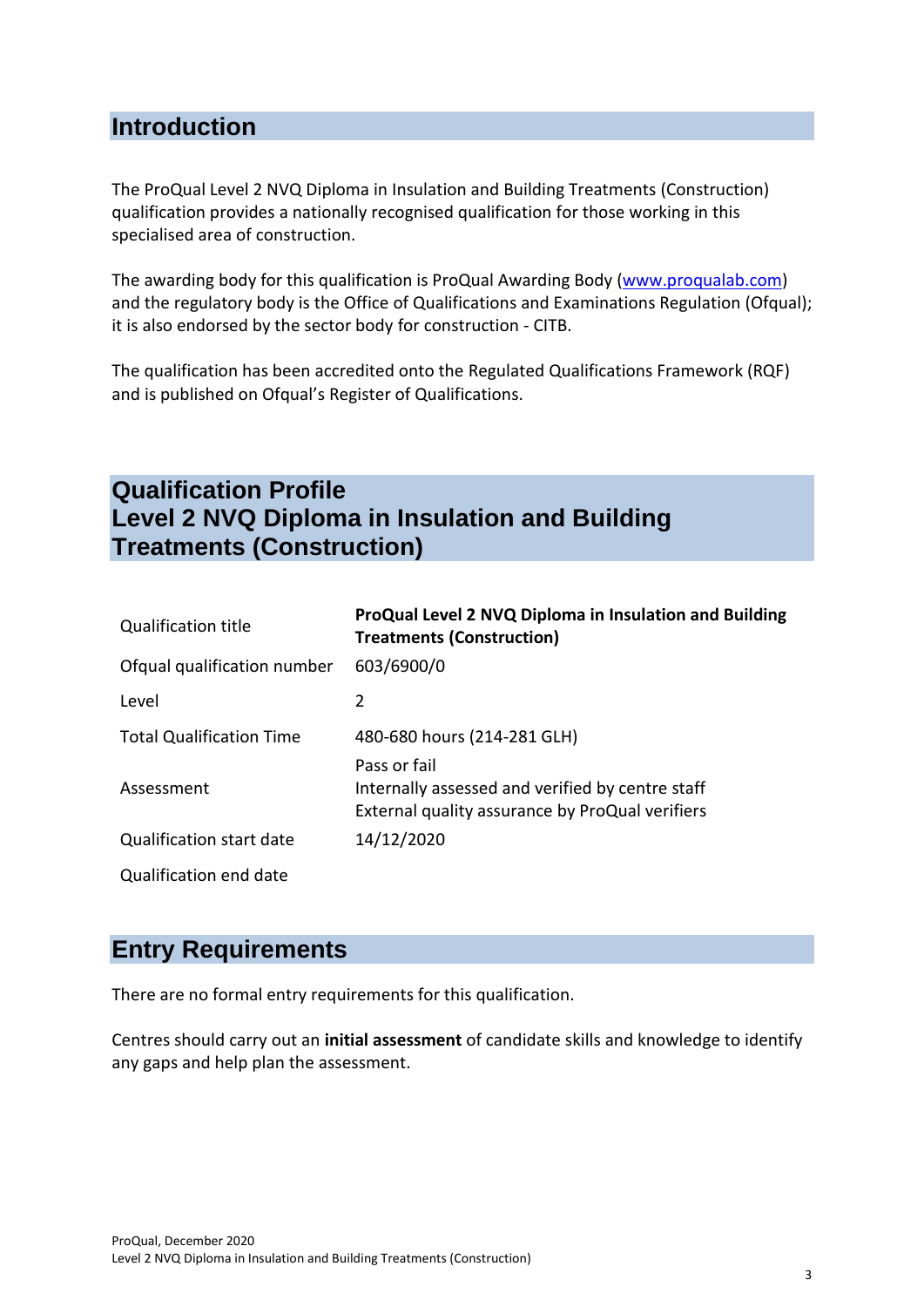## **Qualification Structure**

To achieve the qualification candidates must complete one of the pathways, candidates may also complete any of the Additional Units.

**Unit Endorsements** are indicated in the Pathway unit listings below, details of endorsements are also included after the learning outcomes/assessment criteria at the end of each relevant unit

Pathway 1 – Wood Preserving and Damp-proofing

Pathway 2 – Wall Tie Replacement

Pathway 3 – Cavity Wall Insulation

Pathway 4 – Solid Floor Insulation

Pathway 5 – Under Floor Insulation

Pathway 6 – Cold Roof Insulation

**CITB references are provided in this document for information only.**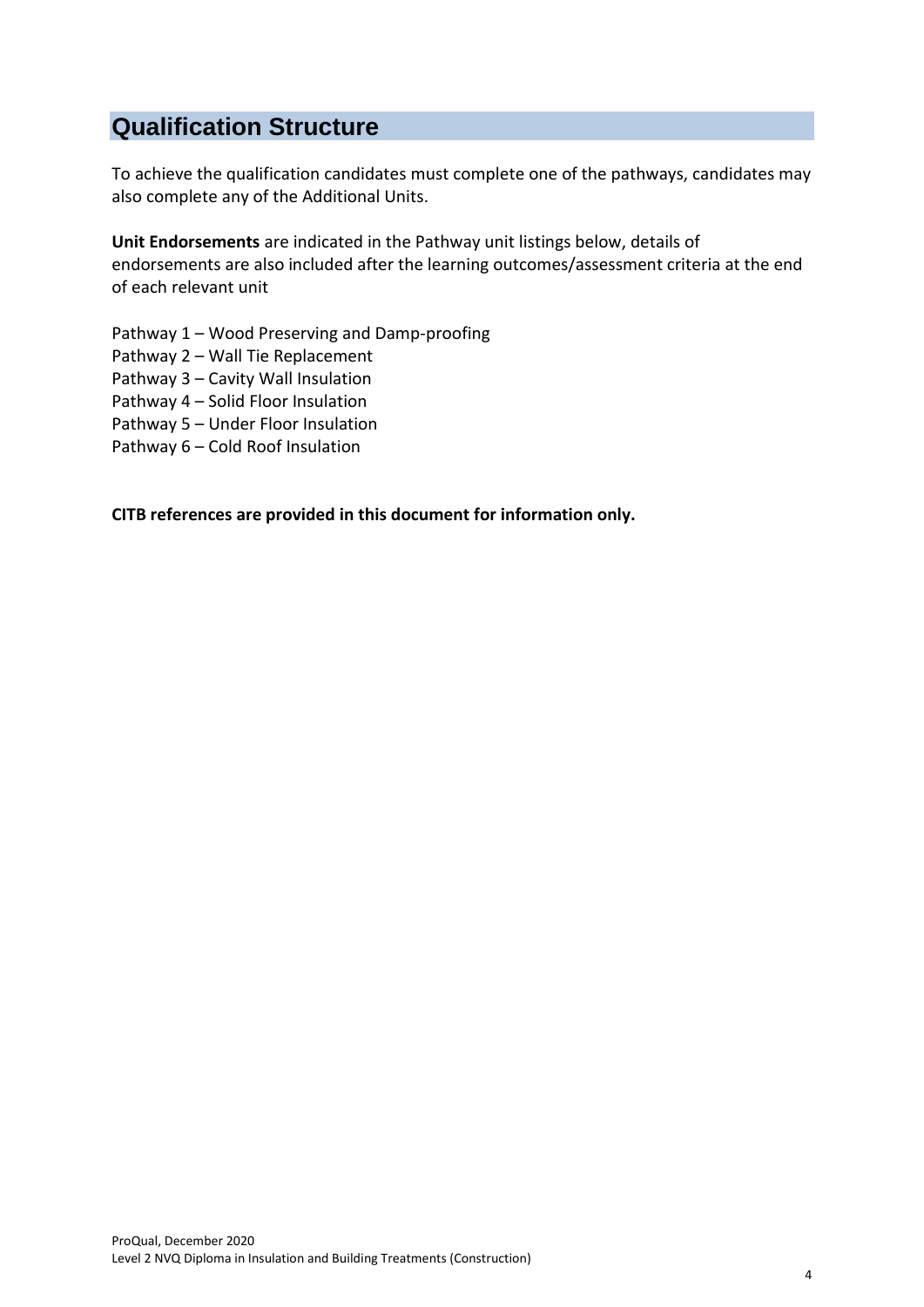### **Pathway 1 – Wood Preserving and Damp-proofing**

| <b>Mandatory Units - ALL units required</b> | <b>CITB</b> references<br>for information<br>only                                                                                                                                                                                                                                                            |                  |                                                   |  |  |  |  |
|---------------------------------------------|--------------------------------------------------------------------------------------------------------------------------------------------------------------------------------------------------------------------------------------------------------------------------------------------------------------|------------------|---------------------------------------------------|--|--|--|--|
| <b>Unit Ref.</b>                            | <b>Title</b><br>Level                                                                                                                                                                                                                                                                                        |                  |                                                   |  |  |  |  |
| M/508/6537                                  | Conforming to general health, safety and welfare in the<br>workplace                                                                                                                                                                                                                                         | Unit Ref.<br>641 |                                                   |  |  |  |  |
| T/508/6538                                  | Conforming to productive working practices in the<br>workplace                                                                                                                                                                                                                                               | $\overline{2}$   | 642                                               |  |  |  |  |
| Y/508/6533                                  | Moving, handling and storing resources in the<br>$\overline{2}$<br>643<br>workplace                                                                                                                                                                                                                          |                  |                                                   |  |  |  |  |
| D/617/2789                                  | Preparing structures for treatment in the workplace<br><b>Unit Endorsements</b><br><b>One</b> of the following endorsements required:<br>Wood preservation<br>Damp-proofing<br>Wall tie replacement                                                                                                          | 444v3            |                                                   |  |  |  |  |
| R/617/2790                                  | Applying preservation treatment in the workplace<br><b>Unit Endorsements</b><br>One of the following endorsements requirement:<br>Wood preservation<br>Damp-proofing                                                                                                                                         | $\overline{2}$   | 445v3                                             |  |  |  |  |
| Y/617/2791                                  | Reinstating the structure after building treatments in<br>the workplace                                                                                                                                                                                                                                      | $\overline{2}$   | 446v3                                             |  |  |  |  |
| R/618/5670                                  | Insulation and building treatments, building<br>construction, defects and interfaces                                                                                                                                                                                                                         | 817v1            |                                                   |  |  |  |  |
|                                             | <b>Additional Units (not compulsory)</b>                                                                                                                                                                                                                                                                     |                  | <b>CITB</b> references<br>for information<br>only |  |  |  |  |
| <b>Unit Ref.</b>                            | <b>Title</b>                                                                                                                                                                                                                                                                                                 | <b>Level</b>     | <b>CITB Internal</b><br>Unit Ref.                 |  |  |  |  |
| A/615/1609                                  | Erecting and dismantling access/working platforms in<br>the workplace<br><b>Unit Endorsements</b><br>Two of the following endorsements required:<br>Ladders/crawler boards<br>Stepladders/platform steps<br>Proprietary towers<br>Trestle platforms<br>Mobile scaffold towers<br>Proprietary staging/podiums | 2                | 250v1                                             |  |  |  |  |
| T/618/5676                                  | Develop customer relationships                                                                                                                                                                                                                                                                               | 2                | ICS B2 2010-<br>2014                              |  |  |  |  |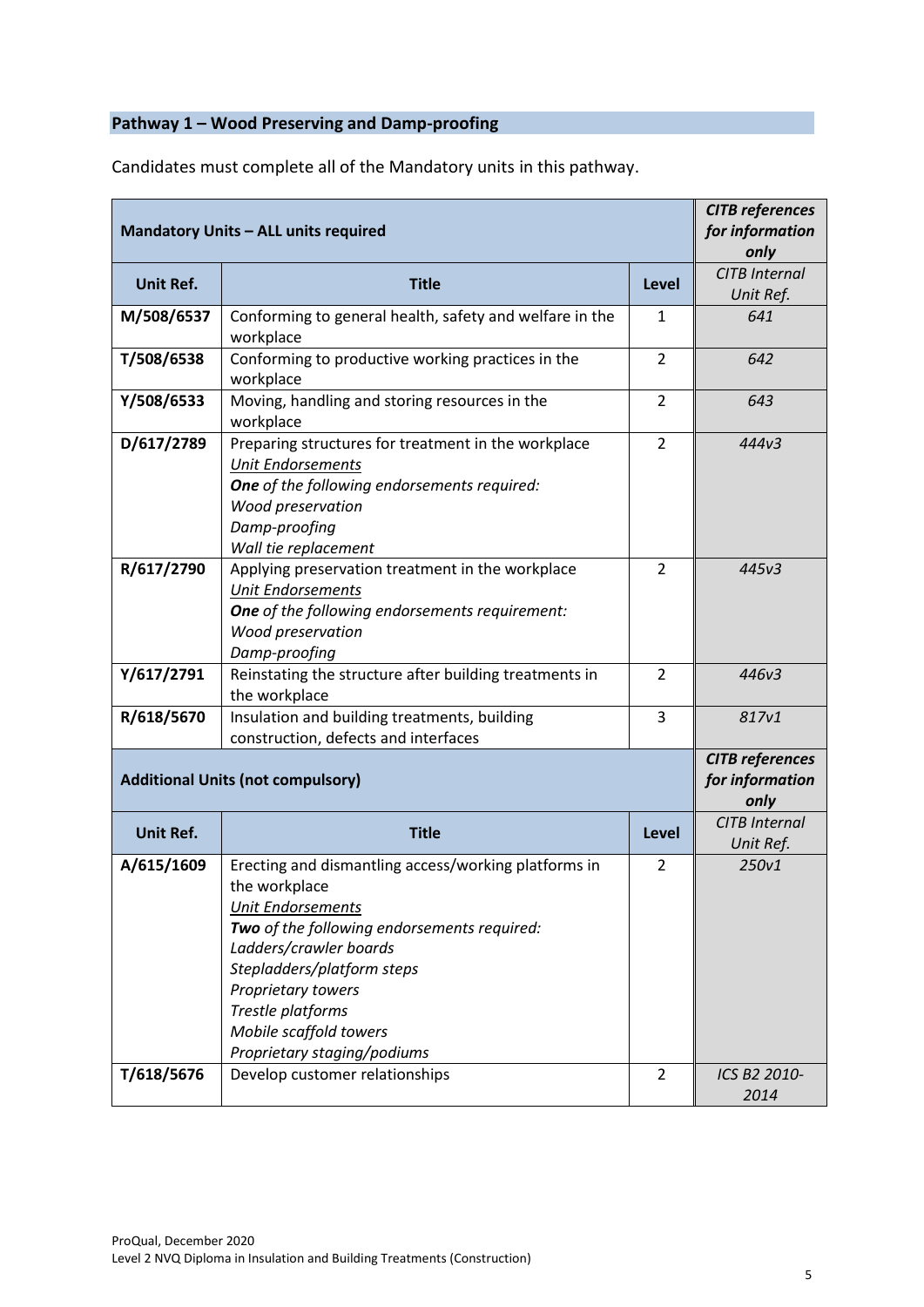# **Pathway 2 – Wall Tie Replacement**

| <b>Mandatory Units - ALL units required</b> | <b>CITB</b> references<br>for information<br>only                                                                                                                                                                                                                                                      |                                   |                                                   |
|---------------------------------------------|--------------------------------------------------------------------------------------------------------------------------------------------------------------------------------------------------------------------------------------------------------------------------------------------------------|-----------------------------------|---------------------------------------------------|
| <b>Unit Ref.</b>                            | <b>Title</b>                                                                                                                                                                                                                                                                                           | <b>CITB Internal</b><br>Unit Ref. |                                                   |
| M/508/6537                                  | Conforming to general health, safety and welfare in the<br>workplace                                                                                                                                                                                                                                   | 1                                 | 641                                               |
| T/508/6538                                  | Conforming to productive working practices in the<br>workplace                                                                                                                                                                                                                                         | 642                               |                                                   |
| Y/508/6533                                  | Moving, handling and storing resources in the<br>workplace                                                                                                                                                                                                                                             | 643                               |                                                   |
| D/617/2789                                  | Preparing structures for treatment in the workplace<br>Unit Endorsements<br><b>One</b> of the following endorsements required:<br>Wood preservation<br>Damp-proofing<br>Wall tie replacement                                                                                                           | 444v3                             |                                                   |
| Y/617/2791                                  | Reinstating the structure after building treatments in<br>the workplace                                                                                                                                                                                                                                | $\overline{2}$                    | 446v3                                             |
| D/617/2792                                  | Installing wall ties in existing structures in the<br>workplace<br>Unit Endorsements:<br>Two of the following endorsements required:<br>Driven systems<br>Grouted systems<br>Resin systems<br>Mechanical systems                                                                                       | $\overline{2}$                    | 447v3                                             |
| R/618/5670                                  | 3                                                                                                                                                                                                                                                                                                      | 817v1                             |                                                   |
|                                             | <b>Additional Units (not compulsory)</b>                                                                                                                                                                                                                                                               |                                   | <b>CITB</b> references<br>for information<br>only |
| Unit Ref.                                   | Title                                                                                                                                                                                                                                                                                                  | Level                             | <b>CITB</b> Internal<br>Unit Ref.                 |
| A/615/1609                                  | Erecting and dismantling access/working platforms in<br>the workplace<br>Unit Endorsements:<br>Two of the following endorsements required:<br>Ladders/crawler boards<br>Stepladders/platform steps<br>Proprietary towers<br>Trestle platforms<br>Mobile scaffold towers<br>Proprietary staging/podiums | 2                                 | 250v1                                             |
| T/618/5676                                  | Develop customer relationships                                                                                                                                                                                                                                                                         | $\overline{2}$                    | ICS B2 2010-<br>2014                              |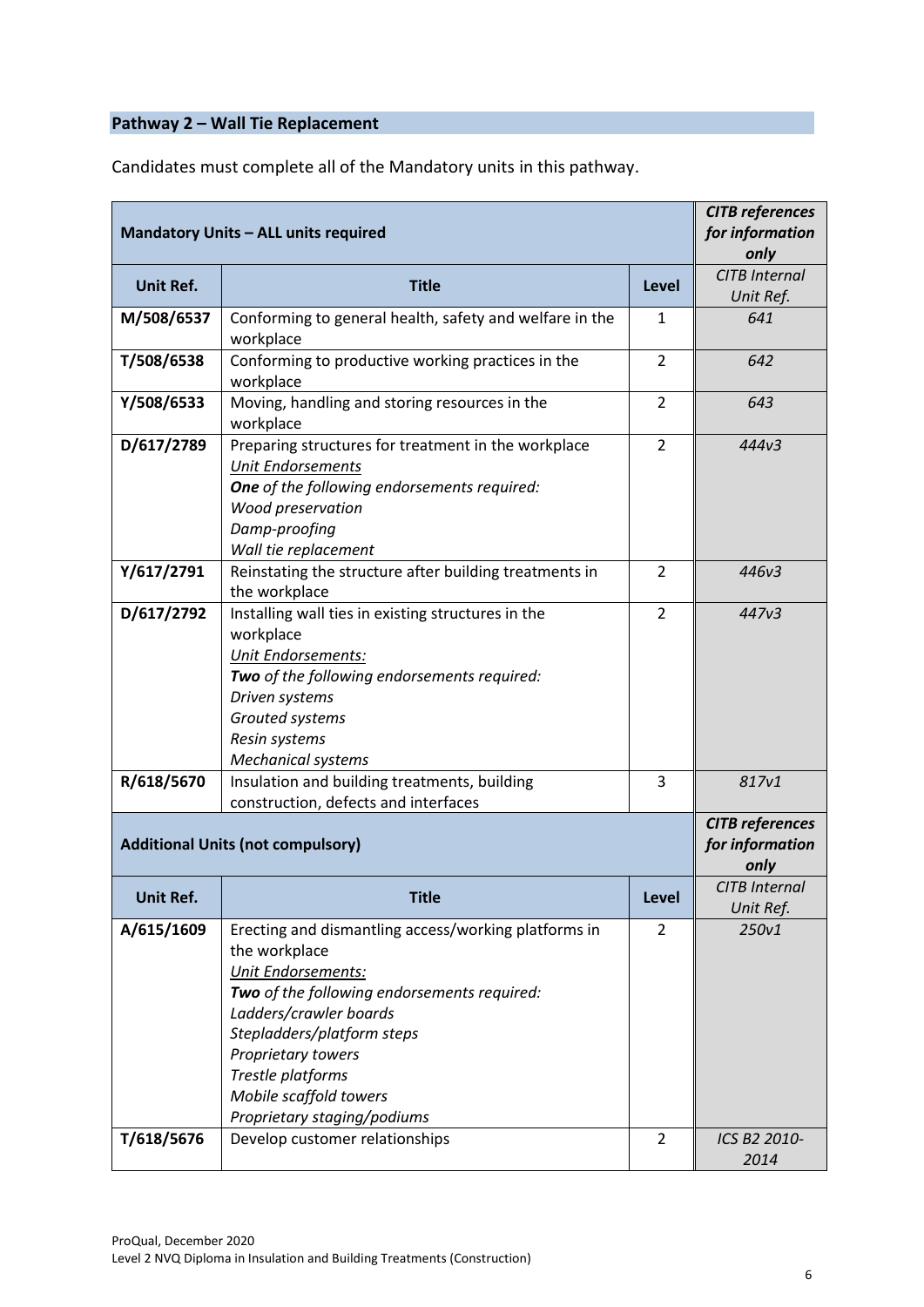### **Pathway 3 – Cavity Wall Insulation**

| <b>Mandatory Units - ALL units required</b> | <b>CITB</b> references<br>for information<br>only                                                                                                                                                                                                   |                |                                                   |  |  |  |  |
|---------------------------------------------|-----------------------------------------------------------------------------------------------------------------------------------------------------------------------------------------------------------------------------------------------------|----------------|---------------------------------------------------|--|--|--|--|
| <b>Unit Ref.</b>                            | <b>Title</b><br><b>Level</b>                                                                                                                                                                                                                        |                |                                                   |  |  |  |  |
| M/508/6537                                  | Conforming to general health, safety and welfare in the<br>workplace                                                                                                                                                                                | 641            |                                                   |  |  |  |  |
| T/508/6538                                  | Conforming to productive working practices in the<br>workplace                                                                                                                                                                                      | $\overline{2}$ | 642                                               |  |  |  |  |
| Y/508/6533                                  | Moving, handling and storing resources in the<br>workplace                                                                                                                                                                                          | $\overline{2}$ | 643                                               |  |  |  |  |
| L/618/5697                                  | Installing cavity wall insulation in the workplace                                                                                                                                                                                                  | $\overline{2}$ | 450v4                                             |  |  |  |  |
| R/618/5670                                  | Insulation and building treatments, building<br>construction, defects and interfaces                                                                                                                                                                | 817v1          |                                                   |  |  |  |  |
|                                             | <b>Additional Units (not compulsory)</b>                                                                                                                                                                                                            |                | <b>CITB</b> references<br>for information<br>only |  |  |  |  |
| <b>Unit Ref.</b>                            | <b>Title</b>                                                                                                                                                                                                                                        | <b>Level</b>   | <b>CITB Internal</b><br>Unit Ref.                 |  |  |  |  |
| A/615/1609                                  | Erecting and dismantling access/working platforms in<br>the workplace<br><b>Unit Endorsements</b><br>Two of the following endorsements required:<br>Ladders/crawler boards<br>Stepladders/platform steps<br>Proprietary towers<br>Trestle platforms | $\overline{2}$ | 250v1                                             |  |  |  |  |
| T/618/5676                                  | Mobile scaffold towers<br>Proprietary staging/podiums<br>Develop customer relationships                                                                                                                                                             | $\overline{2}$ |                                                   |  |  |  |  |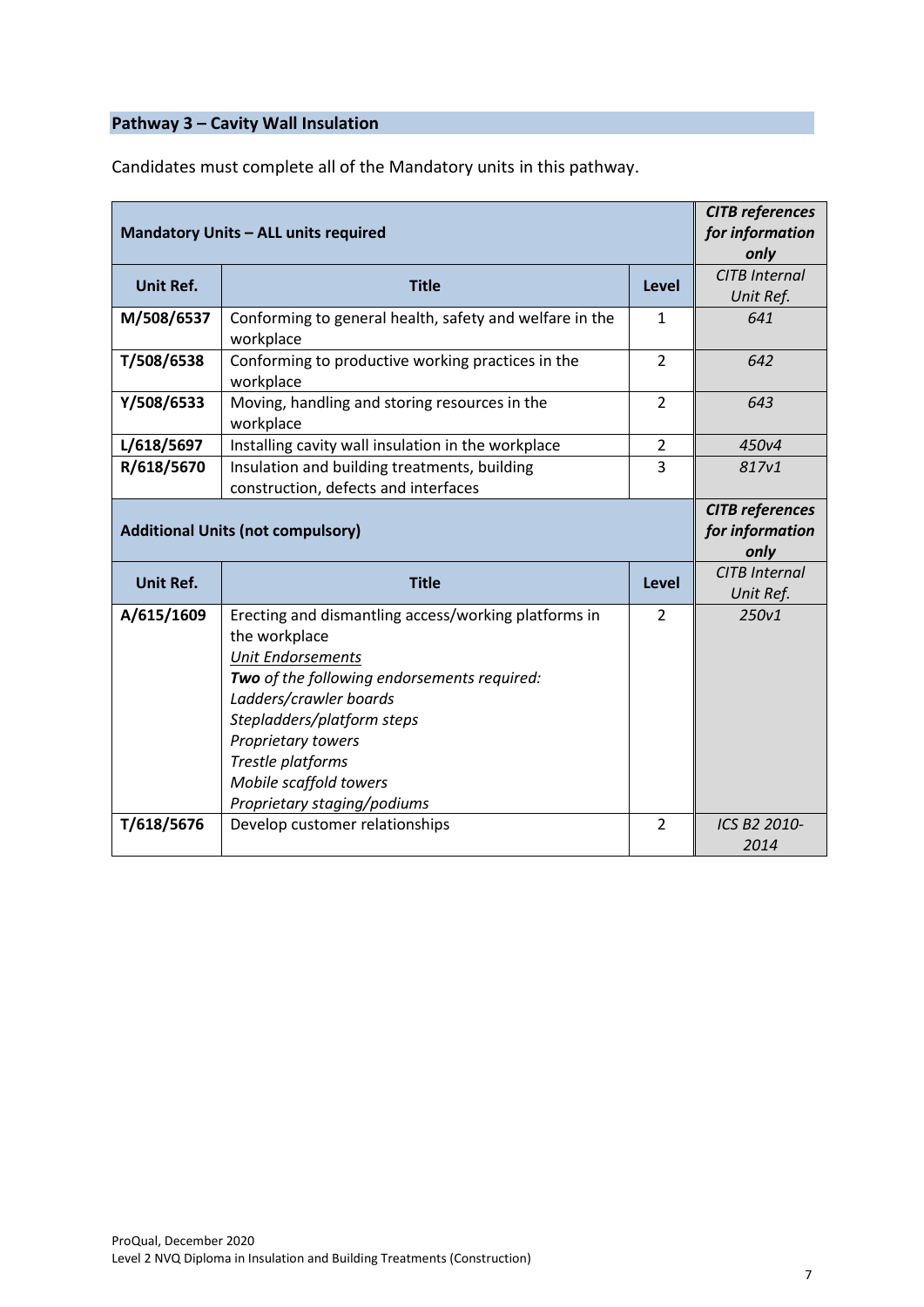# **Pathway 4 – Solid Floor Insulation**

|                  | <b>Mandatory Units - ALL units required</b>                                                                                                                                                                                                                                                                  |                | <b>CITB</b> references<br>for information<br>only |  |  |  |  |
|------------------|--------------------------------------------------------------------------------------------------------------------------------------------------------------------------------------------------------------------------------------------------------------------------------------------------------------|----------------|---------------------------------------------------|--|--|--|--|
| <b>Unit Ref.</b> | <b>Title</b><br>Level                                                                                                                                                                                                                                                                                        |                |                                                   |  |  |  |  |
| M/508/6537       | Conforming to general health, safety and welfare in the<br>workplace                                                                                                                                                                                                                                         | $\mathbf{1}$   | 641                                               |  |  |  |  |
| T/508/6538       | Conforming to productive working practices in the<br>workplace                                                                                                                                                                                                                                               | $\overline{2}$ | 642                                               |  |  |  |  |
| Y/508/6533       | Moving, handling and storing resources in the<br>workplace                                                                                                                                                                                                                                                   | $\overline{2}$ | 643                                               |  |  |  |  |
| J/618/5696       | Installing insulation to solid floors in the workplace                                                                                                                                                                                                                                                       | $\overline{2}$ | 814v1                                             |  |  |  |  |
| R/618/5670       | Insulation and building treatments, building<br>construction, defects and interfaces                                                                                                                                                                                                                         | 3              | 817v1                                             |  |  |  |  |
|                  | <b>Additional Units (not compulsory)</b>                                                                                                                                                                                                                                                                     |                | <b>CITB</b> references<br>for information         |  |  |  |  |
|                  |                                                                                                                                                                                                                                                                                                              |                | only                                              |  |  |  |  |
| <b>Unit Ref.</b> | <b>Title</b>                                                                                                                                                                                                                                                                                                 | <b>Level</b>   | <b>CITB Internal</b><br>Unit Ref.                 |  |  |  |  |
| A/615/1609       | Erecting and dismantling access/working platforms in<br>the workplace<br><b>Unit Endorsements</b><br>Two of the following endorsements required:<br>Ladders/crawler boards<br>Stepladders/platform steps<br>Proprietary towers<br>Trestle platforms<br>Mobile scaffold towers<br>Proprietary staging/podiums | $\overline{2}$ | 250v1                                             |  |  |  |  |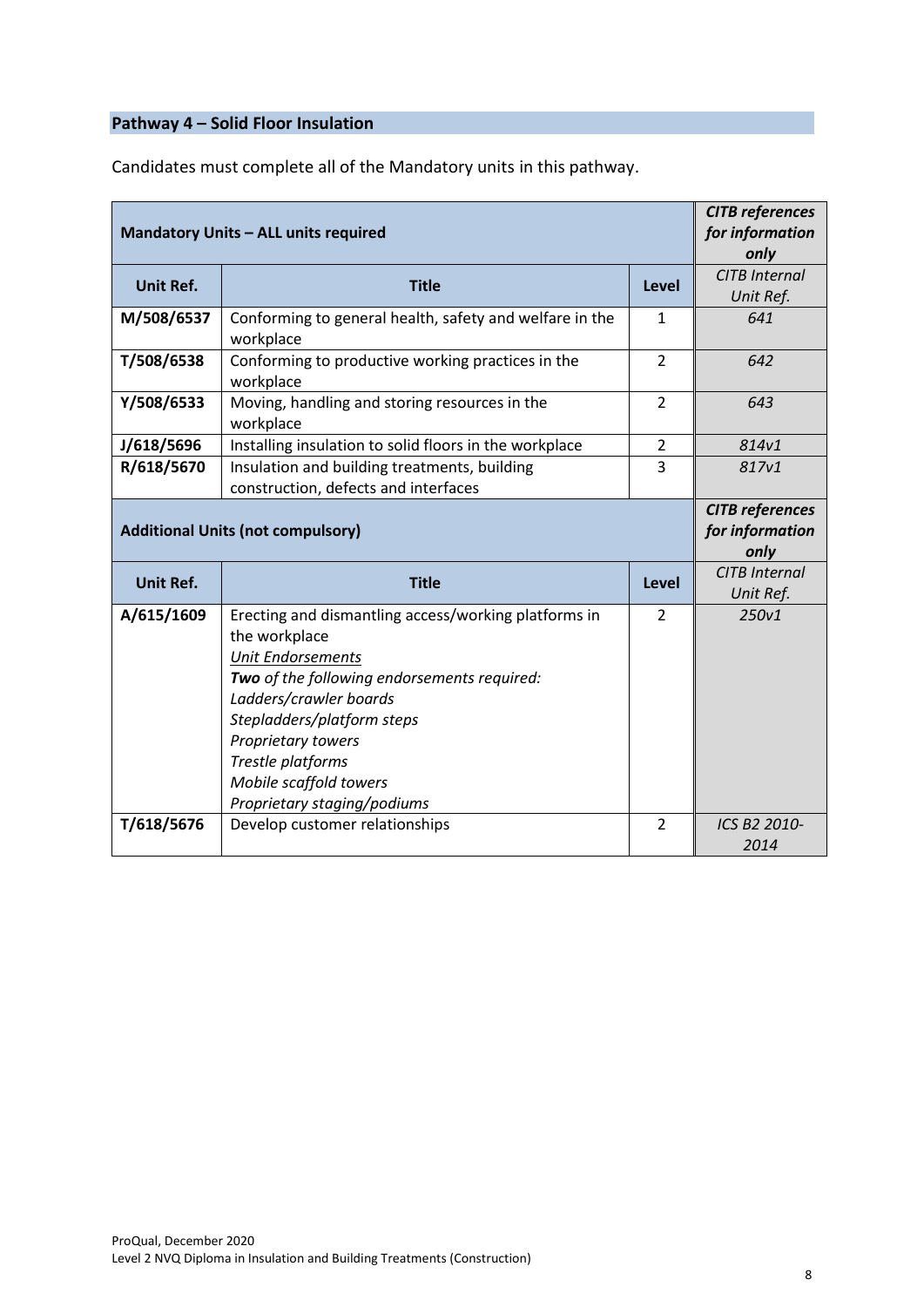#### **Pathway 5 – Under Floor Insulation**

Candidates must complete all of the Mandatory units in this pathway, plus ONE of the Additional Mandatory units.

| <b>Mandatory Units - ALL units required</b> | <b>CITB</b> references<br>for information                                                                                                                                                                                                                                                                    |                                   |                                                   |
|---------------------------------------------|--------------------------------------------------------------------------------------------------------------------------------------------------------------------------------------------------------------------------------------------------------------------------------------------------------------|-----------------------------------|---------------------------------------------------|
|                                             |                                                                                                                                                                                                                                                                                                              |                                   | only                                              |
| Unit Ref.                                   | <b>CITB Internal</b><br>Unit Ref.                                                                                                                                                                                                                                                                            |                                   |                                                   |
| M/508/6537                                  | Conforming to general health, safety and welfare in the<br>workplace                                                                                                                                                                                                                                         | 641                               |                                                   |
| T/508/6538                                  | Conforming to productive working practices in the<br>workplace                                                                                                                                                                                                                                               | 642                               |                                                   |
| Y/508/6533                                  | Moving, handling and storing resources in the<br>workplace                                                                                                                                                                                                                                                   | $\overline{2}$                    | 643                                               |
| R/618/5670                                  | Insulation and building treatments, building<br>construction, defects and interfaces                                                                                                                                                                                                                         | 3                                 | 817v1                                             |
|                                             | Additional Mandatory Units - ONE unit required                                                                                                                                                                                                                                                               |                                   | <b>CITB</b> references<br>for information<br>only |
| <b>Unit Ref.</b>                            | <b>Title</b>                                                                                                                                                                                                                                                                                                 | <b>CITB Internal</b><br>Unit Ref. |                                                   |
| F/618/5681                                  | Installing insulation to suspended floors in the<br>workplace                                                                                                                                                                                                                                                | $\overline{2}$                    | 749v2                                             |
| J/618/5682                                  | Spraying insulation to suspended floors in the<br>workplace                                                                                                                                                                                                                                                  | 818v1                             |                                                   |
|                                             | <b>Additional Units (not compulsory)</b>                                                                                                                                                                                                                                                                     |                                   | <b>CITB</b> references<br>for information<br>only |
| <b>Unit Ref.</b>                            | <b>Title</b>                                                                                                                                                                                                                                                                                                 | Level                             | CITB Internal<br>Unit Ref.                        |
| A/615/1609                                  | Erecting and dismantling access/working platforms in<br>the workplace<br><b>Unit Endorsements</b><br>Two of the following endorsements required:<br>Ladders/crawler boards<br>Stepladders/platform steps<br>Proprietary towers<br>Trestle platforms<br>Mobile scaffold towers<br>Proprietary staging/podiums | $\overline{2}$                    | 250v1                                             |
| T/618/5676                                  | Develop customer relationships                                                                                                                                                                                                                                                                               | $\overline{2}$                    | ICS B2 2010-<br>2014                              |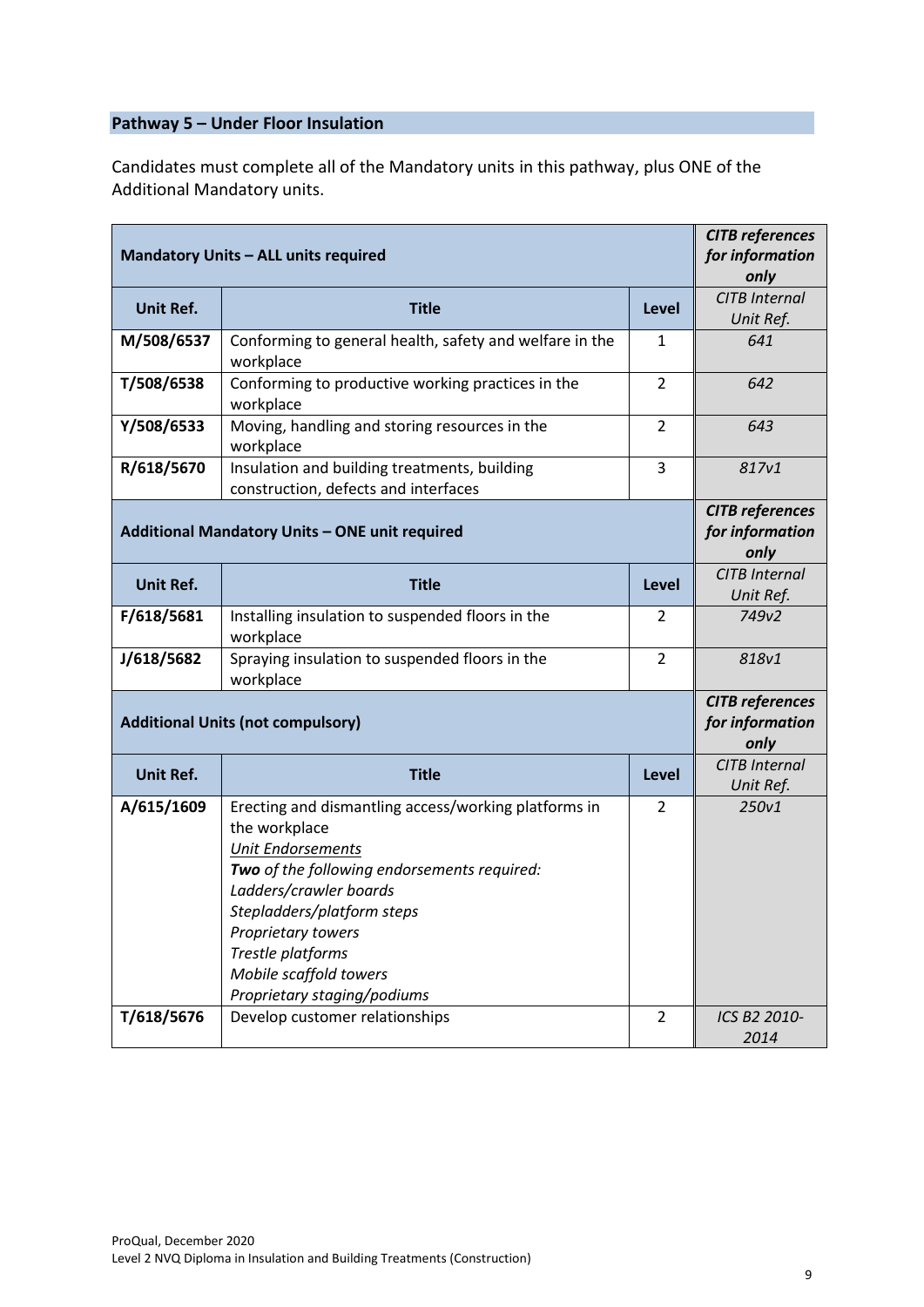# **Pathway 6 – Cold Roof Insulation**

| <b>Mandatory Units - ALL units required</b> | <b>CITB</b> references<br>for information<br>only                                                                                                                                                                                                                                                            |                                   |                                                               |
|---------------------------------------------|--------------------------------------------------------------------------------------------------------------------------------------------------------------------------------------------------------------------------------------------------------------------------------------------------------------|-----------------------------------|---------------------------------------------------------------|
| Unit Ref.                                   | <b>Title</b>                                                                                                                                                                                                                                                                                                 | <b>CITB Internal</b><br>Unit Ref. |                                                               |
| M/508/6537                                  | Conforming to general health, safety and welfare in the<br>workplace                                                                                                                                                                                                                                         | 641                               |                                                               |
| T/508/6538                                  | Conforming to productive working practices in the<br>workplace                                                                                                                                                                                                                                               | 642                               |                                                               |
| Y/508/6533                                  | Moving, handling and storing resources in the<br>workplace                                                                                                                                                                                                                                                   | $\overline{2}$                    | 643                                                           |
| K/618/5674                                  | Installing insulation to cold roofs in the workplace<br><b>Unit Endorsements:</b><br>One of the following:<br>Placed<br>Mechanically or adhesively fixed                                                                                                                                                     | 451v4                             |                                                               |
| R/618/5670                                  | Insulation and building treatments, building<br>construction, defects and interfaces                                                                                                                                                                                                                         | 817v1                             |                                                               |
|                                             |                                                                                                                                                                                                                                                                                                              |                                   |                                                               |
|                                             | <b>Additional Units (not compulsory)</b>                                                                                                                                                                                                                                                                     |                                   | <b>CITB</b> references<br>provided for<br>information<br>only |
| <b>Unit Ref.</b>                            | <b>Title</b>                                                                                                                                                                                                                                                                                                 | <b>Level</b>                      | <b>CITB Internal</b><br>Unit Ref.                             |
| A/615/1609                                  | Erecting and dismantling access/working platforms in<br>the workplace<br><b>Unit Endorsements</b><br>Two of the following endorsements required:<br>Ladders/crawler boards<br>Stepladders/platform steps<br>Proprietary towers<br>Trestle platforms<br>Mobile scaffold towers<br>Proprietary staging/podiums | 2                                 | 250                                                           |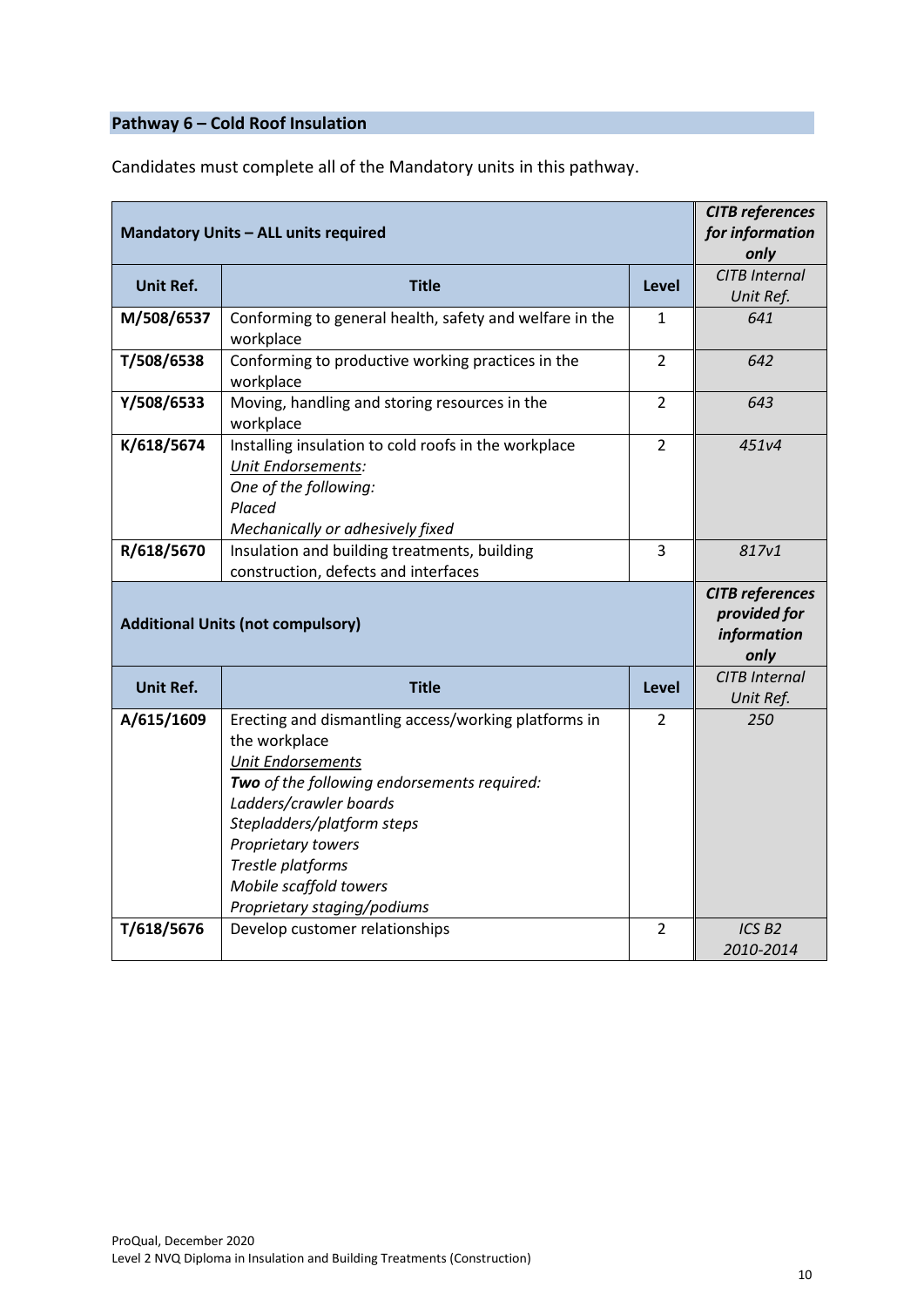## **Centre Requirements**

Centres must be approved to offer this qualification. If your centre is not approved please complete and submit form **ProQual Additional Qualification Approval Application**.

#### **Staff**

Staff delivering this qualification must be appropriately qualified and/or occupationally competent.

#### **Assessors/Internal Quality Assurance**

Assessors for each unit must have verifiable, current industry experience and a sufficient depth of relevant occupational expertise and knowledge, and must use a combination of assessment methods as defined in the Consolidated Assessment Strategy.

Assessors and internal quality assurance verifiers for competence-based units or qualifications will normally need to hold appropriate assessor or internal quality assurance qualifications.

## **Support for Candidates**

Materials produced by centres to support candidates should:

- enable them to track their achievements as they progress through the learning outcomes and assessment criteria;
- provide information on where ProQual's policies and procedures can be viewed;
- provide a means of enabling Internal and External Quality Assurance staff to authenticate evidence

## **Links to National Standards / NOS mapping**

National Occupational Standards (NOS) are owned by a Sector Skills Council or Standard Setting Body and they describe the skills, knowledge and understanding needed to undertake a particular task or job at different levels of competence.

The structure and units of this qualification are based on NOS for the construction sector developed by CITB.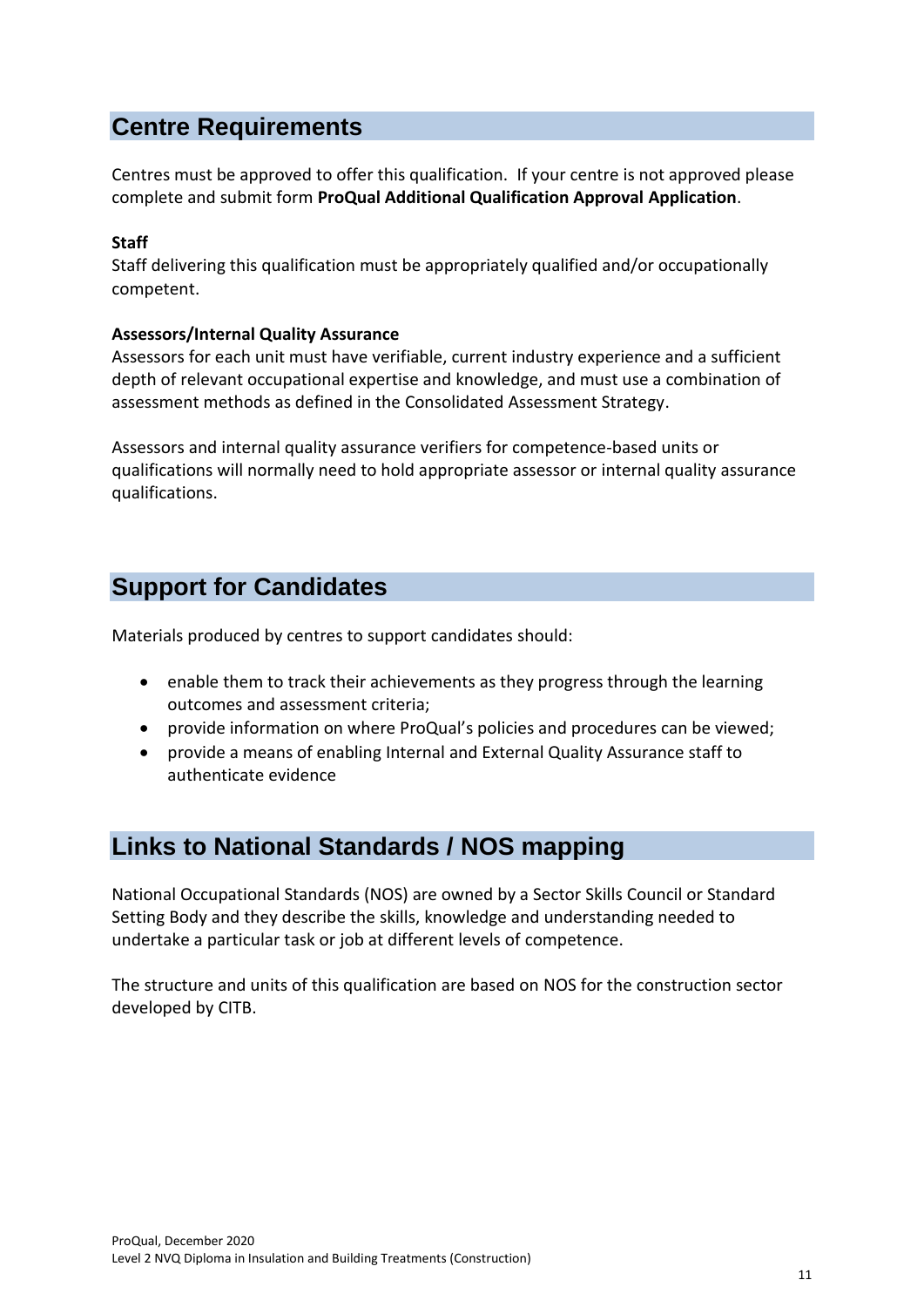### **Assessment**

This qualification is competence-based, candidates must demonstrate the level of competence described in the units. Assessment is the process of measuring a candidate's skill, knowledge and understanding against the standards set in the qualification.

The qualifications must be assessed in a work environment and in accordance with the ConstructionSkills' Consolidated Assessment Strategy for Construction and the Built Environment, and it must be internally assessed by an appropriately experienced and qualified assessor.

Each candidate is required to produce a portfolio of evidence which demonstrates their achievement of all of the learning outcomes and assessment criteria for each unit.

- Evidence can include:  $\qquad \qquad \qquad$  observation report by assessor
	- assignments/projects/reports
	- professional discussion
	- witness testimony
	- candidate product
	- worksheets
	- record of oral and written questioning
	- Recognition of Prior Learning

**Learning outcomes** set out what a candidate is expected to know, understand or be able to do.

**Assessment criteria** specify the standard a candidate must meet to show the learning outcome has been achieved.

Learning outcomes and assessment criteria can be found from page 14.

**Additional information** for assessment and requirements for unit **endorsements** where relevant is included after all of the learning outcomes and assessment criteria for each unit.

### **Internal Quality Assurance**

An internal quality assurance verifier confirms that assessment decisions made in centres are made by competent and qualified assessors, that they are the result of sound and fair assessment practice and that they are recorded accurately and appropriately.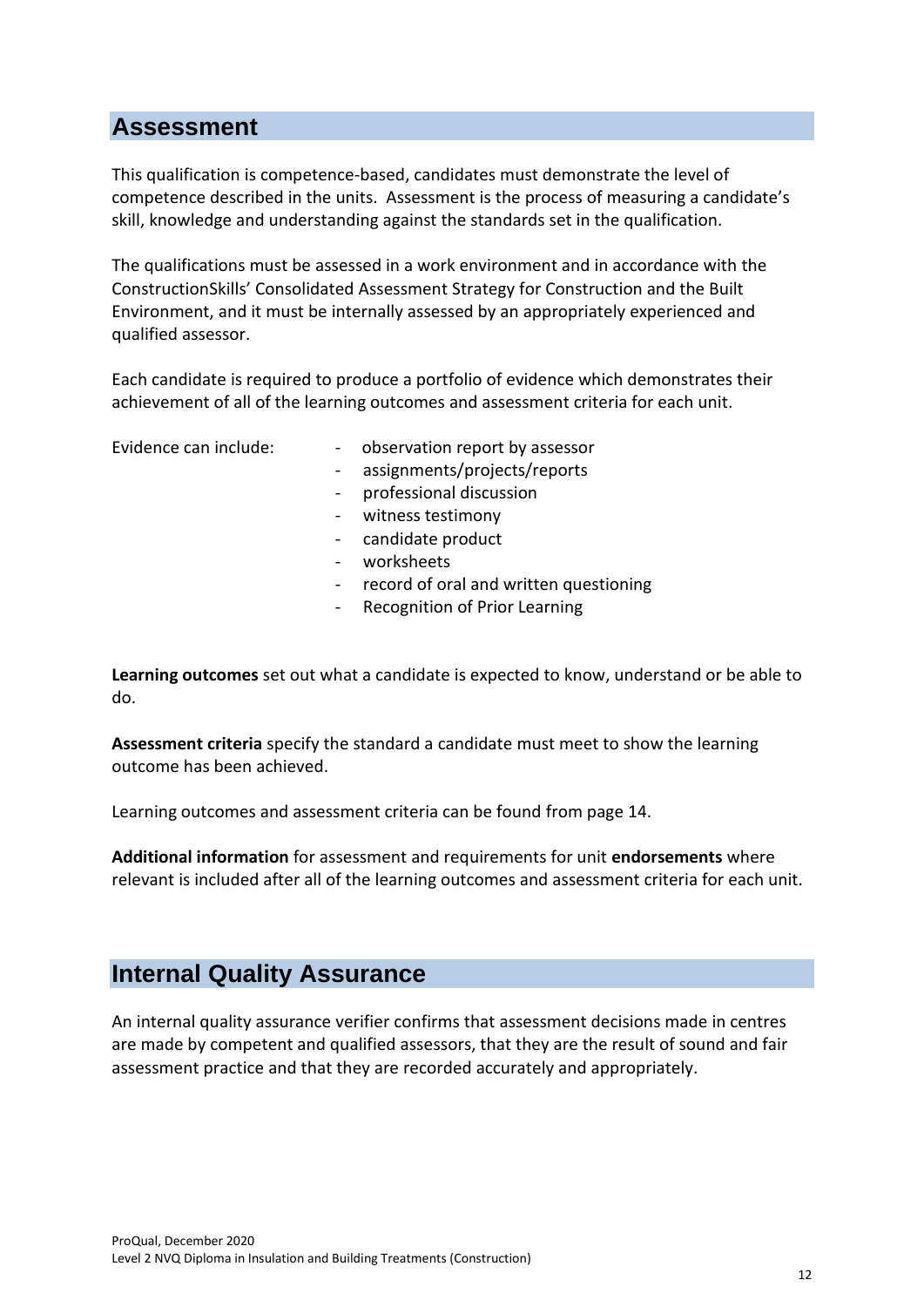## **Adjustments to Assessment**

Adjustments to standard assessment arrangements are made on the individual needs of candidates. ProQual's Reasonable Adjustments Policy and Special Consideration Policy sets out the steps to follow when implementing reasonable adjustments and special considerations and the service that ProQual provides for some of these arrangements.

Centres should contact ProQual for further information or queries about the contents of the policy.

# **Results Enquiries and Appeals**

All enquiries relating to assessment or other decisions should be dealt with by centres, with reference to ProQual's Enquiries and Appeals Procedures.

# **Certification**

Candidates who achieve the requirements for this qualification will be awarded:

- A certificate listing all units achieved, and
- A certificate giving the full qualification title -

#### **ProQual Level 2 NVQ Diploma Insulation and Building Treatments (Construction)**

#### **Claiming certificates**

Centres may claim certificates for candidates who have been registered with ProQual and who have successfully achieved the qualification. All certificates will be issued to the centre for successful candidates.

#### **Unit certificates**

If a candidate does not achieve all of the units required for a qualification, the centre may claim a unit certificate for the candidate which will list all of the units achieved.

#### **Replacement certificates**

If a replacement certificate is required a request must be made to ProQual in writing. Replacement certificates are labelled as such and are only provided when the claim has been authenticated. Refer to the Fee Schedule for details of charges for replacement certificates.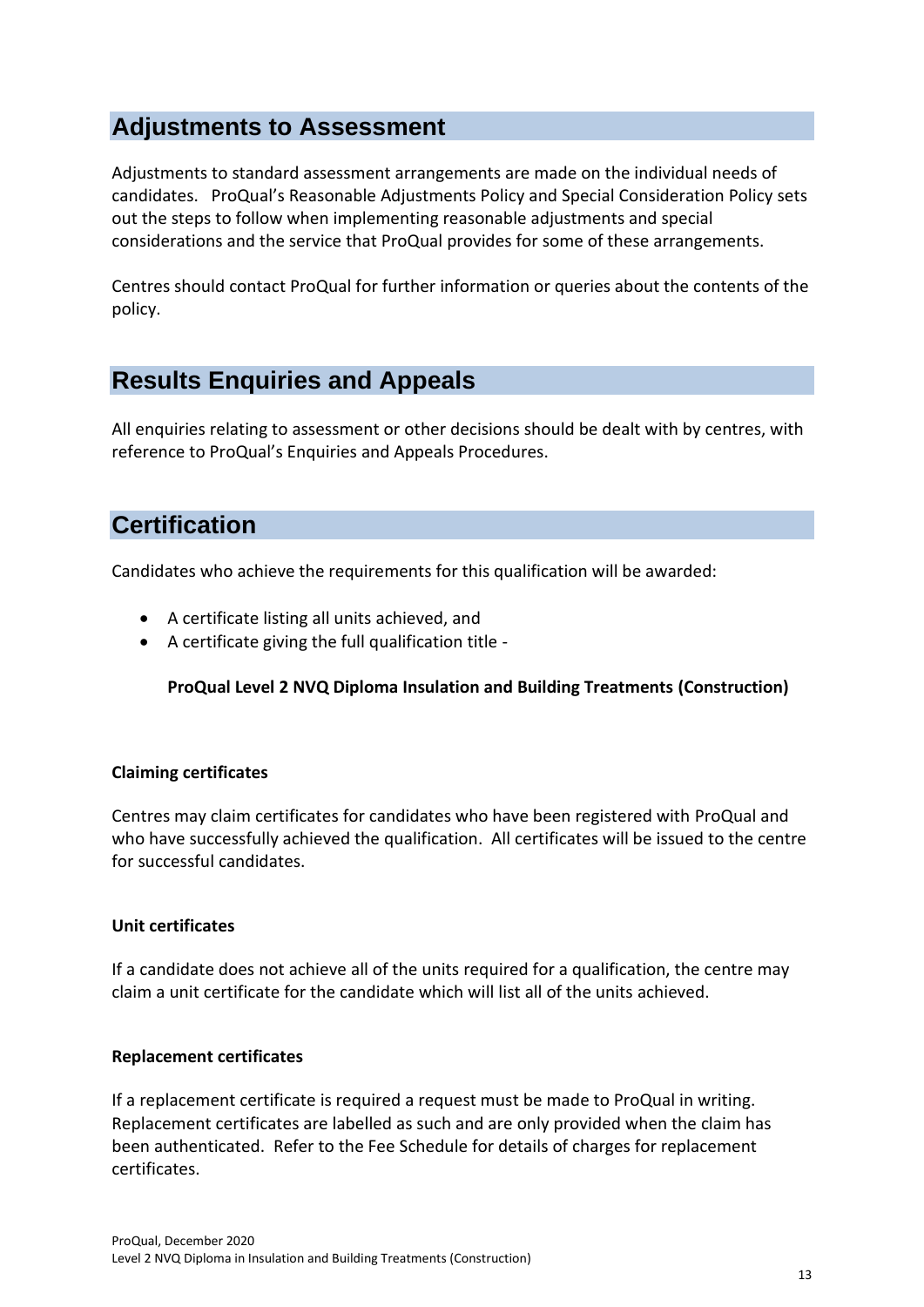| <b>Title:</b>                                                                                                                                                              | Conforming to general health, safety and welfare in the workplace. |                                                                                                                                                                                                                                                                                                                                                                                                                                                    |
|----------------------------------------------------------------------------------------------------------------------------------------------------------------------------|--------------------------------------------------------------------|----------------------------------------------------------------------------------------------------------------------------------------------------------------------------------------------------------------------------------------------------------------------------------------------------------------------------------------------------------------------------------------------------------------------------------------------------|
| <b>Unit Number:</b>                                                                                                                                                        | M/508/6537                                                         |                                                                                                                                                                                                                                                                                                                                                                                                                                                    |
| <b>Learning outcomes</b><br>The learner will be able to:                                                                                                                   |                                                                    | <b>Assessment criteria</b><br>The learner can:                                                                                                                                                                                                                                                                                                                                                                                                     |
| $\mathbf{1}$<br>Comply with all workplace<br>health, safety and welfare<br>legislation requirements.                                                                       |                                                                    | 1.1<br>Comply with information from workplace inductions and any<br>health, safety and welfare briefings attended relevant to the<br>occupational area.                                                                                                                                                                                                                                                                                            |
|                                                                                                                                                                            |                                                                    | 1.2<br>Use health and safety control equipment safely to carry out<br>the activity in accordance with legislation and organisational<br>requirements.                                                                                                                                                                                                                                                                                              |
|                                                                                                                                                                            |                                                                    | 1.3<br>Comply with statutory requirements, safety notices and<br>warning notices displayed within the workplace and/or on<br>equipment.                                                                                                                                                                                                                                                                                                            |
|                                                                                                                                                                            |                                                                    | 1.4<br>State why and when health and safety control equipment,<br>identified by the principles of protection, should be used<br>relating to types, purpose and limitations of each type, the<br>work situation, occupational use and the general work<br>environment, in relation to:<br>- collective protective measures<br>personal protective equipment (PPE)<br>- respiratory protective equipment (RPE)<br>- local exhaust ventilation (LEV). |
|                                                                                                                                                                            |                                                                    | 1.5<br>State how the health and safety control equipment relevant<br>to the work should be used in accordance with the given<br>instructions.                                                                                                                                                                                                                                                                                                      |
|                                                                                                                                                                            |                                                                    | State which types of health, safety and welfare legislation,<br>1.6<br>notices and warning signs are relevant to the occupational<br>area and associated equipment.                                                                                                                                                                                                                                                                                |
|                                                                                                                                                                            |                                                                    | 1.7<br>State why health, safety and welfare legislation, notices and<br>warning signs are relevant to the occupational area.                                                                                                                                                                                                                                                                                                                       |
|                                                                                                                                                                            |                                                                    | 1.8<br>State how to comply with control measures that have been<br>identified by risk assessments and safe systems of work.                                                                                                                                                                                                                                                                                                                        |
| Recognise hazards associated<br>2<br>with the workplace that have<br>not been previously controlled<br>and report them in accordance<br>with organisational<br>procedures. |                                                                    | 2.1<br>Report any hazards created by changing circumstances<br>within the workplace in accordance with organisational<br>procedures.                                                                                                                                                                                                                                                                                                               |
|                                                                                                                                                                            |                                                                    | 2.2<br>List typical hazards associated with the work environment<br>and occupational area in relation to resources, substances,<br>asbestos, equipment, obstructions, storage, services and<br>work activities.                                                                                                                                                                                                                                    |
|                                                                                                                                                                            |                                                                    | 2.3<br>List the current Health and Safety Executive top ten safety<br>risks.                                                                                                                                                                                                                                                                                                                                                                       |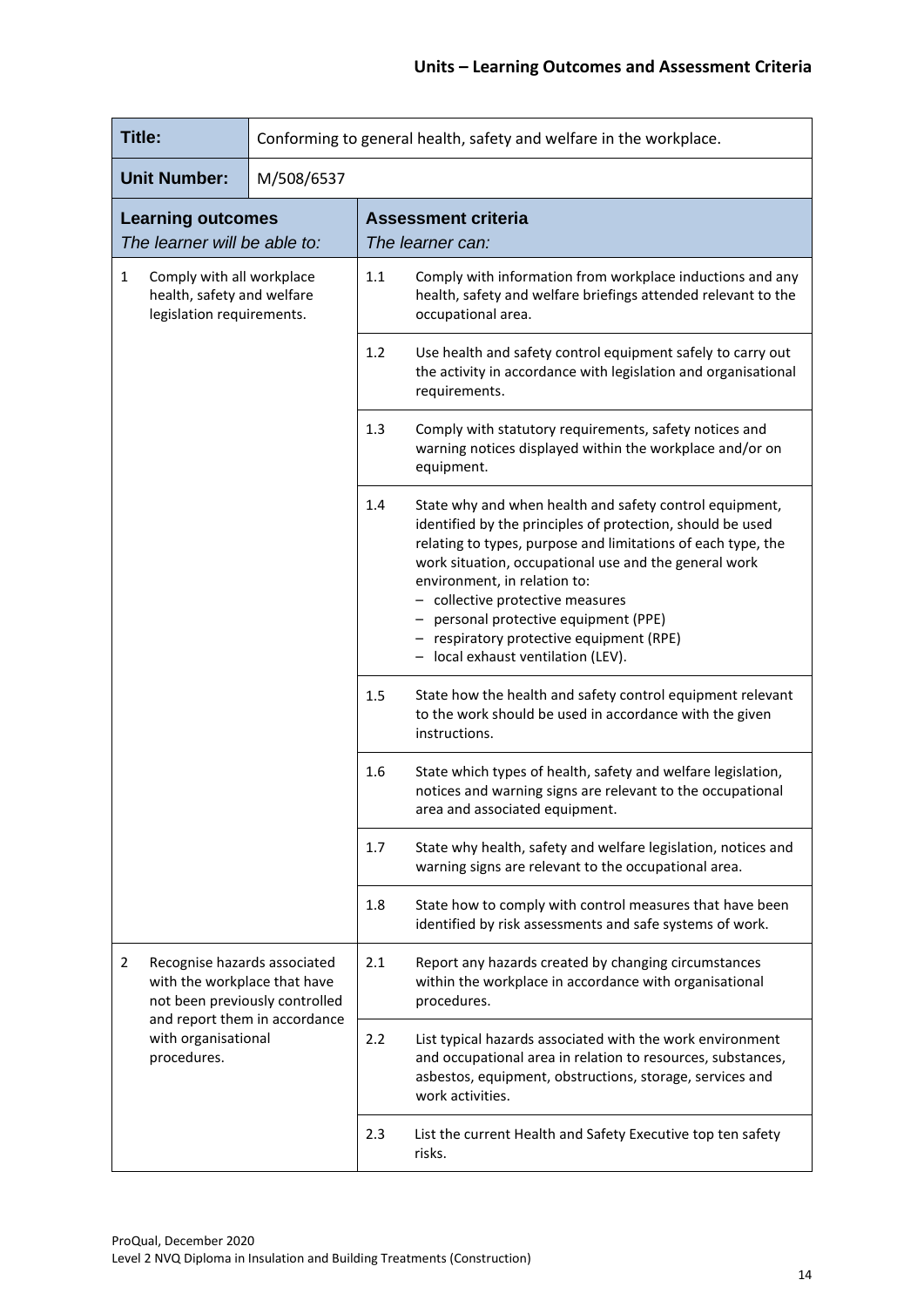|                                                               | Title:<br>Conforming to general health, safety and welfare in the workplace. |                              |                                                                                                                                                                                                                                                                                                                                                            |                                                                                                                      |
|---------------------------------------------------------------|------------------------------------------------------------------------------|------------------------------|------------------------------------------------------------------------------------------------------------------------------------------------------------------------------------------------------------------------------------------------------------------------------------------------------------------------------------------------------------|----------------------------------------------------------------------------------------------------------------------|
| <b>Learning outcomes</b><br>The learner will be able to:      |                                                                              |                              | <b>Assessment criteria</b><br>The learner can:                                                                                                                                                                                                                                                                                                             |                                                                                                                      |
| continued<br>$\overline{2}$                                   |                                                                              | 2.4                          | List the current Health and Safety Executive top five<br>health risks.                                                                                                                                                                                                                                                                                     |                                                                                                                      |
|                                                               |                                                                              | 2.5                          | State how changing circumstances within the workplace<br>could cause hazards.                                                                                                                                                                                                                                                                              |                                                                                                                      |
|                                                               |                                                                              | 2.6                          | State the methods used for reporting changed<br>circumstances, hazards and incidents in the workplace.                                                                                                                                                                                                                                                     |                                                                                                                      |
| Comply with organisational<br>3<br>policies and procedures to |                                                                              | 3.1                          | Interpret and comply with given instructions to maintain<br>safe systems of work and quality working practices.                                                                                                                                                                                                                                            |                                                                                                                      |
|                                                               | and welfare.                                                                 | contribute to health, safety | 3.2                                                                                                                                                                                                                                                                                                                                                        | Contribute to discussions by offering/providing<br>feedback relating to health, safety and welfare.                  |
|                                                               |                                                                              |                              | 3.3                                                                                                                                                                                                                                                                                                                                                        | Contribute to the maintenance of workplace welfare<br>facilities in accordance with workplace welfare<br>procedures. |
|                                                               |                                                                              |                              | 3.4                                                                                                                                                                                                                                                                                                                                                        | Safely store health and safety control equipment in<br>accordance with given instructions.                           |
|                                                               |                                                                              |                              | 3.5                                                                                                                                                                                                                                                                                                                                                        | Dispose of waste and/or consumable items in<br>accordance with legislation.                                          |
|                                                               |                                                                              | 3.6                          | State the organisational policies and procedures for<br>health, safety and welfare, in relation to:<br>dealing with accidents and emergencies associated<br>with the work and environment<br>methods of receiving or sourcing information<br>reporting<br>stopping work<br>evacuation<br>fire risks and safe exit procedures<br>consultation and feedback. |                                                                                                                      |
|                                                               |                                                                              |                              | 3.7                                                                                                                                                                                                                                                                                                                                                        | State the appropriate types of fire extinguishers<br>relevant to the work.                                           |
|                                                               |                                                                              | 3.8                          | State how and when the different types of fire<br>extinguishers are used in accordance with legislation<br>and official guidance.                                                                                                                                                                                                                          |                                                                                                                      |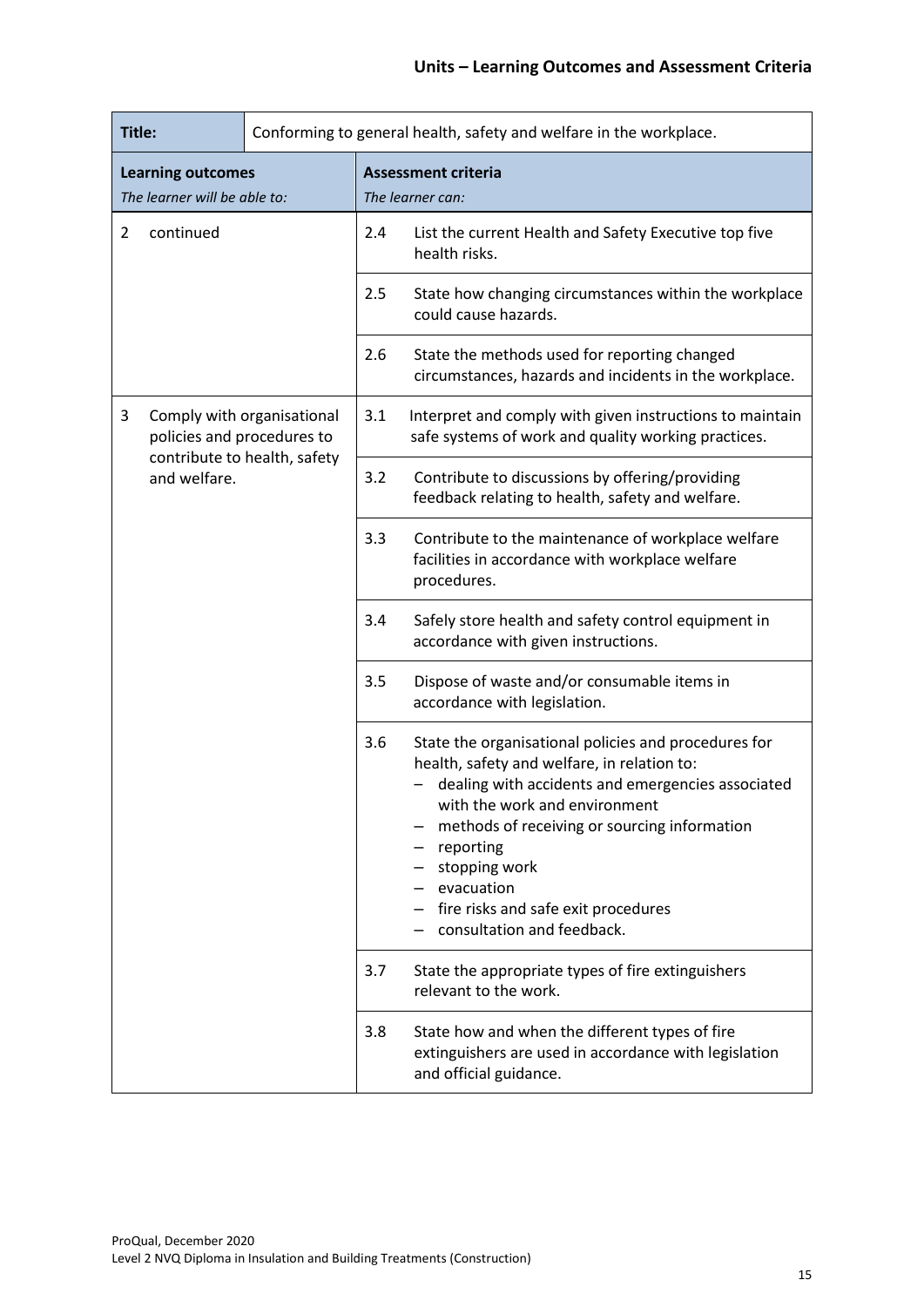| Title:                                                                                                                                                 |                                        | Conforming to general health, safety and welfare in the workplace. |                                                                                                                                                                                                                                                                                                                                                                                                                                        |                                                                                                                                                                                                                                                        |
|--------------------------------------------------------------------------------------------------------------------------------------------------------|----------------------------------------|--------------------------------------------------------------------|----------------------------------------------------------------------------------------------------------------------------------------------------------------------------------------------------------------------------------------------------------------------------------------------------------------------------------------------------------------------------------------------------------------------------------------|--------------------------------------------------------------------------------------------------------------------------------------------------------------------------------------------------------------------------------------------------------|
| <b>Learning outcomes</b><br>The learner will be able to:                                                                                               |                                        |                                                                    | <b>Assessment criteria</b><br>The learner can:                                                                                                                                                                                                                                                                                                                                                                                         |                                                                                                                                                                                                                                                        |
| 4<br>Work responsibly to<br>contribute to workplace<br>health, safety and welfare<br>whilst carrying out work in<br>the relevant occupational<br>area. |                                        | 4.1                                                                | Demonstrate behaviour which shows personal<br>responsibility for general workplace health, safety and<br>welfare.                                                                                                                                                                                                                                                                                                                      |                                                                                                                                                                                                                                                        |
|                                                                                                                                                        |                                        | 4.2                                                                | State how personal behaviour demonstrates<br>responsibility for general workplace health, safety and<br>welfare, in relation to:<br>recognising when to stop work in the face of serious<br>and imminent danger to self and/or others<br>contributing to discussions and providing feedback<br>reporting changed circumstances and incidents in<br>the workplace<br>complying with the environmental requirements of<br>the workplace. |                                                                                                                                                                                                                                                        |
|                                                                                                                                                        |                                        |                                                                    | 4.3                                                                                                                                                                                                                                                                                                                                                                                                                                    | Give examples of how the behaviour and actions of<br>individuals could affect others within the workplace.                                                                                                                                             |
| 5                                                                                                                                                      | organisational security<br>procedures. | Comply with and support all<br>arrangements and approved           | 5.1                                                                                                                                                                                                                                                                                                                                                                                                                                    | Provide appropriate support for security arrangements<br>in accordance with approved procedures:<br>during the working day<br>on completion of the day's work<br>for unauthorised personnel (other operatives and<br>the general public)<br>for theft. |
|                                                                                                                                                        |                                        | 5.2                                                                | State how security arrangements are implemented in<br>relation to the workplace, the general public, site<br>personnel and resources.                                                                                                                                                                                                                                                                                                  |                                                                                                                                                                                                                                                        |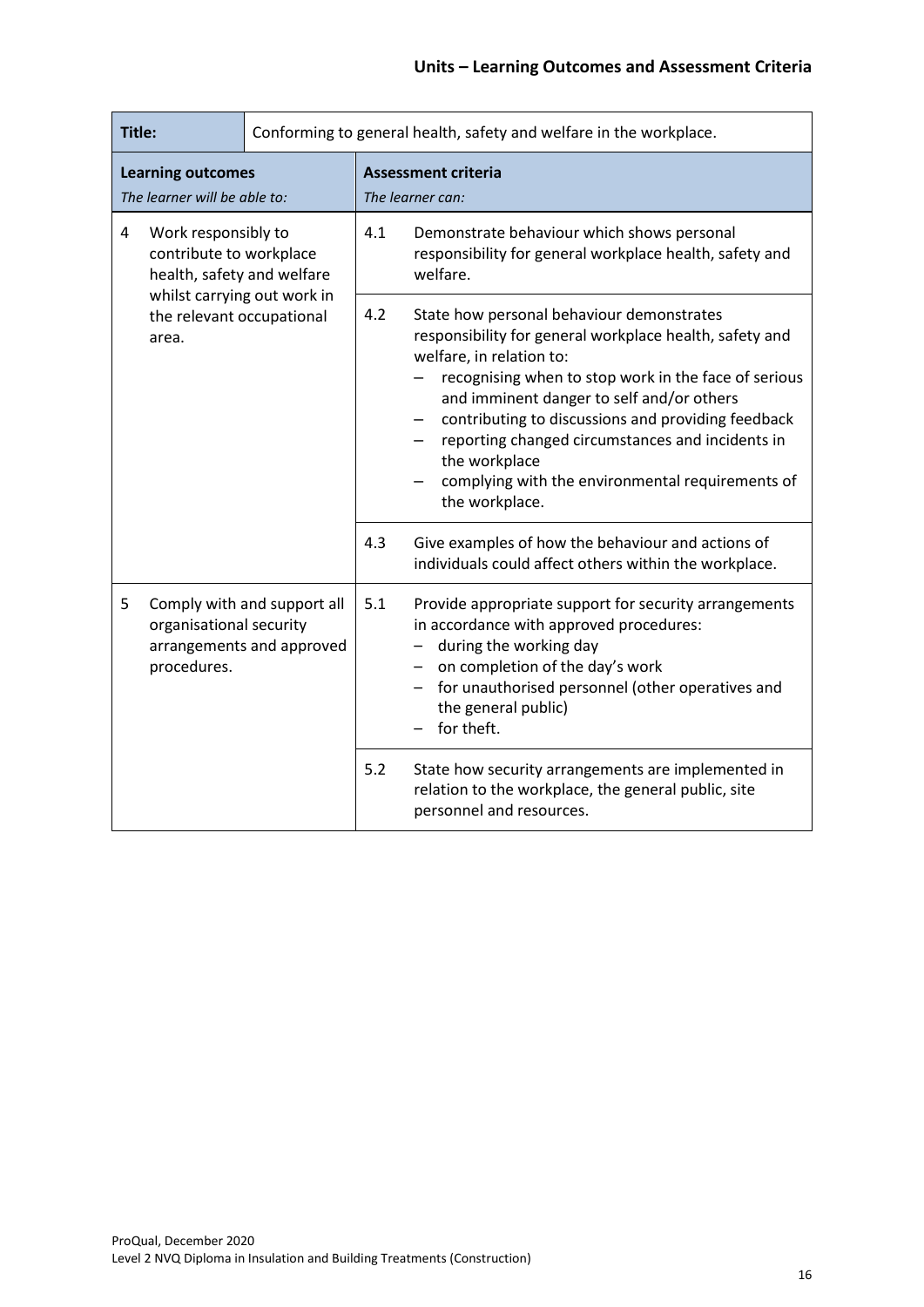| Title:                                 | Conforming to general health, safety and welfare in the workplace. |                                                                                                                                                                                                                                                                                                                                                                                                                                                                                                                |  |  |
|----------------------------------------|--------------------------------------------------------------------|----------------------------------------------------------------------------------------------------------------------------------------------------------------------------------------------------------------------------------------------------------------------------------------------------------------------------------------------------------------------------------------------------------------------------------------------------------------------------------------------------------------|--|--|
| Additional information about this unit |                                                                    |                                                                                                                                                                                                                                                                                                                                                                                                                                                                                                                |  |  |
| Assessment Guidance                    |                                                                    | This unit must be assessed in a work environment, in<br>accordance with the ConstructionSkills' Consolidated<br>Assessment Strategy for Construction and the Built<br>Environment.<br>Assessors for this unit must have verifiable, current industry<br>experience and a sufficient depth of relevant occupational<br>expertise and knowledge, and must use a combination of<br>assessment methods as defined in the Consolidated<br>Assessment Strategy.<br>Workplace evidence of skills cannot be simulated. |  |  |
| Sector Subject Area                    |                                                                    | 05.2 Building and Construction                                                                                                                                                                                                                                                                                                                                                                                                                                                                                 |  |  |
| Availability for use                   |                                                                    | Shared unit                                                                                                                                                                                                                                                                                                                                                                                                                                                                                                    |  |  |
| Unit guided learning hours             |                                                                    | 7                                                                                                                                                                                                                                                                                                                                                                                                                                                                                                              |  |  |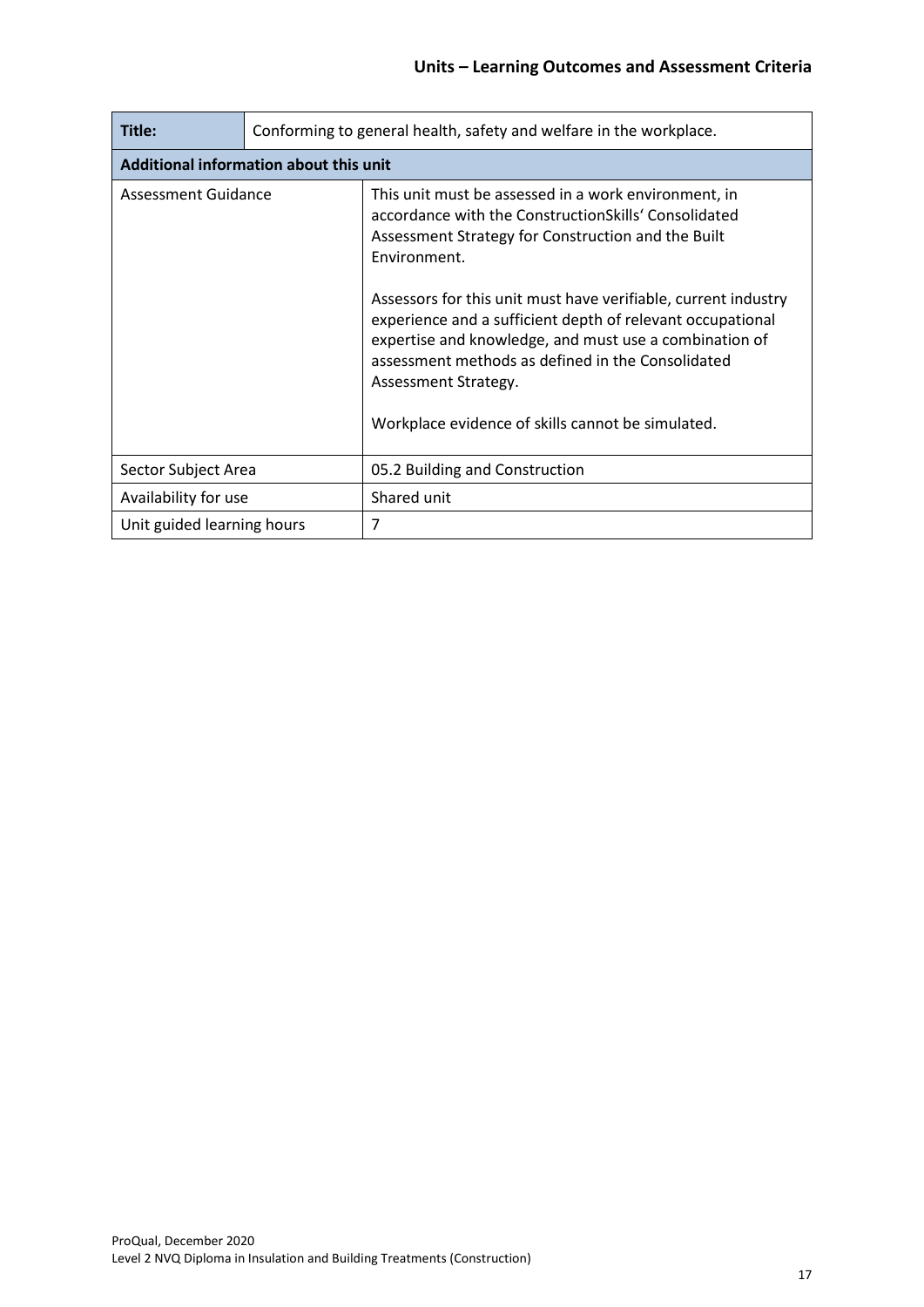| Title:                                                                                |                                                                                               | Conforming to productive working practices in the workplace |                                                                                                                                               |                                                                                                                                                                                                                                                                                                     |  |
|---------------------------------------------------------------------------------------|-----------------------------------------------------------------------------------------------|-------------------------------------------------------------|-----------------------------------------------------------------------------------------------------------------------------------------------|-----------------------------------------------------------------------------------------------------------------------------------------------------------------------------------------------------------------------------------------------------------------------------------------------------|--|
| <b>Unit Number:</b>                                                                   |                                                                                               | T/508/6538                                                  |                                                                                                                                               |                                                                                                                                                                                                                                                                                                     |  |
| <b>Learning outcomes</b><br>The learner will be able to:                              |                                                                                               |                                                             | <b>Assessment criteria</b><br>The learner can:                                                                                                |                                                                                                                                                                                                                                                                                                     |  |
| Communicate with others to<br>$\mathbf{1}$<br>establish productive work<br>practices. |                                                                                               | 1.1                                                         | Communicate in an appropriate manner with line<br>management, colleagues and/or customers to ensure<br>that work is carried out productively. |                                                                                                                                                                                                                                                                                                     |  |
|                                                                                       |                                                                                               | 1.2                                                         | Describe the different methods of communicating with<br>line management, colleagues and customers.                                            |                                                                                                                                                                                                                                                                                                     |  |
|                                                                                       |                                                                                               |                                                             | 1.3                                                                                                                                           | Describe how to use different methods of<br>communication to ensure that the work carried out is<br>productive.                                                                                                                                                                                     |  |
| 2                                                                                     | Follow organisational<br>procedures to plan the                                               |                                                             | 2.1                                                                                                                                           | Interpret relevant information from organisational<br>procedures in order to plan the sequence of work.                                                                                                                                                                                             |  |
|                                                                                       | sequence of work.                                                                             |                                                             | 2.2                                                                                                                                           | Plan the sequence of work, using appropriate<br>resources, in accordance with organisational<br>procedures to ensure work is completed productively.                                                                                                                                                |  |
|                                                                                       |                                                                                               |                                                             | 2.3                                                                                                                                           | Describe how organisational procedures are applied to<br>ensure work is planned and carried out productively, in<br>relation to:<br>using resources for own and other's work requirements<br>allocating appropriate work to employees<br>organising the work sequence<br>reducing carbon emissions. |  |
|                                                                                       |                                                                                               |                                                             | 2.4                                                                                                                                           | Describe how to contribute to zero/low carbon work<br>outcomes within the built environment.                                                                                                                                                                                                        |  |
| 3                                                                                     | Maintain relevant records in<br>accordance with the                                           |                                                             | 3.1                                                                                                                                           | Complete relevant documentation according to the<br>occupation as required by the organisation.                                                                                                                                                                                                     |  |
|                                                                                       | organisational procedures.                                                                    |                                                             | 3.2                                                                                                                                           | Describe how to complete and maintain documentation in<br>accordance with organisational procedures, in relation to:<br>job cards<br>worksheets<br>material/resource lists<br>time sheets.                                                                                                          |  |
|                                                                                       |                                                                                               |                                                             | 3.3                                                                                                                                           | Explain the reasons for ensuring documentation is<br>completed clearly and within given timescales.                                                                                                                                                                                                 |  |
| 4                                                                                     | Maintain good working<br>relationships when<br>conforming to productive<br>working practices. |                                                             | 4.1                                                                                                                                           | Carry out work productively, to the agreed<br>specification, in conjunction with line management,<br>colleagues, customers and/or other relevant people<br>involved in the work to maintain good working<br>relationships.                                                                          |  |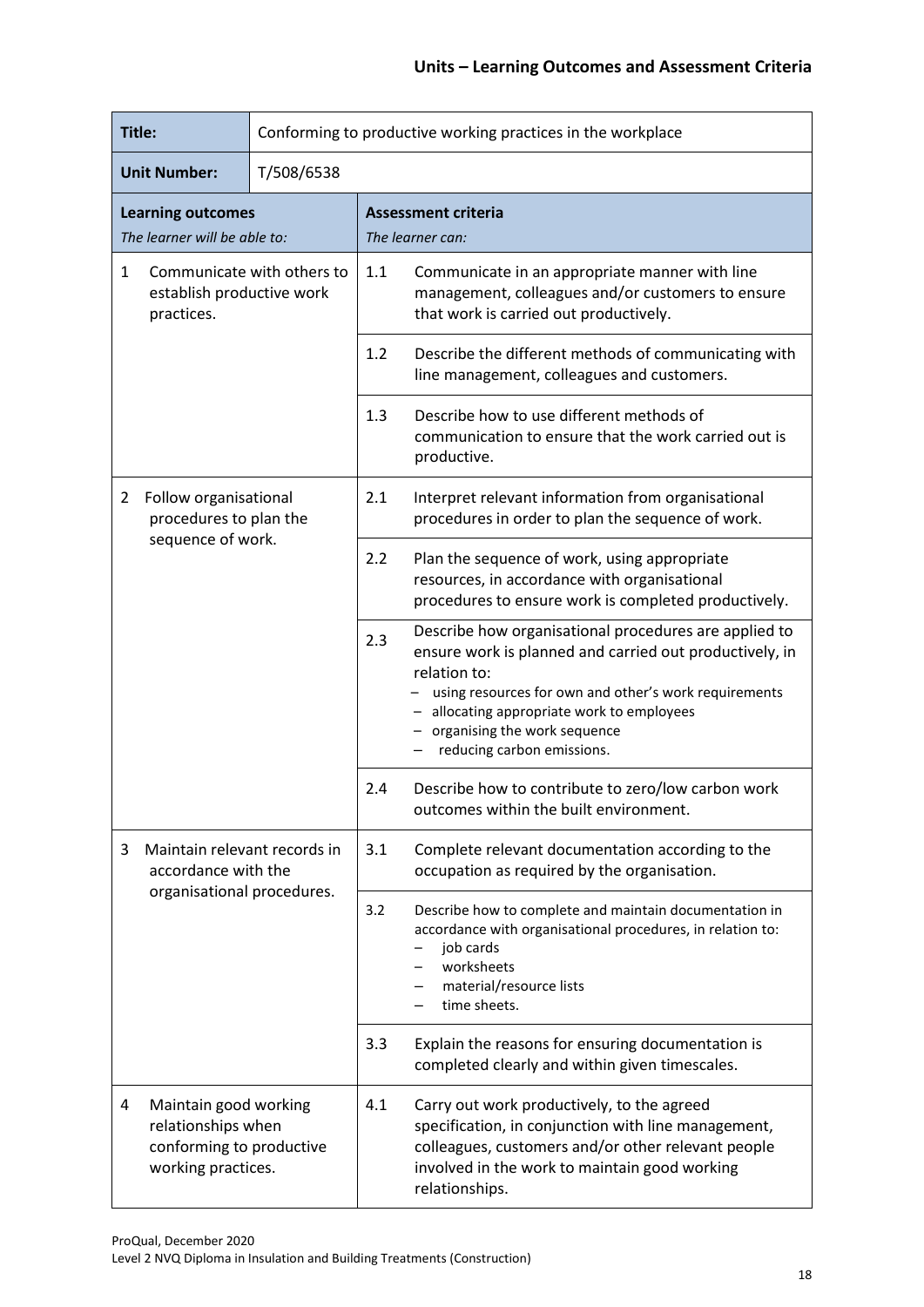| Title:                                                   | Conforming to productive working practices in the workplace |                                         |                                                                                                                                                                                 |
|----------------------------------------------------------|-------------------------------------------------------------|-----------------------------------------|---------------------------------------------------------------------------------------------------------------------------------------------------------------------------------|
| <b>Learning outcomes</b><br>The learner will be able to: |                                                             | Assessment criteria<br>The learner can: |                                                                                                                                                                                 |
|                                                          |                                                             | 4.2                                     | Apply the principles of equality and diversity and respect<br>the needs of individuals when communicating and<br>working with others.                                           |
|                                                          |                                                             | 4.3                                     | Describe how to maintain good working relationships, in<br>relation to:<br>individuals<br>customer and operative<br>operative and line management<br>own and other occupations. |
|                                                          |                                                             | 4.4                                     | Describe why it is important to work effectively with line<br>management, colleagues and customers.                                                                             |
|                                                          |                                                             | 4.5                                     | Describe how working relationships could have an effect<br>on productive working.                                                                                               |
|                                                          |                                                             | 4.6                                     | Describe how to apply principles of equality and diversity<br>when communicating and working with others.                                                                       |

| Title:                                                                                            | Conforming to Productive Working Practices in the Workplace |                                                                                                                                                                                                                                                                                                                                                                                                                                                                                                                |  |  |  |
|---------------------------------------------------------------------------------------------------|-------------------------------------------------------------|----------------------------------------------------------------------------------------------------------------------------------------------------------------------------------------------------------------------------------------------------------------------------------------------------------------------------------------------------------------------------------------------------------------------------------------------------------------------------------------------------------------|--|--|--|
|                                                                                                   | Additional information about this unit                      |                                                                                                                                                                                                                                                                                                                                                                                                                                                                                                                |  |  |  |
| Assessment Guidance<br>Sector Subject Areas<br>Availability for use<br>Unit guided learning hours |                                                             | This unit must be assessed in a work environment, in<br>accordance with the ConstructionSkills' Consolidated<br>Assessment Strategy for Construction and the Built<br>Environment.<br>Assessors for this unit must have verifiable, current industry<br>experience and a sufficient depth of relevant occupational<br>expertise and knowledge, and must use a combination of<br>assessment methods as defined in the Consolidated<br>Assessment Strategy.<br>Workplace evidence of skills cannot be simulated. |  |  |  |
|                                                                                                   |                                                             | 05.2 Building and Construction                                                                                                                                                                                                                                                                                                                                                                                                                                                                                 |  |  |  |
|                                                                                                   |                                                             | Shared unit                                                                                                                                                                                                                                                                                                                                                                                                                                                                                                    |  |  |  |
|                                                                                                   |                                                             | 10                                                                                                                                                                                                                                                                                                                                                                                                                                                                                                             |  |  |  |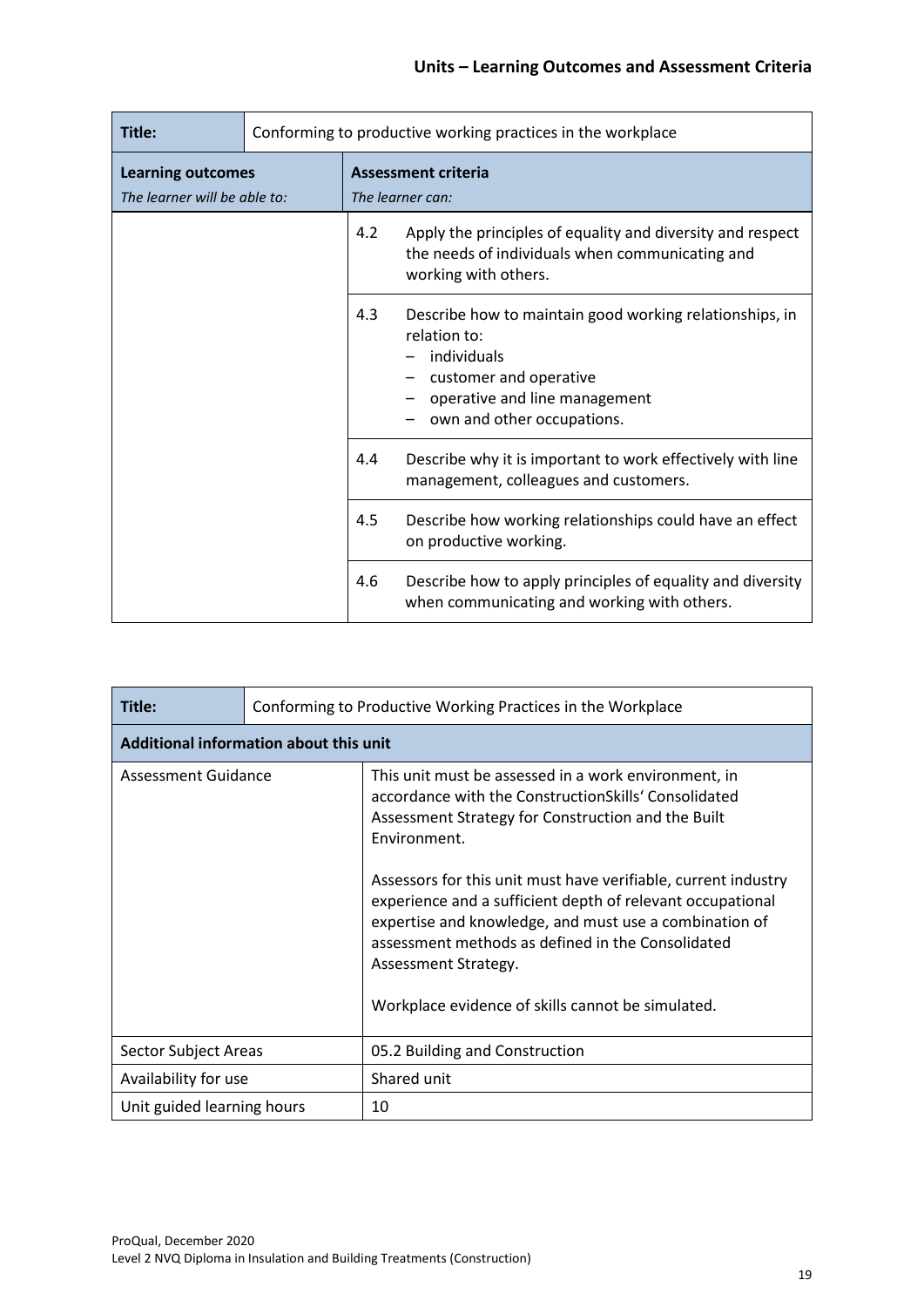| Title:                                                                                                                                           |                                                                                          | Moving, handling and storing resources in the workplace |                                                                                                                                                                                                                                                                                                                                   |                                                                                                                                                                                                  |  |
|--------------------------------------------------------------------------------------------------------------------------------------------------|------------------------------------------------------------------------------------------|---------------------------------------------------------|-----------------------------------------------------------------------------------------------------------------------------------------------------------------------------------------------------------------------------------------------------------------------------------------------------------------------------------|--------------------------------------------------------------------------------------------------------------------------------------------------------------------------------------------------|--|
| <b>Unit Number</b>                                                                                                                               |                                                                                          | Y/508/6533                                              |                                                                                                                                                                                                                                                                                                                                   |                                                                                                                                                                                                  |  |
| <b>Learning outcomes</b><br>The learner will be able to:                                                                                         |                                                                                          |                                                         | <b>Assessment criteria</b><br>The learner can:                                                                                                                                                                                                                                                                                    |                                                                                                                                                                                                  |  |
| $\mathbf{1}$<br>Comply with given<br>information when moving,<br>handling and/or storing                                                         |                                                                                          |                                                         | 1.1                                                                                                                                                                                                                                                                                                                               | Interpret the given information relating to moving,<br>handling and/or storing resources, relevant to the given<br>occupation.                                                                   |  |
|                                                                                                                                                  | resources.                                                                               |                                                         | 1.2                                                                                                                                                                                                                                                                                                                               | Interpret the given information relating to the use and<br>storage of lifting aids and equipment.                                                                                                |  |
|                                                                                                                                                  |                                                                                          |                                                         | 1.3                                                                                                                                                                                                                                                                                                                               | Describe the different types of technical, product and<br>regulatory information, their source and how they are<br>interpreted.                                                                  |  |
|                                                                                                                                                  |                                                                                          | 1.4                                                     | State the organisational procedures developed to report<br>and rectify inappropriate information and unsuitable<br>resources and how they are implemented.                                                                                                                                                                        |                                                                                                                                                                                                  |  |
|                                                                                                                                                  |                                                                                          | 1.5                                                     | Describe how to obtain information relating to using and<br>storing lifting aids and equipment.                                                                                                                                                                                                                                   |                                                                                                                                                                                                  |  |
| $\overline{2}$<br>Know how to comply with<br>relevant legislation and<br>official guidance when<br>moving, handling and/or<br>storing resources. |                                                                                          | 2.1                                                     | Describe their responsibilities under current legislation<br>and official guidance whilst working:<br>in the workplace, in confined spaces, below ground<br>level, at height, with tools and equipment, with<br>materials and substances, with movement/storage<br>of materials and by manual handling and mechanical<br>lifting. |                                                                                                                                                                                                  |  |
|                                                                                                                                                  |                                                                                          |                                                         | 2.2                                                                                                                                                                                                                                                                                                                               | Describe the organisational security procedures for<br>tools, equipment and personal belongings in relation to<br>site, workplace, company and operative.                                        |  |
|                                                                                                                                                  |                                                                                          |                                                         | 2.3                                                                                                                                                                                                                                                                                                                               | Explain what the accident reporting procedures are and<br>who is responsible for making the reports.                                                                                             |  |
|                                                                                                                                                  |                                                                                          |                                                         | 2.4                                                                                                                                                                                                                                                                                                                               | State the appropriate types of fire extinguishers relevant<br>to the work.                                                                                                                       |  |
|                                                                                                                                                  |                                                                                          |                                                         | 2.5                                                                                                                                                                                                                                                                                                                               | Describe how and when the different types of fire<br>extinguishers, relevant to the given occupation, are used<br>in accordance with legislation and official guidance.                          |  |
| 3                                                                                                                                                | Maintain safe working<br>practices when moving,<br>handling and/or storing<br>resources. |                                                         | 3.1                                                                                                                                                                                                                                                                                                                               | Use health and safety control equipment safely to carry<br>out the activity in accordance with legislation and<br>organisational requirements when moving, handling<br>and/or storing resources. |  |
|                                                                                                                                                  |                                                                                          | 3.2                                                     | Use lifting aids safely as appropriate to the work.                                                                                                                                                                                                                                                                               |                                                                                                                                                                                                  |  |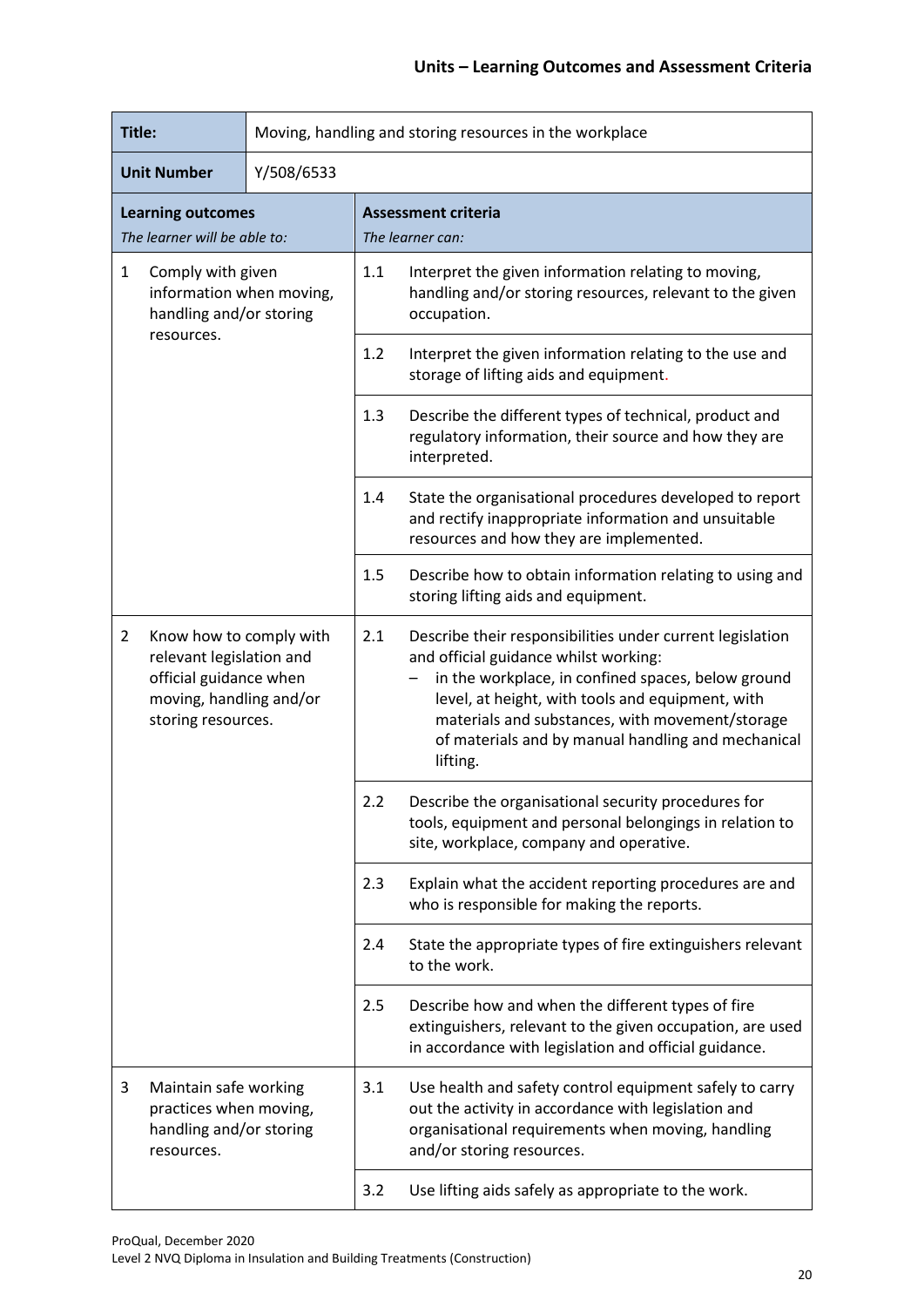| Title:                                                                |                                                                                        |     | Moving, handling and storing resources in the workplace                                                                                                                                                                                                                                                                                                                                                                                                                                              |                                                                                                                                                                                                                                             |  |  |
|-----------------------------------------------------------------------|----------------------------------------------------------------------------------------|-----|------------------------------------------------------------------------------------------------------------------------------------------------------------------------------------------------------------------------------------------------------------------------------------------------------------------------------------------------------------------------------------------------------------------------------------------------------------------------------------------------------|---------------------------------------------------------------------------------------------------------------------------------------------------------------------------------------------------------------------------------------------|--|--|
| <b>Learning outcomes</b><br>The learner will be able to:              |                                                                                        |     | <b>Assessment criteria</b><br>The learner can:                                                                                                                                                                                                                                                                                                                                                                                                                                                       |                                                                                                                                                                                                                                             |  |  |
| 3                                                                     | continued                                                                              |     | 3.3                                                                                                                                                                                                                                                                                                                                                                                                                                                                                                  | Protect the environment in accordance with safe working<br>practices as appropriate to the work.                                                                                                                                            |  |  |
|                                                                       |                                                                                        | 3.4 | Explain why and when health and safety control equipment,<br>identified by the principles of protection, should be used,<br>relating to moving, handling and/or storing resources, and<br>the types, purpose and limitations of each type, the work<br>situation, occupational use and the general work<br>environment, in relation to:<br>- collective protective measures<br>personal protective equipment (PPE)<br>- respiratory protective equipment (RPE)<br>- local exhaust ventilation (LEV). |                                                                                                                                                                                                                                             |  |  |
|                                                                       |                                                                                        | 3.5 | Describe how the health and safety control equipment<br>relevant to the work should be used in accordance with the<br>given instructions.                                                                                                                                                                                                                                                                                                                                                            |                                                                                                                                                                                                                                             |  |  |
|                                                                       |                                                                                        |     | 3.6                                                                                                                                                                                                                                                                                                                                                                                                                                                                                                  | State how emergencies should be responded to in accordance<br>with organisational authorisation and personal skills when<br>involved with fires, spillages, injuries and other task-related<br>hazards.                                     |  |  |
| 4<br>Select the required quantity<br>and quality of resources for the |                                                                                        | 4.1 | Select the relevant resources to be moved, handled and/or<br>stored, associated with own work.                                                                                                                                                                                                                                                                                                                                                                                                       |                                                                                                                                                                                                                                             |  |  |
|                                                                       | methods of work to move,<br>handle and/or store<br>occupational resources.             |     | 4.2                                                                                                                                                                                                                                                                                                                                                                                                                                                                                                  | Describe the characteristics, quality, uses, sustainability,<br>limitations and defects associated with the occupational<br>resources in relation to:<br>lifting and handling aids<br>container(s)<br>fixing, holding and securing systems. |  |  |
|                                                                       |                                                                                        |     | 4.3                                                                                                                                                                                                                                                                                                                                                                                                                                                                                                  | Describe how the resources should be handled and how any<br>problems associated with the resources are reported.                                                                                                                            |  |  |
|                                                                       |                                                                                        |     | 4.4                                                                                                                                                                                                                                                                                                                                                                                                                                                                                                  | Explain why the organisational procedures have been<br>developed and how they are used for the selection of<br>required resources.                                                                                                          |  |  |
|                                                                       |                                                                                        |     | 4.5                                                                                                                                                                                                                                                                                                                                                                                                                                                                                                  | Describe any potential hazards associated with the resources<br>and methods of work.                                                                                                                                                        |  |  |
| 5                                                                     | Prevent the risk of damage to<br>occupational resources and<br>surrounding environment |     | 5.1                                                                                                                                                                                                                                                                                                                                                                                                                                                                                                  | Protect occupational resources and their surrounding area<br>from damage in accordance with safe working practices and<br>organisational procedures.                                                                                        |  |  |
| when moving, handling and/or<br>storing resources.                    |                                                                                        | 5.2 | Dispose of waste and packaging in accordance with<br>legislation.                                                                                                                                                                                                                                                                                                                                                                                                                                    |                                                                                                                                                                                                                                             |  |  |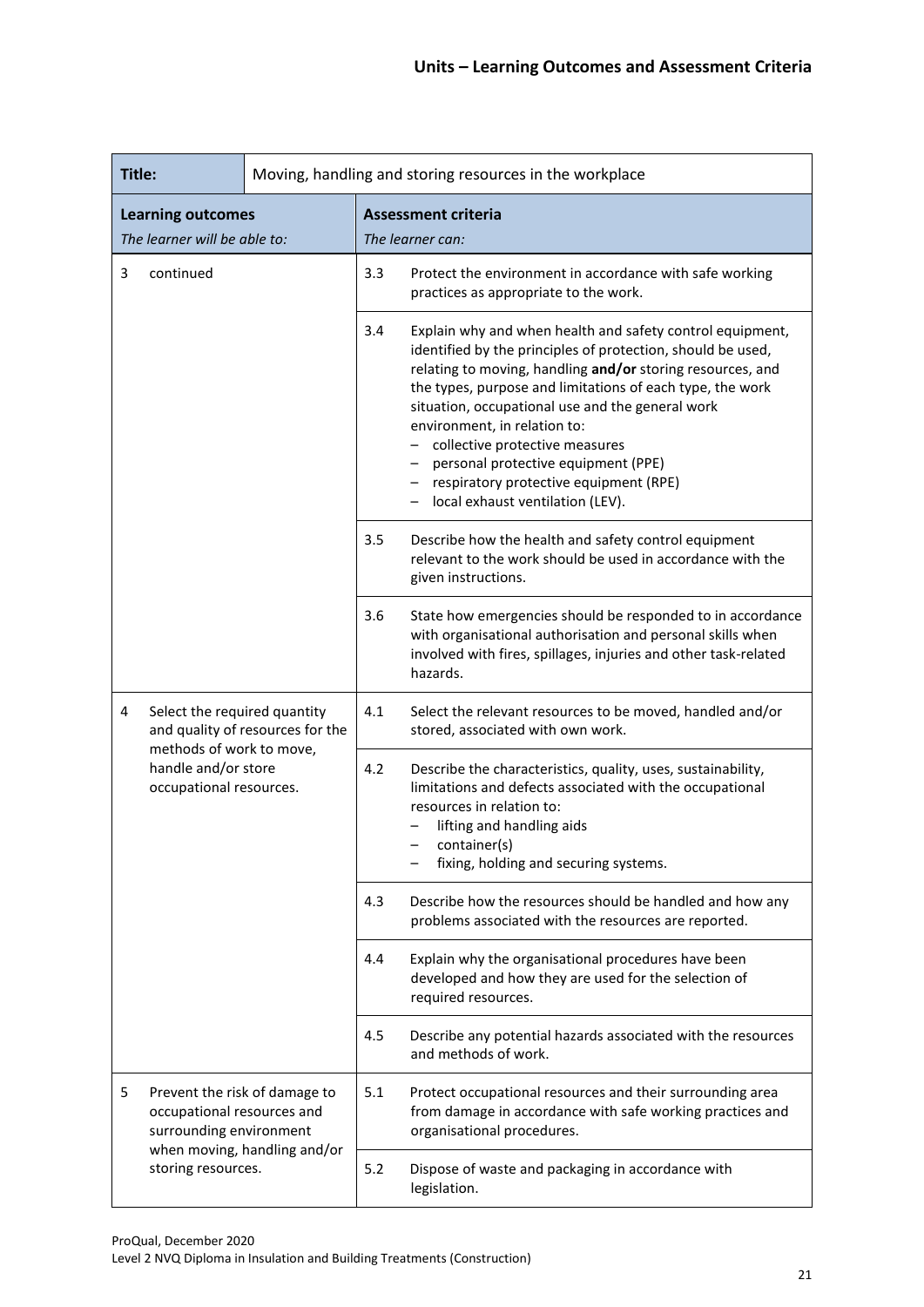| Title:                                                                                                          | Moving, handling and storing resources in the workplace |                                                                                                                                                                                                                                                                                                      |  |
|-----------------------------------------------------------------------------------------------------------------|---------------------------------------------------------|------------------------------------------------------------------------------------------------------------------------------------------------------------------------------------------------------------------------------------------------------------------------------------------------------|--|
| <b>Learning outcomes</b><br>The learner will be able to:                                                        |                                                         | <b>Assessment criteria</b><br>The learner can:                                                                                                                                                                                                                                                       |  |
| 5<br>continued                                                                                                  |                                                         | 5.3<br>Maintain a clean work space when moving, handling or<br>storing resources.                                                                                                                                                                                                                    |  |
|                                                                                                                 |                                                         | 5.4<br>Describe how to protect work from damage and the<br>purpose of protection in relation to general workplace<br>activities, other occupations and adverse weather<br>conditions.                                                                                                                |  |
|                                                                                                                 |                                                         | 5.5<br>Explain why the disposal of waste should be carried<br>safely in accordance with environmental<br>responsibilities, organisational procedures,<br>manufacturers' information, statutory regulations and<br>official guidance.                                                                 |  |
| Complete the work within<br>6<br>the allocated time when<br>moving, handling and/or<br>storing resources.       |                                                         | 6.1<br>Demonstrate completion of the work within the<br>allocated time.                                                                                                                                                                                                                              |  |
|                                                                                                                 |                                                         | 6.2<br>State the purpose of the work programme and explain<br>why deadlines should be kept in relation to:<br>progress charts, timetables and estimated times<br>organisational procedures for reporting<br>circumstances which will affect the work<br>programme.                                   |  |
| $\overline{7}$<br>Comply with the given<br>occupational resource<br>information to move,<br>handle and/or store |                                                         | 7.1<br>Demonstrate the following work skills when moving,<br>handling and/or storing occupational resources:<br>moving, positioning, storing, securing and/or using<br>lifting aids and kinetic lifting techniques.                                                                                  |  |
| guidance.                                                                                                       | resources to the required                               | Move, handle and/or store occupational resources to<br>7.2<br>meet product information and organisational<br>requirements relating to three of the following:<br>sheet material<br>loose material<br>bagged or wrapped material<br>fragile material<br>tools and equipment<br>components<br>liquids. |  |
|                                                                                                                 |                                                         | Describe how to apply safe work practices, follow<br>7.3<br>procedures, report problems and establish the authority<br>needed to rectify them when moving, handling and/or<br>storing occupational resources.                                                                                        |  |
|                                                                                                                 |                                                         | Describe the needs of other occupations when moving,<br>7.4<br>handling and/or storing resources.                                                                                                                                                                                                    |  |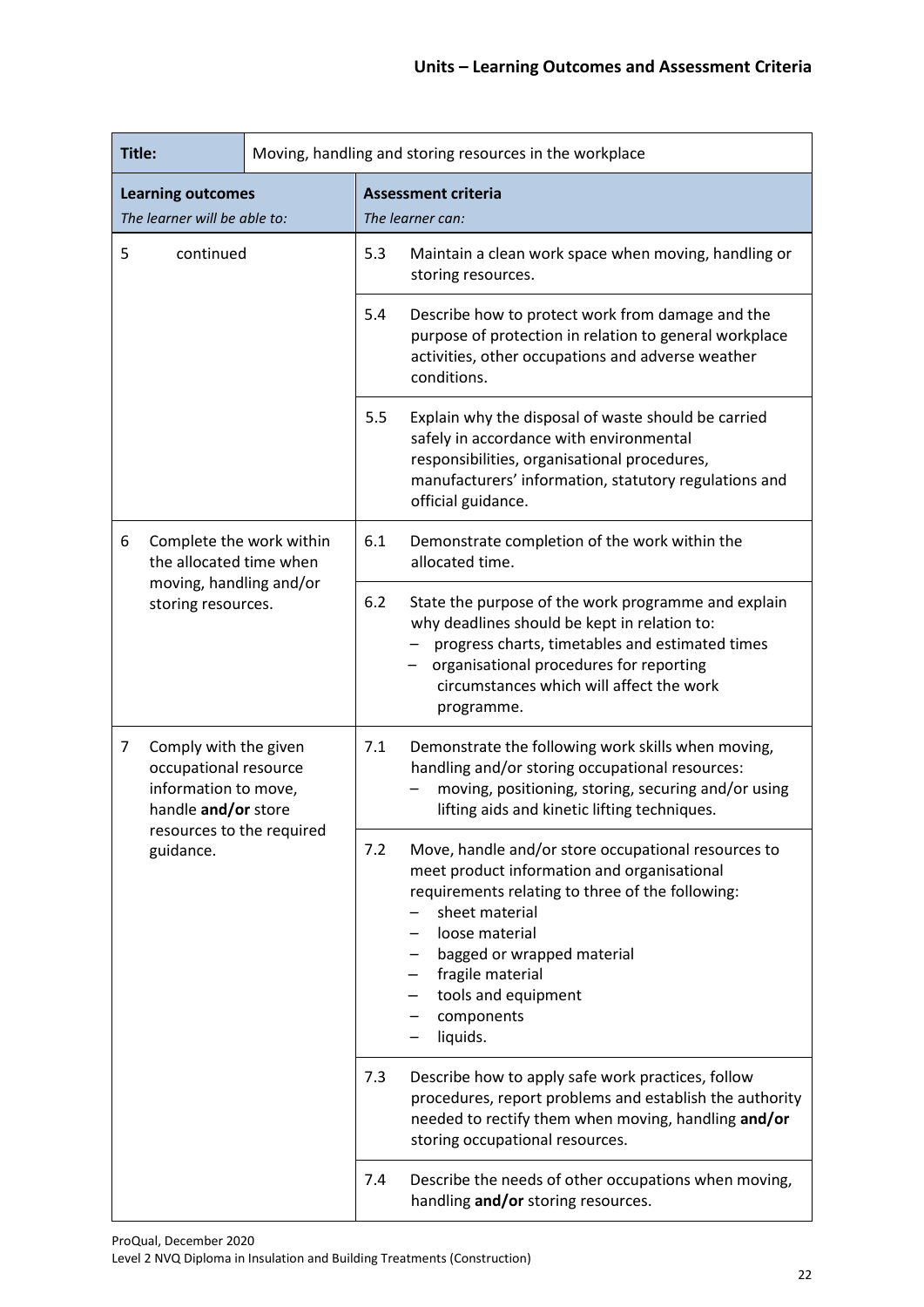| Title:                                 | Moving, handling and storing resources in the workplace |                                                                                                                                                                                                                                                                                                                                                                                                                                                                                                                |  |
|----------------------------------------|---------------------------------------------------------|----------------------------------------------------------------------------------------------------------------------------------------------------------------------------------------------------------------------------------------------------------------------------------------------------------------------------------------------------------------------------------------------------------------------------------------------------------------------------------------------------------------|--|
| Additional information about this unit |                                                         |                                                                                                                                                                                                                                                                                                                                                                                                                                                                                                                |  |
| Assessment Guidance                    |                                                         | This unit must be assessed in a work environment, in<br>accordance with the ConstructionSkills' Consolidated<br>Assessment Strategy for Construction and the Built<br>Environment.<br>Assessors for this unit must have verifiable, current industry<br>experience and a sufficient depth of relevant occupational<br>expertise and knowledge, and must use a combination of<br>assessment methods as defined in the Consolidated<br>Assessment Strategy.<br>Workplace evidence of skills cannot be simulated. |  |
| Sector Subject Areas                   |                                                         | 05.2 Building and Construction                                                                                                                                                                                                                                                                                                                                                                                                                                                                                 |  |
| Availability for use                   |                                                         | Shared unit                                                                                                                                                                                                                                                                                                                                                                                                                                                                                                    |  |
| Unit guided learning hours             |                                                         | 17                                                                                                                                                                                                                                                                                                                                                                                                                                                                                                             |  |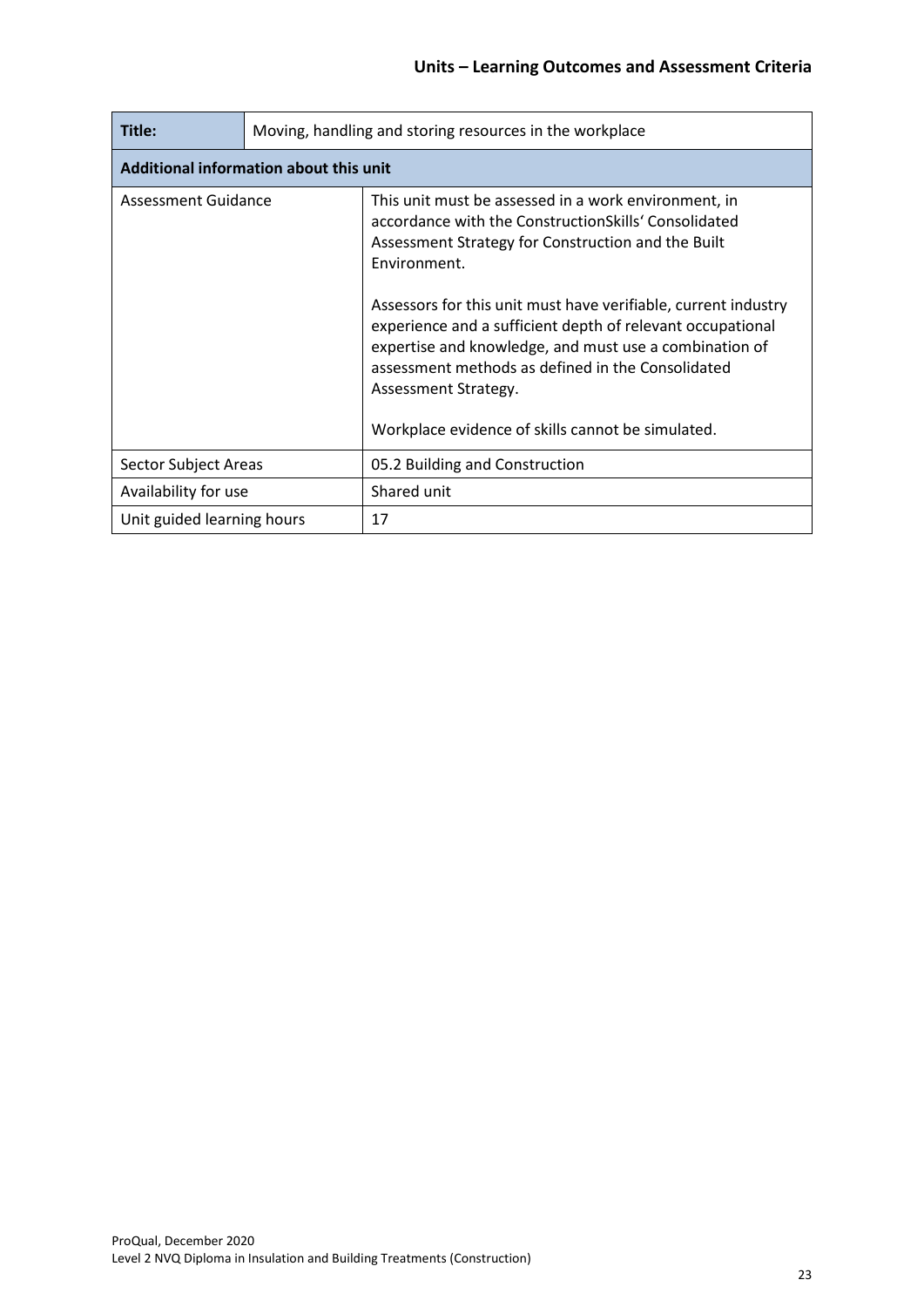| Title:                                                                                                                                                                                                                             | Insulation and building treatments, building construction, defects and<br>interfaces |                                                                                                                                                                                                                                                                                                                                                                                                                                                                                                                                                                                                                                                                                                                                                                                                                                                    |  |  |
|------------------------------------------------------------------------------------------------------------------------------------------------------------------------------------------------------------------------------------|--------------------------------------------------------------------------------------|----------------------------------------------------------------------------------------------------------------------------------------------------------------------------------------------------------------------------------------------------------------------------------------------------------------------------------------------------------------------------------------------------------------------------------------------------------------------------------------------------------------------------------------------------------------------------------------------------------------------------------------------------------------------------------------------------------------------------------------------------------------------------------------------------------------------------------------------------|--|--|
| <b>Unit Number:</b>                                                                                                                                                                                                                | R/618/5670                                                                           |                                                                                                                                                                                                                                                                                                                                                                                                                                                                                                                                                                                                                                                                                                                                                                                                                                                    |  |  |
| <b>Learning outcomes</b><br>The learner will be able to:                                                                                                                                                                           |                                                                                      | <b>Assessment criteria</b><br>The learner can:                                                                                                                                                                                                                                                                                                                                                                                                                                                                                                                                                                                                                                                                                                                                                                                                     |  |  |
| Interpret the given design<br>1<br>information relating to the<br>work and resources and<br>into consideration building<br>type, defects and detailing<br>issues in regard to building<br>construction, defects and<br>interfaces. | identify its suitability, taking<br>and recording and reporting                      | 1.1<br>Interpret and extract relevant information from:<br>drawings<br>specifications<br>schedules<br>method statements<br>risk assessments<br>manufacturers' information<br>data sheets<br>Comply with information and/or instructions derived<br>1.2<br>from risk assessments and method statements.<br>1.3<br>Explain the importance of organisational procedures to<br>solve problems and why it is important to follow them.<br>1.4<br>Describe different types of information, their source,<br>accuracy, completeness and how they are interpreted in<br>relation to:<br>types of construction<br>energy efficiency measures<br>building treatments<br>drawings<br>method statements<br>design<br>standards<br>manufacturers' information<br>data sheets<br>official guidance<br>current legislation and regulations governing<br>buildings |  |  |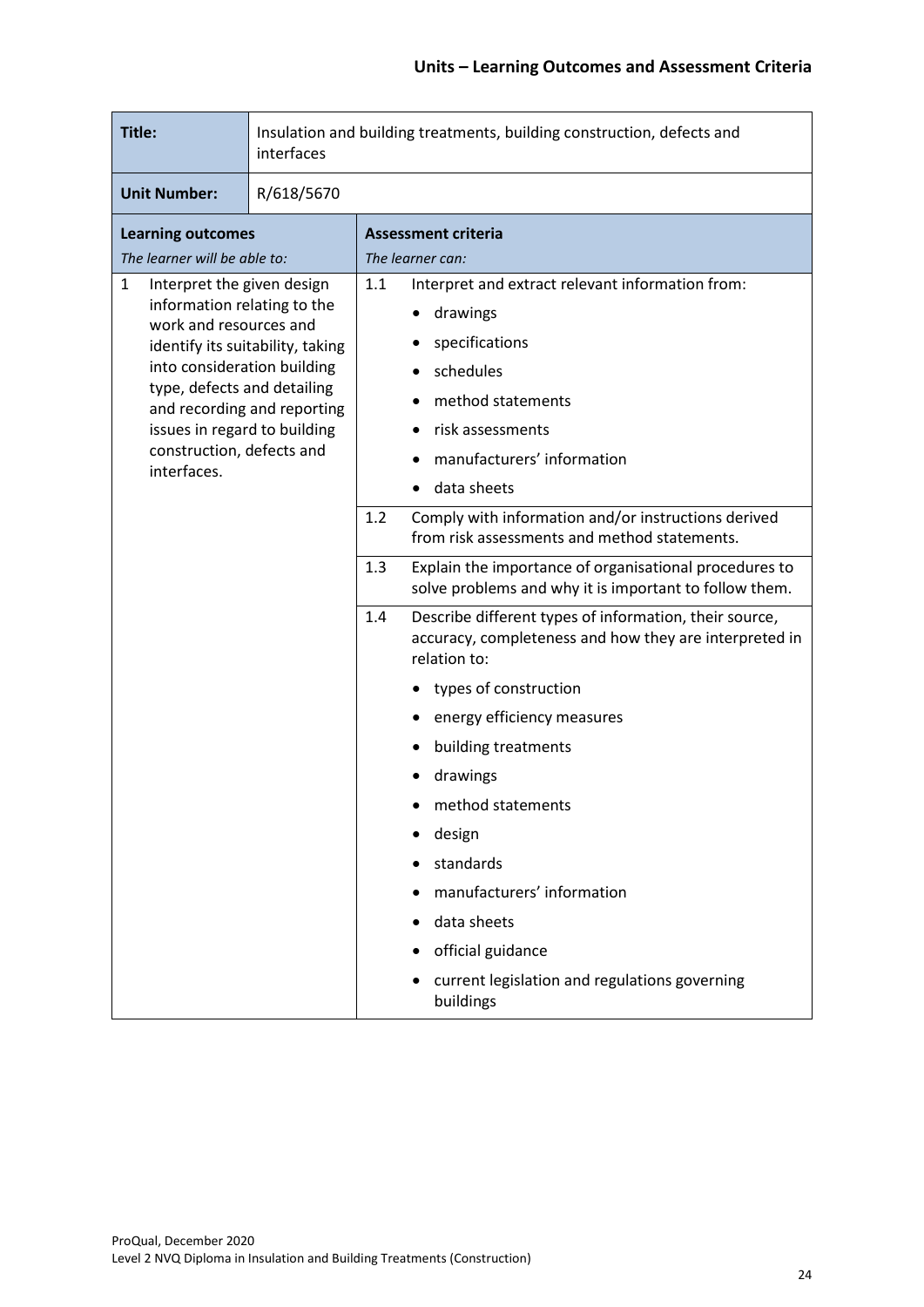#### **Units – Learning Outcomes and Assessment Criteria**

| <b>Learning outcomes</b>                                                           | <b>Assessment criteria</b>                                                                                                                       |  |  |
|------------------------------------------------------------------------------------|--------------------------------------------------------------------------------------------------------------------------------------------------|--|--|
| The learner will be able to:                                                       | The learner can:                                                                                                                                 |  |  |
| $\overline{2}$<br>Comply with current,<br>relevant legislation,                    | 2.1<br>Describe the relevant, current legislation, standards and<br>official guidance and how they are applied.                                  |  |  |
| standards and official<br>guidance to carry out your<br>work and maintain safe and | 2.2<br>Describe how emergencies should be responded to in<br>accordance with organisational authorisation and<br>personal skills in relation to: |  |  |
| healthy work practices as<br>stated for each measure to                            | • fires                                                                                                                                          |  |  |
| be installed.                                                                      | spillages                                                                                                                                        |  |  |
|                                                                                    | injuries                                                                                                                                         |  |  |
|                                                                                    | emergencies relating to occupational activities                                                                                                  |  |  |
|                                                                                    | identification of and reporting of asbestos containing<br>materials                                                                              |  |  |
|                                                                                    | 2.3<br>Describe how to report risks and hazards identified by<br>the following:                                                                  |  |  |
|                                                                                    | risk assessment                                                                                                                                  |  |  |
|                                                                                    | personal assessment                                                                                                                              |  |  |
|                                                                                    | methods of work                                                                                                                                  |  |  |
|                                                                                    | safe systems of work                                                                                                                             |  |  |
|                                                                                    | manufacturers' technical information                                                                                                             |  |  |
|                                                                                    | data sheets                                                                                                                                      |  |  |
|                                                                                    | statutory regulations                                                                                                                            |  |  |
|                                                                                    | official guidance                                                                                                                                |  |  |
|                                                                                    | Control of Substances Hazardous to Health (COSHH)                                                                                                |  |  |
|                                                                                    | Explain the accident reporting procedures and who is<br>2.4<br>responsible for making reports.                                                   |  |  |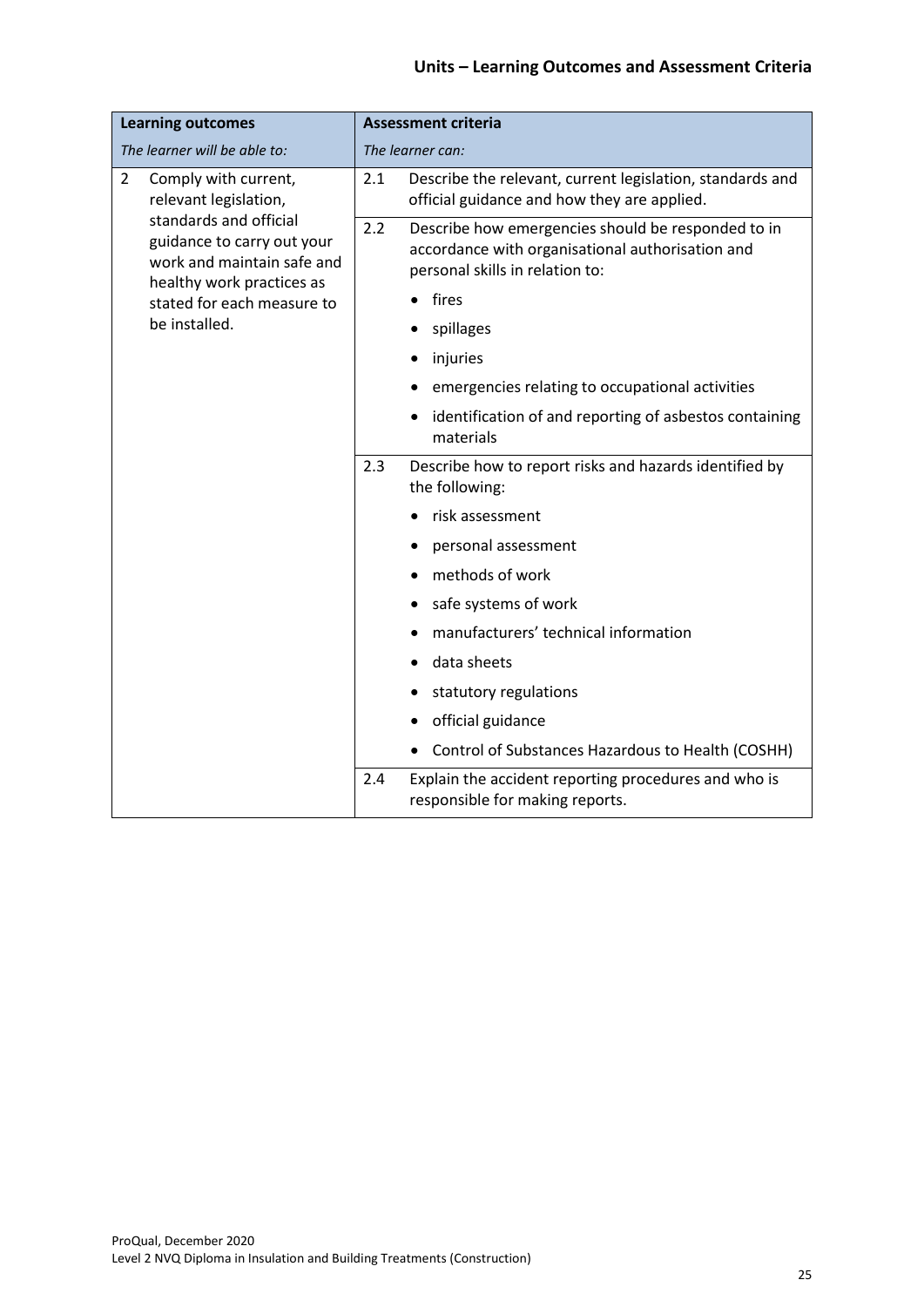#### **Units – Learning Outcomes and Assessment Criteria**

| <b>Learning outcomes</b>                                                                                                   |     | <b>Assessment criteria</b>                                                                                                                                                                                           |
|----------------------------------------------------------------------------------------------------------------------------|-----|----------------------------------------------------------------------------------------------------------------------------------------------------------------------------------------------------------------------|
| The learner will be able to:                                                                                               |     | The learner can:                                                                                                                                                                                                     |
| 3<br>Select the required quantity                                                                                          | 3.1 | Select resources associated with own work.                                                                                                                                                                           |
| and quality of resources for<br>the methods of work in<br>relation to building<br>construction, defects and<br>interfaces. | 3.2 | Check the suitability, compatibility and characteristics of<br>the materials, components and finishes and determine<br>if they are moisture open or moisture closed and their<br>impact on the building.             |
|                                                                                                                            | 3.3 | Record and report issues or defects.                                                                                                                                                                                 |
|                                                                                                                            | 3.4 | Describe why the characteristics, compatibility, quality,<br>uses, sustainability, limitations and defects associated<br>with the resources are important and how defects<br>should be rectified.                    |
|                                                                                                                            | 3.5 | Describe how the resources should be used and how<br>problems associated with the resources are reported.                                                                                                            |
|                                                                                                                            | 3.6 | Describe how to confirm that the resources and<br>materials conform to the specification.                                                                                                                            |
|                                                                                                                            | 3.7 | Explain why the organisational procedures have been<br>developed and how they are used for the selection of<br>required resources.                                                                                   |
|                                                                                                                            | 3.8 | Describe how to identify the hazards associated with<br>the resources and methods of work and how they are<br>overcome.                                                                                              |
| Minimise the risk of damage<br>4<br>to the work and surrounding<br>area in relation to building                            | 4.1 | Protect the work and its surrounding area from damage<br>in accordance with safe working practices and<br>organisational procedures.                                                                                 |
| construction, defects and<br>interfaces.                                                                                   | 4.2 | Maintain a safe, clear and tidy work area.                                                                                                                                                                           |
|                                                                                                                            | 4.3 | Explain why it is important to maintain a safe, clear and<br>tidy work area.                                                                                                                                         |
|                                                                                                                            | 4.4 | Dispose of waste in accordance with current legislation.                                                                                                                                                             |
|                                                                                                                            | 4.5 | Describe how to protect work and its surrounding area<br>from damage by general workplace activities, other<br>occupations and adverse weather conditions and how<br>to minimise damage to existing building fabric. |
|                                                                                                                            | 4.6 | Explain the importance of protecting the work and its<br>surrounding area against the risk of damage.                                                                                                                |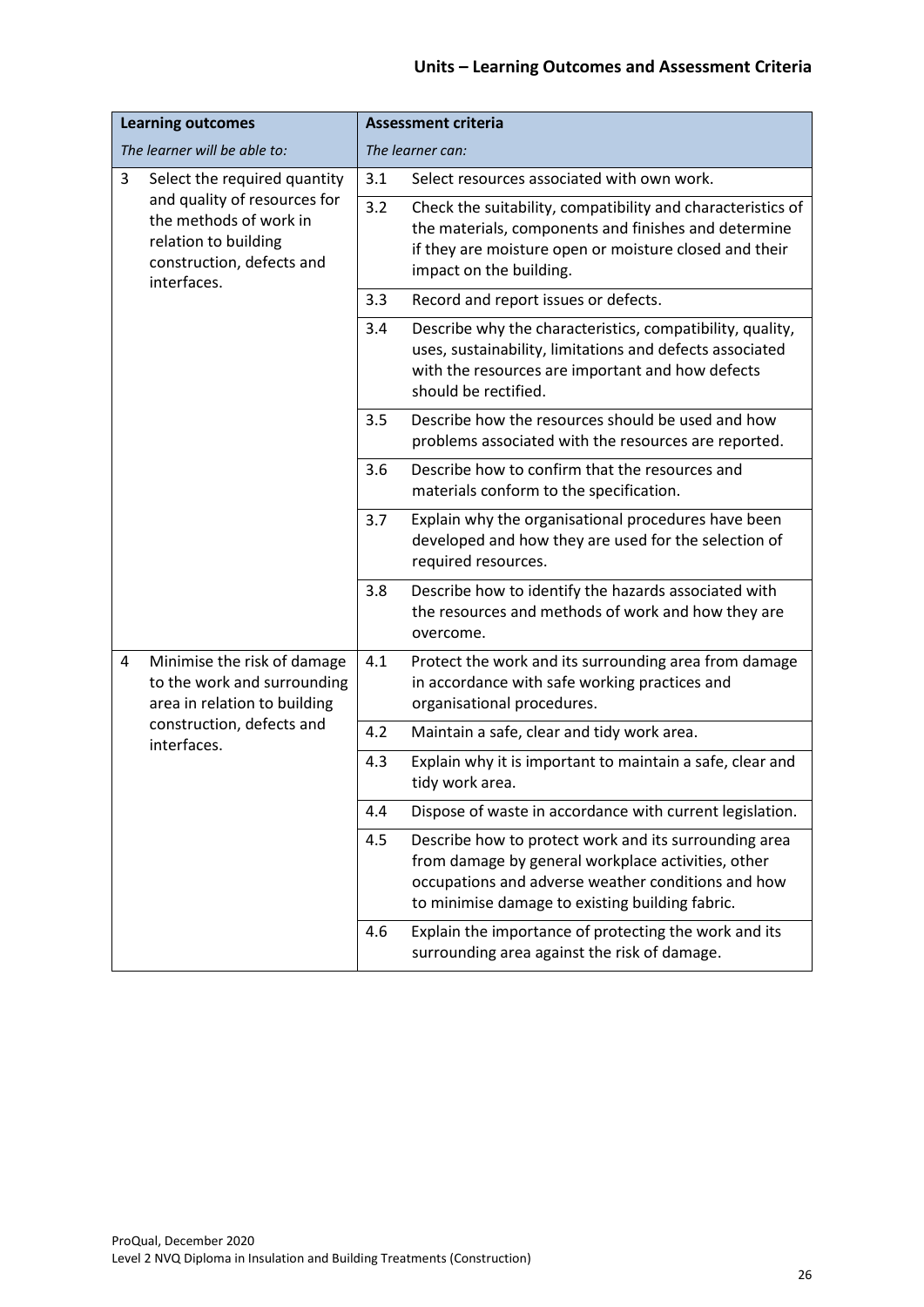#### **Units – Learning Outcomes and Assessment Criteria**

| <b>Learning outcomes</b>                                                                                 | <b>Assessment criteria</b>                                                                                                                                                                                                                                                                                                                                                                                                                                                                                                                                                                                                                                                                                                                                                                                                                                                                                                                                                                                                                                                               |  |
|----------------------------------------------------------------------------------------------------------|------------------------------------------------------------------------------------------------------------------------------------------------------------------------------------------------------------------------------------------------------------------------------------------------------------------------------------------------------------------------------------------------------------------------------------------------------------------------------------------------------------------------------------------------------------------------------------------------------------------------------------------------------------------------------------------------------------------------------------------------------------------------------------------------------------------------------------------------------------------------------------------------------------------------------------------------------------------------------------------------------------------------------------------------------------------------------------------|--|
| The learner will be able to:                                                                             | The learner can:                                                                                                                                                                                                                                                                                                                                                                                                                                                                                                                                                                                                                                                                                                                                                                                                                                                                                                                                                                                                                                                                         |  |
| 5<br>Comply with the given<br>contract information when                                                  | Comply with the given contract information to carry out<br>5.1<br>the work efficiently to the required specification.                                                                                                                                                                                                                                                                                                                                                                                                                                                                                                                                                                                                                                                                                                                                                                                                                                                                                                                                                                    |  |
| identifying common<br>building construction,<br>defects and interfaces to<br>the required specification. | 5.2<br>Demonstrate work skills to carry out external and<br>internal pre installation checks in regard to building<br>construction, defects and material interfaces:                                                                                                                                                                                                                                                                                                                                                                                                                                                                                                                                                                                                                                                                                                                                                                                                                                                                                                                     |  |
|                                                                                                          | Identify common building defects including but not<br>5.3<br>limited to:                                                                                                                                                                                                                                                                                                                                                                                                                                                                                                                                                                                                                                                                                                                                                                                                                                                                                                                                                                                                                 |  |
|                                                                                                          | salt contamination<br>$\bullet$                                                                                                                                                                                                                                                                                                                                                                                                                                                                                                                                                                                                                                                                                                                                                                                                                                                                                                                                                                                                                                                          |  |
|                                                                                                          | causes of dampness                                                                                                                                                                                                                                                                                                                                                                                                                                                                                                                                                                                                                                                                                                                                                                                                                                                                                                                                                                                                                                                                       |  |
|                                                                                                          | rain penetration                                                                                                                                                                                                                                                                                                                                                                                                                                                                                                                                                                                                                                                                                                                                                                                                                                                                                                                                                                                                                                                                         |  |
|                                                                                                          | rising damp                                                                                                                                                                                                                                                                                                                                                                                                                                                                                                                                                                                                                                                                                                                                                                                                                                                                                                                                                                                                                                                                              |  |
|                                                                                                          | internal moisture vapour                                                                                                                                                                                                                                                                                                                                                                                                                                                                                                                                                                                                                                                                                                                                                                                                                                                                                                                                                                                                                                                                 |  |
|                                                                                                          | damaged services                                                                                                                                                                                                                                                                                                                                                                                                                                                                                                                                                                                                                                                                                                                                                                                                                                                                                                                                                                                                                                                                         |  |
|                                                                                                          | structural defects                                                                                                                                                                                                                                                                                                                                                                                                                                                                                                                                                                                                                                                                                                                                                                                                                                                                                                                                                                                                                                                                       |  |
|                                                                                                          | Describe how the methods of work to meet the<br>5.4<br>specification, are carried out and how problems are<br>identified and reported by the application of knowledge<br>for safe, healthy and environmental work practices,<br>procedures and skills relating to the method and area of<br>work relating to the following:                                                                                                                                                                                                                                                                                                                                                                                                                                                                                                                                                                                                                                                                                                                                                              |  |
|                                                                                                          | • the suitability, compatibility and characteristics of<br>the materials, components and finishes, and<br>determine if they are moisture open or moisture<br>closed, their impact on the building and their<br>appropriateness to the design and physical<br>application<br>how to record and report issues or defects with the<br>materials, components and finishes<br>why it is important to carry out external and internal<br>pre-installation checks<br>how to carry out external and internal pre-<br>٠<br>installation checks, assessing, recording and<br>reporting issues to include but not limited to:<br>property suitability<br>structural integrity<br>dampness<br>decay<br>exposure ratings<br>vents and ventilation<br>services (gas, electric, water, media cables)<br>why it is important to ensure that all necessary<br>repairs are completed prior to installation<br>the implications that types of construction and<br>materials have on the introduction of energy<br>efficiency measures and other forms of building<br>treatments with specific reference to: |  |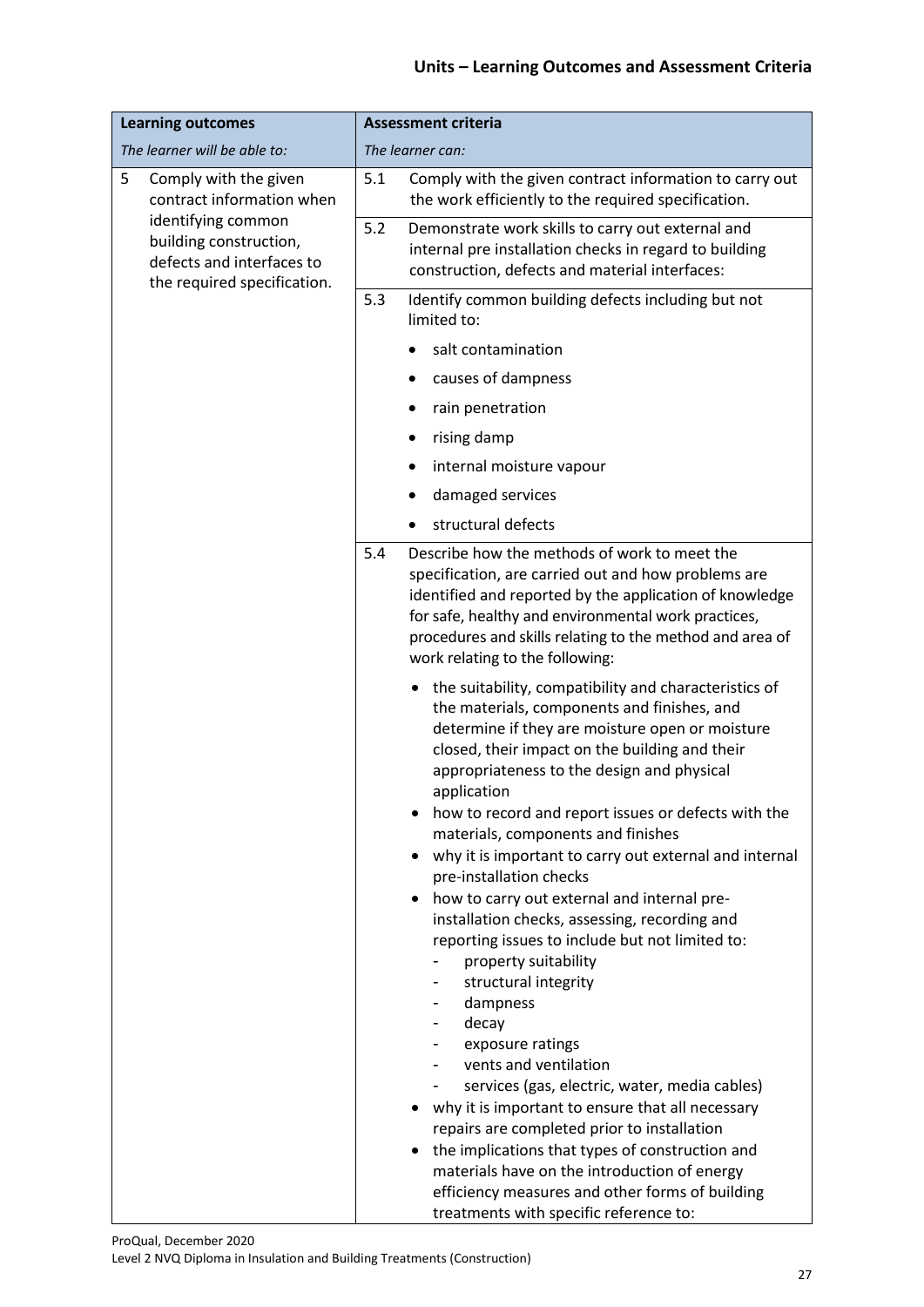| roofs<br>-                                            |
|-------------------------------------------------------|
| walls including internal and external finishes        |
| floors                                                |
| windows and doors                                     |
|                                                       |
| chimneys and fireplaces                               |
| flues and combustion ventilation                      |
| fabric interfaces                                     |
| existing services                                     |
| the importance of the correct sequencing of           |
| installation of energy efficiency measures and        |
|                                                       |
| building treatments                                   |
| how performance varies in different construction      |
| types, locations and through the impact of habitation |
| and usage                                             |
| how alterations, additions and extensions to the      |
|                                                       |
| original construction can affect the performance of   |
| the building                                          |
| how to identify common building defects including     |
| but not limited to: salt contamination and causes of  |
| dampness, rain penetration, rising damp, internal     |
| moisture vapour, damaged services, structural         |
|                                                       |
| defects and understand the implications of these      |
| when they are present                                 |
| how achieving continuity of the insulation and        |
| building treatments can prevent problems such as      |
| water ingress, poor energy efficiency and thermal     |
| bridges, whilst understanding the unique              |
|                                                       |
| circumstances at party walls and the associated risks |
| to adjacent properties                                |
| how to recognise unintended consequences, why         |
| they happen, how to avoid them and the importance     |
| of moisture content in external fabric including but  |
| not limited to:                                       |
| impacts on neighbouring properties                    |
|                                                       |
| insulation fitting and placement for different        |
| insulation types                                      |
| junctions                                             |
| thermal bridging and condensation risks               |
| thermal bypassing                                     |
| void ventilation                                      |
|                                                       |
| the potential causes of mould and fungal decay in     |
| buildings and the impact of ventilation and air flow  |
| following the installation of thermal efficiency      |
| measures                                              |
| the implications of building defects and the repairs  |
| required and how they will affect the choice of       |
|                                                       |
| energy efficiency measures and building treatments    |
| the importance of compatibility and interactions      |
| between measures and the fabric of the underlying     |
| building                                              |
| how to identify when specialist skills and knowledge  |
| are required and report accordingly, including but    |
|                                                       |
| not limited to:                                       |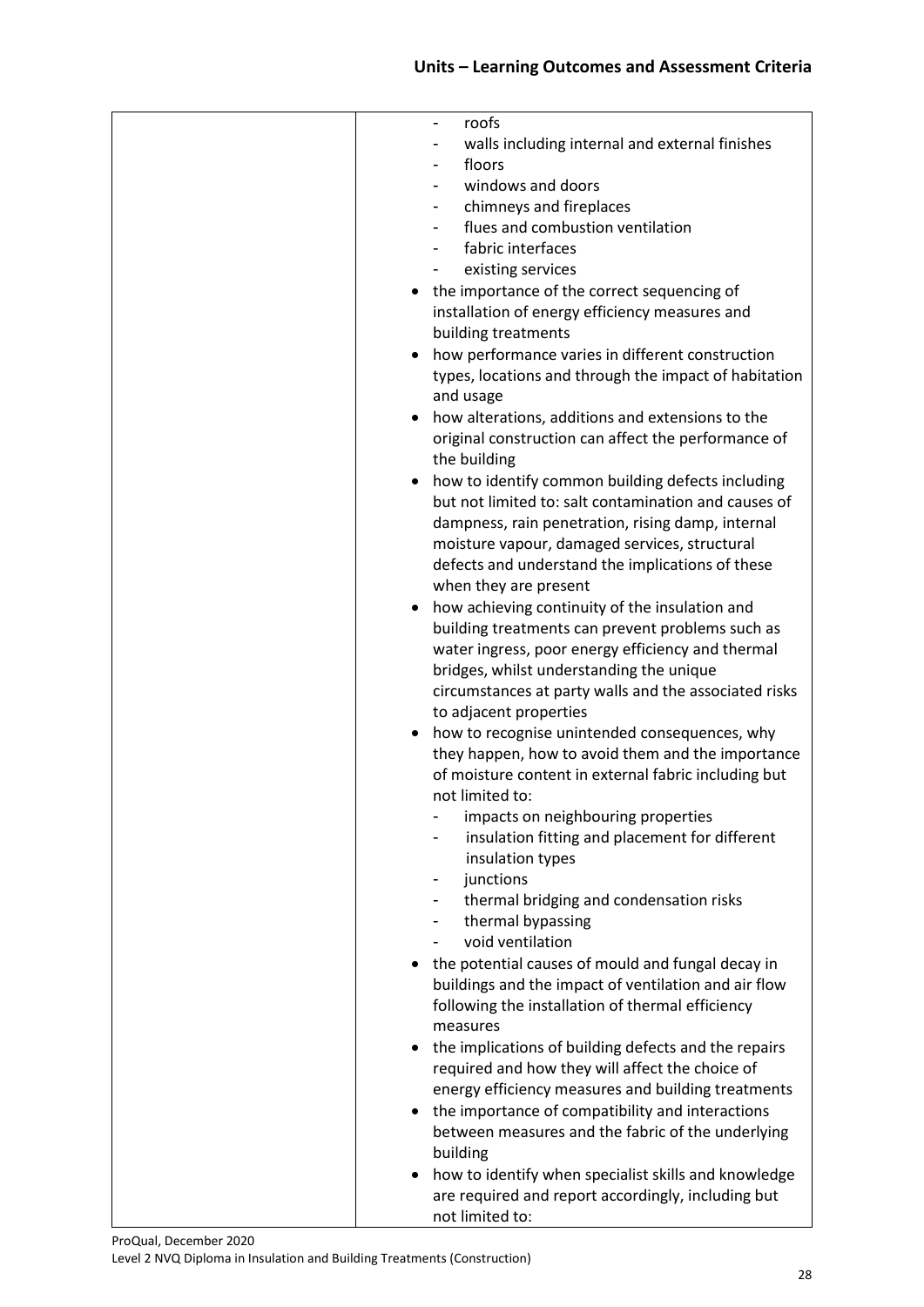|     | fire safety                                                                                                                                                                                                     |
|-----|-----------------------------------------------------------------------------------------------------------------------------------------------------------------------------------------------------------------|
|     | electrical                                                                                                                                                                                                      |
|     | gas                                                                                                                                                                                                             |
|     | asbestos                                                                                                                                                                                                        |
|     | Radon                                                                                                                                                                                                           |
|     | heritage                                                                                                                                                                                                        |
|     | ecology                                                                                                                                                                                                         |
|     | archaeological and architectural features                                                                                                                                                                       |
|     | ventilation                                                                                                                                                                                                     |
|     | dampness and building exposure                                                                                                                                                                                  |
|     | • the relevance of an assessment of significance and                                                                                                                                                            |
|     | how to recognise specific requirements for                                                                                                                                                                      |
|     | structures of special interest, traditional                                                                                                                                                                     |
|     | construction, hard-to-treat buildings and historical<br>significance                                                                                                                                            |
|     | how your actions can lead to unintended                                                                                                                                                                         |
|     | consequences, why they happen, how to avoid them<br>and the importance of reporting them                                                                                                                        |
|     |                                                                                                                                                                                                                 |
| 5.5 | Describe the needs of other occupations and the<br>importance of team work and communication how to<br>effectively communicate within a team when identifying<br>building construction, defects and interfaces. |
|     |                                                                                                                                                                                                                 |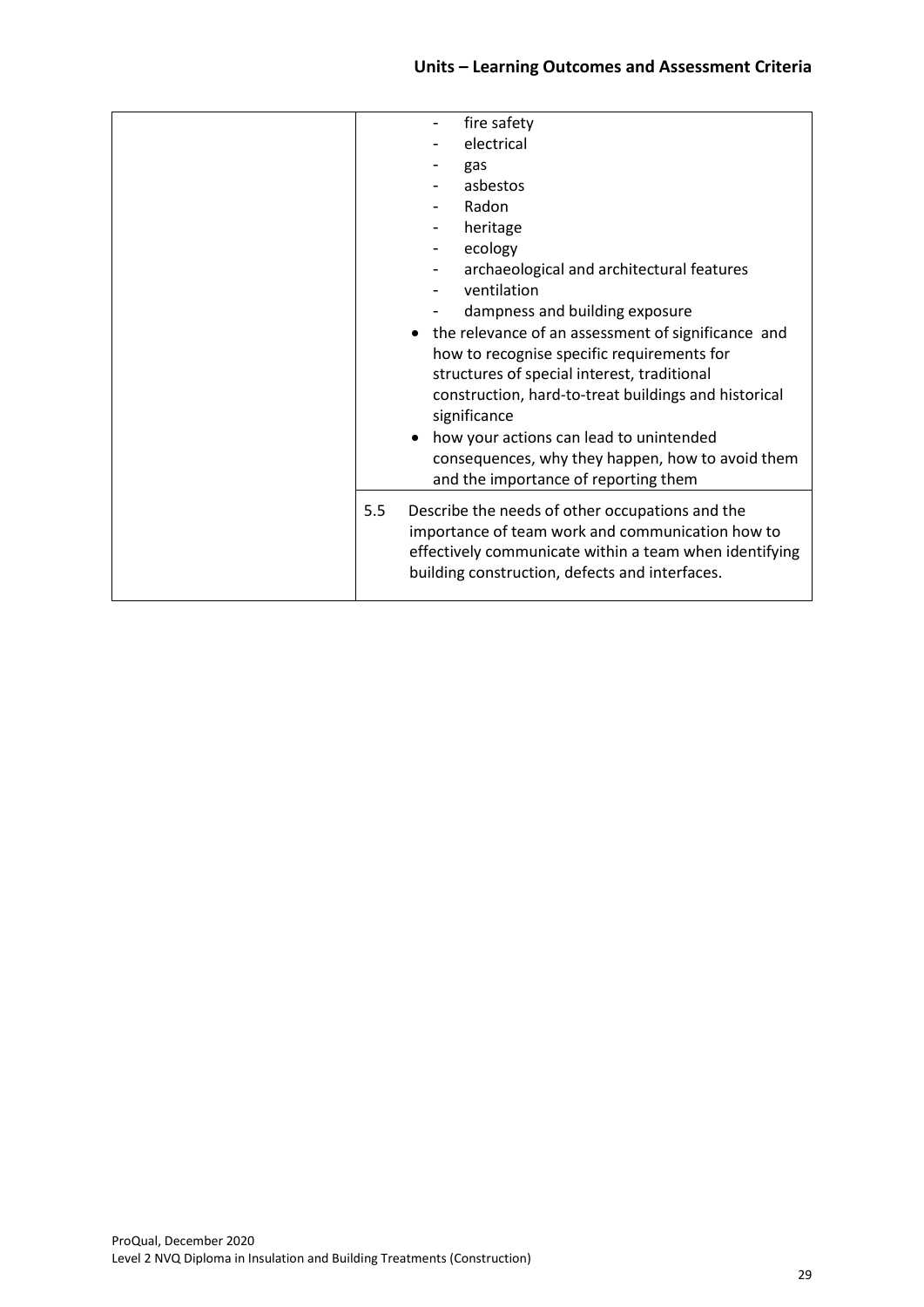| Additional information about this unit |                                                                                                                                                                                                                                                                                                                          |  |  |
|----------------------------------------|--------------------------------------------------------------------------------------------------------------------------------------------------------------------------------------------------------------------------------------------------------------------------------------------------------------------------|--|--|
| Assessment Guidance                    | This unit must be assessed in a work environment, in<br>accordance with the ConstructionSkills' Consolidated<br>Assessment Strategy for Construction and the Built<br>Environment.                                                                                                                                       |  |  |
|                                        | Assessors for this unit must have verifiable, current industry<br>experience and a sufficient depth of relevant occupational<br>expertise and knowledge, and must use a combination of<br>assessment methods as defined in the Consolidated<br>Assessment Strategy.<br>Workplace evidence of skills cannot be simulated. |  |  |
|                                        |                                                                                                                                                                                                                                                                                                                          |  |  |
| Sector Subject Areas                   | 5.2 Building and Construction                                                                                                                                                                                                                                                                                            |  |  |
| Availability for use                   | Shared unit                                                                                                                                                                                                                                                                                                              |  |  |
| Unit guided learning hours             | 90                                                                                                                                                                                                                                                                                                                       |  |  |
| Assessment                             | 10                                                                                                                                                                                                                                                                                                                       |  |  |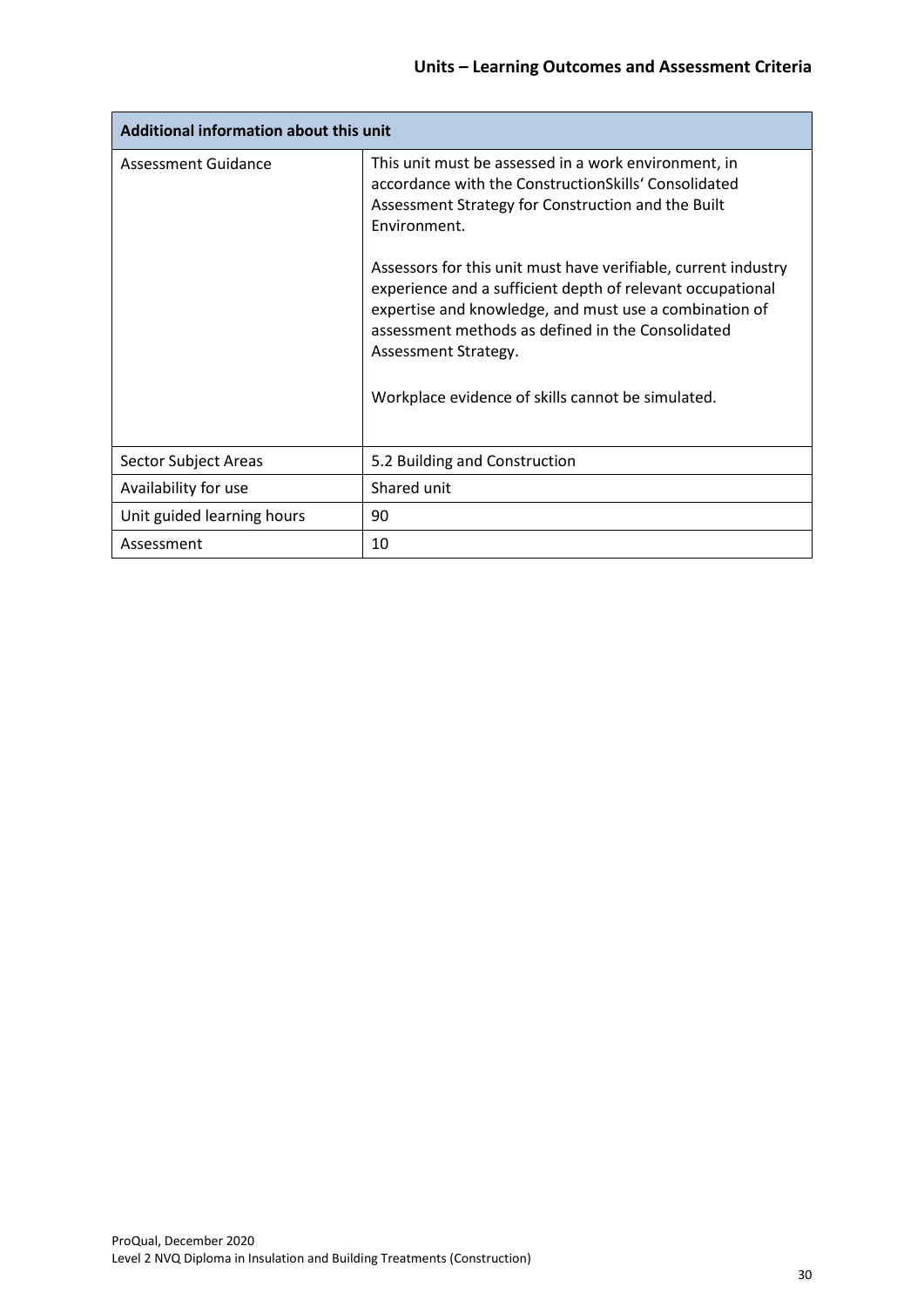| Title:<br>Preparing structures for treatment in the workplace                                                                             |            |                                                                                                                                                                                                                                                                                                                                                         |  |  |
|-------------------------------------------------------------------------------------------------------------------------------------------|------------|---------------------------------------------------------------------------------------------------------------------------------------------------------------------------------------------------------------------------------------------------------------------------------------------------------------------------------------------------------|--|--|
| <b>Unit Number:</b>                                                                                                                       | D/617/2789 |                                                                                                                                                                                                                                                                                                                                                         |  |  |
| <b>Learning outcomes</b><br>The learner will be able to:                                                                                  |            | <b>Assessment criteria</b><br>The learner can:                                                                                                                                                                                                                                                                                                          |  |  |
| 1<br>Interpret the given<br>information relating to the<br>work and resources when<br>preparing structures for                            |            | Interpret and extract relevant information from<br>1.1<br>drawings, specifications, schedules, method statements,<br>risk assessments, manufactures' information and data<br>sheets.                                                                                                                                                                    |  |  |
| treatment.                                                                                                                                |            | 1.2<br>Comply with information and/or instructions derived<br>from risk assessments and method statements.                                                                                                                                                                                                                                              |  |  |
|                                                                                                                                           |            | 1.3<br>Describe the organisational procedures developed to<br>report and rectify inappropriate information and<br>unsuitable resources and how they are implemented.                                                                                                                                                                                    |  |  |
|                                                                                                                                           |            | 1.4<br>Describe different types of information, their source and how<br>they are interpreted in relation to:<br>drawings, specifications, schedules, method statements,<br>risk assessments, manufactures' information and data<br>sheets, and current regulations governing buildings.                                                                 |  |  |
| $\overline{2}$<br>Know how to comply with<br>relevant legislation and<br>official guidance when<br>preparing structures for<br>treatment. |            | 2.1<br>Describe their responsibilities regarding potential accidents,<br>health hazards and the environment whilst working:<br>in the workplace, below ground level, in confined spaces,<br>at height, with tools and equipment, with materials and<br>substances, with movement/storage of materials and by<br>manual handling and mechanical lifting. |  |  |
|                                                                                                                                           |            | Describe the organisational security procedures for<br>2.2<br>tools, equipment and personal belongings in relation to<br>site, workplace, vehicles, company and<br>operative/technician.                                                                                                                                                                |  |  |
|                                                                                                                                           |            | 2.3<br>Explain what the accident reporting procedures are and<br>who is responsible for making reports.                                                                                                                                                                                                                                                 |  |  |
| Maintain safe and healthy<br>3<br>working practices when<br>preparing structures for<br>treatment.                                        |            | 3.1<br>Use health and safety control equipment safely and<br>comply with the methods of work to carry out the<br>activity in accordance with current legislation and<br>organisational requirements when preparing structures<br>for treatment.                                                                                                         |  |  |
|                                                                                                                                           |            | Demonstrate compliance with given information and relevant<br>3.2<br>legislation when preparing structures for treatment in relation<br>to the following<br>safe use of access equipment and work platforms<br>safe use, storage and handling of materials, tools and<br>equipment<br>specific risks to health                                          |  |  |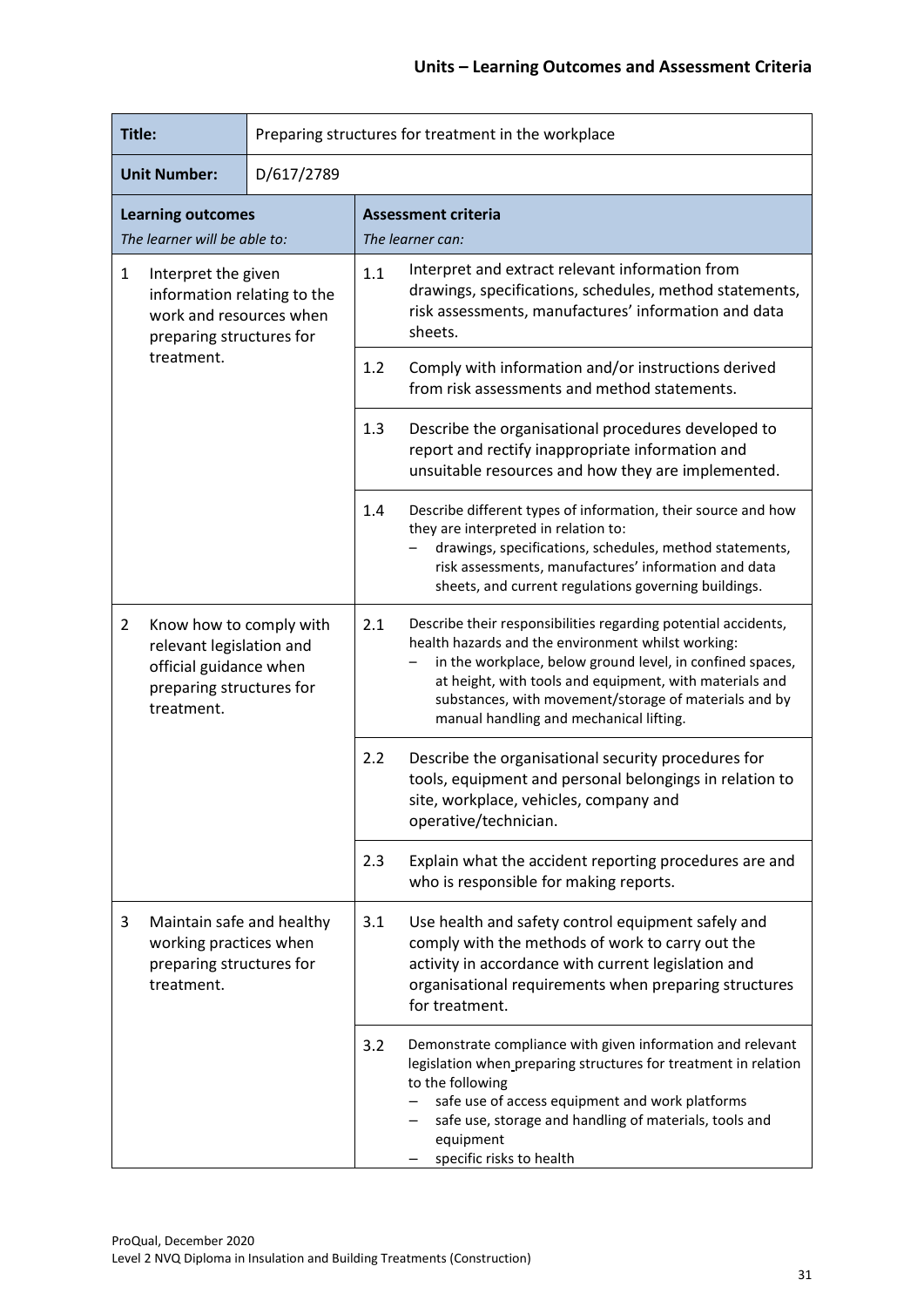| Title:                                                                                                    |           |                        | Preparing Structures for Treatment in the Workplace                                                                                   |                                                                                                                                                                                                                                                                                                                                                                                                                                                           |  |
|-----------------------------------------------------------------------------------------------------------|-----------|------------------------|---------------------------------------------------------------------------------------------------------------------------------------|-----------------------------------------------------------------------------------------------------------------------------------------------------------------------------------------------------------------------------------------------------------------------------------------------------------------------------------------------------------------------------------------------------------------------------------------------------------|--|
| <b>Learning outcomes</b>                                                                                  |           |                        | <b>Assessment criteria</b>                                                                                                            |                                                                                                                                                                                                                                                                                                                                                                                                                                                           |  |
| The learner will be able to:                                                                              |           | The learner can:       |                                                                                                                                       |                                                                                                                                                                                                                                                                                                                                                                                                                                                           |  |
| 3                                                                                                         | continued |                        | 3.3                                                                                                                                   | Explain why and when health and safety control<br>equipment identified by the principles of prevention<br>should be used, relating to preparing structures for<br>treatment, and the types, purpose and limitations of<br>each type, the work situation and general work<br>environment, in relation to:<br>collective protective measures<br>personal protective equipment (PPE)<br>respiratory protective equipment<br>local exhaust ventilation (LEV). |  |
|                                                                                                           |           | 3.4                    | Describe how the relevant health and safety control<br>equipment should be used in accordance with the given<br>working instructions. |                                                                                                                                                                                                                                                                                                                                                                                                                                                           |  |
|                                                                                                           |           |                        | 3.5                                                                                                                                   | Describe how emergencies should be responded to in<br>accordance with organisational authorisation and<br>personal skills when involved with fires, spillages,<br>injuries and other task-related activities                                                                                                                                                                                                                                              |  |
| Select the required quantity<br>4<br>and quality of resources for<br>the methods of work to<br>treatment. |           | 4.1                    | Select resources associated with own work in relation to<br>materials, components, fixings, tools and equipment.                      |                                                                                                                                                                                                                                                                                                                                                                                                                                                           |  |
|                                                                                                           |           | prepare structures for | 4.2                                                                                                                                   | Describe the characteristics, quality, uses, sustainability,<br>limitations and defects associated with the resources in<br>relation to:<br>cleaning fluids, neutralisers, inhibitors, water<br>repellents, stabilisers and wall ties<br>signs, barriers, props, fixings<br>hand tools, portable power tools and equipment.                                                                                                                               |  |
|                                                                                                           |           |                        | 4.3                                                                                                                                   | Describe how the resources should be used correctly<br>and how problems associated with the resources are<br>reported.                                                                                                                                                                                                                                                                                                                                    |  |
|                                                                                                           |           |                        | 4.4                                                                                                                                   | Explain why the organisational procedures have been<br>developed and how they are used for the selection of<br>required resources.                                                                                                                                                                                                                                                                                                                        |  |
|                                                                                                           |           | 4.5                    |                                                                                                                                       | Describe any potential hazards associated with the<br>resources and methods of work.                                                                                                                                                                                                                                                                                                                                                                      |  |
|                                                                                                           |           |                        | 4.6                                                                                                                                   | Describe how to calculate quantity length, area, volume<br>and wastage associated with the method/procedure to<br>prepare structures for treatment.                                                                                                                                                                                                                                                                                                       |  |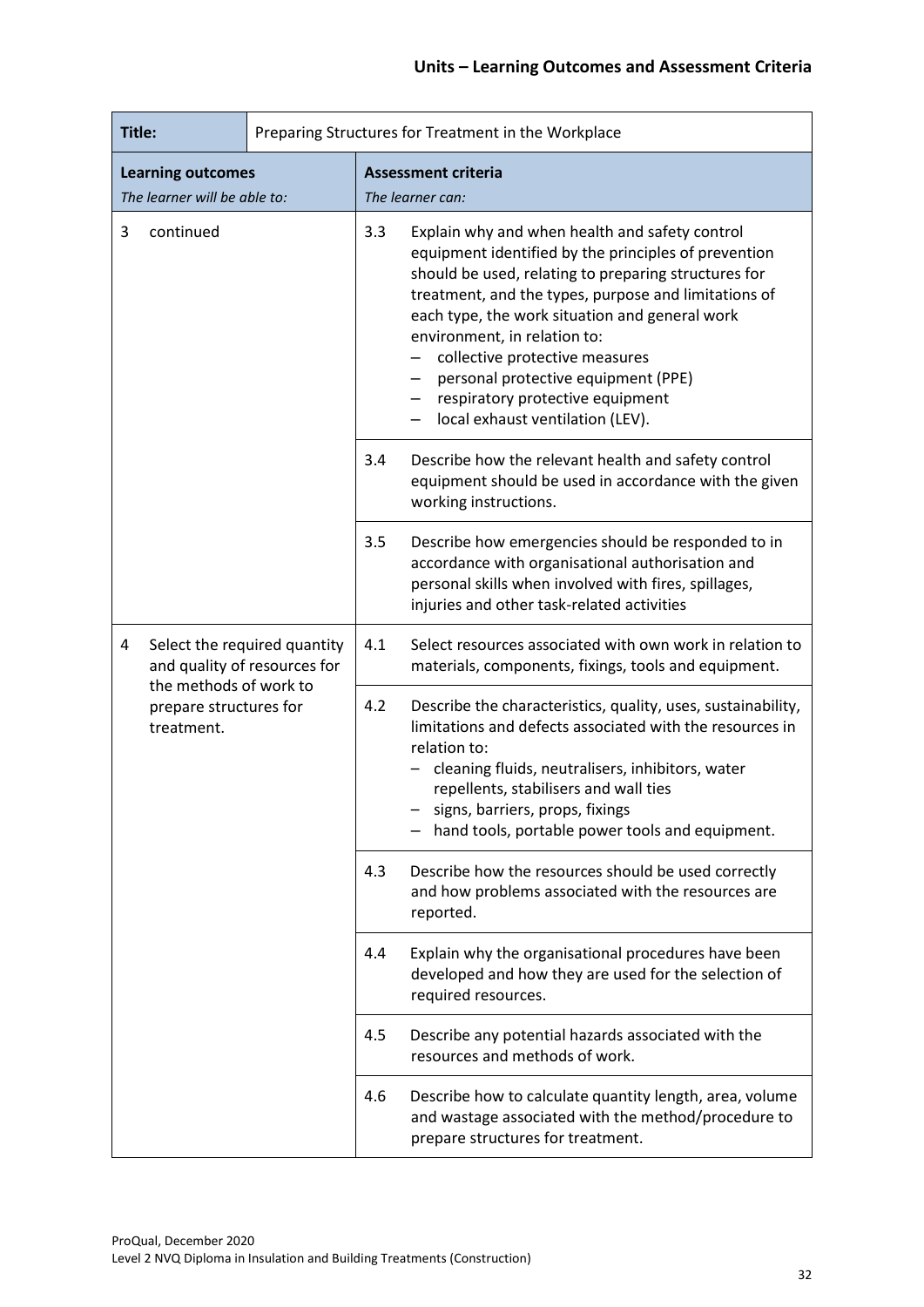| Title:                                                                                                       |                                        |                | Preparing Structures for Treatment in the Workplace                                                                                                                                                                                                                        |                                                                                                                                                                                                                                                                                                                                                                   |  |
|--------------------------------------------------------------------------------------------------------------|----------------------------------------|----------------|----------------------------------------------------------------------------------------------------------------------------------------------------------------------------------------------------------------------------------------------------------------------------|-------------------------------------------------------------------------------------------------------------------------------------------------------------------------------------------------------------------------------------------------------------------------------------------------------------------------------------------------------------------|--|
| <b>Learning outcomes</b>                                                                                     |                                        |                | <b>Assessment criteria</b>                                                                                                                                                                                                                                                 |                                                                                                                                                                                                                                                                                                                                                                   |  |
| The learner will be able to:                                                                                 |                                        |                | The learner can:                                                                                                                                                                                                                                                           |                                                                                                                                                                                                                                                                                                                                                                   |  |
| 5<br>Minimise the risk of damage<br>to the work and<br>surrounding area when                                 |                                        | 5.1            | Protect the work and its surrounding area from damage<br>in accordance with safe working practices and<br>organisational procedures.                                                                                                                                       |                                                                                                                                                                                                                                                                                                                                                                   |  |
|                                                                                                              | preparing structures for<br>treatment. |                | 5.2                                                                                                                                                                                                                                                                        | Minimise damage and maintain a clean work space.                                                                                                                                                                                                                                                                                                                  |  |
|                                                                                                              |                                        |                | 5.3                                                                                                                                                                                                                                                                        | Dispose of waste in accordance with current legislation.                                                                                                                                                                                                                                                                                                          |  |
|                                                                                                              |                                        |                | 5.4                                                                                                                                                                                                                                                                        | Describe how to protect work from damage and the<br>purpose of protection in relation to general workplace<br>activities, other occupations and adverse weather<br>conditions.                                                                                                                                                                                    |  |
|                                                                                                              |                                        | 5.5            | Explain why the disposal of waste should be carried out<br>safely in accordance with environmental<br>responsibilities, organisational procedures,<br>manufacturers' information and data sheets, statutory<br>regulations and official guidance.                          |                                                                                                                                                                                                                                                                                                                                                                   |  |
| 6<br>Complete the work within<br>the allocated time when<br>preparing structures for<br>treatment.           |                                        | 6.1            | Demonstrate completion of the work within the<br>allocated time.                                                                                                                                                                                                           |                                                                                                                                                                                                                                                                                                                                                                   |  |
|                                                                                                              |                                        | 6.2            | Describe the purpose of the work programme and<br>explain why deadlines should be kept in relation to:<br>types of progress charts, timetables and estimated<br>times<br>organisational procedures for reporting<br>circumstances which will affect the work<br>programme. |                                                                                                                                                                                                                                                                                                                                                                   |  |
| Comply with the given<br>7<br>contract information to<br>prepare structures for<br>treatment to the required |                                        | 7.1            | Demonstrate the following work skills when preparing<br>structures for treatment:<br>measuring, marking out, preparing, positioning and<br>securing.                                                                                                                       |                                                                                                                                                                                                                                                                                                                                                                   |  |
|                                                                                                              |                                        | specification. | 7.2                                                                                                                                                                                                                                                                        | Use and maintain hand tools, portable power tools and<br>ancillary equipment.                                                                                                                                                                                                                                                                                     |  |
|                                                                                                              |                                        |                | 7.3                                                                                                                                                                                                                                                                        | Prepare for treatments of wood preservation and/or<br>damp-proofing and/or wall tie replacement, to given<br>working instructions, relating to three of the following:<br>clean substrates<br>erect temporary barriers and signs<br>removal of non-structural and/or structural<br>components for access to treatment areas<br>storage of items to be reinstated. |  |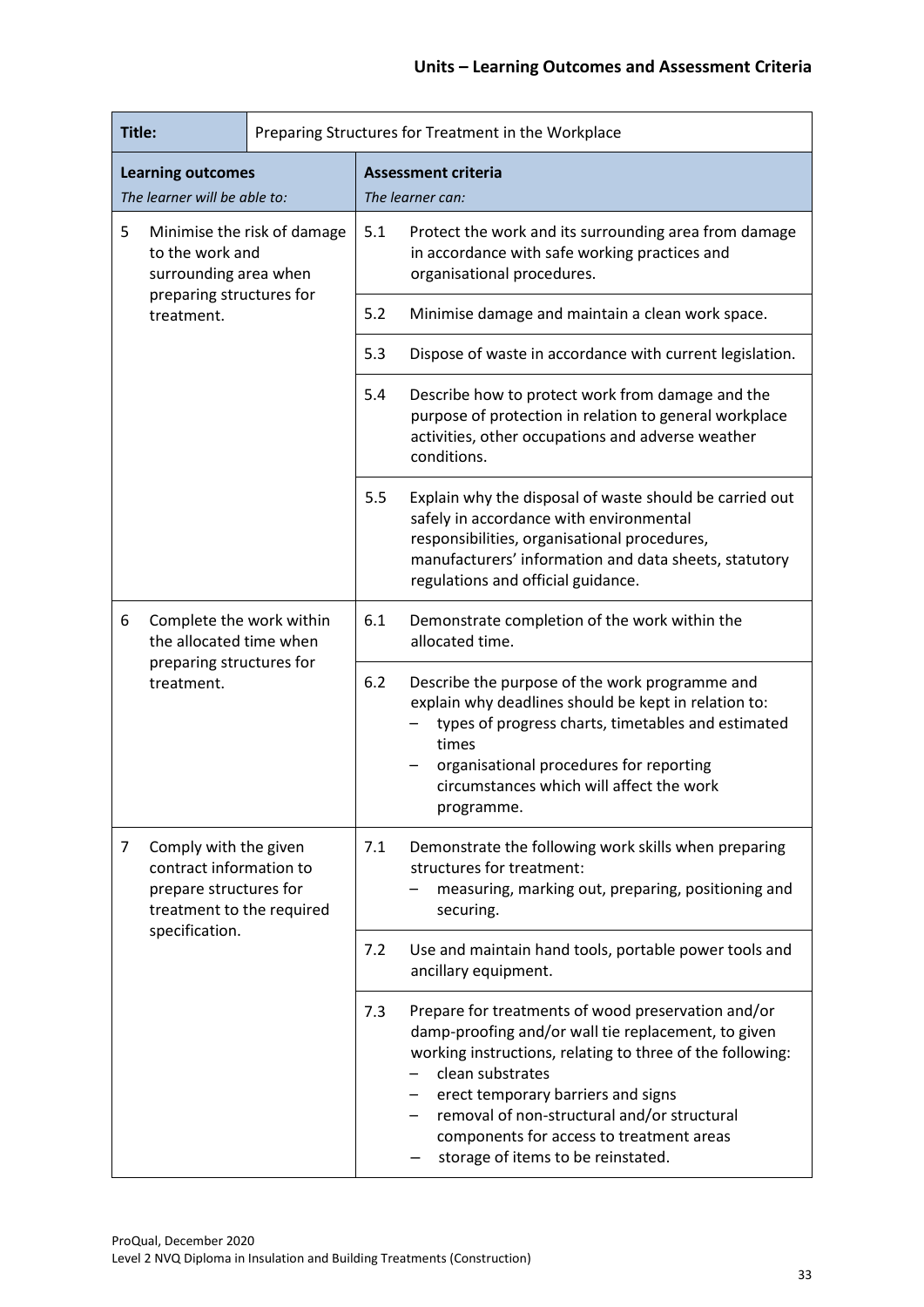| Title:                                                   | Preparing Structures for Treatment in the Workplace |                                                                                                                                                                                                                                                                                                                                                                                                                                                                                                                                                                                                                                                                                                                                                                                                                                                                                                                                                                                                                                                                                                                                                                                                                                                                                                                                                                                                                                                                                                                                   |  |
|----------------------------------------------------------|-----------------------------------------------------|-----------------------------------------------------------------------------------------------------------------------------------------------------------------------------------------------------------------------------------------------------------------------------------------------------------------------------------------------------------------------------------------------------------------------------------------------------------------------------------------------------------------------------------------------------------------------------------------------------------------------------------------------------------------------------------------------------------------------------------------------------------------------------------------------------------------------------------------------------------------------------------------------------------------------------------------------------------------------------------------------------------------------------------------------------------------------------------------------------------------------------------------------------------------------------------------------------------------------------------------------------------------------------------------------------------------------------------------------------------------------------------------------------------------------------------------------------------------------------------------------------------------------------------|--|
| <b>Learning outcomes</b><br>The learner will be able to: |                                                     | <b>Assessment criteria</b><br>The learner can:                                                                                                                                                                                                                                                                                                                                                                                                                                                                                                                                                                                                                                                                                                                                                                                                                                                                                                                                                                                                                                                                                                                                                                                                                                                                                                                                                                                                                                                                                    |  |
|                                                          |                                                     | 7.4<br>Describe how to apply safe, healthy and environmental<br>work practices, follow procedures, report problems and<br>establish the authority needed to rectify them, to:<br>understand the implications of existing guarantees<br>and warranties<br>prepare site and clean structures to substrate for<br>either in-situ wood preservation and/or damp-<br>proofing and/or wall tie replacement remedial<br>treatments above and below (wood preservation<br>only) ground level<br>protect the site from all treatments (dust sheets,<br>plastic sheets)<br>measure areas for treatment and volumes of<br>treatment products: cleaning fluids, neutralisers,<br>inhibitors, bocides, water repellents stabilisers and<br>wall ties<br>erect temporary barriers and signs<br>remove non-structural and structural components<br>for access to treatment areas<br>check for hidden utilities<br>provide temporary supports to the structure<br>store items to be reinstated after treatment<br>recognise when specialist skills and knowledge are<br>required and report accordingly<br>recognise specific requirements for structures of<br>special interest, traditional construction (pre 1919)<br>and historical significance and report accordingly<br>use hand tools, portable power tools and equipment<br>work at height<br>use access equipment and work platforms.<br>7.5<br>Describe the needs of other occupations and how to<br>effectively communicate within a team when preparing<br>structures for treatment. |  |
|                                                          |                                                     | 7.6<br>Describe how to maintain the tools and equipment used<br>when preparing structures for treatment.                                                                                                                                                                                                                                                                                                                                                                                                                                                                                                                                                                                                                                                                                                                                                                                                                                                                                                                                                                                                                                                                                                                                                                                                                                                                                                                                                                                                                          |  |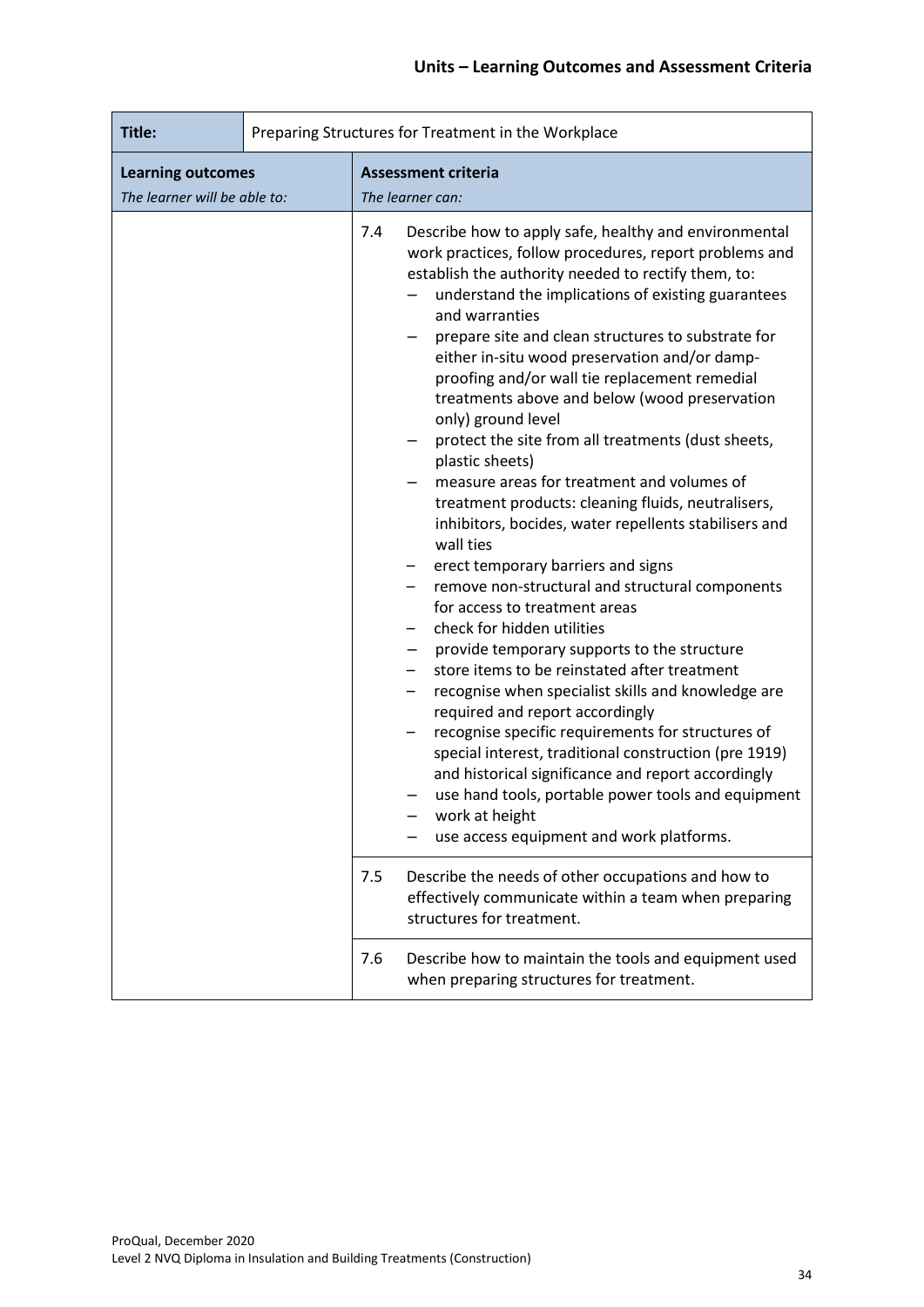| Title:                                        | Preparing Structures for Treatment in the Workplace |                                                                                                                                                                                                                                                                                                                                                                                                 |  |
|-----------------------------------------------|-----------------------------------------------------|-------------------------------------------------------------------------------------------------------------------------------------------------------------------------------------------------------------------------------------------------------------------------------------------------------------------------------------------------------------------------------------------------|--|
| <b>Additional information about this unit</b> |                                                     |                                                                                                                                                                                                                                                                                                                                                                                                 |  |
| <b>Assessment Guidance</b>                    |                                                     | This unit must be assessed in a work environment and in accordance<br>with the ConstructionSkills 'Consolidated Assessment Strategy for<br>Construction and the Built Environment.<br>Assessors for this unit must have verifiable, current industry<br>experience and a sufficient depth of relevant occupational expertise<br>and knowledge, and must use a combination of assessment methods |  |
|                                               |                                                     | as defined in the Consolidated Assessment Strategy.<br>Workplace evidence of skills cannot be simulated.                                                                                                                                                                                                                                                                                        |  |
|                                               |                                                     | This unit must be assessed against the endorsements detailed within<br>the relevant NVQ structure.                                                                                                                                                                                                                                                                                              |  |
|                                               |                                                     | ProQual Level 2 NVQ Diploma in Insulation and Building Treatments<br>(Construction)                                                                                                                                                                                                                                                                                                             |  |
|                                               |                                                     | One of the following endorsements required:                                                                                                                                                                                                                                                                                                                                                     |  |
|                                               |                                                     | Wood preservation                                                                                                                                                                                                                                                                                                                                                                               |  |
|                                               |                                                     | Damp-proofing                                                                                                                                                                                                                                                                                                                                                                                   |  |
|                                               |                                                     | Wall tie replacement                                                                                                                                                                                                                                                                                                                                                                            |  |
| Sector Subject Area                           |                                                     | 5.2 Building and Construction                                                                                                                                                                                                                                                                                                                                                                   |  |
| Availability for use                          |                                                     | Shared unit                                                                                                                                                                                                                                                                                                                                                                                     |  |
| Unit guided learning<br>hours                 |                                                     | 43                                                                                                                                                                                                                                                                                                                                                                                              |  |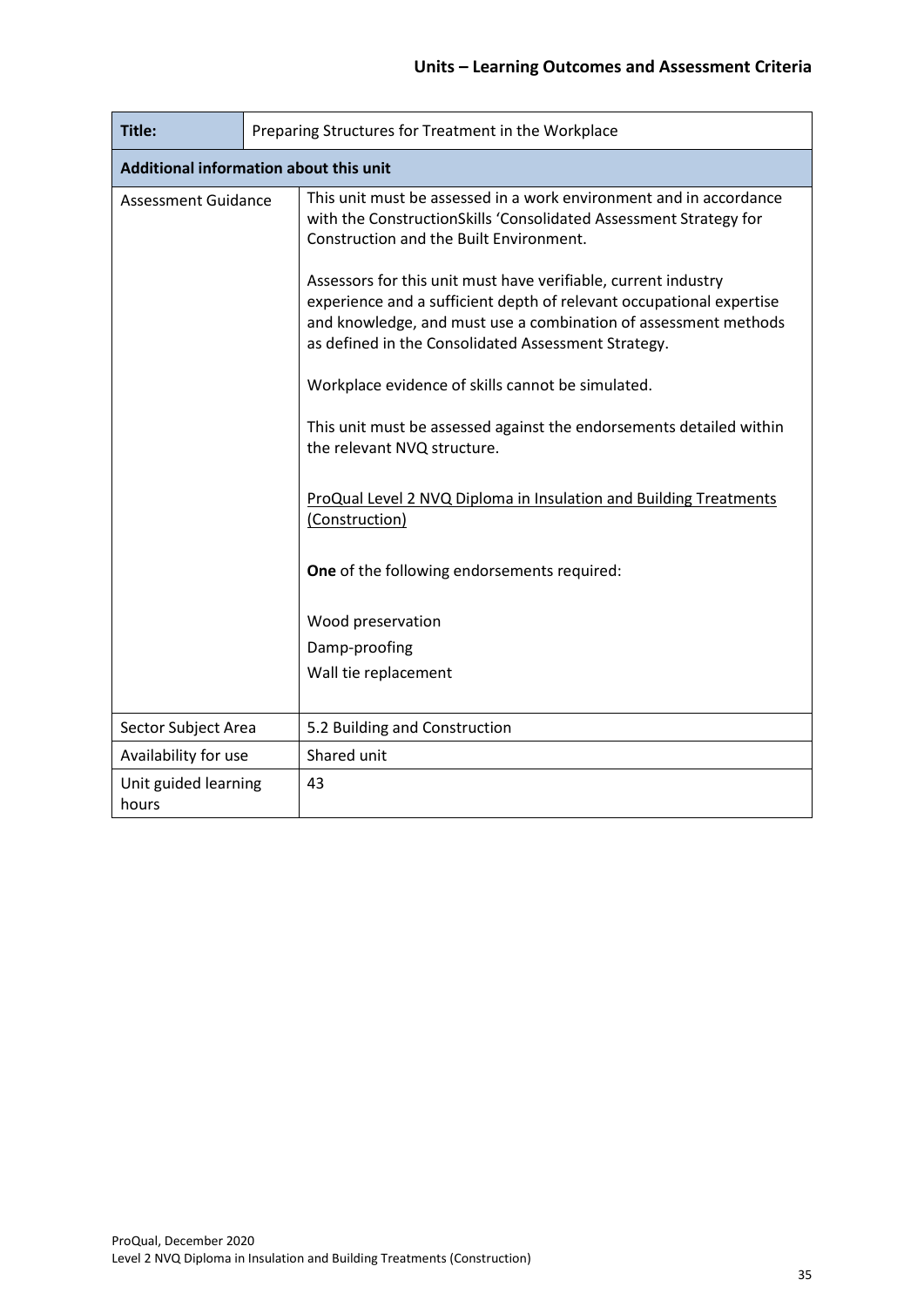| Title:                                                                                                                                 |            | Applying preservation treatment in the workplace |                                                                                                                                                                                                                                                                                                                                                        |  |
|----------------------------------------------------------------------------------------------------------------------------------------|------------|--------------------------------------------------|--------------------------------------------------------------------------------------------------------------------------------------------------------------------------------------------------------------------------------------------------------------------------------------------------------------------------------------------------------|--|
| <b>Unit Number:</b>                                                                                                                    | R/617/2790 |                                                  |                                                                                                                                                                                                                                                                                                                                                        |  |
| <b>Learning outcomes</b><br>The learner will be able to:                                                                               |            | <b>Assessment criteria</b><br>The learner can:   |                                                                                                                                                                                                                                                                                                                                                        |  |
| $\mathbf{1}$<br>Interpret the given<br>information relating to the<br>work and resources when<br>applying preservation<br>treatment.   |            | 1.1                                              | Interpret and extract relevant information from<br>drawings, specifications, schedules method statements,<br>risk assessments, manufactures' information and data<br>sheets.                                                                                                                                                                           |  |
|                                                                                                                                        |            | 1.2                                              | Comply with information and/or instructions derived<br>from risk assessments and method statements.                                                                                                                                                                                                                                                    |  |
|                                                                                                                                        |            | 1.3                                              | Describe the organisational procedures developed to<br>report and rectify inappropriate information and<br>unsuitable resources and how they are implemented.                                                                                                                                                                                          |  |
|                                                                                                                                        |            | 1.4                                              | Describe different types of information, their source and<br>how they are interpreted in relation to:<br>drawings, specifications, schedules, method<br>statements, risk assessments and manufactures'<br>information and data sheets, and current regulations<br>governing buildings.                                                                 |  |
| Know how to comply with<br>$\overline{2}$<br>relevant legislation and<br>official guidance when<br>applying preservation<br>treatment. |            | 2.1                                              | Describe their responsibilities regarding potential<br>accidents, health hazards and the environment whilst<br>working:<br>in the workplace, below ground level, in confined<br>spaces, at height, with tools and equipment, with<br>materials and substances, with movement/storage<br>of materials and by manual handling and mechanical<br>litting. |  |
|                                                                                                                                        |            | 2.2                                              | Describe the organisational security procedures for<br>tools, equipment and personal belongings in relation to<br>site, workplace, vehicles, company and<br>operative/technician.                                                                                                                                                                      |  |
|                                                                                                                                        |            | 2.3                                              | Explain what the accident reporting procedures are and<br>who is responsible for making reports.                                                                                                                                                                                                                                                       |  |
|                                                                                                                                        |            | 2.4                                              | Describe the types of fire extinguishers available when<br>applying preservation treatment and describe how and<br>when they are used                                                                                                                                                                                                                  |  |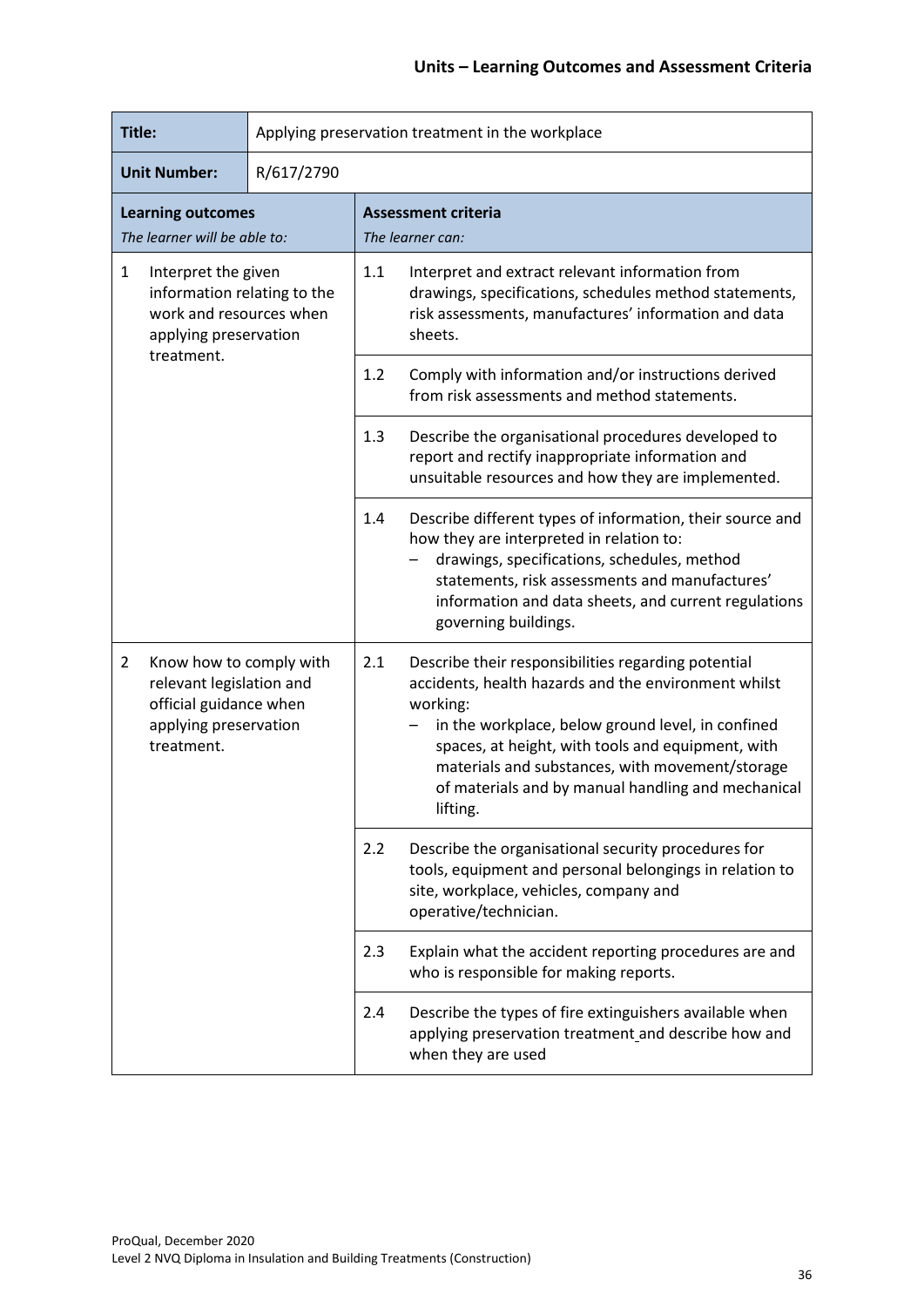| Title:                                                                                          |                                                              | Applying preservation treatment in the workplace |                                                                                                                                                                                                                                                                                                       |                                                                                                                                                                                                                                                                                                                                                                                                                                                             |  |
|-------------------------------------------------------------------------------------------------|--------------------------------------------------------------|--------------------------------------------------|-------------------------------------------------------------------------------------------------------------------------------------------------------------------------------------------------------------------------------------------------------------------------------------------------------|-------------------------------------------------------------------------------------------------------------------------------------------------------------------------------------------------------------------------------------------------------------------------------------------------------------------------------------------------------------------------------------------------------------------------------------------------------------|--|
|                                                                                                 | <b>Learning outcomes</b><br>The learner will be able to:     |                                                  |                                                                                                                                                                                                                                                                                                       | <b>Assessment criteria</b><br>The learner can:                                                                                                                                                                                                                                                                                                                                                                                                              |  |
| 3<br>Maintain safe and healthy<br>working practices when<br>applying preservation<br>treatment. |                                                              |                                                  | 3.1                                                                                                                                                                                                                                                                                                   | Use health and safety control equipment safely and<br>comply with the methods of work to carry out the<br>activity in accordance with current legislation and<br>organisational requirements when applying<br>preservation treatment.                                                                                                                                                                                                                       |  |
|                                                                                                 |                                                              |                                                  | 3.2                                                                                                                                                                                                                                                                                                   | Demonstrate compliance with given information and<br>relevant legislation when applying preservation<br>treatment in relation to the following:<br>safe use of access equipment and work platforms<br>safe use, storage and handling of materials, tools<br>and equipment<br>specific risks to health.                                                                                                                                                      |  |
|                                                                                                 |                                                              |                                                  | 3.3                                                                                                                                                                                                                                                                                                   | Explain why and when health and safety control<br>equipment identified by the principles of prevention<br>should be used, relating to applying preservation<br>treatment, and the types, purpose and limitations of<br>each type the work situation and general work<br>environment, in relation to:<br>collective protective measures<br>personal protective equipment (PPE)<br>respiratory protective equipment (RPE)<br>local exhaust ventilation (LEV). |  |
|                                                                                                 |                                                              |                                                  | 3.4                                                                                                                                                                                                                                                                                                   | Describe how the relevant health and safety control<br>equipment should be used in accordance with the given<br>working instructions.                                                                                                                                                                                                                                                                                                                       |  |
|                                                                                                 |                                                              | 3.5                                              | Describe how emergencies should be responded to in<br>accordance with organisational authorisation and<br>personal skills when involved with fires, spillages,<br>injuries and other task-related activities.                                                                                         |                                                                                                                                                                                                                                                                                                                                                                                                                                                             |  |
| 4                                                                                               | Select the required quantity<br>and quality of resources for |                                                  | 4.1                                                                                                                                                                                                                                                                                                   | Select resources associated with own work in relation to<br>materials, components, tools and equipment.                                                                                                                                                                                                                                                                                                                                                     |  |
|                                                                                                 | the methods of work to<br>apply preservation<br>treatment.   | 4.2                                              | Describe the characteristics, quality, uses, sustainability,<br>limitations and defects associated with the resources in<br>relation to:<br>biocides, damp-proofing products and water<br>cementitious, liquid and physical membranes<br>hand tools, portable power tools and treatment<br>equipment. |                                                                                                                                                                                                                                                                                                                                                                                                                                                             |  |
|                                                                                                 |                                                              |                                                  | 4.3                                                                                                                                                                                                                                                                                                   | Describe how the resources should be used correctly<br>and how problems associated with the resources are<br>reported.                                                                                                                                                                                                                                                                                                                                      |  |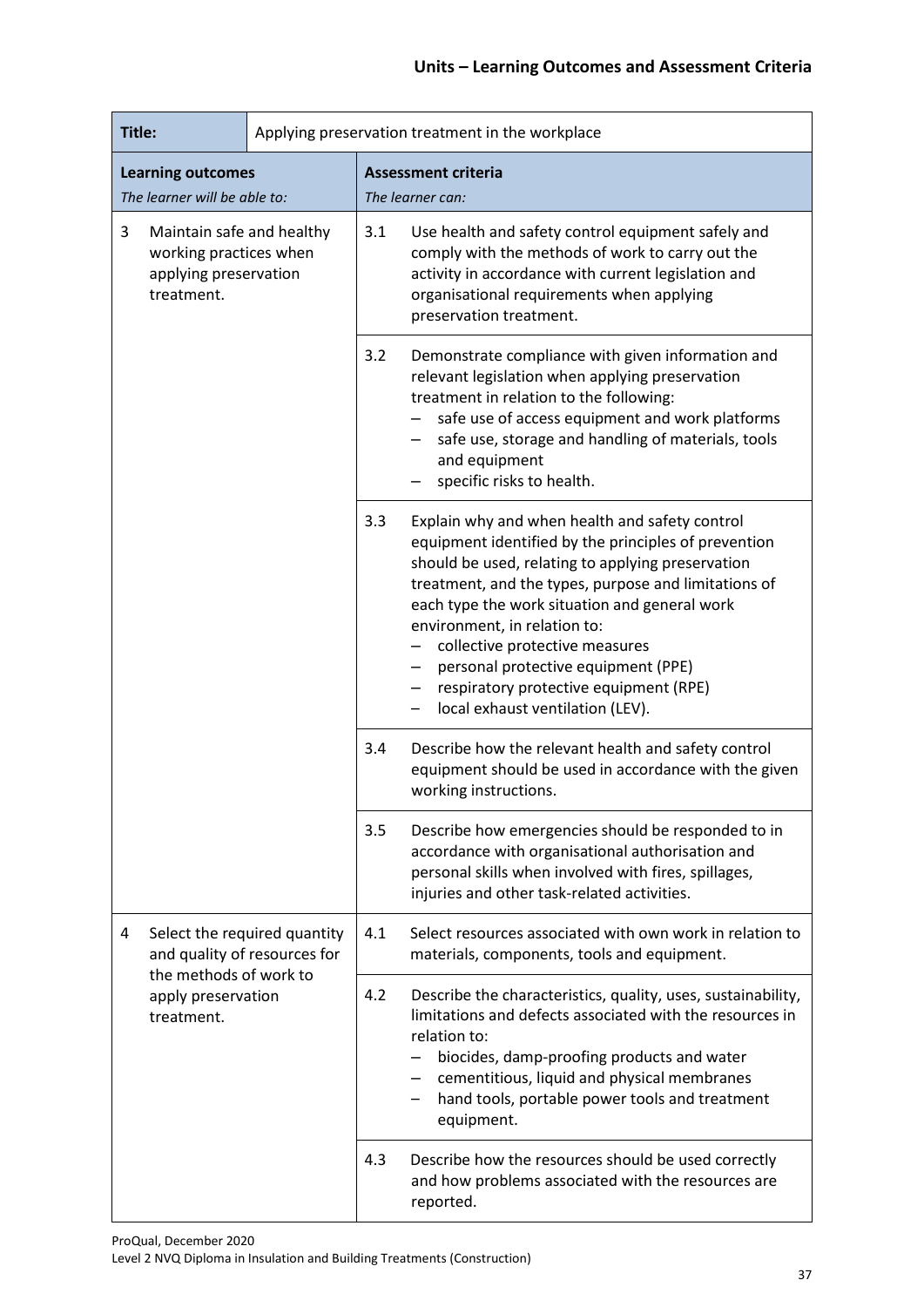| Title:                                                   |                                                                         |     | Applying preservation treatment in the workplace                                                                                   |                                                                                                                                                                                                                                                                            |  |  |
|----------------------------------------------------------|-------------------------------------------------------------------------|-----|------------------------------------------------------------------------------------------------------------------------------------|----------------------------------------------------------------------------------------------------------------------------------------------------------------------------------------------------------------------------------------------------------------------------|--|--|
| <b>Learning outcomes</b><br>The learner will be able to: |                                                                         |     | <b>Assessment criteria</b><br>The learner can:                                                                                     |                                                                                                                                                                                                                                                                            |  |  |
| continued<br>4                                           |                                                                         | 4.4 | Explain why the organisational procedures have been<br>developed and how they are used for the selection of<br>required resources. |                                                                                                                                                                                                                                                                            |  |  |
|                                                          |                                                                         | 4.5 | Describe any potential hazards associated with the<br>resources and methods of work.                                               |                                                                                                                                                                                                                                                                            |  |  |
|                                                          |                                                                         |     | 4.6                                                                                                                                | Describe how to calculate quantity, length, area, volume<br>and wastage associated with the method/procedure to<br>apply preservation treatment.                                                                                                                           |  |  |
| 5                                                        | Minimise the risk of damage<br>to the work and<br>surrounding area when |     | 5.1                                                                                                                                | Protect the work and its surrounding area from damage<br>in accordance with safe working practices and<br>organisational procedures.                                                                                                                                       |  |  |
|                                                          | applying preservation<br>treatment.                                     |     | 5.2                                                                                                                                | Minimise damage and maintain a clean work space.                                                                                                                                                                                                                           |  |  |
|                                                          |                                                                         |     | 5.3                                                                                                                                | Dispose of waste in accordance with current legislation.                                                                                                                                                                                                                   |  |  |
|                                                          |                                                                         |     | 5.4                                                                                                                                | Describe how to protect work from damage and the<br>purpose of protection in relation to general workplace<br>activities, other occupations and adverse weather<br>conditions.                                                                                             |  |  |
|                                                          |                                                                         |     | 5.5                                                                                                                                | Explain why the disposal of waste should be carried out<br>in accordance with environmental responsibilities,<br>organisational procedures, manufacturers' information<br>and data sheets, statutory regulations and official<br>guidance.                                 |  |  |
| 6                                                        | Complete the work within<br>the allocated time when                     |     | 6.1                                                                                                                                | Demonstrate completion of the work within the<br>allocated time.                                                                                                                                                                                                           |  |  |
|                                                          | applying preservation<br>treatment.                                     |     | 6.2                                                                                                                                | Describe the purpose of the work programme and<br>explain why deadlines should be kept in relation to:<br>types of progress charts, timetables and estimated<br>times<br>organisational procedures for reporting<br>circumstances which will affect the work<br>programme. |  |  |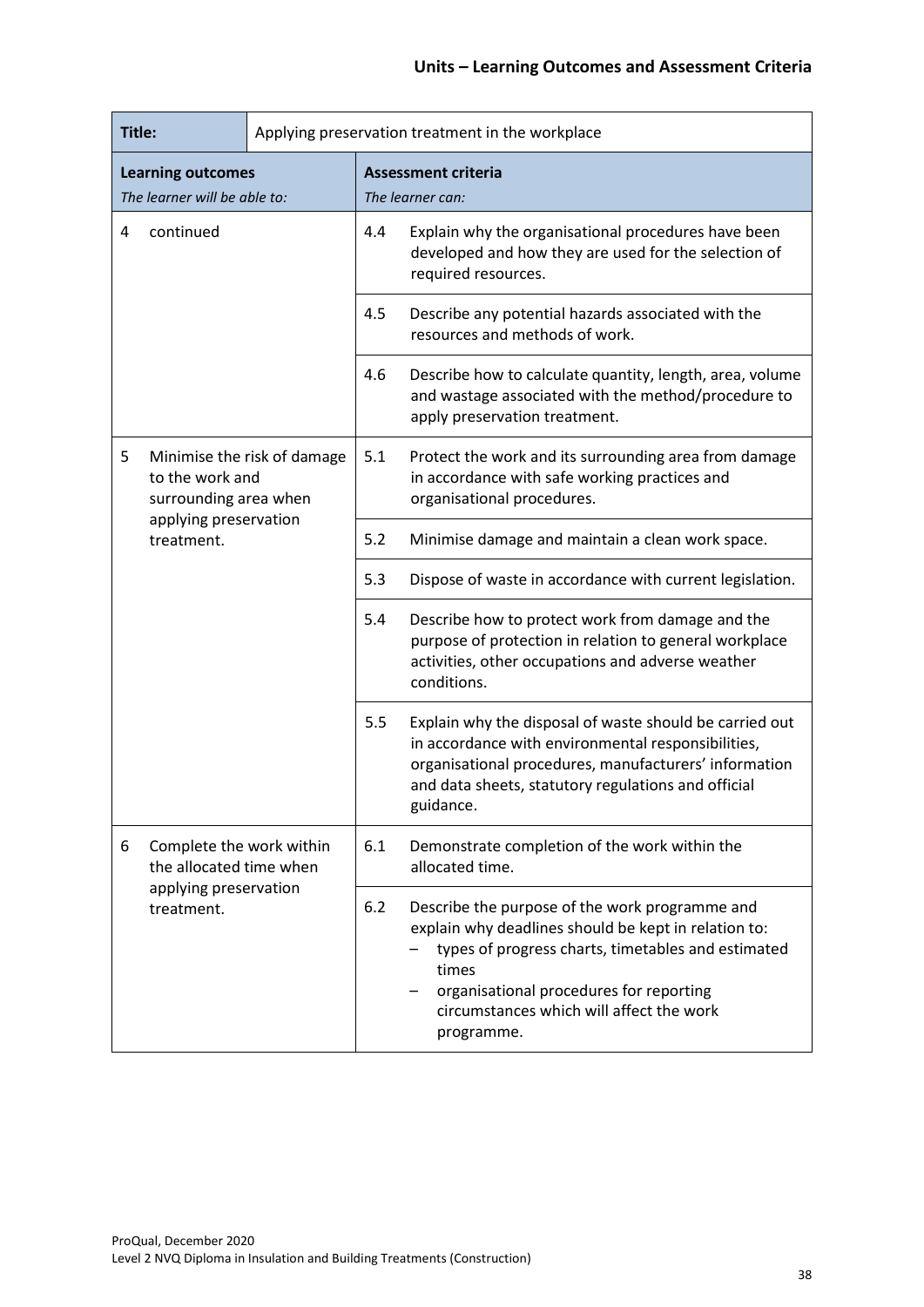| Title:                                                                                                   |  | Applying preservation treatment in the workplace                                                                                                                                                                                                                                                                                                                                                                                                                                                                                                                                                                                                                                                                                                                                                                                                                                                                                                                                                                                                                                                   |  |  |  |
|----------------------------------------------------------------------------------------------------------|--|----------------------------------------------------------------------------------------------------------------------------------------------------------------------------------------------------------------------------------------------------------------------------------------------------------------------------------------------------------------------------------------------------------------------------------------------------------------------------------------------------------------------------------------------------------------------------------------------------------------------------------------------------------------------------------------------------------------------------------------------------------------------------------------------------------------------------------------------------------------------------------------------------------------------------------------------------------------------------------------------------------------------------------------------------------------------------------------------------|--|--|--|
| <b>Learning outcomes</b><br>The learner will be able to:                                                 |  | <b>Assessment criteria</b><br>The learner can:                                                                                                                                                                                                                                                                                                                                                                                                                                                                                                                                                                                                                                                                                                                                                                                                                                                                                                                                                                                                                                                     |  |  |  |
| 7<br>Comply with the given<br>contract information to<br>apply preservation<br>treatment to the required |  | 7.1<br>Demonstrate the following work skills when applying<br>preservation treatment:<br>measuring, mixing, brushing, drilling, spraying and<br>injecting.                                                                                                                                                                                                                                                                                                                                                                                                                                                                                                                                                                                                                                                                                                                                                                                                                                                                                                                                         |  |  |  |
| specification.                                                                                           |  | 7.2<br>Use and maintain hand tools, portable power tools,<br>treatment equipment and ancillary equipment.                                                                                                                                                                                                                                                                                                                                                                                                                                                                                                                                                                                                                                                                                                                                                                                                                                                                                                                                                                                          |  |  |  |
|                                                                                                          |  | 7.3<br>Apply remedial in-situ treatments to given working<br>instructions for either wood preservation and/or damp-<br>proofing.                                                                                                                                                                                                                                                                                                                                                                                                                                                                                                                                                                                                                                                                                                                                                                                                                                                                                                                                                                   |  |  |  |
|                                                                                                          |  | 7.4<br>Describe how to apply safe, healthy and environmental<br>work practices, follow procedures, report problems and<br>establish the authority needed to rectify them, to:<br>understand the implications of existing guarantees<br>and warranties<br>apply wood preservation and/or damp-proofing<br>treatments above or below (wood preservation<br>only) ground level to structures and components by<br>brush, spray, irrigation, injection and electro-<br>osmosis<br>prepare two-part treatment mixes<br>identify and complete drilling patterns<br>measure areas for treatment and volumes of<br>treatment mixes, biocides and additives<br>apply cementitious and liquid membranes and fix<br>physical membranes<br>recognise when specialist skills and knowledge are<br>required and report accordingly<br>recognise specific requirements for structures of<br>special interest, traditional construction (pre 1919)<br>and historical significance<br>use hand tools, portable power tools and treatment<br>equipment<br>work at height<br>use access equipment and work platforms. |  |  |  |
|                                                                                                          |  | 7.5<br>Describe the needs of other occupations and how to<br>effectively communicate within a team when applying<br>preservation treatments.                                                                                                                                                                                                                                                                                                                                                                                                                                                                                                                                                                                                                                                                                                                                                                                                                                                                                                                                                       |  |  |  |
|                                                                                                          |  | 7.6<br>Describe how to maintain the tools and equipment used<br>when applying preservation treatment.                                                                                                                                                                                                                                                                                                                                                                                                                                                                                                                                                                                                                                                                                                                                                                                                                                                                                                                                                                                              |  |  |  |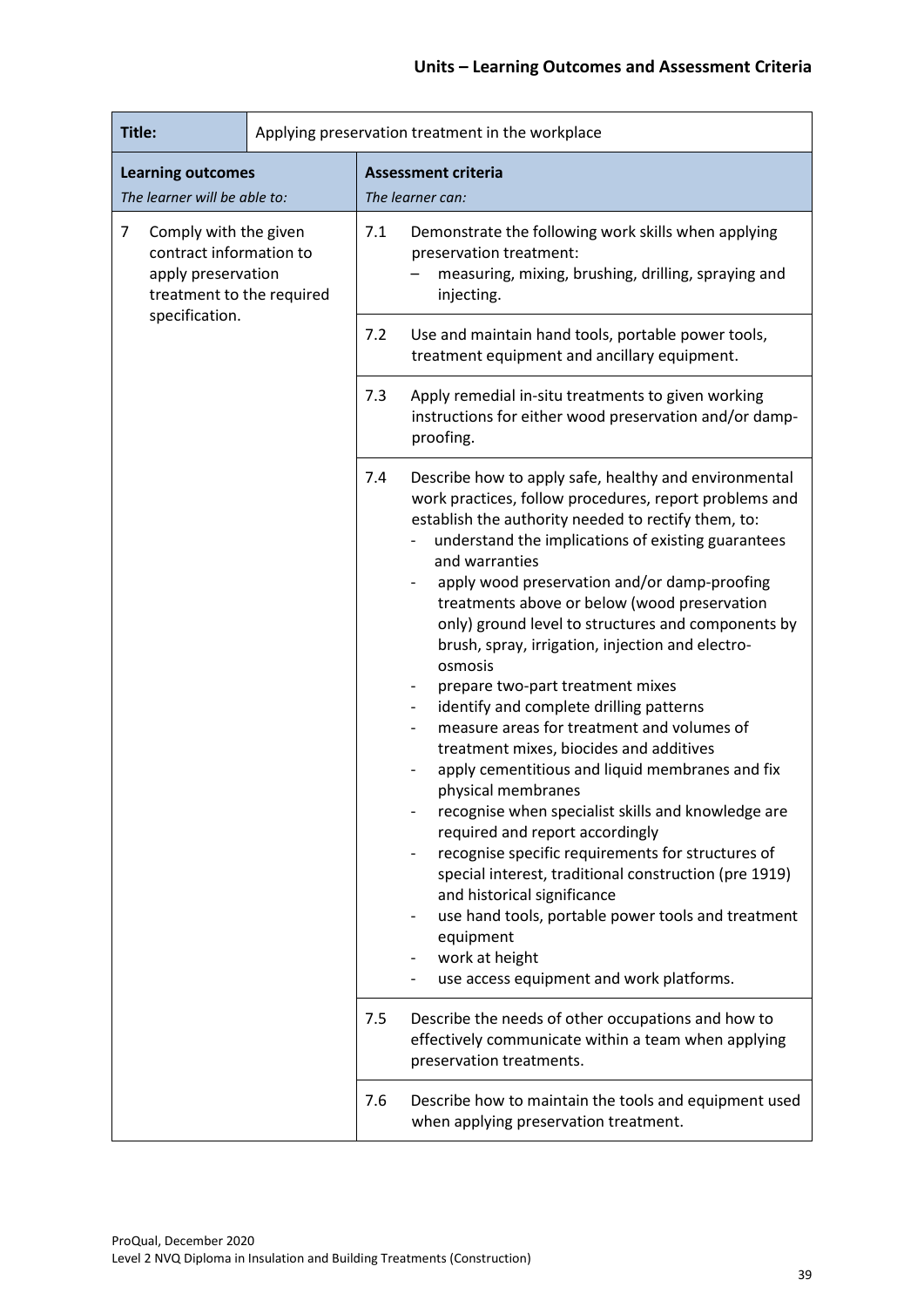| Title:                        |                                               | Applying preservation treatment in the workplace                                                                                                                                                                                                                 |  |  |  |  |
|-------------------------------|-----------------------------------------------|------------------------------------------------------------------------------------------------------------------------------------------------------------------------------------------------------------------------------------------------------------------|--|--|--|--|
|                               | <b>Additional information about this unit</b> |                                                                                                                                                                                                                                                                  |  |  |  |  |
| <b>Assessment Guidance</b>    |                                               | This unit must be assessed in a work environment and in accordance<br>with the ConstructionSkills 'Consolidated Assessment Strategy for<br>Construction and the Built Environment.                                                                               |  |  |  |  |
|                               |                                               | Assessors for this unit must have verifiable, current industry<br>experience and a sufficient depth of relevant occupational expertise<br>and knowledge, and must use a combination of assessment methods<br>as defined in the Consolidated Assessment Strategy. |  |  |  |  |
|                               |                                               | Workplace evidence of skills cannot be simulated.                                                                                                                                                                                                                |  |  |  |  |
|                               |                                               | This unit must be assessed against the endorsements detailed within<br>the relevant NVQ structure.                                                                                                                                                               |  |  |  |  |
|                               |                                               | ProQual Level 2 NVQ Diploma in Insulation and Building Treatments<br>(Construction):                                                                                                                                                                             |  |  |  |  |
|                               |                                               | One of the following endorsements required:                                                                                                                                                                                                                      |  |  |  |  |
|                               |                                               | Wood preservation                                                                                                                                                                                                                                                |  |  |  |  |
|                               |                                               | Damp-proofing                                                                                                                                                                                                                                                    |  |  |  |  |
| Sector Subject Areas          |                                               | 05.2 Building and Construction                                                                                                                                                                                                                                   |  |  |  |  |
| Availability for use          |                                               | Shared unit                                                                                                                                                                                                                                                      |  |  |  |  |
| Unit guided learning<br>hours |                                               | 53                                                                                                                                                                                                                                                               |  |  |  |  |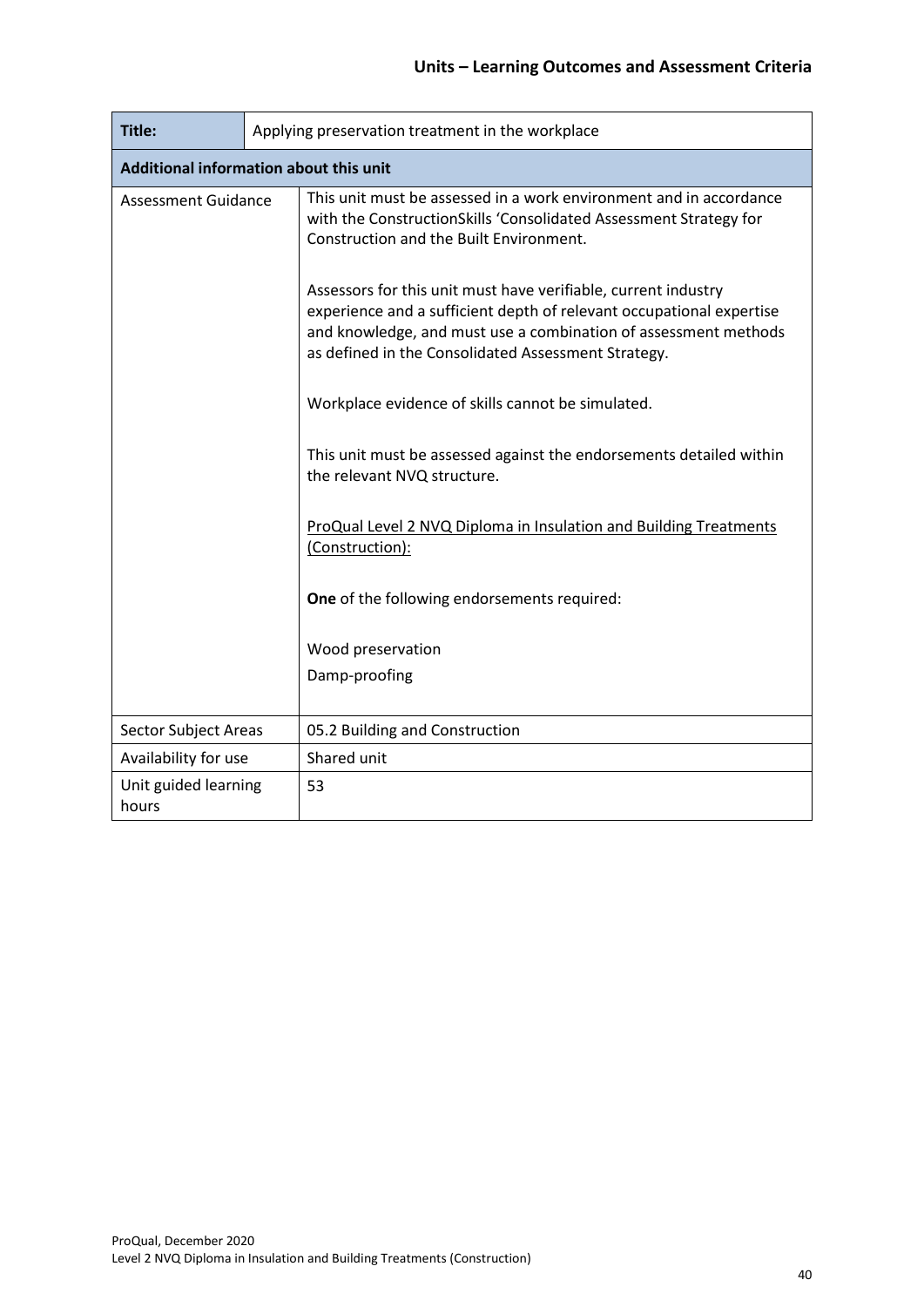| Title:                                                                                                                                        | Reinstating the structure after building treatments in the workplace |                                                                                                                                                                                                                                                                                                                                                                 |  |  |
|-----------------------------------------------------------------------------------------------------------------------------------------------|----------------------------------------------------------------------|-----------------------------------------------------------------------------------------------------------------------------------------------------------------------------------------------------------------------------------------------------------------------------------------------------------------------------------------------------------------|--|--|
| <b>Unit Number:</b>                                                                                                                           | Y/617/2791                                                           |                                                                                                                                                                                                                                                                                                                                                                 |  |  |
| <b>Learning outcomes</b><br>The learner will be able to:                                                                                      |                                                                      | <b>Assessment criteria</b><br>The learner can:                                                                                                                                                                                                                                                                                                                  |  |  |
| 1<br>Interpret the given<br>information relating to the<br>work and resources when<br>reinstating the structure                               |                                                                      | 1.1<br>Interpret and extract relevant information from<br>drawings, specifications, schedules, method statements,<br>risk assessments, manufacturers' information and data<br>sheets.                                                                                                                                                                           |  |  |
| after building treatments.                                                                                                                    |                                                                      | 1.2<br>Comply with information and/or instructions derived<br>from risk assessments and method statements.                                                                                                                                                                                                                                                      |  |  |
|                                                                                                                                               |                                                                      | 1.3<br>Describe the organisational procedures developed to<br>report and rectify inappropriate information and<br>unsuitable resources and how they are implemented.                                                                                                                                                                                            |  |  |
|                                                                                                                                               |                                                                      | 1.4<br>Describe different types of information, their source and<br>how they are interpreted in relation to:<br>- drawings, specifications, schedules, method<br>statements, risk assessments, manufacturers'<br>information and data sheets, and current regulations<br>governing buildings.                                                                   |  |  |
| 2<br>Know how to comply with<br>relevant legislation and<br>official guidance when<br>reinstating the structure<br>after building treatments. |                                                                      | 2.1<br>Describe their responsibilities regarding potential<br>accidents, health hazards and the environment whilst<br>working:<br>- in the workplace, below ground level, in confined<br>spaces, at height, with tools and equipment, with<br>materials and substances, with movement/storage of<br>materials and by manual handling and mechanical<br>lifting. |  |  |
|                                                                                                                                               |                                                                      | 2.2<br>Describe the organisational security procedures for<br>tools, equipment and personal belongings in relation to<br>site, workplace, vehicles, company and<br>operative/technician.                                                                                                                                                                        |  |  |
|                                                                                                                                               |                                                                      | Explain what the accident reporting procedures are and<br>2.3<br>who is responsible for making reports.                                                                                                                                                                                                                                                         |  |  |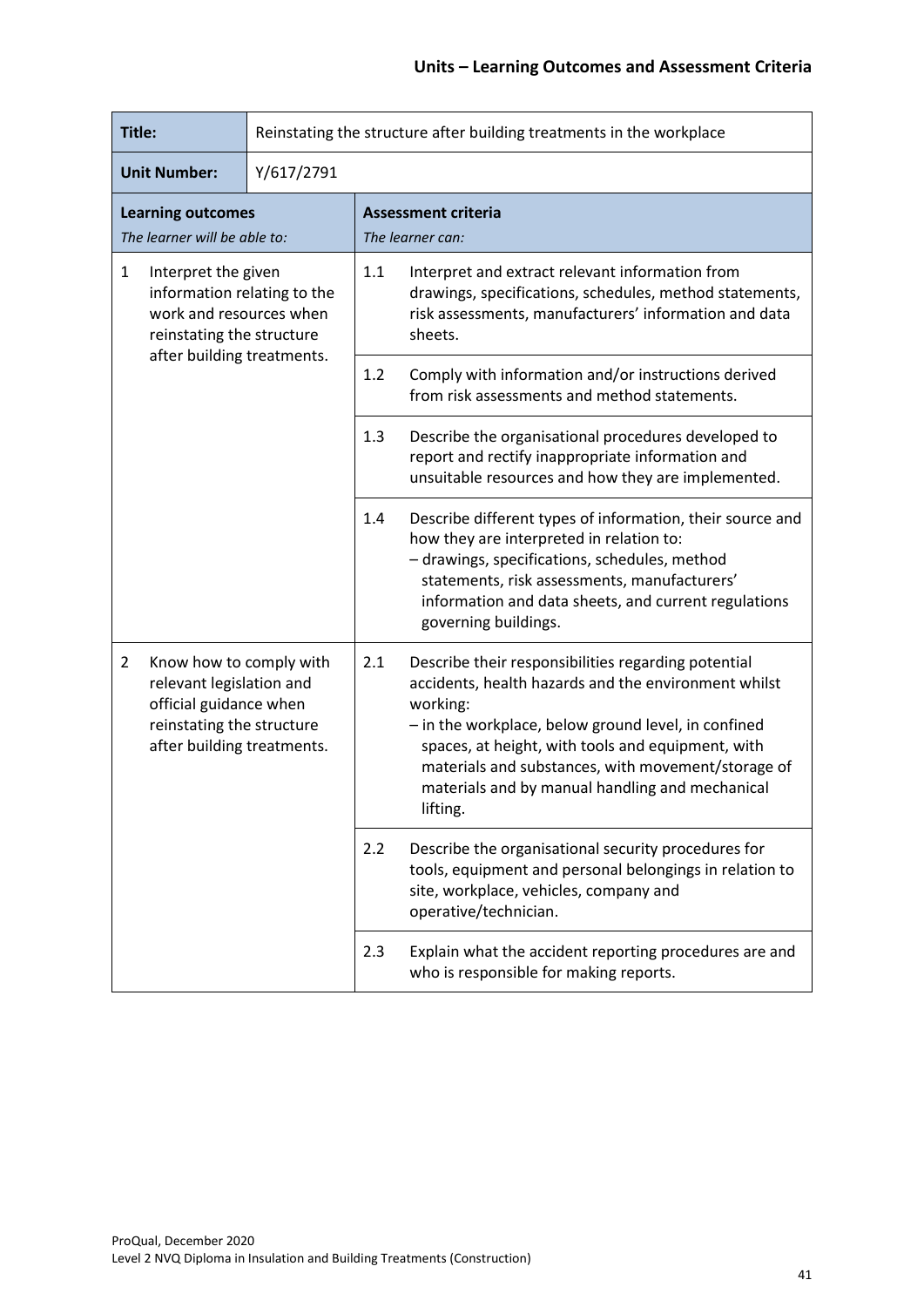| Title:                                                                                                                                              | Reinstating the structure after building treatments in the workplace           |                                                                                                                                                                                                                                                                                                                                                                                                                                                                                        |  |  |
|-----------------------------------------------------------------------------------------------------------------------------------------------------|--------------------------------------------------------------------------------|----------------------------------------------------------------------------------------------------------------------------------------------------------------------------------------------------------------------------------------------------------------------------------------------------------------------------------------------------------------------------------------------------------------------------------------------------------------------------------------|--|--|
| <b>Learning outcomes</b>                                                                                                                            |                                                                                | <b>Assessment criteria</b>                                                                                                                                                                                                                                                                                                                                                                                                                                                             |  |  |
| The learner will be able to:<br>Maintain safe and healthy<br>3<br>working practices when<br>reinstating the structure<br>after building treatments. |                                                                                | The learner can:<br>Use health and safety control equipment safely and<br>3.1<br>comply with the methods of work to carry out the<br>activity in accordance with current legislation and<br>organisational requirements when reinstating the<br>structure after building treatments                                                                                                                                                                                                    |  |  |
|                                                                                                                                                     |                                                                                | Demonstrate compliance with given information and relevant<br>3.2<br>legislation when reinstating the structure after building<br>treatments in relation to the following:<br>- safe use of access equipment and work platforms<br>- safe use, storage and handling of materials, tools and<br>equipment<br>- specific risks to health                                                                                                                                                 |  |  |
|                                                                                                                                                     | 3.3<br>3.4                                                                     | Explain why and when health and safety control equipment,<br>identified by the principles of prevention should be used,<br>relating to reinstating the structure after building treatments,<br>and the types, purpose and limitations of each type, the work<br>situation and general work environment, in relation to:<br>- collective protective measures<br>- personal protective equipment (PPE)<br>- respiratory protective equipment (RPE)<br>- local exhaust ventilation (LEV). |  |  |
|                                                                                                                                                     |                                                                                | Describe how the relevant health and safety control<br>equipment should be used in accordance with the given<br>working instructions.                                                                                                                                                                                                                                                                                                                                                  |  |  |
|                                                                                                                                                     |                                                                                | Describe how emergencies should be responded to in<br>3.5<br>accordance with organisational authorisation and<br>personal skills when involved with fires, spillages,<br>injuries and other task-related activities.                                                                                                                                                                                                                                                                   |  |  |
| 4                                                                                                                                                   | Select the required quantity<br>and quality of resources for                   | Select resources associated with own work in relation to<br>4.1<br>materials, components, fixings, tools and equipment.                                                                                                                                                                                                                                                                                                                                                                |  |  |
|                                                                                                                                                     | the methods of work to<br>reinstate the structure after<br>building treatments | Describe the characteristics, quality, uses, sustainability,<br>4.2<br>limitations and defects associated with the resources in<br>relation to:<br>- removed components, sand, cement, lime, bricks, masonry,<br>stone, plasters, plasterboards, damp-proof course (DPC),<br>insulation, timber, wall ties, dyes, fixings, fittings<br>- hand tools, power tools and equipment.                                                                                                        |  |  |
|                                                                                                                                                     |                                                                                | Describe how the resources should be used correctly<br>4.3<br>and how problems associated with the resources are<br>reported.                                                                                                                                                                                                                                                                                                                                                          |  |  |
|                                                                                                                                                     |                                                                                | Explain why the organisational procedures have been<br>4.4<br>developed and how they are used for the selection of<br>required resources.                                                                                                                                                                                                                                                                                                                                              |  |  |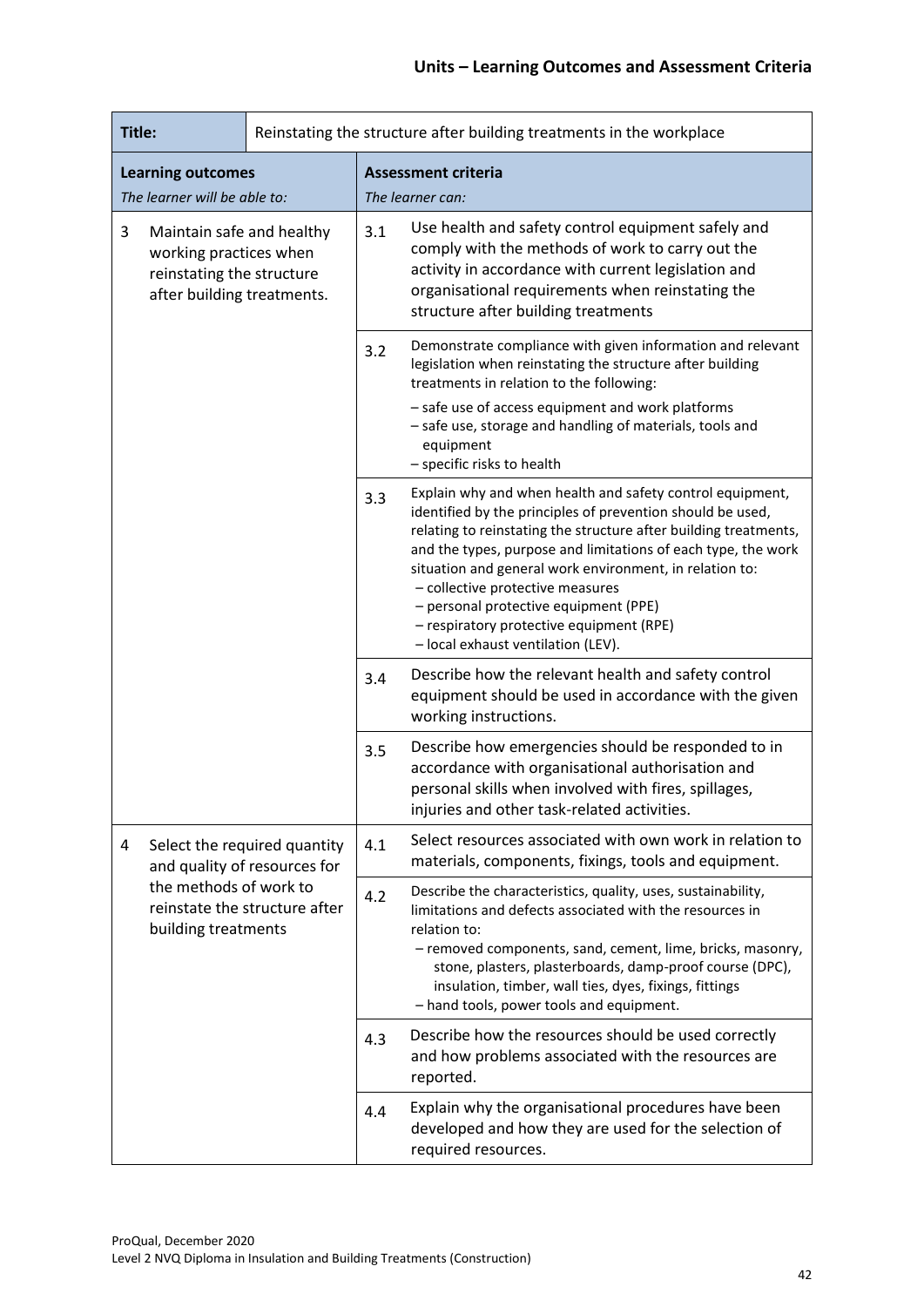| Title:                                                   |                                                                         | Reinstating the structure after building treatments in the workplace |                                                                                                                                                               |                                                                                                                                                                                                                                                                             |  |
|----------------------------------------------------------|-------------------------------------------------------------------------|----------------------------------------------------------------------|---------------------------------------------------------------------------------------------------------------------------------------------------------------|-----------------------------------------------------------------------------------------------------------------------------------------------------------------------------------------------------------------------------------------------------------------------------|--|
| <b>Learning outcomes</b><br>The learner will be able to: |                                                                         |                                                                      |                                                                                                                                                               | <b>Assessment criteria</b><br>The learner can:                                                                                                                                                                                                                              |  |
| continued<br>4                                           |                                                                         | 4.5                                                                  | Describe any potential hazards associated with the<br>resources and methods of work.                                                                          |                                                                                                                                                                                                                                                                             |  |
|                                                          |                                                                         | 4.6                                                                  | Describe how to calculate quantity, length, area and<br>wastage associated with the method/procedure to<br>reinstate the structure after building treatments. |                                                                                                                                                                                                                                                                             |  |
| 5                                                        | Minimise the risk of damage<br>to the work and<br>surrounding area when |                                                                      | 5.1                                                                                                                                                           | Protect the work and its surrounding area from damage<br>in accordance with safe working practices and<br>organisational procedures.                                                                                                                                        |  |
|                                                          | reinstating the structure<br>after building treatments.                 |                                                                      | 5.2                                                                                                                                                           | Minimise damage and maintain a clean work space.                                                                                                                                                                                                                            |  |
|                                                          |                                                                         |                                                                      | 5.3                                                                                                                                                           | Dispose of waste in accordance with current legislation.                                                                                                                                                                                                                    |  |
|                                                          |                                                                         |                                                                      | 5.4                                                                                                                                                           | Describe how to protect work from damage and the<br>purpose of protection in relation to general workplace<br>activities, other occupations and adverse weather<br>conditions.                                                                                              |  |
|                                                          |                                                                         |                                                                      | 5.5                                                                                                                                                           | Explain why the disposal of waste should be carried out<br>safely in accordance with environmental<br>responsibilities, organisational procedures,<br>manufacturers' information and data sheets, statutory<br>regulations and official guidance.                           |  |
| 6                                                        | Complete the work within<br>the allocated time when                     |                                                                      | 6.1                                                                                                                                                           | Demonstrate completion of the work within the<br>allocated time.                                                                                                                                                                                                            |  |
|                                                          | reinstating the structure<br>after building treatments                  |                                                                      | 6.2                                                                                                                                                           | Describe the purpose of the work programme and<br>explain why deadlines should be kept in relation to:<br>- types of progress charts, timetables and estimated<br>times<br>- organisational procedures for reporting circumstances<br>which will affect the work programme. |  |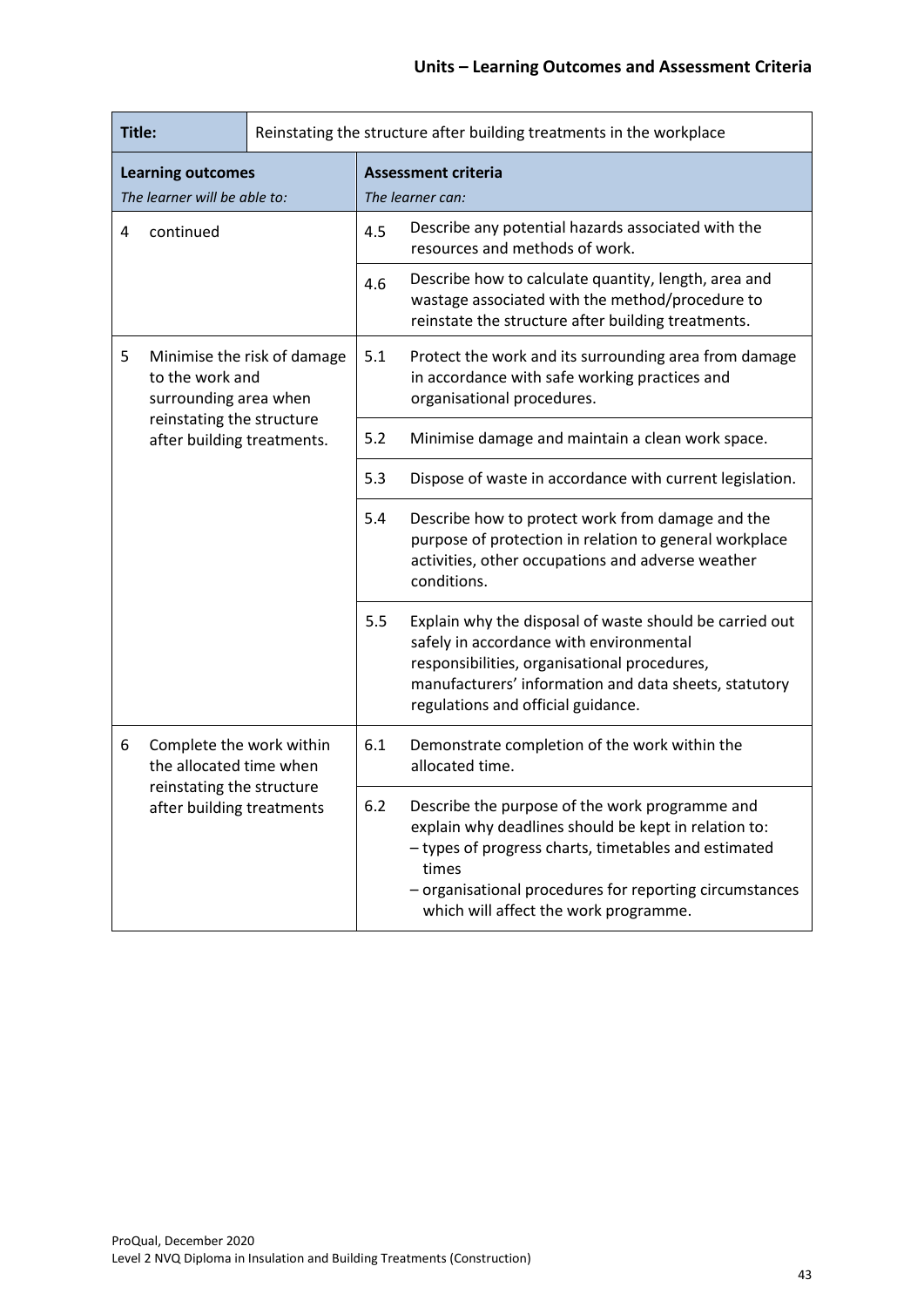| Title:                                                                              |                               | Reinstating the structure after building treatments in the workplace |                                                                                                                                                                                                                                                                                                                                                                                                                                                                                                                                                                                                                                                                                                                                                                                                                                                                                                                                                     |  |  |
|-------------------------------------------------------------------------------------|-------------------------------|----------------------------------------------------------------------|-----------------------------------------------------------------------------------------------------------------------------------------------------------------------------------------------------------------------------------------------------------------------------------------------------------------------------------------------------------------------------------------------------------------------------------------------------------------------------------------------------------------------------------------------------------------------------------------------------------------------------------------------------------------------------------------------------------------------------------------------------------------------------------------------------------------------------------------------------------------------------------------------------------------------------------------------------|--|--|
| <b>Learning outcomes</b><br>The learner will be able to:                            |                               |                                                                      | <b>Assessment criteria</b><br>The learner can:                                                                                                                                                                                                                                                                                                                                                                                                                                                                                                                                                                                                                                                                                                                                                                                                                                                                                                      |  |  |
| 7<br>Comply with the given<br>contract information to<br>building treatments to the | reinstate the structure after | 7.1                                                                  | Demonstrate the following work skills when reinstating<br>the structure after building treatments:<br>- measuring, marking out, fitting, applying, cleaning,<br>positioning and securing.                                                                                                                                                                                                                                                                                                                                                                                                                                                                                                                                                                                                                                                                                                                                                           |  |  |
| required specification.                                                             |                               | 7.2                                                                  | Use and maintain hand tools, portable power tools and<br>ancillary equipment                                                                                                                                                                                                                                                                                                                                                                                                                                                                                                                                                                                                                                                                                                                                                                                                                                                                        |  |  |
|                                                                                     |                               | 7.3                                                                  | Reinstate the structure after wood preservation and/or<br>damp-proofing treatments and/or wall tie replacement<br>to given working instructions, relating to two of the<br>following:<br>- air bricks<br>- masonry<br>- plasterwork and/or renders<br>- structural timbers (wall plates, joists, flooring/decking)<br>wood preservation and/or damp-proofing only<br>- non-structural components (doors, windows, skirting,<br>architraves and services that have been temporarily<br>moved for treatment purposes)<br>- damp-proof courses<br>- insulation.                                                                                                                                                                                                                                                                                                                                                                                        |  |  |
|                                                                                     |                               | 7.4                                                                  | Arrange re-commission of services (electric, gas, water,<br>media cables) to given working instructions.                                                                                                                                                                                                                                                                                                                                                                                                                                                                                                                                                                                                                                                                                                                                                                                                                                            |  |  |
|                                                                                     |                               | 7.5                                                                  | Describe how to apply safe, healthy and environmental<br>work practices, follow procedures, report problems and<br>establish the authority needed to rectify them, to:<br>- reinstate structures after treatments above or (wood<br>preservation only) below ground<br>- understand the implications of existing guarantees<br>and warranties<br>-reinstate air bricks and ventilation<br>- reinstate masonry<br>- rebuild (sleeper walls, piers, walls)<br>- apply plasterwork where removed<br>- install structural timbers (wall plates, joists,<br>flooring/decking)<br>- replace doors, windows, skirting, architraves<br>- replace services, to the point of connection, that were<br>temporarily removed for treatment purposes<br>- arrange the re-commission of services (electric, gas,<br>water, media cables)<br>- insert damp-proof courses<br>- replace insulation<br>- mix lime, and cement mortars and concrete<br>- clean cavities |  |  |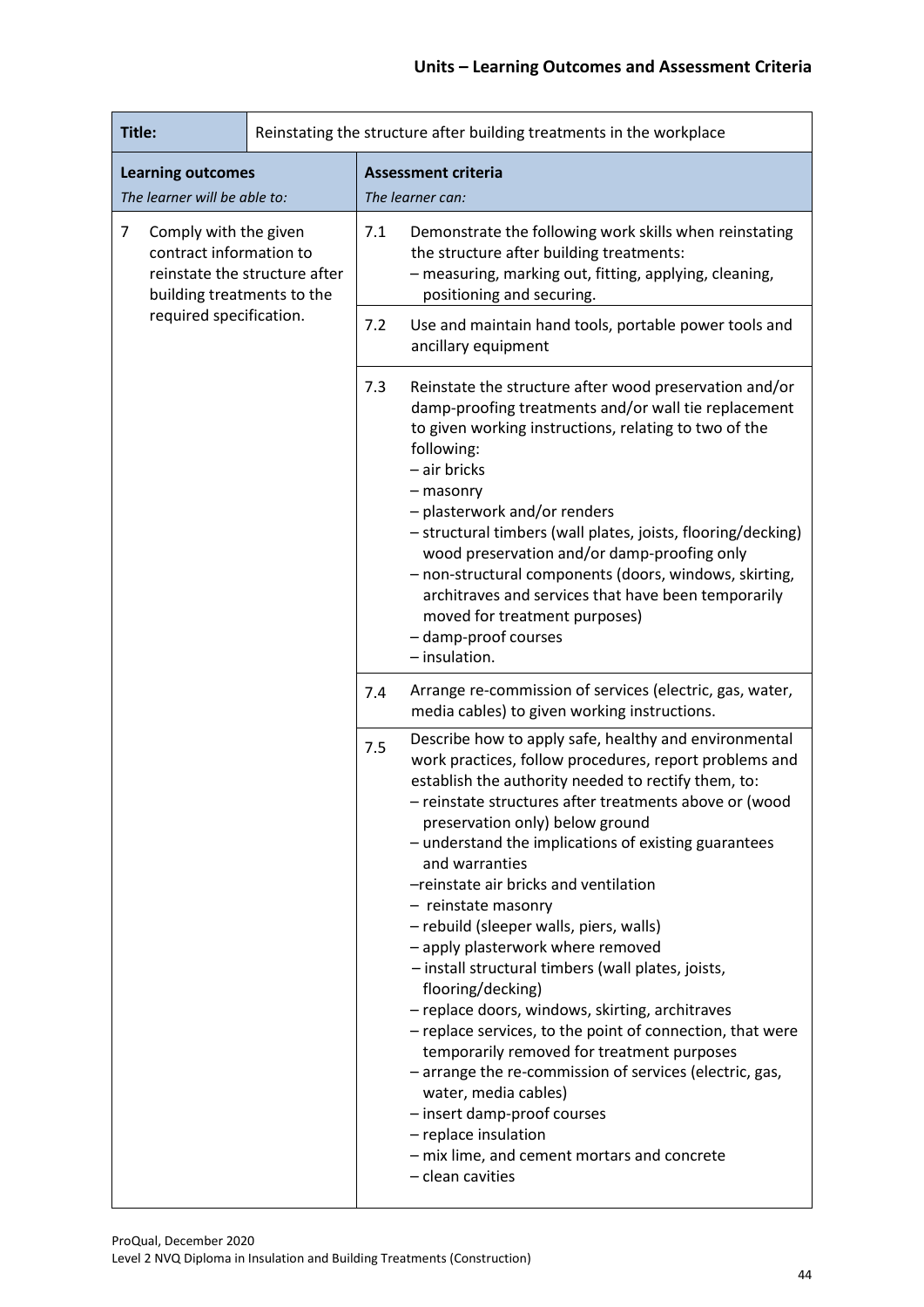| Title:                                                   | Reinstating the structure after building treatments in the workplace |                                                                                                                                                                                                                                                                                                                                                                                                                                                                                                                                                 |  |  |
|----------------------------------------------------------|----------------------------------------------------------------------|-------------------------------------------------------------------------------------------------------------------------------------------------------------------------------------------------------------------------------------------------------------------------------------------------------------------------------------------------------------------------------------------------------------------------------------------------------------------------------------------------------------------------------------------------|--|--|
| <b>Learning outcomes</b><br>The learner will be able to: |                                                                      | <b>Assessment criteria</b><br>The learner can:                                                                                                                                                                                                                                                                                                                                                                                                                                                                                                  |  |  |
| continued<br>7                                           |                                                                      | - complete post installation checks: compliance with<br>7.6<br>specifications, water penetration, anchorage/fixing,<br>vents, services (gas, electric, water, media cables)<br>- recognise when specialist skills and knowledge are<br>required and report accordingly<br>- recognise specific requirements for structures of<br>special interest, traditional construction (pre 1919)<br>and historical significance<br>- use hand tools, portable power tools and equipment<br>- work at height<br>- use access equipment and work platforms. |  |  |
|                                                          |                                                                      | 7.7<br>Describe the needs of other occupations and how to<br>effectively communicate within a team when reinstating<br>the structure after building treatments                                                                                                                                                                                                                                                                                                                                                                                  |  |  |
|                                                          | 7.8                                                                  | Describe how to maintain the tools and equipment used<br>when reinstating the structure after building<br>treatments.                                                                                                                                                                                                                                                                                                                                                                                                                           |  |  |

| Title:                                                                                            | Reinstating the structure after building treatments in the workplace |                                                                                                                                                                                                                                                                     |  |  |
|---------------------------------------------------------------------------------------------------|----------------------------------------------------------------------|---------------------------------------------------------------------------------------------------------------------------------------------------------------------------------------------------------------------------------------------------------------------|--|--|
| Additional information about this unit                                                            |                                                                      |                                                                                                                                                                                                                                                                     |  |  |
| Assessment Guidance<br>Sector Subject Areas<br>Availability for use<br>Unit guided learning hours |                                                                      | This unit must be assessed in a work environment and in<br>accordance with the ConstructionSkills 'Consolidated<br>Assessment Strategy for Construction and the Built<br>Environment.                                                                               |  |  |
|                                                                                                   |                                                                      | Assessors for this unit must have verifiable, current industry<br>experience and a sufficient depth of relevant occupational<br>expertise and knowledge, and must use a combination of<br>assessment methods as defined in the Consolidated<br>Assessment Strategy. |  |  |
|                                                                                                   |                                                                      | Workplace evidence of skills cannot be simulated.                                                                                                                                                                                                                   |  |  |
|                                                                                                   |                                                                      | 5.2 Building and Construction                                                                                                                                                                                                                                       |  |  |
|                                                                                                   |                                                                      | Shared unit                                                                                                                                                                                                                                                         |  |  |
|                                                                                                   |                                                                      | 57                                                                                                                                                                                                                                                                  |  |  |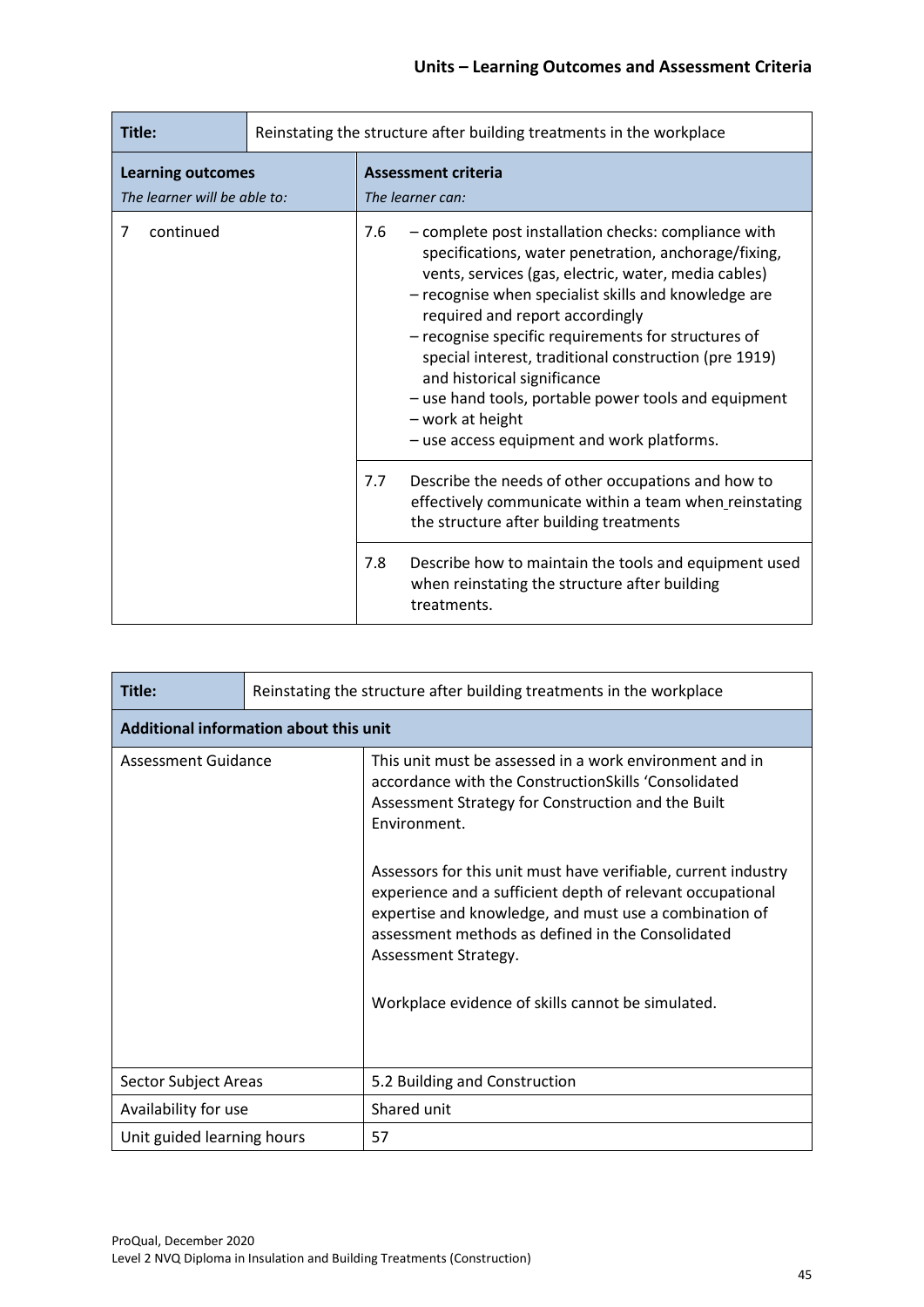| Title:                                                                                                                            |                                                                                                                                  | Installing wall ties in existing structures in the workplace |                                                                                                                                                                                                                                                                                                                         |                                                                                                                                                                                                                                                                                                                                                    |  |
|-----------------------------------------------------------------------------------------------------------------------------------|----------------------------------------------------------------------------------------------------------------------------------|--------------------------------------------------------------|-------------------------------------------------------------------------------------------------------------------------------------------------------------------------------------------------------------------------------------------------------------------------------------------------------------------------|----------------------------------------------------------------------------------------------------------------------------------------------------------------------------------------------------------------------------------------------------------------------------------------------------------------------------------------------------|--|
|                                                                                                                                   | <b>Unit Number:</b>                                                                                                              | D/617/2793                                                   |                                                                                                                                                                                                                                                                                                                         |                                                                                                                                                                                                                                                                                                                                                    |  |
|                                                                                                                                   | <b>Learning outcomes</b><br>The learner will be able to:                                                                         |                                                              |                                                                                                                                                                                                                                                                                                                         | <b>Assessment criteria</b><br>The learner can:                                                                                                                                                                                                                                                                                                     |  |
| $\mathbf{1}$<br>Interpret the given<br>information relating to the<br>work and resources when<br>installing wall ties in existing |                                                                                                                                  |                                                              | 1.1                                                                                                                                                                                                                                                                                                                     | Interpret and extract relevant information from<br>drawings, specifications, schedules, method statements,<br>risk assessments, manufacturers' information and data<br>sheets.                                                                                                                                                                     |  |
|                                                                                                                                   | structures.                                                                                                                      |                                                              | 1.2                                                                                                                                                                                                                                                                                                                     | Comply with information and/or instructions derived<br>from risk assessments and method statements.                                                                                                                                                                                                                                                |  |
|                                                                                                                                   |                                                                                                                                  |                                                              | 1.3                                                                                                                                                                                                                                                                                                                     | Describe the organisational procedures developed to<br>report and rectify inappropriate information and<br>unsuitable resources and how they are implemented.                                                                                                                                                                                      |  |
|                                                                                                                                   |                                                                                                                                  | 1.4                                                          | Describe different types of information, their source and how<br>they are interpreted in relation to:<br>- drawings, specifications, schedules, method statements, risk<br>assessments, manufacturers' information and data sheets,<br>and current regulations governing buildings.                                     |                                                                                                                                                                                                                                                                                                                                                    |  |
| $\overline{2}$                                                                                                                    | Know how to comply with<br>relevant legislation and<br>official guidance when<br>installing wall ties in existing<br>structures. |                                                              | 2.1                                                                                                                                                                                                                                                                                                                     | Describe their responsibilities regarding potential accidents,<br>health hazards and the environment whilst working:<br>- in the workplace, below ground level, in confined spaces, at<br>height, with tools and equipment, with materials and<br>substances, with movement/storage of materials and by<br>manual handling and mechanical lifting. |  |
|                                                                                                                                   |                                                                                                                                  |                                                              | 2.2                                                                                                                                                                                                                                                                                                                     | Describe the organisational security procedures for<br>tools, equipment and personal belongings in relation to<br>site, workplace, vehicles, company and<br>operative/technician.                                                                                                                                                                  |  |
|                                                                                                                                   |                                                                                                                                  |                                                              | 2.3                                                                                                                                                                                                                                                                                                                     | Explain what the accident reporting procedures are and<br>who is responsible for making reports.                                                                                                                                                                                                                                                   |  |
| 3<br>Maintain safe and healthy<br>working practices when<br>installing wall ties in existing<br>structures.                       |                                                                                                                                  | 3.1                                                          | Use health and safety control equipment and comply<br>with the methods of work to carry out the activity in<br>accordance with current legislation and organisational<br>requirements when installing wall ties in existing<br>structures.                                                                              |                                                                                                                                                                                                                                                                                                                                                    |  |
|                                                                                                                                   |                                                                                                                                  | 3.2                                                          | Demonstrate compliance with given information and<br>relevant legislation when installing wall ties in existing<br>structures in relation to the following:<br>- safe use of access equipment and work platforms<br>- safe use, storage and handling of materials, tools and<br>equipment<br>- specific risks to health |                                                                                                                                                                                                                                                                                                                                                    |  |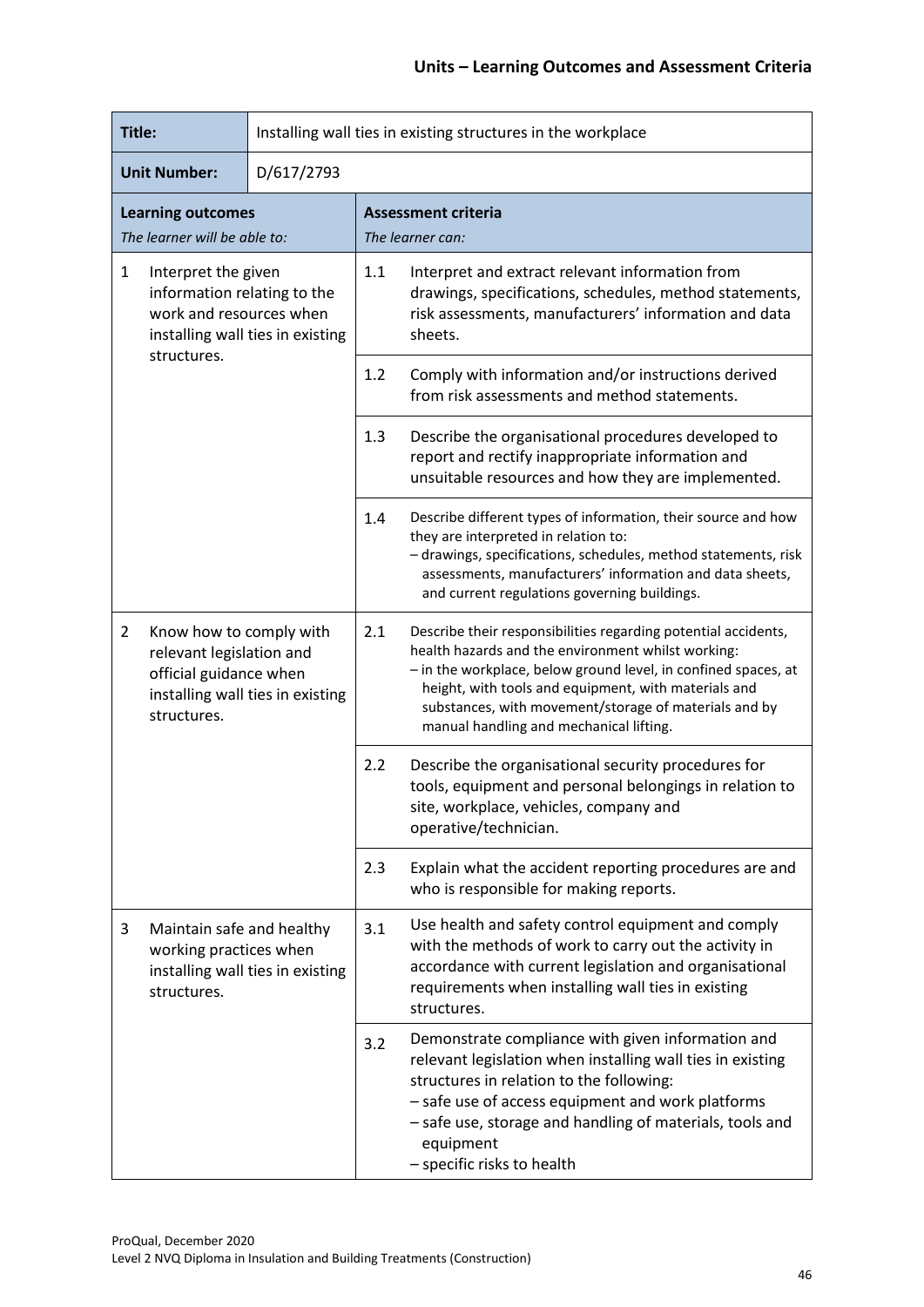| Title:                                                   |                                                              | Installing wall ties in existing structures in the workplace |                                                                                                                                                                                                                                                                                                                                                                                                                                                                                    |  |  |
|----------------------------------------------------------|--------------------------------------------------------------|--------------------------------------------------------------|------------------------------------------------------------------------------------------------------------------------------------------------------------------------------------------------------------------------------------------------------------------------------------------------------------------------------------------------------------------------------------------------------------------------------------------------------------------------------------|--|--|
| <b>Learning outcomes</b><br>The learner will be able to: |                                                              |                                                              | <b>Assessment criteria</b><br>The learner can:                                                                                                                                                                                                                                                                                                                                                                                                                                     |  |  |
| 3<br>continued                                           |                                                              | 3.3                                                          | Explain why and when health and safety control<br>equipment, identified by the principles of prevention,<br>should be used, relating to installing wall ties in existing<br>structures, and the types, purpose and limitations of<br>each type, the work situation and general work<br>environment, in relation to:<br>- collective protective measures<br>- personal protective equipment (PPE)<br>- respiratory protective equipment (RPE)<br>- local exhaust ventilation (LEV). |  |  |
|                                                          |                                                              | 3.4                                                          | Describe how the relevant health and safety control<br>equipment should be used in accordance with the given<br>working instructions.                                                                                                                                                                                                                                                                                                                                              |  |  |
|                                                          |                                                              | 3.5                                                          | Describe how emergencies should be responded to in<br>accordance with organisational authorisation and<br>personal skills when involved with fires, spillages,<br>injuries and other task-related activities.                                                                                                                                                                                                                                                                      |  |  |
| 4                                                        | Select the required quantity<br>and quality of resources for | 4.1                                                          | Select resources associated with own work in relation to<br>materials, components, fixings, tools and equipment.                                                                                                                                                                                                                                                                                                                                                                   |  |  |
| structures.                                              | the methods of work to<br>install wall ties in existing      | 4.2                                                          | Describe the characteristics, quality, uses, sustainability,<br>limitations and defects associated with the resources in<br>relation to:<br>- ties, fixings, fittings, resins and grouts<br>- hand tools, portable power tools and equipment.                                                                                                                                                                                                                                      |  |  |
|                                                          |                                                              | 4.3                                                          | Describe how the resources should be used correctly<br>and how problems associated with the resources are<br>reported.                                                                                                                                                                                                                                                                                                                                                             |  |  |
|                                                          |                                                              | 4.4                                                          | Explain why the organisational procedures have been<br>developed and how they are used for the selection of<br>required resources.                                                                                                                                                                                                                                                                                                                                                 |  |  |
|                                                          |                                                              | 4.5                                                          | Describe any potential hazards associated with the<br>resources and methods of work.                                                                                                                                                                                                                                                                                                                                                                                               |  |  |
|                                                          |                                                              | 4.6                                                          | Describe how to calculate quantity, length, area and<br>wastage associated with the method/procedure to<br>install wall ties in existing structures.                                                                                                                                                                                                                                                                                                                               |  |  |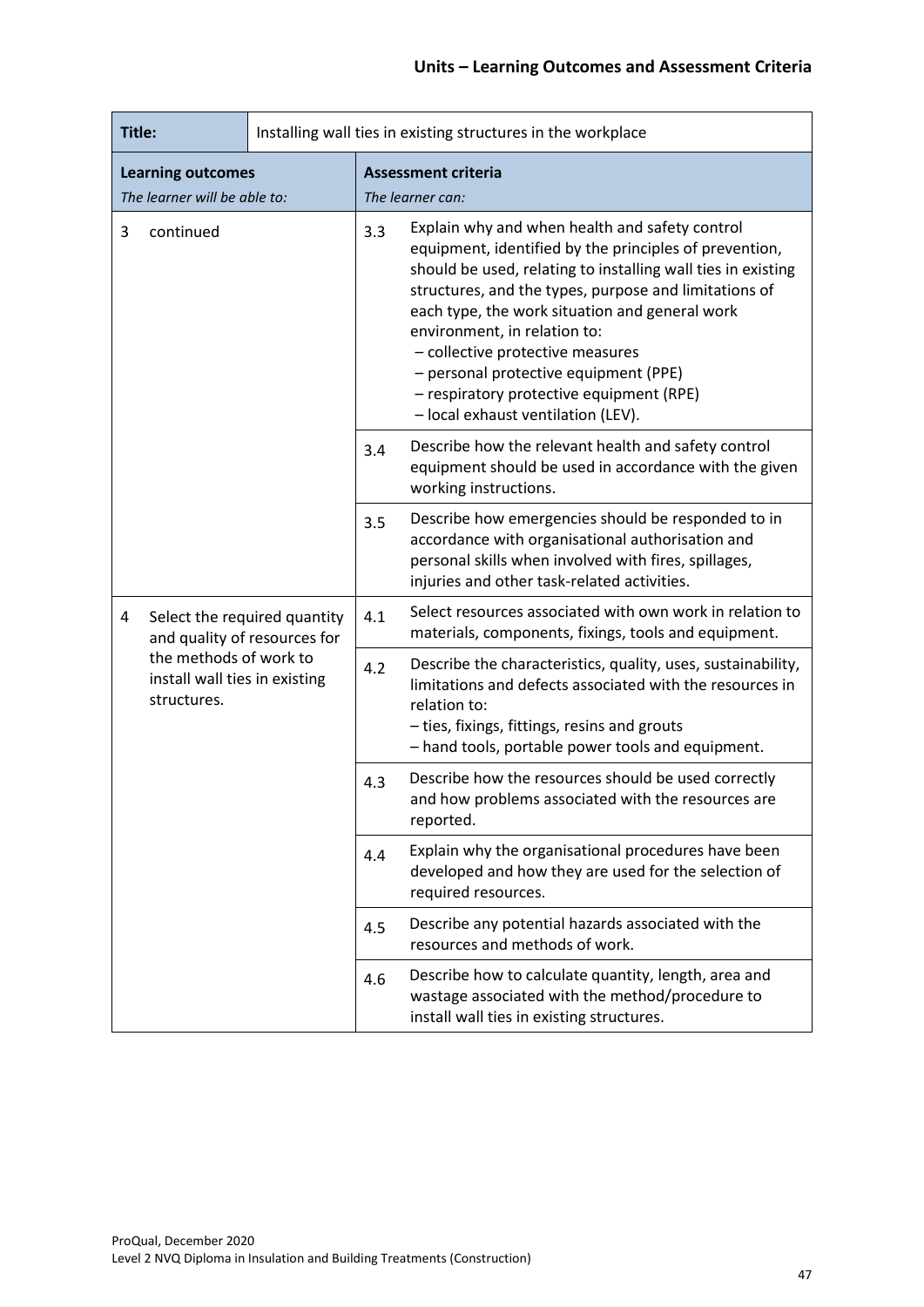| Title:                                                                       |                                                     | Installing wall ties in existing structures in the workplace |                                                                                                                                                                                |                                                                                                                                                                                                                                                                             |  |
|------------------------------------------------------------------------------|-----------------------------------------------------|--------------------------------------------------------------|--------------------------------------------------------------------------------------------------------------------------------------------------------------------------------|-----------------------------------------------------------------------------------------------------------------------------------------------------------------------------------------------------------------------------------------------------------------------------|--|
| <b>Learning outcomes</b><br>The learner will be able to:                     |                                                     |                                                              | <b>Assessment criteria</b><br>The learner can:                                                                                                                                 |                                                                                                                                                                                                                                                                             |  |
| 5<br>Minimise the risk of damage<br>to the work and<br>surrounding area when |                                                     | 5.1                                                          | Protect the work and its surrounding area from damage<br>in accordance with safe working practices and<br>organisational procedures.                                           |                                                                                                                                                                                                                                                                             |  |
|                                                                              | installing wall ties in existing<br>structures.     | 5.2                                                          | Minimise damage and maintain a clean work space.                                                                                                                               |                                                                                                                                                                                                                                                                             |  |
|                                                                              |                                                     | 5.3                                                          | Dispose of waste in accordance with current legislation.                                                                                                                       |                                                                                                                                                                                                                                                                             |  |
|                                                                              |                                                     | 5.4                                                          | Describe how to protect work from damage and the<br>purpose of protection in relation to general workplace<br>activities, other occupations and adverse weather<br>conditions. |                                                                                                                                                                                                                                                                             |  |
|                                                                              |                                                     |                                                              | 5.5                                                                                                                                                                            | Explain why the disposal of waste should be carried out<br>safely in accordance with environmental<br>responsibilities, organisational procedures,<br>manufacturers' information and data sheets, statutory<br>regulations and official guidance.                           |  |
| 6                                                                            | Complete the work within<br>the allocated time when |                                                              | 6.1                                                                                                                                                                            | Demonstrate completion of the work within the<br>allocated time.                                                                                                                                                                                                            |  |
|                                                                              | structures.                                         | installing wall ties in existing                             | 6.2                                                                                                                                                                            | Describe the purpose of the work programme and<br>explain why deadlines should be kept in relation to:<br>- types of progress charts, timetables and estimated<br>times<br>- organisational procedures for reporting circumstances<br>which will affect the work programme. |  |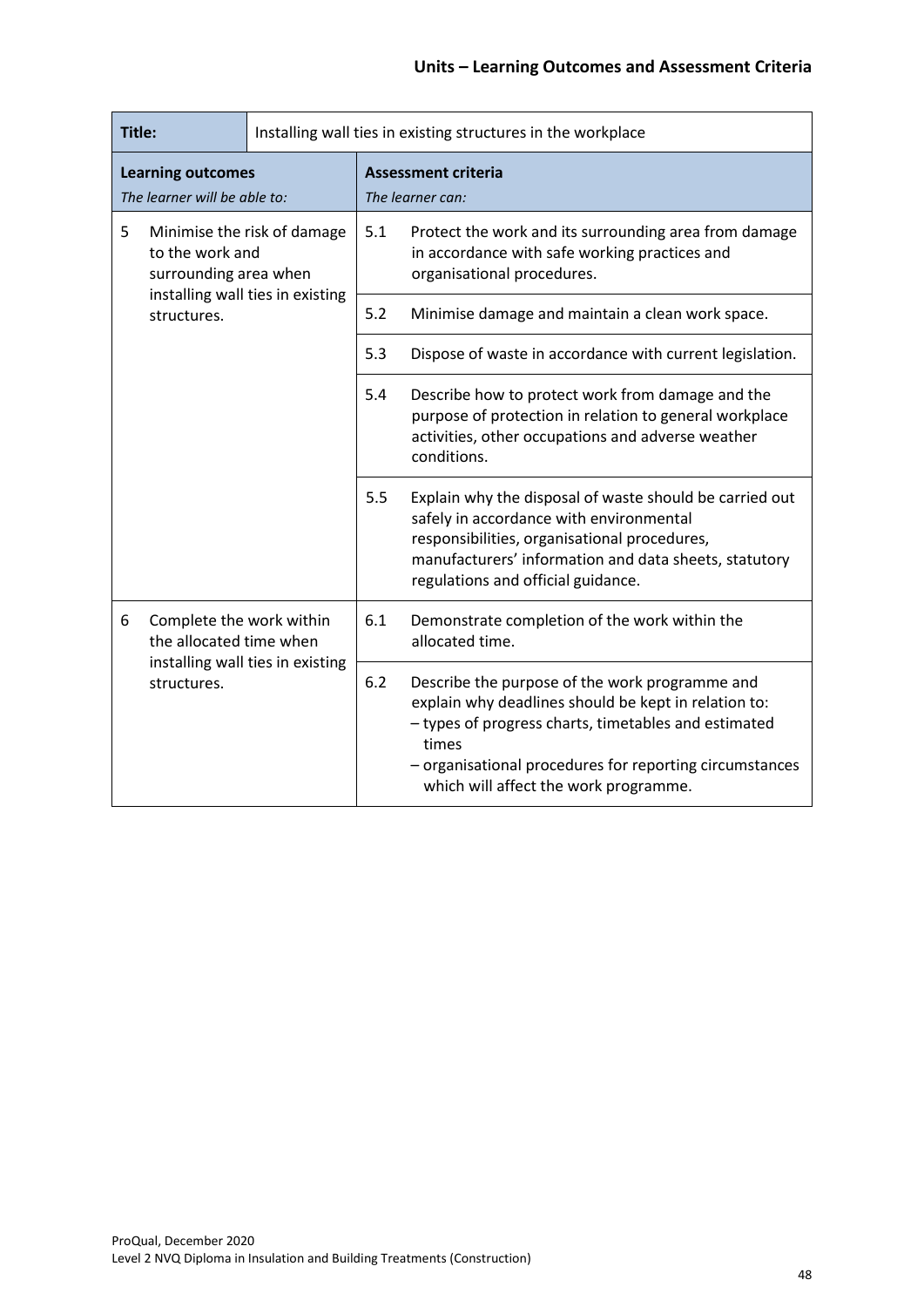| Title:                                                                                                                                 | Installing wall ties in existing structures in the workplace                                                                                                                    |                                                                                                                                                                                                                                                                                                                                                                                                                                                                                                                                                                                                                                                                                                                                                                                                                                                                                                                                                                                                                                                  |  |  |
|----------------------------------------------------------------------------------------------------------------------------------------|---------------------------------------------------------------------------------------------------------------------------------------------------------------------------------|--------------------------------------------------------------------------------------------------------------------------------------------------------------------------------------------------------------------------------------------------------------------------------------------------------------------------------------------------------------------------------------------------------------------------------------------------------------------------------------------------------------------------------------------------------------------------------------------------------------------------------------------------------------------------------------------------------------------------------------------------------------------------------------------------------------------------------------------------------------------------------------------------------------------------------------------------------------------------------------------------------------------------------------------------|--|--|
| <b>Learning outcomes</b><br>The learner will be able to:                                                                               |                                                                                                                                                                                 | <b>Assessment criteria</b><br>The learner can:                                                                                                                                                                                                                                                                                                                                                                                                                                                                                                                                                                                                                                                                                                                                                                                                                                                                                                                                                                                                   |  |  |
| 7<br>Comply with the given<br>contract information to<br>install wall ties in existing<br>structures to the required<br>specification. | 7.1<br>Demonstrate the following work skills when installing<br>wall ties in existing structures:<br>- measuring, marking out, fitting, finishing, positioning<br>and securing. |                                                                                                                                                                                                                                                                                                                                                                                                                                                                                                                                                                                                                                                                                                                                                                                                                                                                                                                                                                                                                                                  |  |  |
|                                                                                                                                        |                                                                                                                                                                                 | 7.2<br>Use and maintain hand tools, portable power tools and<br>ancillary equipment.                                                                                                                                                                                                                                                                                                                                                                                                                                                                                                                                                                                                                                                                                                                                                                                                                                                                                                                                                             |  |  |
|                                                                                                                                        |                                                                                                                                                                                 | 7.3<br>Install and test new wall ties/fixings into existing<br>structures to given working instructions, relating to two<br>of the following systems:<br>– driven<br>- grouted<br>- resin<br>- mechanical.                                                                                                                                                                                                                                                                                                                                                                                                                                                                                                                                                                                                                                                                                                                                                                                                                                       |  |  |
|                                                                                                                                        |                                                                                                                                                                                 | 7.4<br>Describe how to apply safe, healthy and environmental<br>work practices, follow procedures, report problems and<br>establish the authority needed to rectify them, to:<br>- carry out pre and post installation checks<br>- install driven, grouted, resin and mechanical wall<br>tie/fixing systems into existing stone, concrete,<br>masonry, brick, block, timber and manufactured unit<br>structures<br>- understand the implications of existing guarantees<br>and warranties<br>- understand the implications of existing cavity wall<br>insulation<br>- test pull wall ties<br>- remove existing defective wall ties<br>- isolate existing defective wall ties<br>- recognise when specialist skills and knowledge are<br>required and report accordingly<br>- recognise specific requirements for structures of<br>special interest, traditional construction (pre 1919)<br>and historical significance<br>- use hand tools, portable power tools and equipment<br>- work at height<br>- use access equipment and work platforms. |  |  |
|                                                                                                                                        |                                                                                                                                                                                 | 7.5<br>Describe the needs of other occupations and how to<br>effectively communicate within a team when installing<br>wall ties in existing structures.                                                                                                                                                                                                                                                                                                                                                                                                                                                                                                                                                                                                                                                                                                                                                                                                                                                                                          |  |  |
|                                                                                                                                        |                                                                                                                                                                                 | 7.6<br>Describe how to maintain the tools and equipment used<br>when installing wall ties in existing structures.                                                                                                                                                                                                                                                                                                                                                                                                                                                                                                                                                                                                                                                                                                                                                                                                                                                                                                                                |  |  |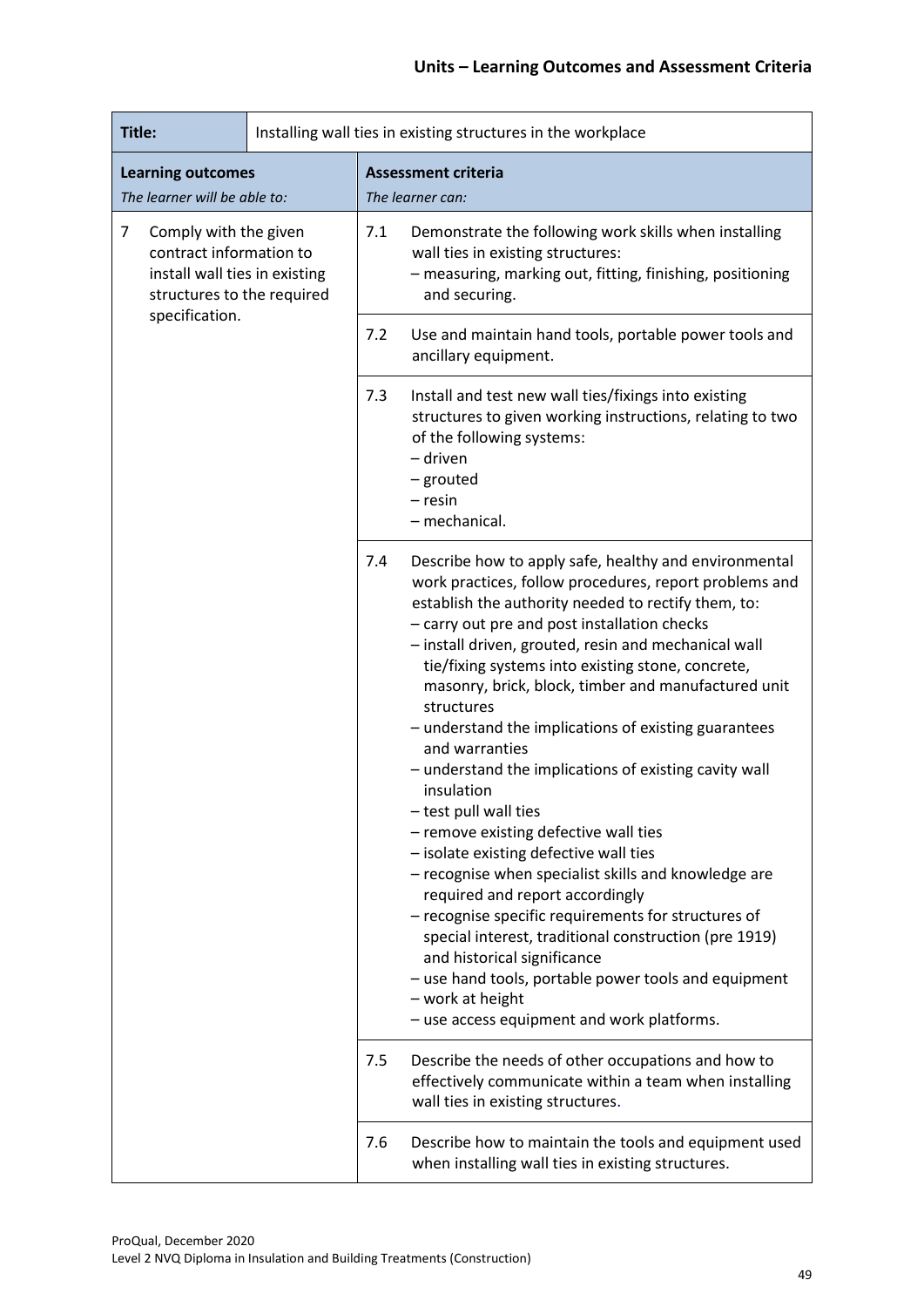| Title:                                                                                                                                                                                                       | Installing wall ties in existing structures in the workplace                                                                                                                                                                                                     |  |  |
|--------------------------------------------------------------------------------------------------------------------------------------------------------------------------------------------------------------|------------------------------------------------------------------------------------------------------------------------------------------------------------------------------------------------------------------------------------------------------------------|--|--|
| Additional information about this unit                                                                                                                                                                       |                                                                                                                                                                                                                                                                  |  |  |
| This unit must be assessed in a work environment and in accordance with<br>Assessment<br>the ConstructionSkills 'Consolidated Assessment Strategy for Construction<br>Guidance<br>and the Built Environment. |                                                                                                                                                                                                                                                                  |  |  |
|                                                                                                                                                                                                              | Assessors for this unit must have verifiable, current industry experience and<br>a sufficient depth of relevant occupational expertise and knowledge, and<br>must use a combination of assessment methods as defined in the<br>Consolidated Assessment Strategy. |  |  |
|                                                                                                                                                                                                              | Workplace evidence of skills cannot be simulated.                                                                                                                                                                                                                |  |  |
|                                                                                                                                                                                                              | This unit must be assessed against the endorsements detailed within the<br>relevant NVQ structure.                                                                                                                                                               |  |  |
|                                                                                                                                                                                                              | ProQual Level 2 NVQ Diploma in Insulation and Building Treatments<br>(Construction):                                                                                                                                                                             |  |  |
|                                                                                                                                                                                                              | Two of the following endorsements required:                                                                                                                                                                                                                      |  |  |
|                                                                                                                                                                                                              | Driven systems                                                                                                                                                                                                                                                   |  |  |
|                                                                                                                                                                                                              | Grouted systems                                                                                                                                                                                                                                                  |  |  |
|                                                                                                                                                                                                              | Resin systems                                                                                                                                                                                                                                                    |  |  |
|                                                                                                                                                                                                              | <b>Mechanical systems</b>                                                                                                                                                                                                                                        |  |  |
| Sector Subject<br>Areas                                                                                                                                                                                      | 5.2 Building and Construction                                                                                                                                                                                                                                    |  |  |
| Availability for use                                                                                                                                                                                         | Shared unit                                                                                                                                                                                                                                                      |  |  |
| Unit guided<br>learning hours                                                                                                                                                                                | 57                                                                                                                                                                                                                                                               |  |  |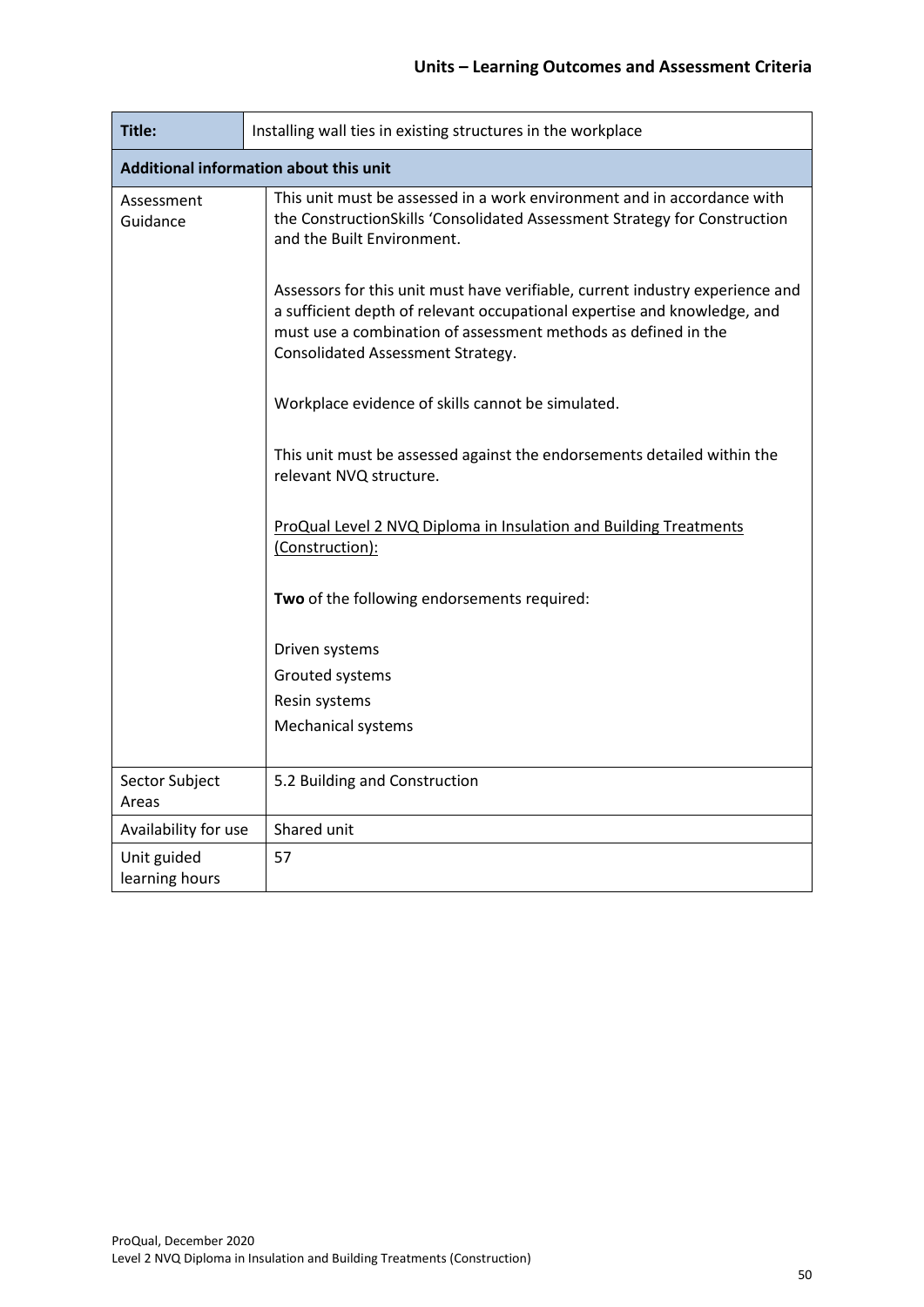| Title:                                                                                                                                                                                                                                        | Installing cavity wall insulation in the workplace |     |                                                                                                                                                                                   |  |
|-----------------------------------------------------------------------------------------------------------------------------------------------------------------------------------------------------------------------------------------------|----------------------------------------------------|-----|-----------------------------------------------------------------------------------------------------------------------------------------------------------------------------------|--|
| L/618/5697<br><b>Unit Number:</b>                                                                                                                                                                                                             |                                                    |     |                                                                                                                                                                                   |  |
| <b>Learning outcomes</b><br>The learner will be able to:                                                                                                                                                                                      |                                                    |     | <b>Assessment criteria</b><br>The learner can:                                                                                                                                    |  |
| Interpret the given design<br>1<br>information relating to the<br>work and resources to<br>confirm its accuracy,<br>completeness and relevance<br>to the building type, fabric<br>and condition when<br>installing cavity wall<br>insulation. |                                                    | 1.1 | Interpret and extract relevant information from:<br>drawings<br>specifications<br>schedules<br>method statements<br>risk assessments<br>manufacturers' information<br>data sheets |  |
|                                                                                                                                                                                                                                               |                                                    | 1.2 | Comply with information and/or instructions derived<br>from risk assessments and method statements.                                                                               |  |
|                                                                                                                                                                                                                                               |                                                    | 1.3 | Describe why the organisational procedures have been<br>developed and how they are implemented                                                                                    |  |
|                                                                                                                                                                                                                                               |                                                    | 1.4 | Explain the importance of organisational procedures to<br>solve problems and why it is important to follow them.                                                                  |  |
|                                                                                                                                                                                                                                               |                                                    | 1.5 | Describe different types of information, their source,<br>accuracy, completeness and how they are interpreted in<br>relation to:                                                  |  |
|                                                                                                                                                                                                                                               |                                                    |     | drawings                                                                                                                                                                          |  |
|                                                                                                                                                                                                                                               |                                                    |     | specifications                                                                                                                                                                    |  |
|                                                                                                                                                                                                                                               |                                                    |     | schedules                                                                                                                                                                         |  |
|                                                                                                                                                                                                                                               |                                                    |     | method statements                                                                                                                                                                 |  |
|                                                                                                                                                                                                                                               |                                                    |     | risk assessments                                                                                                                                                                  |  |
|                                                                                                                                                                                                                                               |                                                    |     | design                                                                                                                                                                            |  |
|                                                                                                                                                                                                                                               |                                                    |     | standards                                                                                                                                                                         |  |
|                                                                                                                                                                                                                                               |                                                    |     | manufacturers' information                                                                                                                                                        |  |
|                                                                                                                                                                                                                                               |                                                    |     | data sheets                                                                                                                                                                       |  |
|                                                                                                                                                                                                                                               |                                                    |     | official guidance                                                                                                                                                                 |  |
|                                                                                                                                                                                                                                               |                                                    |     | current legislation and regulations governing<br>buildings                                                                                                                        |  |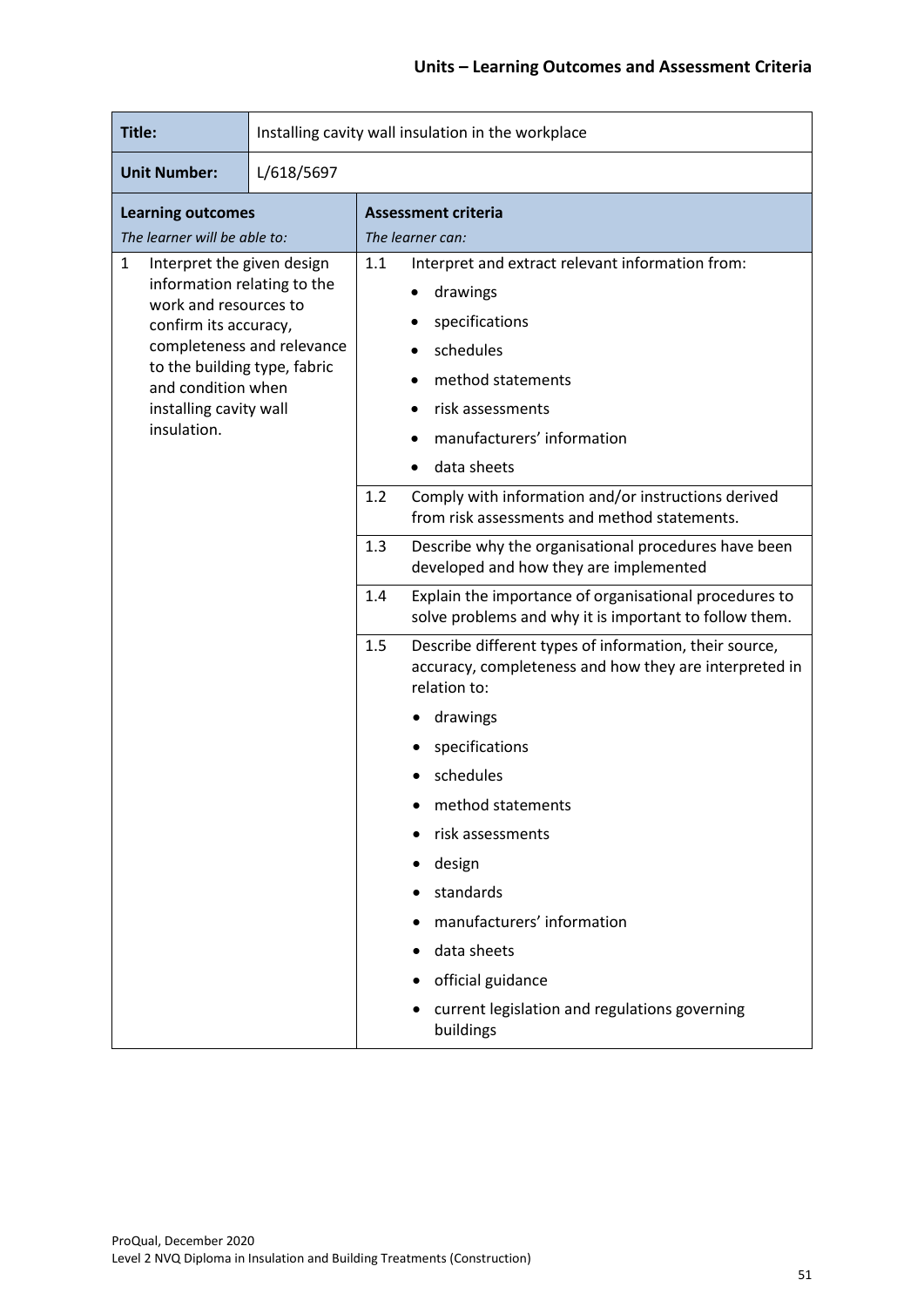| <b>Learning outcomes</b>                                                                                                                             | <b>Assessment criteria</b>                                                                                                                                     |  |
|------------------------------------------------------------------------------------------------------------------------------------------------------|----------------------------------------------------------------------------------------------------------------------------------------------------------------|--|
| The learner will be able to:                                                                                                                         | The learner can:                                                                                                                                               |  |
| $\overline{2}$<br>Know how to comply with<br>environmentally responsible<br>work practices to meet<br>current, legislation<br>standards and official | Describe their responsibilities regarding potential<br>2.1<br>accidents, health hazards and the environment in<br>relation to:                                 |  |
|                                                                                                                                                      | the workplace                                                                                                                                                  |  |
| guidance when installing                                                                                                                             | below ground level                                                                                                                                             |  |
| cavity wall insulation.                                                                                                                              | confined spaces                                                                                                                                                |  |
|                                                                                                                                                      | at height                                                                                                                                                      |  |
|                                                                                                                                                      | tools and equipment,                                                                                                                                           |  |
|                                                                                                                                                      | materials and substances                                                                                                                                       |  |
|                                                                                                                                                      | movement and storage of materials by manual<br>handling and mechanical lifting                                                                                 |  |
|                                                                                                                                                      | 2.2<br>Describe the organisational security procedures for<br>tools, equipment and personal belongings in relation<br>to:                                      |  |
|                                                                                                                                                      | site                                                                                                                                                           |  |
|                                                                                                                                                      | workplace                                                                                                                                                      |  |
|                                                                                                                                                      | siting and location of vehicles                                                                                                                                |  |
|                                                                                                                                                      | company                                                                                                                                                        |  |
|                                                                                                                                                      | customer                                                                                                                                                       |  |
|                                                                                                                                                      | access equipment                                                                                                                                               |  |
|                                                                                                                                                      | material and waste storage                                                                                                                                     |  |
|                                                                                                                                                      | the general public                                                                                                                                             |  |
|                                                                                                                                                      | 2.3<br>Explain the accident reporting procedures and who is<br>responsible for making reports.                                                                 |  |
|                                                                                                                                                      | Describe the types of fire extinguishers available when<br>2.4<br>installing cavity wall insulation and describe how and<br>when they are used in relation to: |  |
|                                                                                                                                                      | water                                                                                                                                                          |  |
|                                                                                                                                                      | CO <sub>2</sub>                                                                                                                                                |  |
|                                                                                                                                                      | foam                                                                                                                                                           |  |
|                                                                                                                                                      | powder                                                                                                                                                         |  |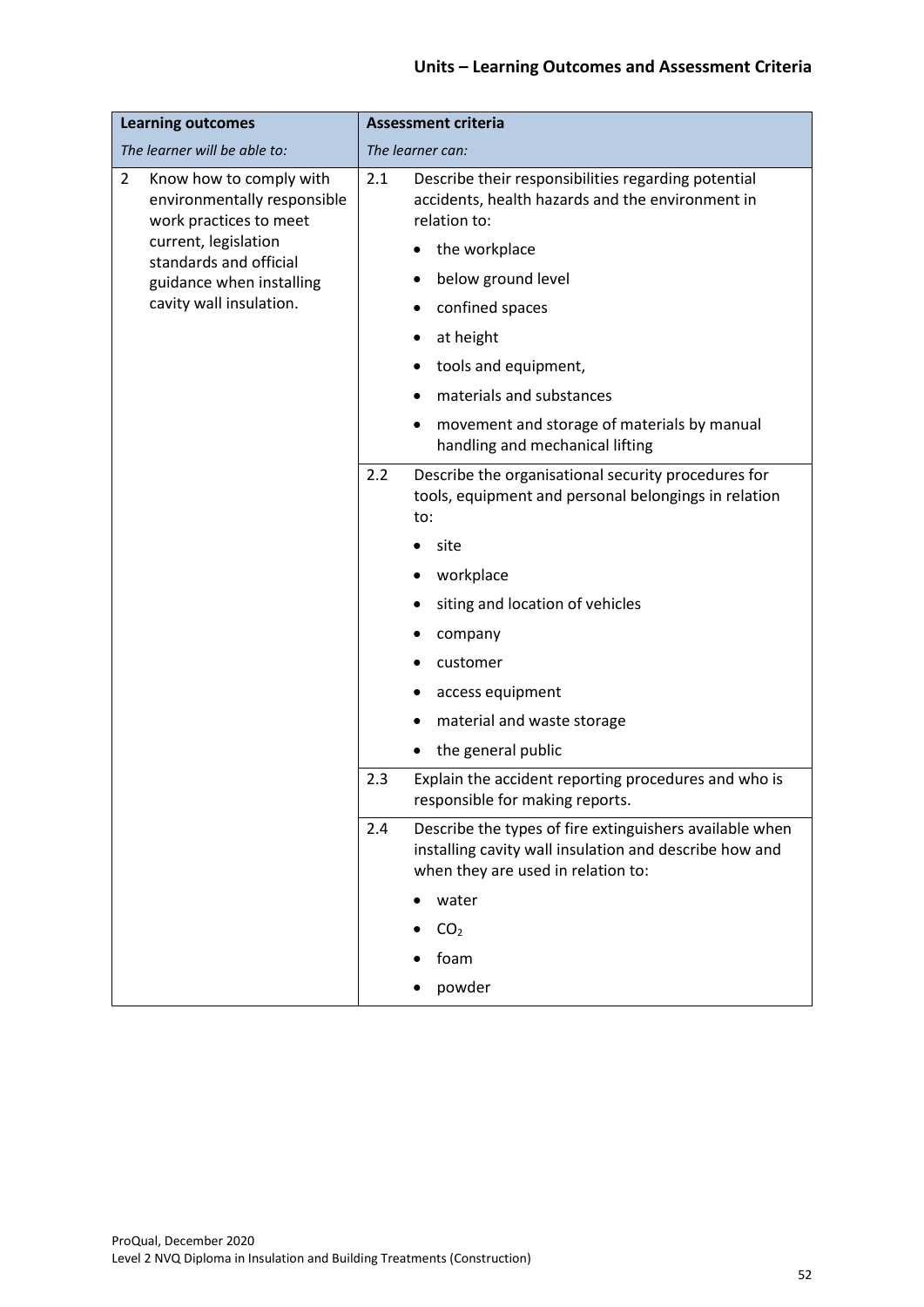| <b>Learning outcomes</b>                                                     | <b>Assessment criteria</b>                                                                                                                                                                        |  |  |
|------------------------------------------------------------------------------|---------------------------------------------------------------------------------------------------------------------------------------------------------------------------------------------------|--|--|
| The learner will be able to:                                                 | The learner can:                                                                                                                                                                                  |  |  |
| 3<br>Comply with current,<br>relevant legislation,<br>standards and official | Demonstrate compliance with, relevant legislation,<br>3.1<br>standards and official guidance when installing cavity<br>wall insulation in relation to the following:                              |  |  |
| guidance to carry out your<br>work and maintain safe and                     | methods of work                                                                                                                                                                                   |  |  |
| healthy work practices                                                       | safe use of health and safety control equipment                                                                                                                                                   |  |  |
|                                                                              | Safe use of access equipment and harness systems                                                                                                                                                  |  |  |
|                                                                              | safe use, storage and handling of materials, tools and<br>equipment                                                                                                                               |  |  |
|                                                                              | operative maintenance of installation equipment                                                                                                                                                   |  |  |
|                                                                              | specific risks to health including mental health                                                                                                                                                  |  |  |
|                                                                              | specific risks associated with ventilation (roof space,<br>inside the property and under floor) and combustion<br>appliances                                                                      |  |  |
|                                                                              | Explain why, when and how health and safety control<br>3.2<br>equipment, identified by the principles of prevention,<br>should be used when installing cavity wall insulation, in<br>relation to: |  |  |
|                                                                              | collective protective measures<br>$\bullet$                                                                                                                                                       |  |  |
|                                                                              | personal protective equipment (PPE)                                                                                                                                                               |  |  |
|                                                                              | respiratory protective equipment (RPE)                                                                                                                                                            |  |  |
|                                                                              | local exhaust ventilation (LEV)                                                                                                                                                                   |  |  |
|                                                                              | 3.3<br>Describe how emergencies should be responded to in<br>accordance with organisational authorisation and<br>personal skills in relation to:                                                  |  |  |
|                                                                              | fires                                                                                                                                                                                             |  |  |
|                                                                              | spillages                                                                                                                                                                                         |  |  |
|                                                                              | injuries                                                                                                                                                                                          |  |  |
|                                                                              | emergencies relating to occupational activities                                                                                                                                                   |  |  |
|                                                                              | identification of and reporting asbestos containing<br>materials                                                                                                                                  |  |  |
|                                                                              | Describe how to report risks and hazards identified by the<br>3.4<br>following:                                                                                                                   |  |  |
|                                                                              | risk assessment                                                                                                                                                                                   |  |  |
|                                                                              | personal assessment                                                                                                                                                                               |  |  |
|                                                                              | methods of work                                                                                                                                                                                   |  |  |
|                                                                              | manufacturers' technical information                                                                                                                                                              |  |  |
|                                                                              | data sheets                                                                                                                                                                                       |  |  |
|                                                                              | statutory regulations                                                                                                                                                                             |  |  |
|                                                                              | official guidance                                                                                                                                                                                 |  |  |
|                                                                              | Control Of Substances Hazardous to Health (COSHH)                                                                                                                                                 |  |  |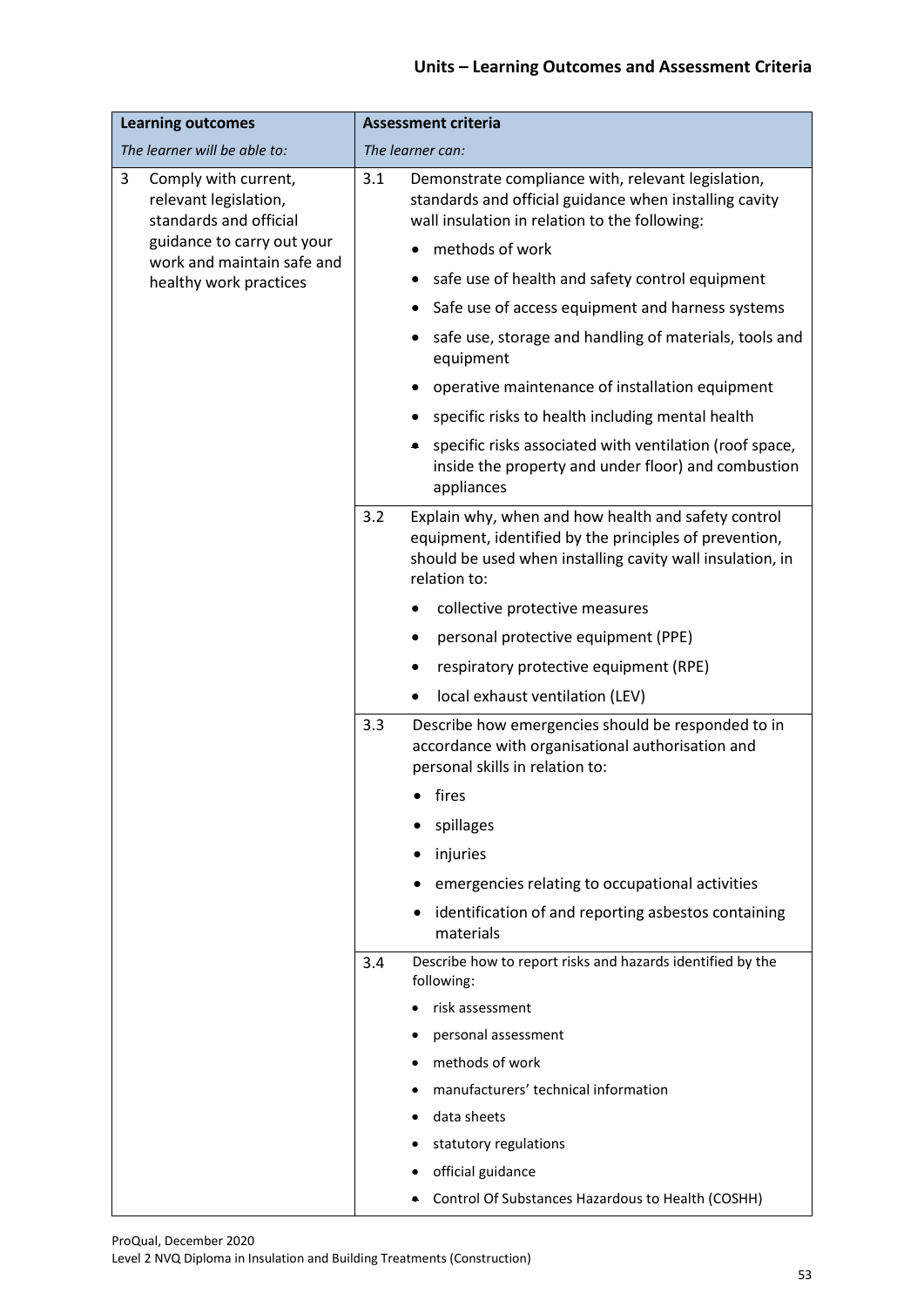| <b>Learning outcomes</b>                                                                    |     | <b>Assessment criteria</b>                                                                                                                                                                                                                 |  |  |
|---------------------------------------------------------------------------------------------|-----|--------------------------------------------------------------------------------------------------------------------------------------------------------------------------------------------------------------------------------------------|--|--|
| The learner will be able to:                                                                |     | The learner can:                                                                                                                                                                                                                           |  |  |
| Select the required quantity<br>4<br>and quality of resources for<br>the methods of work to | 4.1 | Select resources associated with own work in relation to<br>materials, components and finishes, tools and<br>equipment.                                                                                                                    |  |  |
| install cavity wall insulation.                                                             | 4.2 | Check the suitability, compatibility characteristics of the<br>materials, components and finishes determine if they<br>are moisture open or moisture closed and their impact<br>on the building.                                           |  |  |
|                                                                                             | 4.3 | Record and report issues or defects.                                                                                                                                                                                                       |  |  |
|                                                                                             | 4.4 | Describe why the characteristics, compatibility, quality,<br>uses, sustainability, limitations and defects associated<br>with the resources are important and how defects<br>should be rectified.                                          |  |  |
|                                                                                             | 4.5 | Describe how the resources should be used and how<br>problems associated with the resources are reported in<br>relation to:                                                                                                                |  |  |
|                                                                                             |     | protective sheeting                                                                                                                                                                                                                        |  |  |
|                                                                                             |     | warning signs                                                                                                                                                                                                                              |  |  |
|                                                                                             |     | public protection equipment                                                                                                                                                                                                                |  |  |
|                                                                                             |     | calibration equipment                                                                                                                                                                                                                      |  |  |
|                                                                                             |     | essential airway sleeves                                                                                                                                                                                                                   |  |  |
|                                                                                             |     | cavity barriers                                                                                                                                                                                                                            |  |  |
|                                                                                             |     | mortar mix                                                                                                                                                                                                                                 |  |  |
|                                                                                             |     | mortar dyes                                                                                                                                                                                                                                |  |  |
|                                                                                             |     | insulation                                                                                                                                                                                                                                 |  |  |
|                                                                                             |     | combustion vents                                                                                                                                                                                                                           |  |  |
|                                                                                             |     | all work tools                                                                                                                                                                                                                             |  |  |
|                                                                                             | 4.6 | Describe how to confirm that the resources and<br>materials conform to the specification.                                                                                                                                                  |  |  |
|                                                                                             | 4.7 | Explain why the organisational procedures have been<br>developed and how they are used for the selection of<br>required resources.                                                                                                         |  |  |
|                                                                                             | 4.8 | Describe how to identify the hazards associated with<br>the resources and methods of work and how they are<br>overcome.                                                                                                                    |  |  |
|                                                                                             | 4.9 | Describe how to calculate the quantity of materials<br>required and used to ensure, adequacy of full as per<br>system designer specification and wastage associated<br>with the method and procedure to install cavity wall<br>insulation. |  |  |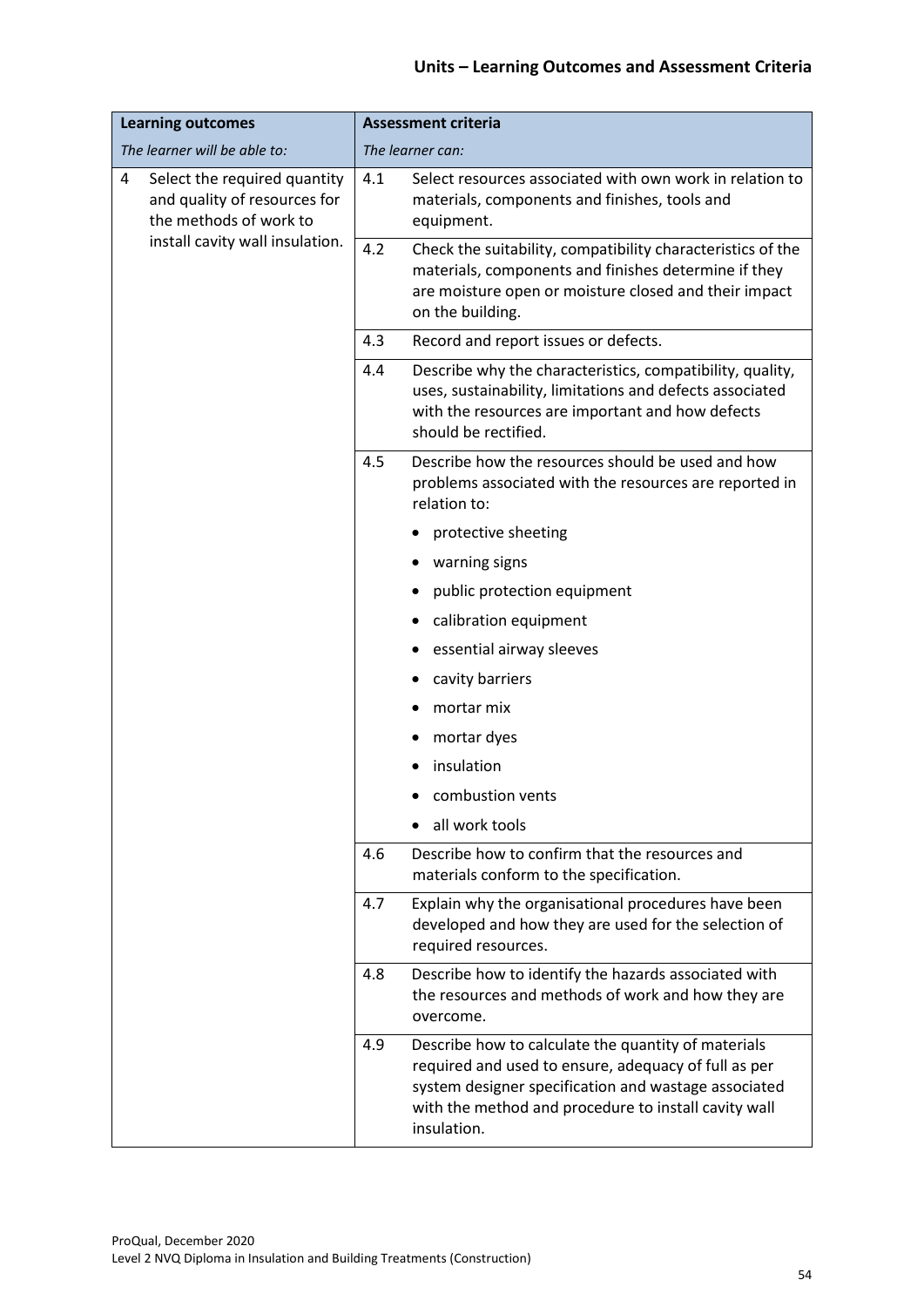| <b>Learning outcomes</b>                                                                       | <b>Assessment criteria</b>                                                                                                                                                                                                  |  |  |
|------------------------------------------------------------------------------------------------|-----------------------------------------------------------------------------------------------------------------------------------------------------------------------------------------------------------------------------|--|--|
| The learner will be able to:                                                                   | The learner can:                                                                                                                                                                                                            |  |  |
| 5<br>Minimise the risk of damage<br>to the work and surrounding<br>area when installing cavity | 5.1<br>Protect the work and its surrounding area from damage in<br>accordance with safe working practices and organisational<br>procedures.                                                                                 |  |  |
| wall insulation.                                                                               | 5.2<br>Maintain a safe, clear and tidy work area.                                                                                                                                                                           |  |  |
|                                                                                                | 5.3<br>Explain why it is important to maintain a safe, clear and tidy<br>work area                                                                                                                                          |  |  |
|                                                                                                | 5.4<br>Dispose of waste in accordance with current legislation.                                                                                                                                                             |  |  |
|                                                                                                | Describe how to protect work and its surrounding area from<br>5.5<br>damage by general workplace activities, other occupations<br>and adverse weather conditions and how to minimise<br>damage to existing building fabric. |  |  |
|                                                                                                | 5.6<br>Explain the importance of protecting the work and its<br>surrounding area against the risk of damage.                                                                                                                |  |  |
|                                                                                                | 5.7<br>Explain why and how the disposal of waste must be carried<br>out safely in accordance with the following:                                                                                                            |  |  |
|                                                                                                | current legislation                                                                                                                                                                                                         |  |  |
|                                                                                                | environmental responsibilities                                                                                                                                                                                              |  |  |
|                                                                                                | organisational procedures                                                                                                                                                                                                   |  |  |
|                                                                                                | suppliers and manufactures' information                                                                                                                                                                                     |  |  |
|                                                                                                | data sheets                                                                                                                                                                                                                 |  |  |
|                                                                                                | statutory regulations                                                                                                                                                                                                       |  |  |
|                                                                                                | official guidance                                                                                                                                                                                                           |  |  |
| Complete the work within the<br>6<br>allocated time when installing<br>cavity wall insulation. | 6.1<br>Demonstrate completion of your work within the estimated,<br>allocated time and performance requirements of the system<br>design, method statement and the required standard.                                        |  |  |
|                                                                                                | 6.2<br>Describe the purpose of the work programme, including the<br>estimated and allocated time and explain why deadlines<br>should be kept in relation to:                                                                |  |  |
|                                                                                                | types of progress charts, timetables and estimated times                                                                                                                                                                    |  |  |
|                                                                                                | organisational procedures for reporting circumstances<br>which will affect the work programme.                                                                                                                              |  |  |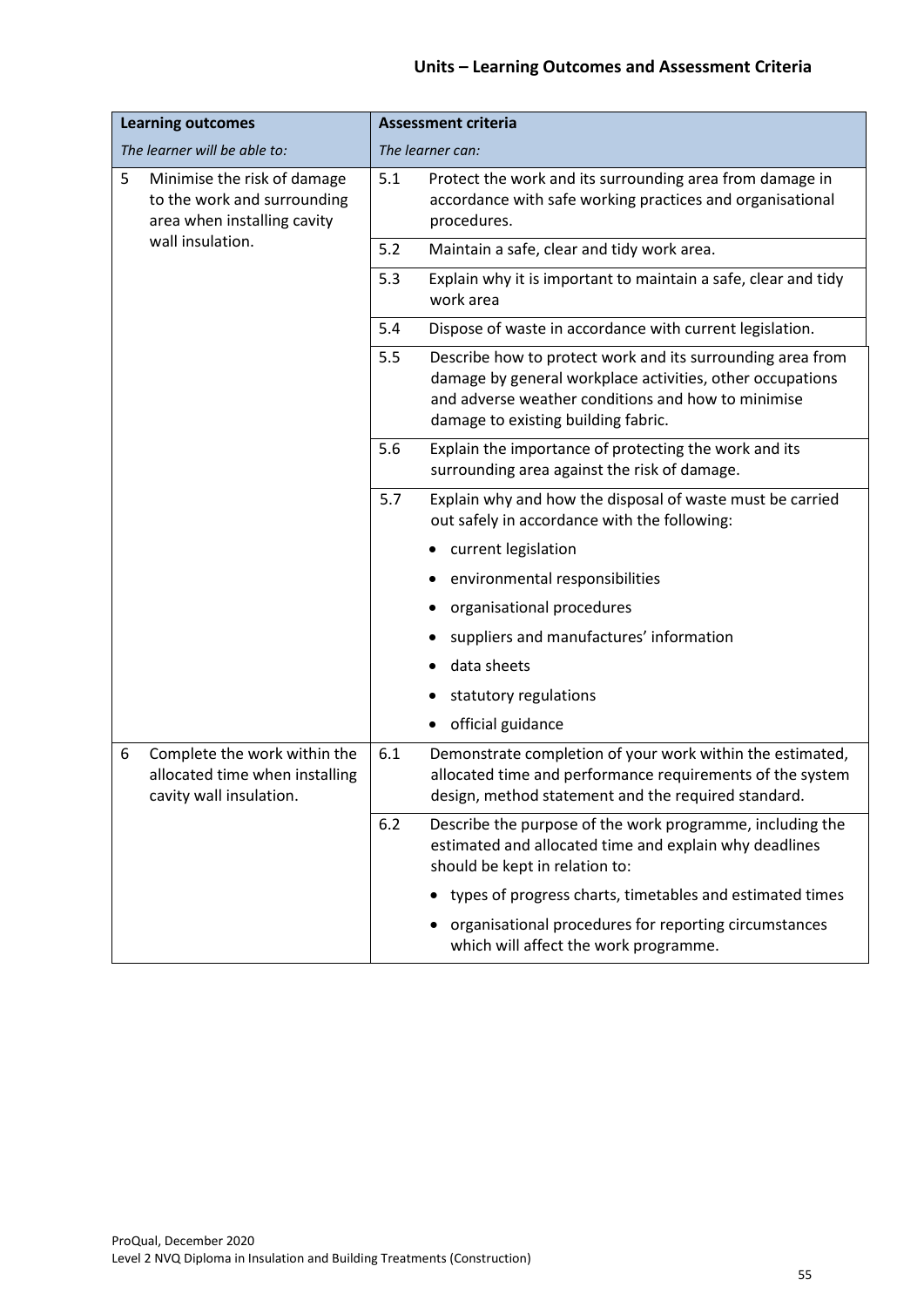| <b>Learning outcomes</b>                                                 | <b>Assessment criteria</b>                                                                                                                                                                                                                                                                  |  |  |
|--------------------------------------------------------------------------|---------------------------------------------------------------------------------------------------------------------------------------------------------------------------------------------------------------------------------------------------------------------------------------------|--|--|
| The learner will be able to:                                             | The learner can:                                                                                                                                                                                                                                                                            |  |  |
| $\overline{7}$<br>Comply with the given<br>contract information to carry | Demonstrate the following work skills when installing cavity<br>7.1<br>wall insulation:                                                                                                                                                                                                     |  |  |
| out the work efficiently install<br>cavity wall insulation to the        | measuring                                                                                                                                                                                                                                                                                   |  |  |
| required specification.                                                  | marking out                                                                                                                                                                                                                                                                                 |  |  |
|                                                                          | calibrating                                                                                                                                                                                                                                                                                 |  |  |
|                                                                          | monitoring                                                                                                                                                                                                                                                                                  |  |  |
|                                                                          | fitting                                                                                                                                                                                                                                                                                     |  |  |
|                                                                          | filling                                                                                                                                                                                                                                                                                     |  |  |
|                                                                          | making good                                                                                                                                                                                                                                                                                 |  |  |
|                                                                          | 7.2<br>Use and maintain all work tools and installation equipment.                                                                                                                                                                                                                          |  |  |
|                                                                          | 7.3<br>Carry out external and internal pre-installation check,<br>assessing recording and reporting issues to include:                                                                                                                                                                      |  |  |
|                                                                          | suitable access                                                                                                                                                                                                                                                                             |  |  |
|                                                                          | property suitability                                                                                                                                                                                                                                                                        |  |  |
|                                                                          | structural integrity                                                                                                                                                                                                                                                                        |  |  |
|                                                                          | dampness                                                                                                                                                                                                                                                                                    |  |  |
|                                                                          | decay                                                                                                                                                                                                                                                                                       |  |  |
|                                                                          | exposure ratings                                                                                                                                                                                                                                                                            |  |  |
|                                                                          | vents and ventilation                                                                                                                                                                                                                                                                       |  |  |
|                                                                          | services (gas, electric, water, media cables)                                                                                                                                                                                                                                               |  |  |
|                                                                          | 7.4<br>Check, record and report issues with construction ventilation,<br>flues, chimneys and combustion air ventilators pre and post<br>installation.                                                                                                                                       |  |  |
|                                                                          | 7.5<br>Prepare for and install cavity wall insulation to given, system<br>designer specification, method statement and the required<br>standard.                                                                                                                                            |  |  |
|                                                                          | Drill holes to specified patterns using depth gauges and right<br>7.6<br>angled drilling only, selecting the correct masonry drill bit,<br>speed and setting, and taking effective steps to minimise the<br>impact to the building fabric and preventing rubble falling<br>into the cavity. |  |  |
|                                                                          | 7.7<br>Fit cavity barriers.                                                                                                                                                                                                                                                                 |  |  |
|                                                                          | 7.8<br>Assemble and operate installation equipment, measuring<br>density, flow and quality tests.                                                                                                                                                                                           |  |  |
|                                                                          | 7.9<br>Fill holes with matching and suitable materials.                                                                                                                                                                                                                                     |  |  |
|                                                                          | 7.10<br>Clean, disassemble and prepare installation processing<br>equipment for transportation.                                                                                                                                                                                             |  |  |
|                                                                          | Handover and sign off to the customers satisfaction.<br>7.11                                                                                                                                                                                                                                |  |  |
|                                                                          | 7.12<br>Carry out post installation checks.                                                                                                                                                                                                                                                 |  |  |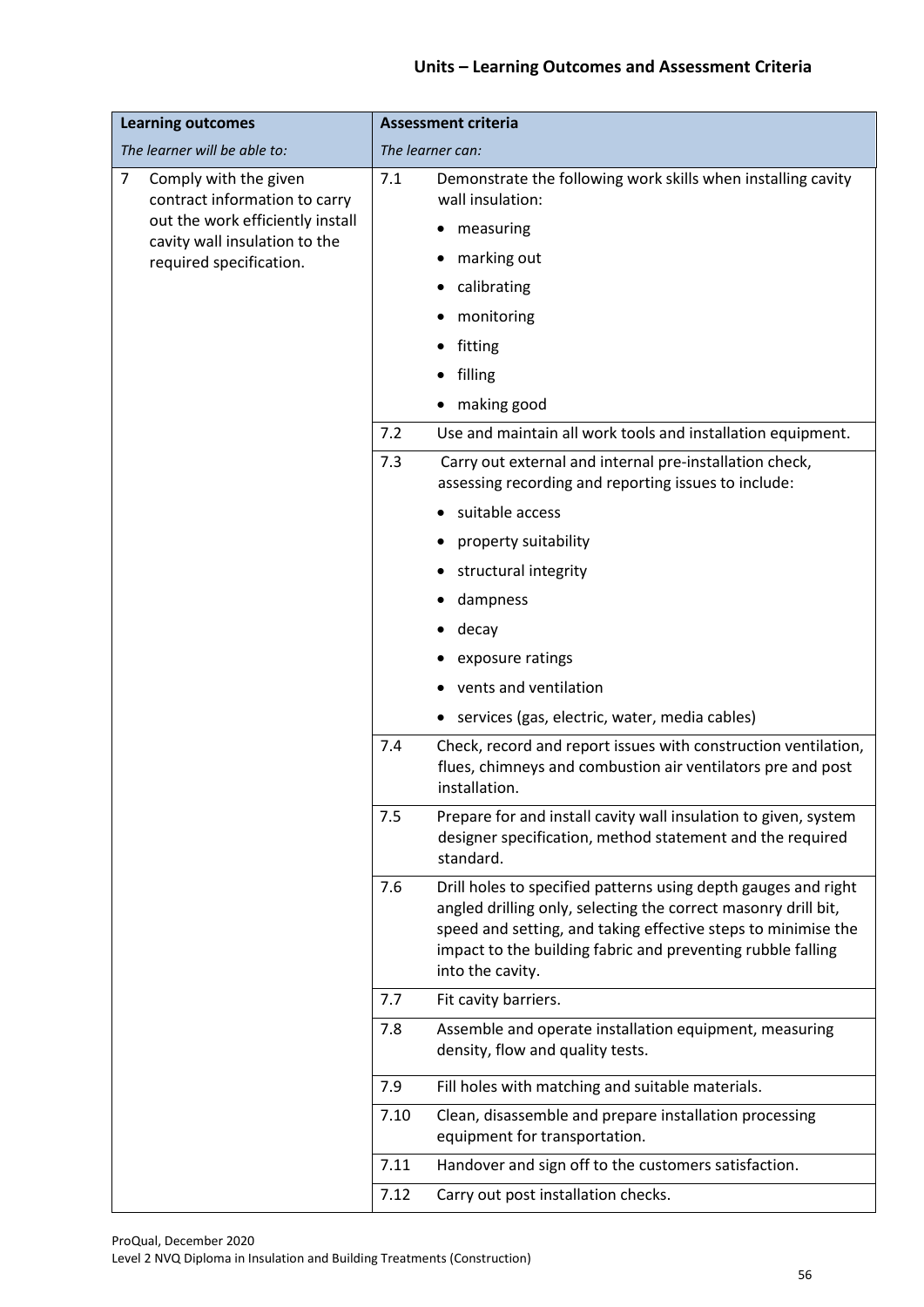| 7 Continued | 7.13 | Describe how the methods of work to meet the<br>specification, are carried out and how problems are identified<br>and reported by the application of knowledge for safe,<br>healthy and environmental work practices, procedures and<br>skills relating to the method and area of work relating to the<br>following: |
|-------------|------|----------------------------------------------------------------------------------------------------------------------------------------------------------------------------------------------------------------------------------------------------------------------------------------------------------------------|
|             |      | • the suitability, compatibility and characteristics of the<br>materials, components and finishes, and determine if they<br>are moisture open or moisture closed, their impact on the<br>building and their appropriateness to the design and<br>physical application                                                |
|             |      | how to record and report issues or defects with the<br>$\bullet$<br>materials, components and finishes                                                                                                                                                                                                               |
|             |      | why it is important to carry out external and internal pre-<br>installation checks                                                                                                                                                                                                                                   |
|             |      | how to carry out external and internal pre-installation<br>checks, assessing, recording and reporting issues to<br>include:                                                                                                                                                                                          |
|             |      | suitable access                                                                                                                                                                                                                                                                                                      |
|             |      | property suitability<br>-                                                                                                                                                                                                                                                                                            |
|             |      | structural integrity<br>۰.                                                                                                                                                                                                                                                                                           |
|             |      | dampness                                                                                                                                                                                                                                                                                                             |
|             |      | decay<br>-                                                                                                                                                                                                                                                                                                           |
|             |      | exposure ratings                                                                                                                                                                                                                                                                                                     |
|             |      | vents and ventilation                                                                                                                                                                                                                                                                                                |
|             |      | services (gas, electric, water, media cables)<br>-                                                                                                                                                                                                                                                                   |
|             |      | why it is important to ensure that all necessary repairs are<br>completed prior to installation                                                                                                                                                                                                                      |
|             |      | how to recognise, record and report the key issues that<br>may inhibit commencement of the work including but not<br>limited to:                                                                                                                                                                                     |
|             |      | condition of building fabric<br>-                                                                                                                                                                                                                                                                                    |
|             |      | identification of any areas of potential water<br>-<br>penetration                                                                                                                                                                                                                                                   |
|             |      | visibility and completeness of damp proof course<br>-                                                                                                                                                                                                                                                                |
|             |      | condition of window and door seals                                                                                                                                                                                                                                                                                   |
|             |      | height of internal floors in relation to external floor<br>height                                                                                                                                                                                                                                                    |
|             |      | condition of roof<br>-                                                                                                                                                                                                                                                                                               |
|             |      | damaged or spalled brickwork<br>-                                                                                                                                                                                                                                                                                    |
|             |      | drainage and down pipes<br>-                                                                                                                                                                                                                                                                                         |
|             |      | protection and existence of sub floor ventilation                                                                                                                                                                                                                                                                    |
|             |      | cavity width and identification of any debris                                                                                                                                                                                                                                                                        |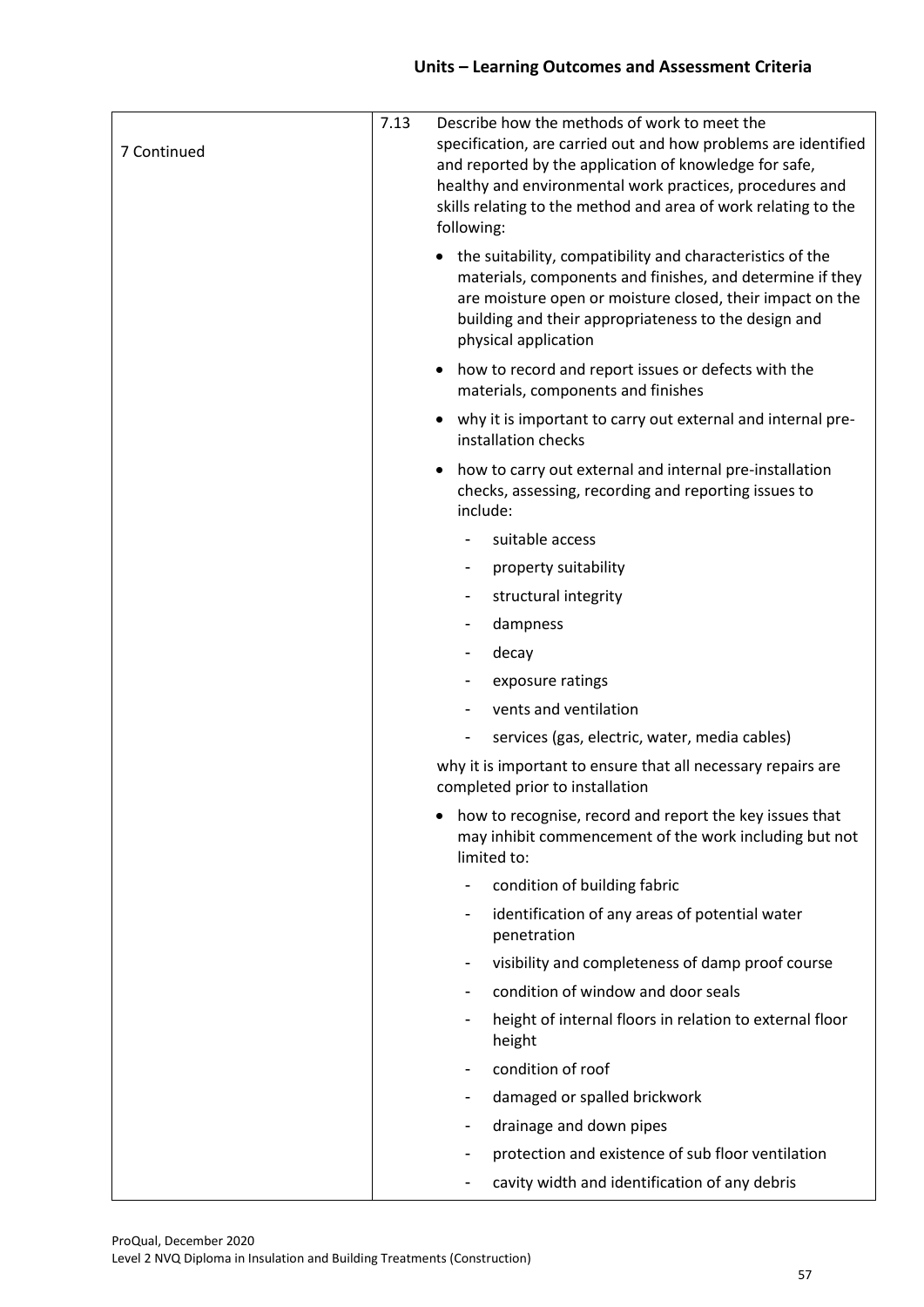| 7 Continued | how to identify when specialist skills and knowledge are<br>required and report accordingly including but not limited<br>to:                                                                                                                                   |
|-------------|----------------------------------------------------------------------------------------------------------------------------------------------------------------------------------------------------------------------------------------------------------------|
|             | fire safety<br>$\overline{\phantom{a}}$                                                                                                                                                                                                                        |
|             | electrical                                                                                                                                                                                                                                                     |
|             | asbestos                                                                                                                                                                                                                                                       |
|             | Radon                                                                                                                                                                                                                                                          |
|             | heritage                                                                                                                                                                                                                                                       |
|             | architectural features                                                                                                                                                                                                                                         |
|             | ecology                                                                                                                                                                                                                                                        |
|             | ventilation                                                                                                                                                                                                                                                    |
|             | the relevance of an assessment of significance and how to<br>recognise specific requirements for structures of special<br>interest, traditional construction, hard-to-treat buildings<br>and historical significance                                           |
|             | how to identify, record, report and rectify unintended<br>consequences not addressed in the design, including but<br>not limited to the existence of: thermal bridges, thermal<br>bypassing and water ingress, inadequate ventilation and<br>condensation risk |
|             | why it is important to avoid unintended consequences                                                                                                                                                                                                           |
|             | why it is important to explain installation procedure to<br>building occupants to include but not limited to the<br>following:                                                                                                                                 |
|             | scope and work programme                                                                                                                                                                                                                                       |
|             | safety requirements during the installation process                                                                                                                                                                                                            |
|             | protection of property and personal items                                                                                                                                                                                                                      |
|             | specific benefits and implications to include<br>homeowner information                                                                                                                                                                                         |
|             | agreed standards of making good                                                                                                                                                                                                                                |
|             | the implications of existing guarantees and warranties that<br>may be compromised by the installation, to include but<br>not limited to:                                                                                                                       |
|             | wall ties                                                                                                                                                                                                                                                      |
|             | windows                                                                                                                                                                                                                                                        |
|             | damp proof course                                                                                                                                                                                                                                              |
|             | renders                                                                                                                                                                                                                                                        |
|             | <b>Tyrolean coatings</b>                                                                                                                                                                                                                                       |
|             | silicone weather proof coatings                                                                                                                                                                                                                                |
|             | how to work with, around and in close proximity to plant<br>and machinery                                                                                                                                                                                      |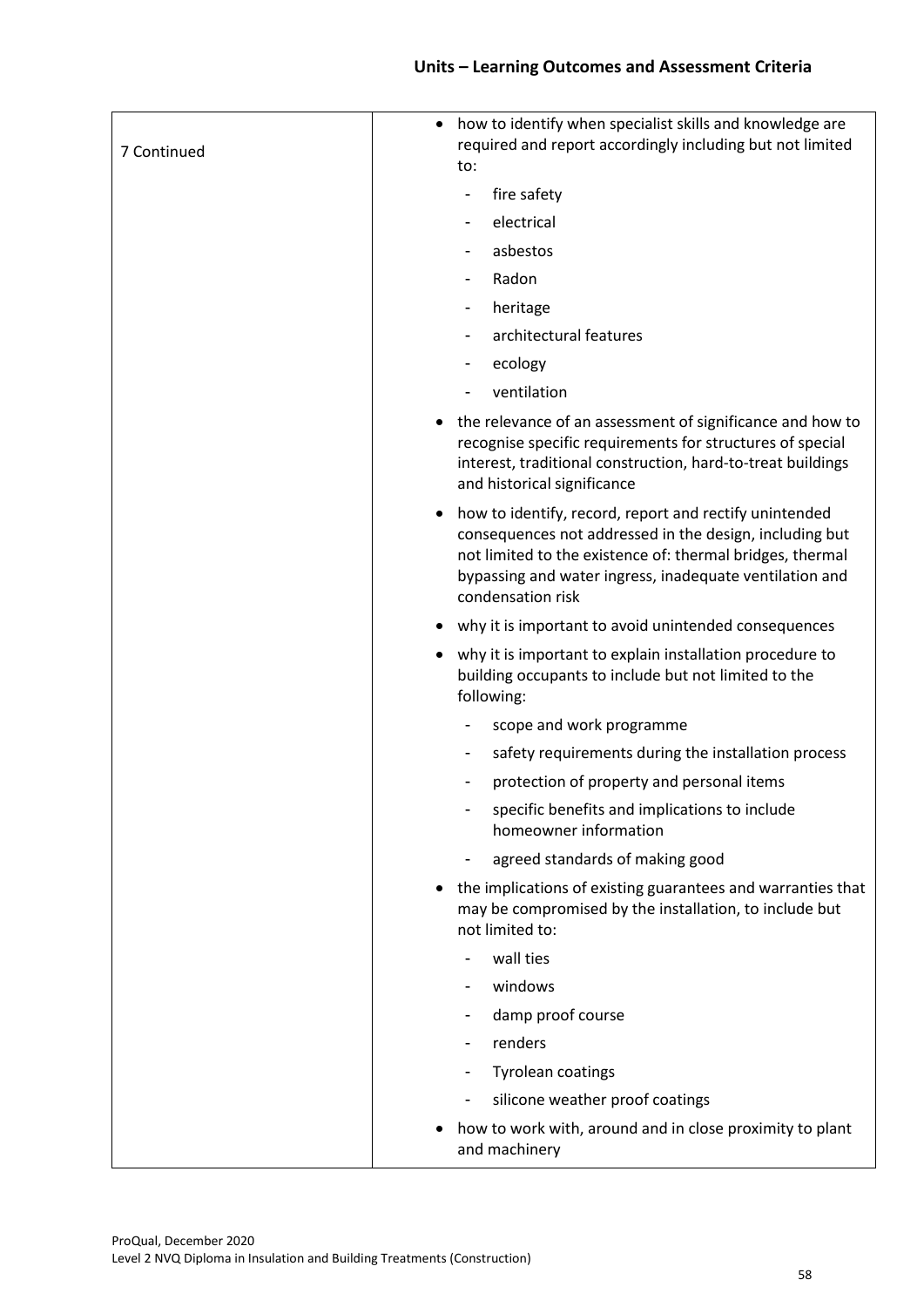| 7 Continued | how to direct and guide the operations and movement of<br>$\bullet$<br>plant and machinery to ensure protection of a safe<br>working environment                                                                                                                                                                 |
|-------------|------------------------------------------------------------------------------------------------------------------------------------------------------------------------------------------------------------------------------------------------------------------------------------------------------------------|
|             | how to identify and follow the installation quality<br>requirements                                                                                                                                                                                                                                              |
|             | how and why it is important to check, record and report<br>issues with construction ventilation, flues, chimneys and<br>combustion air ventilators pre and post installation                                                                                                                                     |
|             | why it is important to ensure pre-installation material<br>checks are within specified parameters, to include<br>checking and recording batch number and reporting<br>defects                                                                                                                                    |
|             | how to assemble and operate installation processing<br>equipment in line with manufacturers and system manuals                                                                                                                                                                                                   |
|             | how to calibrate equipment to measure density, flow and<br>quality tests to ensure they are in line with manufacturers<br>specifications and material requirements                                                                                                                                               |
|             | why effective selection of PPE equipment to avoid<br>cementation dust is important                                                                                                                                                                                                                               |
|             | how to drill holes to specified patterns and the importance<br>of using depth gauges and right angled drilling only,<br>selecting the correct masonry drill bit, speed and setting,<br>and taking effective steps to minimise the impact to the<br>building fabric and preventing rubble falling into the cavity |
|             | how to fit cavity barriers in accordance with specification<br>from roof to ground level in order to avoid overspill and<br>underspill between the two separated cavity elements                                                                                                                                 |
|             | how to install cavity wall insulation from inside and<br>outside of a building including lance techniques                                                                                                                                                                                                        |
|             | why it is important to ensure effective and safe operation<br>of equipment and consistency of fill using the appropriate<br>technique for the selected material (to include bead using<br>adhesive bonding agents and blown mineral wool)                                                                        |
|             | how to fill holes with matching and suitable materials to<br>٠<br>ensure evidence of the drill pattern is minimised and the<br>finish is in keeping with the original building texture and<br>colour                                                                                                             |
|             | why it is important to clean and disassemble installation<br>processing equipment and pack away for transportation                                                                                                                                                                                               |
|             | the different types of air and vapour control layers and<br>$\bullet$<br>breather membranes, where and how they should be used<br>and why it is important to install them correctly                                                                                                                              |
|             | the importance of ensuring the integrity of air and vapour<br>٠<br>control layers and breather membranes following<br>installation and the need to maintain continuity                                                                                                                                           |
|             | why it is important to immediately record and report<br>unforeseen events including but not limited to equipment                                                                                                                                                                                                 |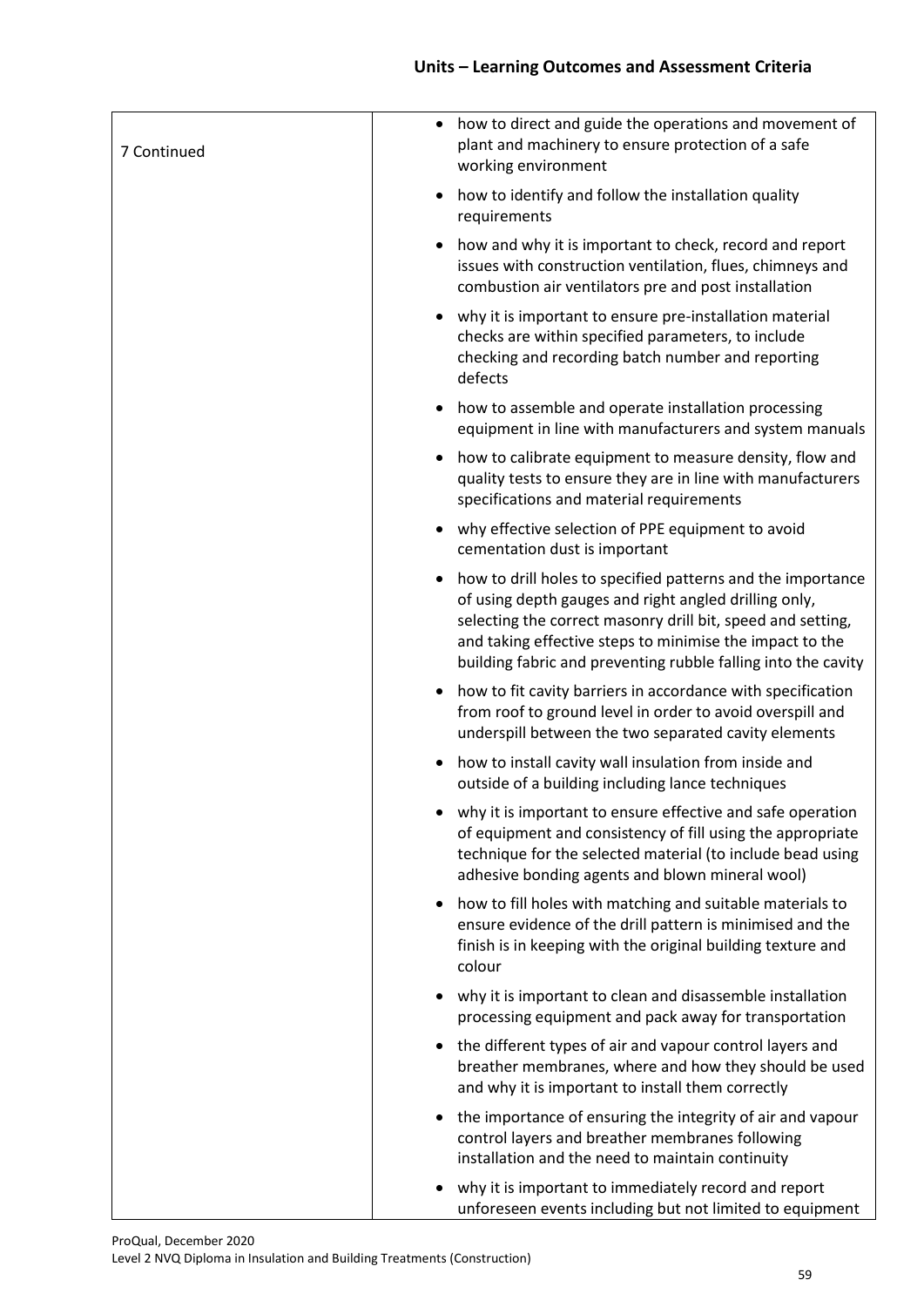| 7 Continued |      | malfunctions, situations and faults not identified in the<br>original design                                                                                                                                                                           |
|-------------|------|--------------------------------------------------------------------------------------------------------------------------------------------------------------------------------------------------------------------------------------------------------|
|             |      | why it is important to complete post installation checks in<br>accordance with the system designer installations<br>operations manual and report issues to include but not<br>limited to safeguarding the combustion ventilation and<br>report defects |
|             |      | • why it is important to provide post installation advice and<br>guidance to building occupants including homeowner<br>packs                                                                                                                           |
|             |      | how to handover and sign off to the customers satisfaction                                                                                                                                                                                             |
|             |      | how to use all work tools and installation equipment in<br>line with manufacturers and system specifications                                                                                                                                           |
|             |      | how to work at height using access equipment and<br>harness systems                                                                                                                                                                                    |
|             | ٠    | how and why maintenance of all work tools and<br>installation equipment is carried out                                                                                                                                                                 |
|             | 7.14 | Describe the needs of other occupations and the importance<br>of team work and communication when installing cavity wall<br>insulation.                                                                                                                |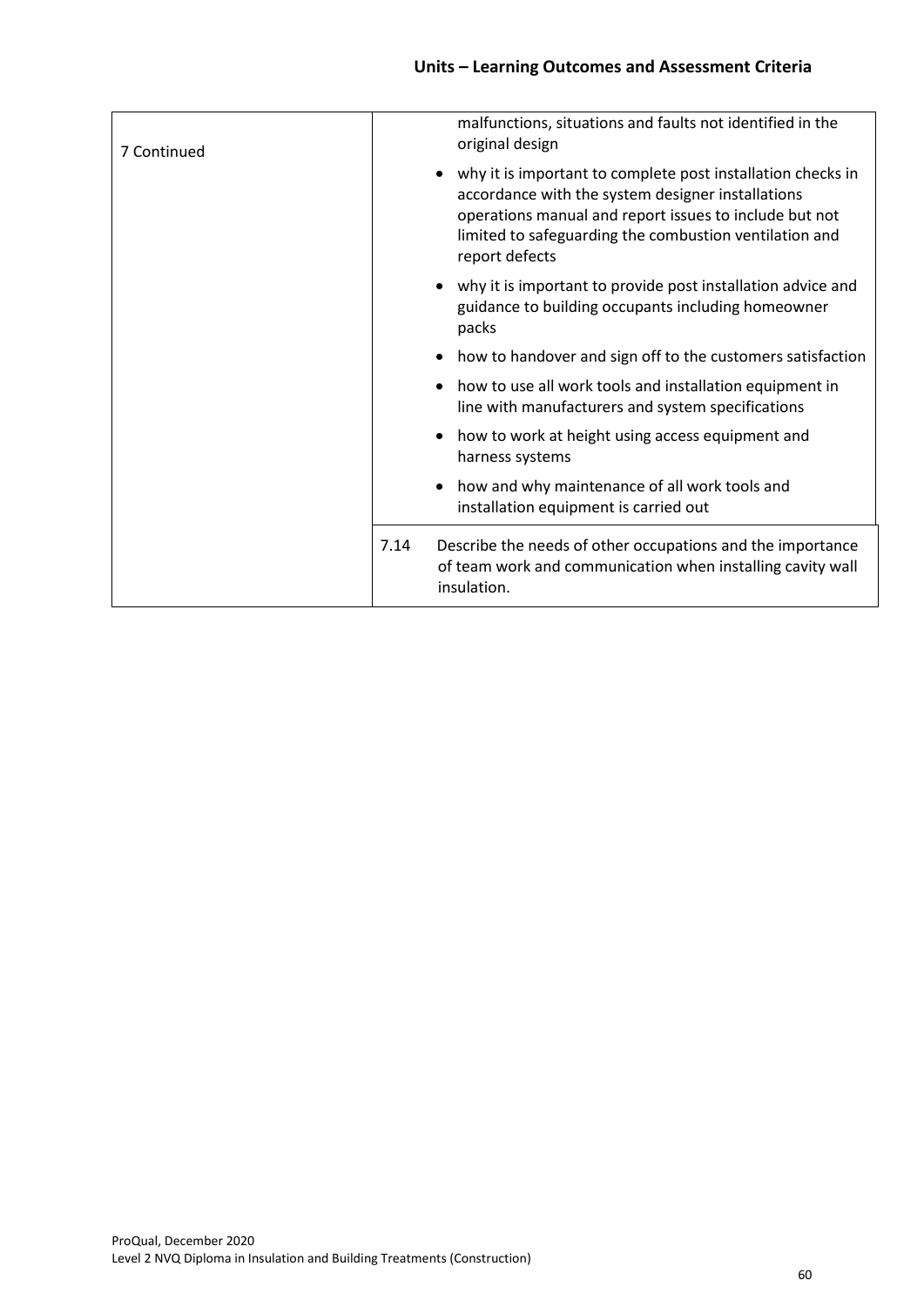| Additional information about this unit |                                                                                                                                                                                                                                                                                                                          |
|----------------------------------------|--------------------------------------------------------------------------------------------------------------------------------------------------------------------------------------------------------------------------------------------------------------------------------------------------------------------------|
| Assessment Guidance                    | This unit must be assessed in a work environment, in<br>accordance with the ConstructionSkills' Consolidated<br>Assessment Strategy for Construction and the Built<br>Environment.                                                                                                                                       |
|                                        | Assessors for this unit must have verifiable, current industry<br>experience and a sufficient depth of relevant occupational<br>expertise and knowledge, and must use a combination of<br>assessment methods as defined in the Consolidated<br>Assessment Strategy.<br>Workplace evidence of skills cannot be simulated. |
|                                        |                                                                                                                                                                                                                                                                                                                          |
| Sector Subject Areas                   | 5.2 Building and Construction                                                                                                                                                                                                                                                                                            |
| Availability for use                   | Shared unit                                                                                                                                                                                                                                                                                                              |
| Unit guided learning hours             | 100                                                                                                                                                                                                                                                                                                                      |
| Assessment                             | 10                                                                                                                                                                                                                                                                                                                       |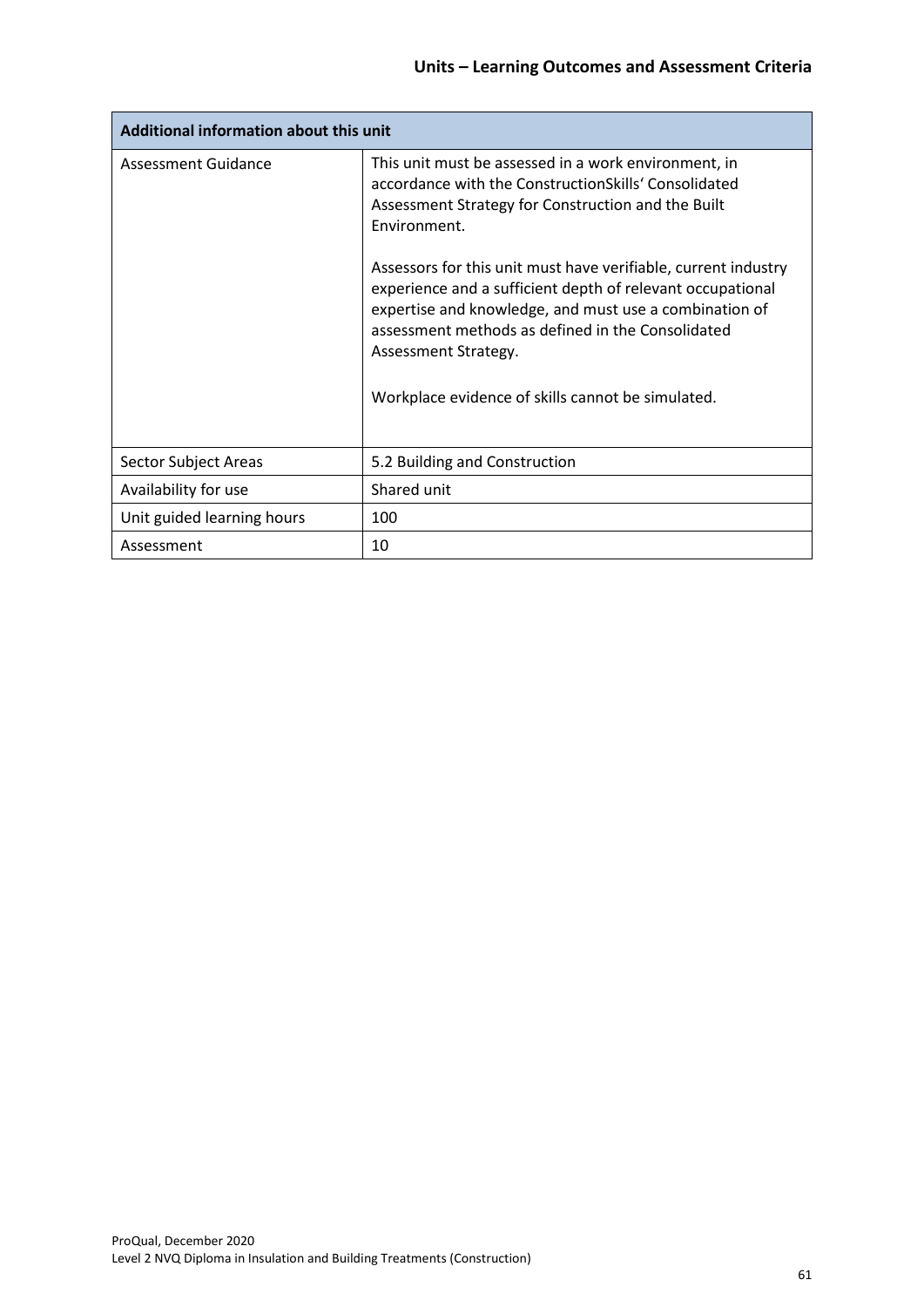| Title:                                                                                                                                                                                                                                            | Installing insulation to solid floors in the workplace |                                                                                                                         |                                                                                                                                                                                   |
|---------------------------------------------------------------------------------------------------------------------------------------------------------------------------------------------------------------------------------------------------|--------------------------------------------------------|-------------------------------------------------------------------------------------------------------------------------|-----------------------------------------------------------------------------------------------------------------------------------------------------------------------------------|
| <b>Unit Number:</b>                                                                                                                                                                                                                               | J/618/5696                                             |                                                                                                                         |                                                                                                                                                                                   |
| <b>Learning outcomes</b><br>The learner will be able to:                                                                                                                                                                                          |                                                        | <b>Assessment criteria</b><br>The learner can:                                                                          |                                                                                                                                                                                   |
| Interpret the given design<br>1<br>information relating to the<br>work and resources to<br>confirm its accuracy,<br>completeness and relevance<br>to the building type, fabric<br>and condition when<br>installing insulation to solid<br>floors. |                                                        | 1.1                                                                                                                     | Interpret and extract relevant information from:<br>drawings<br>specifications<br>schedules<br>method statements<br>risk assessments<br>manufacturers' information<br>data sheets |
|                                                                                                                                                                                                                                                   |                                                        | 1.2                                                                                                                     | Comply with information and/or instructions derived<br>from risk assessments and method statements.                                                                               |
|                                                                                                                                                                                                                                                   |                                                        | 1.3                                                                                                                     | Describe why the organisational procedures have been<br>developed and how they are implemented.                                                                                   |
|                                                                                                                                                                                                                                                   |                                                        | 1.4<br>Explain the importance of organisational procedures to<br>solve problems and why it is important to follow them. |                                                                                                                                                                                   |
|                                                                                                                                                                                                                                                   |                                                        | 1.5                                                                                                                     | Describe different types of information, their source,<br>accuracy, completeness and how they are interpreted in<br>relation to:                                                  |
|                                                                                                                                                                                                                                                   |                                                        |                                                                                                                         | drawings                                                                                                                                                                          |
|                                                                                                                                                                                                                                                   |                                                        |                                                                                                                         | specifications                                                                                                                                                                    |
|                                                                                                                                                                                                                                                   |                                                        |                                                                                                                         | schedules                                                                                                                                                                         |
|                                                                                                                                                                                                                                                   |                                                        |                                                                                                                         | method statements                                                                                                                                                                 |
|                                                                                                                                                                                                                                                   |                                                        |                                                                                                                         | risk assessments                                                                                                                                                                  |
|                                                                                                                                                                                                                                                   |                                                        |                                                                                                                         | design                                                                                                                                                                            |
|                                                                                                                                                                                                                                                   |                                                        |                                                                                                                         | standards                                                                                                                                                                         |
|                                                                                                                                                                                                                                                   |                                                        |                                                                                                                         | manufacturers' information                                                                                                                                                        |
|                                                                                                                                                                                                                                                   |                                                        |                                                                                                                         | data sheets                                                                                                                                                                       |
|                                                                                                                                                                                                                                                   |                                                        |                                                                                                                         | official guidance                                                                                                                                                                 |
|                                                                                                                                                                                                                                                   |                                                        |                                                                                                                         | current legislation and regulations governing<br>buildings                                                                                                                        |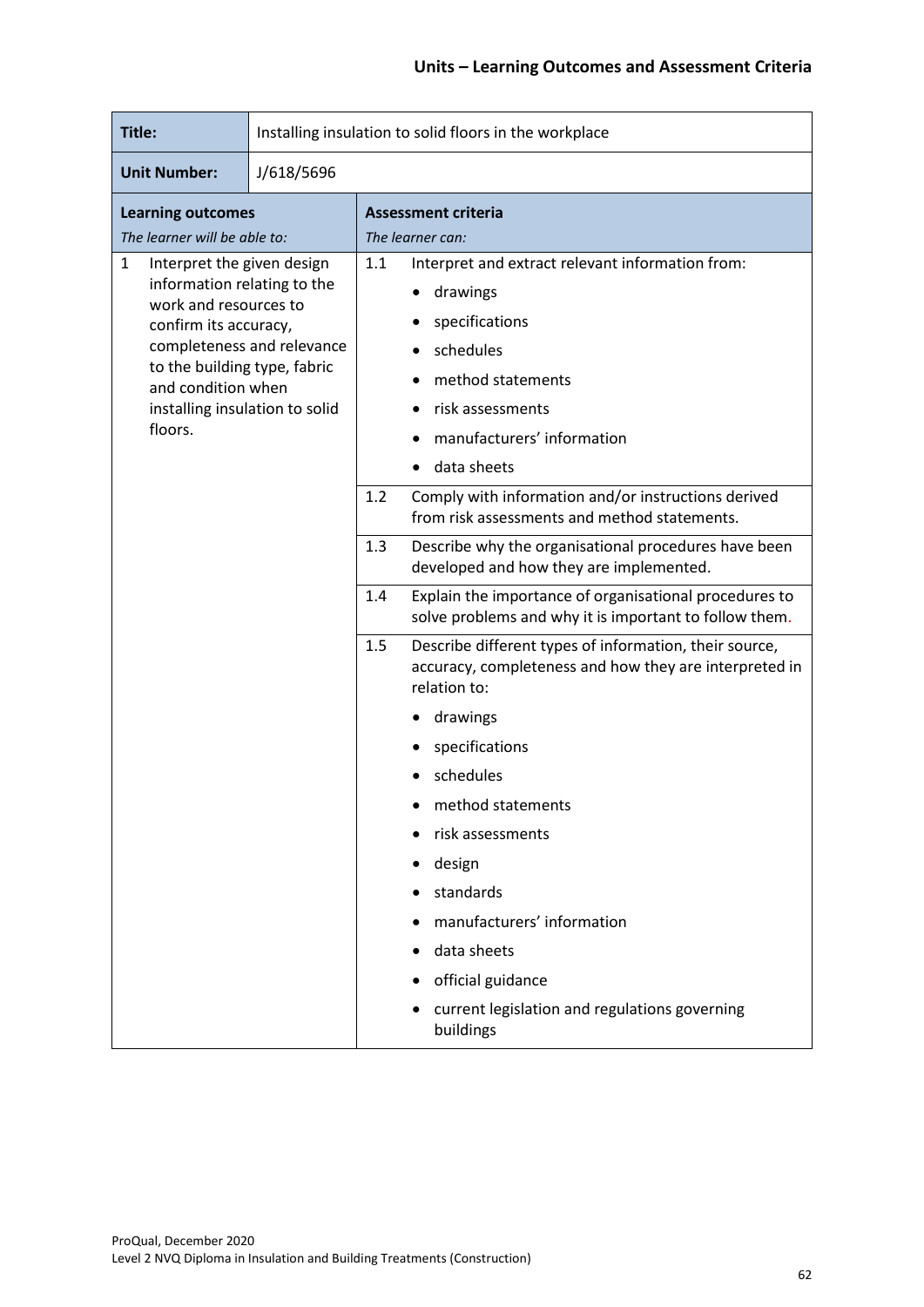| <b>Learning outcomes</b>                                                                           | <b>Assessment criteria</b>                                                                                                                                         |  |
|----------------------------------------------------------------------------------------------------|--------------------------------------------------------------------------------------------------------------------------------------------------------------------|--|
| The learner will be able to:                                                                       | The learner can:                                                                                                                                                   |  |
| $\overline{2}$<br>Know how to comply with<br>environmentally responsible<br>work practices to meet | Describe their responsibilities regarding potential<br>2.1<br>accidents, health hazards and the environment in<br>relation to:                                     |  |
| current, legislation<br>standards and official                                                     | the workplace                                                                                                                                                      |  |
| guidance when installing                                                                           | below ground level                                                                                                                                                 |  |
| insulation to solid floors.                                                                        | in confined spaces                                                                                                                                                 |  |
|                                                                                                    | at height                                                                                                                                                          |  |
|                                                                                                    | tools and equipment                                                                                                                                                |  |
|                                                                                                    | materials and substances                                                                                                                                           |  |
|                                                                                                    | movement and storage of materials by manual<br>handling and mechanical lifting                                                                                     |  |
|                                                                                                    | 2.2<br>Describe the organisational security procedures for<br>tools, equipment and personal belongings in relation<br>to:                                          |  |
|                                                                                                    | site                                                                                                                                                               |  |
|                                                                                                    | workplace                                                                                                                                                          |  |
|                                                                                                    | siting and location of vehicles                                                                                                                                    |  |
|                                                                                                    | company                                                                                                                                                            |  |
|                                                                                                    | customer                                                                                                                                                           |  |
|                                                                                                    | access equipment                                                                                                                                                   |  |
|                                                                                                    | material and waste storage                                                                                                                                         |  |
|                                                                                                    | the general public                                                                                                                                                 |  |
|                                                                                                    | 2.3<br>Explain the accident reporting procedures and who is<br>responsible for making reports.                                                                     |  |
|                                                                                                    | Describe the types of fire extinguishers available when<br>2.4<br>installing insulation to solid floors and describe how<br>and when they are used in relation to: |  |
|                                                                                                    | water                                                                                                                                                              |  |
|                                                                                                    | CO <sub>2</sub>                                                                                                                                                    |  |
|                                                                                                    | foam                                                                                                                                                               |  |
|                                                                                                    | powder                                                                                                                                                             |  |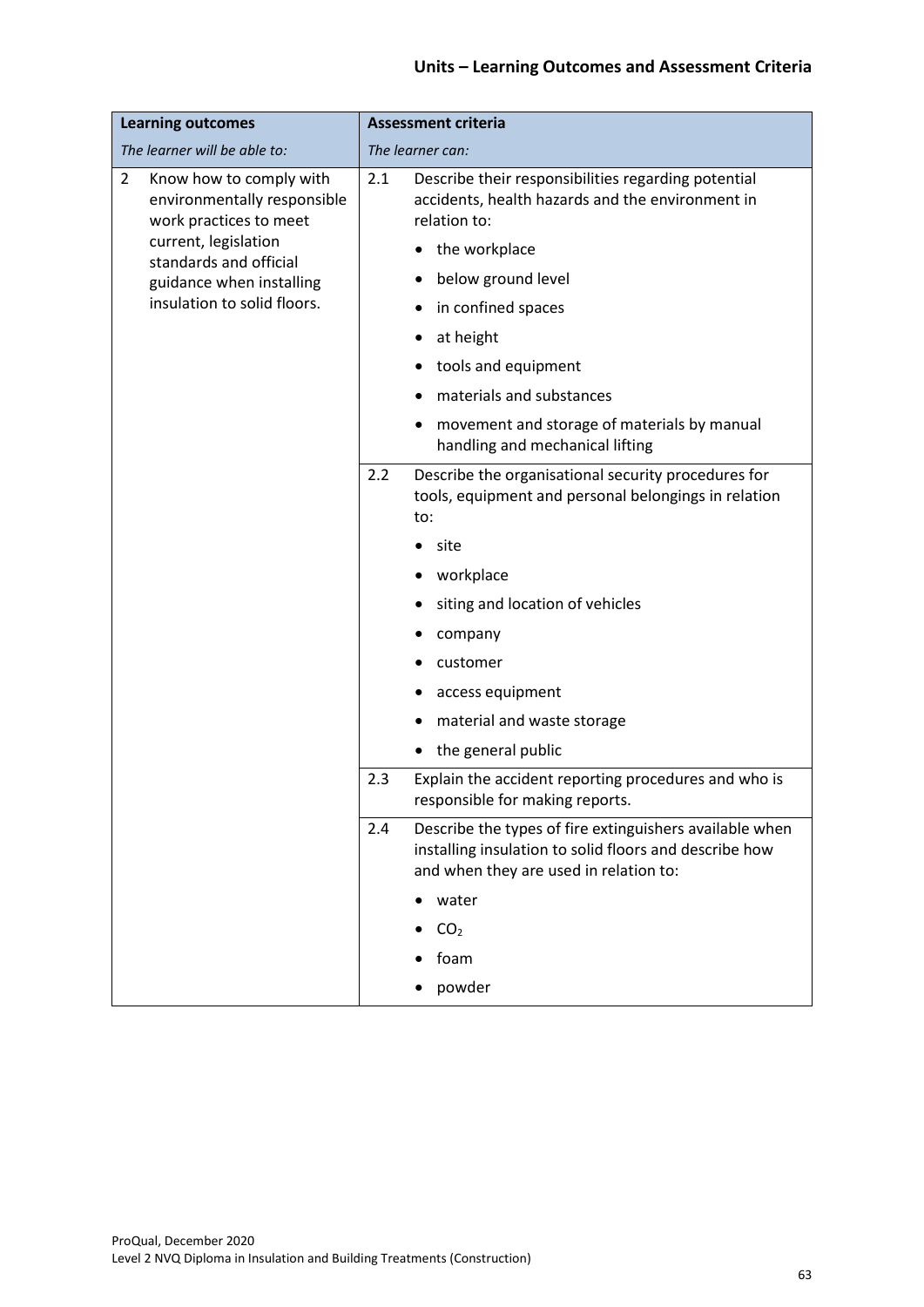| <b>Learning outcomes</b>                                                                                   | <b>Assessment criteria</b>                                                                                                                                                                           |  |
|------------------------------------------------------------------------------------------------------------|------------------------------------------------------------------------------------------------------------------------------------------------------------------------------------------------------|--|
| The learner will be able to:                                                                               | The learner can:                                                                                                                                                                                     |  |
| 3<br>Comply with current,<br>relevant legislation,<br>standards and official<br>guidance to carry out your | Demonstrate compliance with relevant legislation,<br>3.1<br>standards and official guidance when installing<br>insulation to solid floors in relation to the following:                              |  |
| work and maintain safe and                                                                                 | methods of work                                                                                                                                                                                      |  |
| healthy work practices                                                                                     | safe use of health and safety control equipment                                                                                                                                                      |  |
|                                                                                                            | safe use of access equipment                                                                                                                                                                         |  |
|                                                                                                            | safe use, storage and handling of materials, tools and<br>equipment                                                                                                                                  |  |
|                                                                                                            | specific risks to health including mental health                                                                                                                                                     |  |
|                                                                                                            | specific risks associated with ventilation and<br>combustion appliances                                                                                                                              |  |
|                                                                                                            | 3.2<br>Explain why, when and how health and safety control<br>equipment, identified by the principles of prevention,<br>should be used when installing insulation to solid floors<br>in relation to: |  |
|                                                                                                            | collective protective measures                                                                                                                                                                       |  |
|                                                                                                            | personal protective equipment (PPE)                                                                                                                                                                  |  |
|                                                                                                            | respiratory protective equipment (RPE)                                                                                                                                                               |  |
|                                                                                                            | local exhaust ventilation (LEV)<br>٠                                                                                                                                                                 |  |
|                                                                                                            | 3.3<br>Describe how emergencies should be responded to in<br>accordance with organisational authorisation and<br>personal skills in relation to:                                                     |  |
|                                                                                                            | fires                                                                                                                                                                                                |  |
|                                                                                                            | spillages                                                                                                                                                                                            |  |
|                                                                                                            | injuries                                                                                                                                                                                             |  |
|                                                                                                            | emergencies relating to occupational activities                                                                                                                                                      |  |
|                                                                                                            | identification of and reporting of asbestos containing<br>materials                                                                                                                                  |  |
|                                                                                                            | 3.4<br>Describe how to report risks and hazards identified by<br>the following:                                                                                                                      |  |
|                                                                                                            | risk assessment                                                                                                                                                                                      |  |
|                                                                                                            | personal assessment                                                                                                                                                                                  |  |
|                                                                                                            | methods of work                                                                                                                                                                                      |  |
|                                                                                                            | manufacturers' technical information                                                                                                                                                                 |  |
|                                                                                                            | data sheets                                                                                                                                                                                          |  |
|                                                                                                            | statutory regulations                                                                                                                                                                                |  |
|                                                                                                            | official guidance                                                                                                                                                                                    |  |
|                                                                                                            | Control of Substances Hazardous to Health (COSHH)                                                                                                                                                    |  |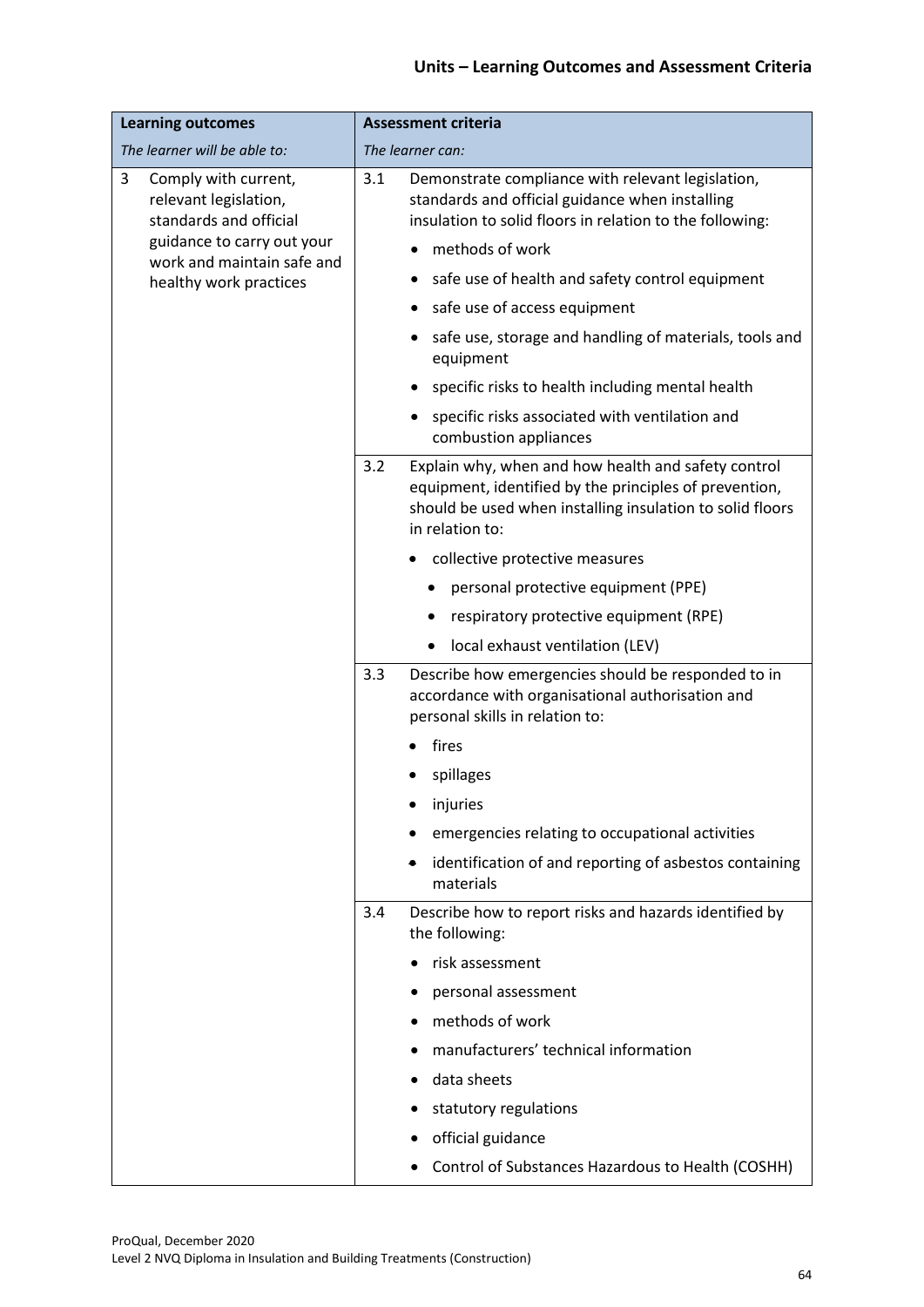| <b>Learning outcomes</b>                                          | <b>Assessment criteria</b> |                                                                                                                                                                                                                                        |
|-------------------------------------------------------------------|----------------------------|----------------------------------------------------------------------------------------------------------------------------------------------------------------------------------------------------------------------------------------|
| The learner will be able to:                                      | The learner can:           |                                                                                                                                                                                                                                        |
| 4<br>Select the required quantity<br>and quality of resources for | 4.1                        | Select resources associated with own work in relation to<br>materials, components, tools and equipment.                                                                                                                                |
| the methods of work to<br>install insulation to solid<br>floors.  | 4.2                        | Check the suitability, compatibility and characteristics of<br>the materials and components, determine if they are<br>moisture open or moisture closed and their impact on<br>the building.                                            |
|                                                                   | 4.3                        | Record and report issues or defects.                                                                                                                                                                                                   |
|                                                                   | 4.4                        | Describe why the characteristics, compatibility, quality,<br>uses, sustainability, limitations and defects associated<br>with the resources are important and how defects<br>should be rectified.                                      |
|                                                                   | 4.5                        | Describe how the resources should be used and how<br>problems associated with the resources are reported in<br>relation to:                                                                                                            |
|                                                                   |                            | protective sheeting                                                                                                                                                                                                                    |
|                                                                   |                            | warning signs                                                                                                                                                                                                                          |
|                                                                   |                            | temporary barriers                                                                                                                                                                                                                     |
|                                                                   |                            | insulation                                                                                                                                                                                                                             |
|                                                                   |                            | making good materials                                                                                                                                                                                                                  |
|                                                                   |                            | filling materials                                                                                                                                                                                                                      |
|                                                                   |                            | tapes and sealants                                                                                                                                                                                                                     |
|                                                                   |                            | all work tools                                                                                                                                                                                                                         |
|                                                                   | 4.6                        | Describe how to confirm that the resources and<br>materials conform to the specification.                                                                                                                                              |
|                                                                   | 4.7                        | Explain why the organisational procedures have been<br>developed and how they are used for the selection of<br>required resources.                                                                                                     |
|                                                                   | 4.8                        | Describe how to identify the hazards associated with the<br>resources and methods of work and how they are<br>overcome.                                                                                                                |
|                                                                   | 4.9                        | Describe how to calculate the quantity of materials<br>required to ensure consistency of coverage to<br>manufacturers' specification and wastage associated<br>with the method and procedure to install insulation to<br>solid floors. |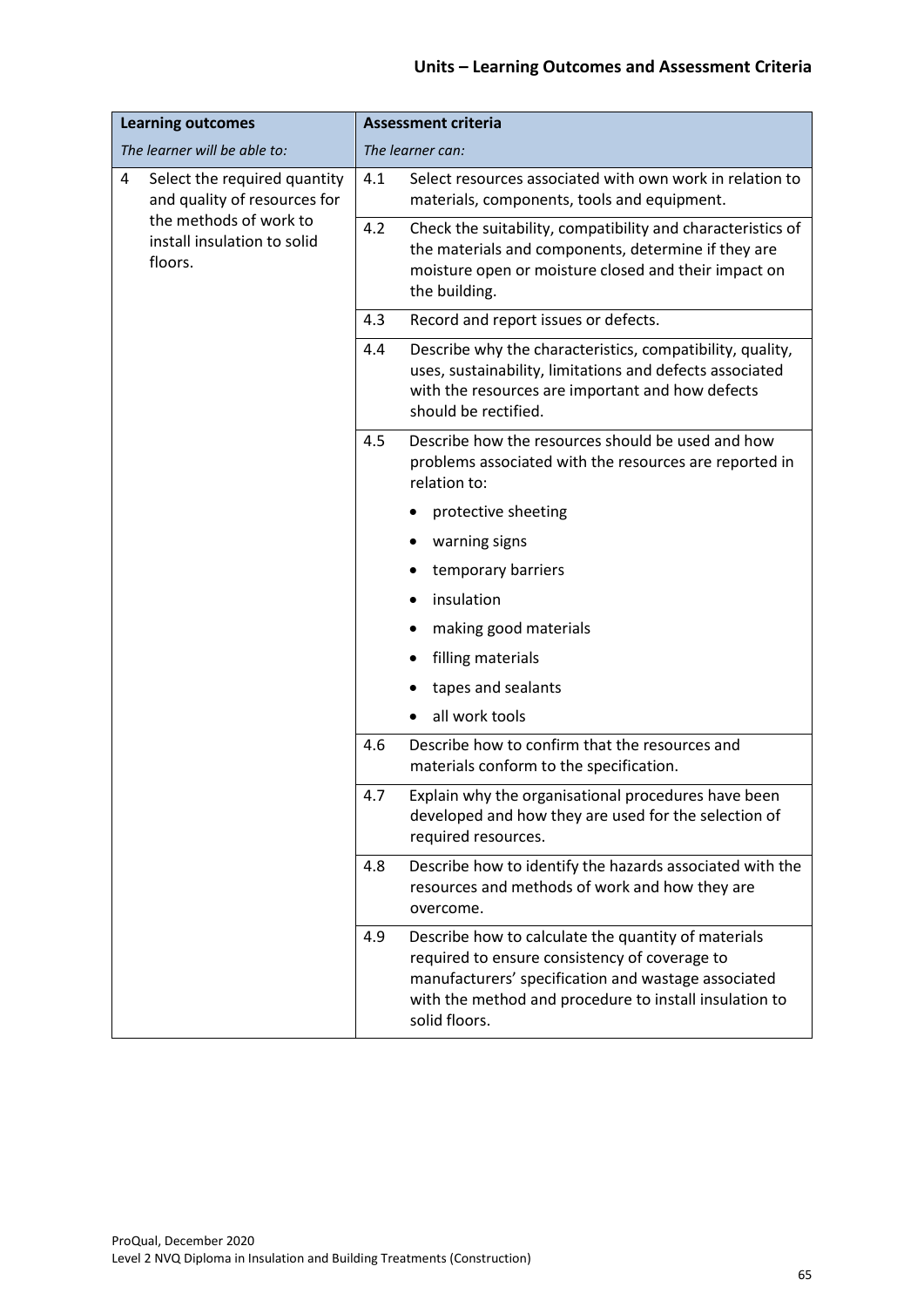| <b>Learning outcomes</b>                                                                              |       | <b>Assessment criteria</b>                                                                                                                                                                                           |  |
|-------------------------------------------------------------------------------------------------------|-------|----------------------------------------------------------------------------------------------------------------------------------------------------------------------------------------------------------------------|--|
| The learner will be able to:                                                                          |       | The learner can:                                                                                                                                                                                                     |  |
| 5<br>Minimise the risk of damage<br>to the work and<br>surrounding area when                          | 5.1   | Protect the work and its surrounding area from damage<br>in accordance with safe working practices and<br>organisational procedures.                                                                                 |  |
| installing insulation to solid<br>floors.                                                             | $5.2$ | Maintain a safe, clear and tidy work area.                                                                                                                                                                           |  |
|                                                                                                       | 5.3   | Explain why it is important to maintain a safe, clear and<br>tidy work area.                                                                                                                                         |  |
|                                                                                                       | 5.4   | Dispose of waste in accordance with current legislation.                                                                                                                                                             |  |
|                                                                                                       | 5.5   | Describe how to protect work and its surrounding area<br>from damage by general workplace activities, other<br>occupations and adverse weather conditions and how<br>to minimise damage to existing building fabric. |  |
|                                                                                                       | 5.6   | Explain the importance of protecting the work and its<br>surrounding area against the risk of damage.                                                                                                                |  |
|                                                                                                       | 5.7   | Explain why and how the disposal of waste must be<br>carried out safely in accordance with the following:                                                                                                            |  |
|                                                                                                       |       | current legislation                                                                                                                                                                                                  |  |
|                                                                                                       |       | environmental responsibilities                                                                                                                                                                                       |  |
|                                                                                                       |       | organisational procedures                                                                                                                                                                                            |  |
|                                                                                                       |       | manufacturers' information                                                                                                                                                                                           |  |
|                                                                                                       |       | data sheets                                                                                                                                                                                                          |  |
|                                                                                                       |       | statutory regulations                                                                                                                                                                                                |  |
|                                                                                                       |       | official guidance                                                                                                                                                                                                    |  |
| 6<br>Complete the work within<br>the allocated time when<br>installing insulation to solid<br>floors. | 6.1   | Demonstrate completion of your work within the<br>estimated, allocated time and performance<br>requirements of the system design, method statement<br>and the required standard.                                     |  |
|                                                                                                       | 6.2   | Describe the purpose of the work programme, including<br>the estimated and allocated time and explain why<br>deadlines should be kept in relation to:                                                                |  |
|                                                                                                       |       | types of progress charts, timetables and estimated<br>times                                                                                                                                                          |  |
|                                                                                                       |       | organisational procedures for reporting<br>circumstances which will affect the work programme                                                                                                                        |  |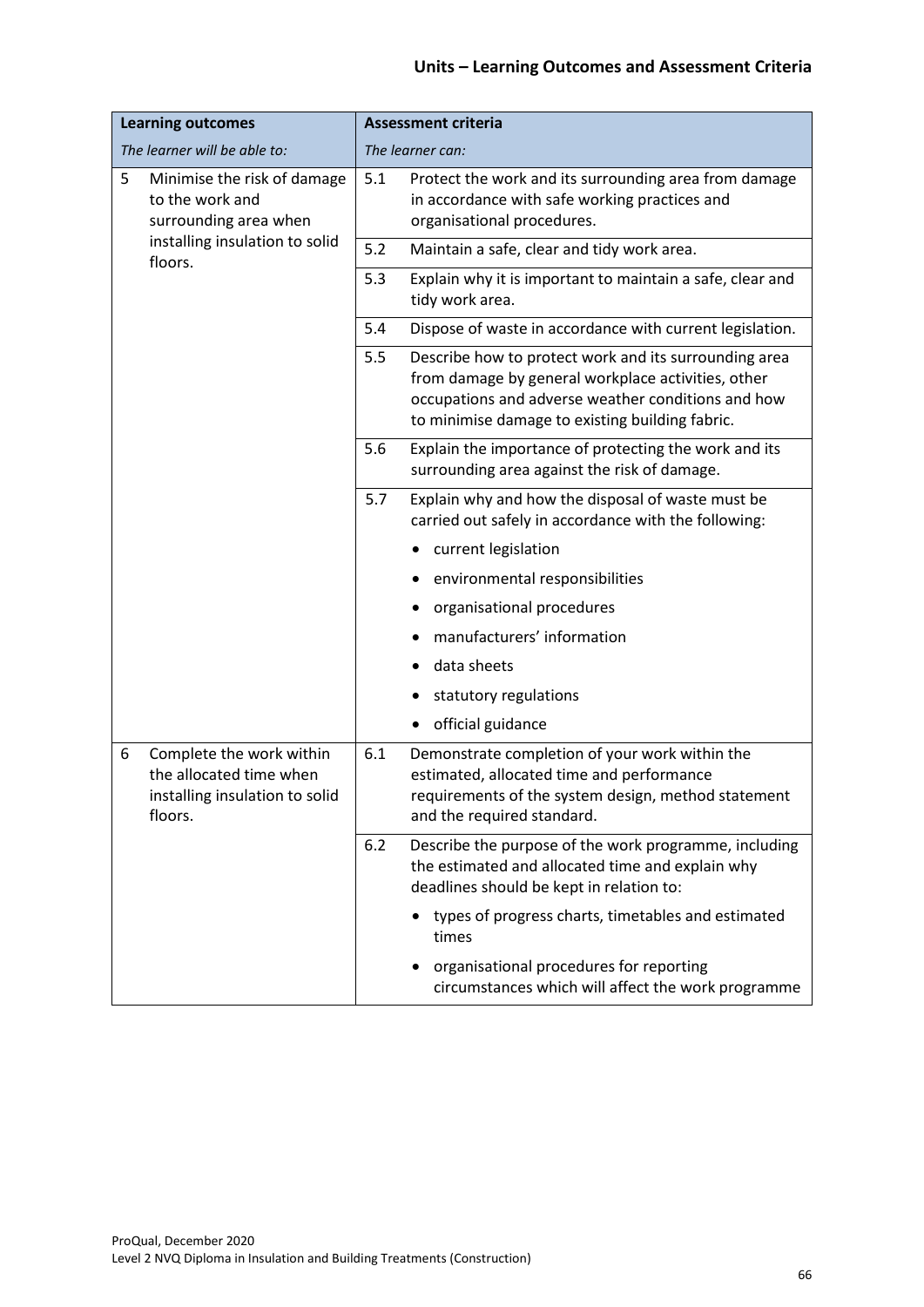| <b>Learning outcomes</b>                              | <b>Assessment criteria</b>                                                                                                                            |  |  |
|-------------------------------------------------------|-------------------------------------------------------------------------------------------------------------------------------------------------------|--|--|
| The learner will be able to:                          | The learner can:                                                                                                                                      |  |  |
| 7<br>Comply with the given<br>contract information to | 7.1<br>Demonstrate the following work skills when installing<br>insulation to solid floors:                                                           |  |  |
| carry out the work<br>efficiently to install          | carrying out internal pre-installation checks<br>٠                                                                                                    |  |  |
| insulation to solid floors to                         | measuring                                                                                                                                             |  |  |
| the required specification.                           | marking out                                                                                                                                           |  |  |
|                                                       | calculating                                                                                                                                           |  |  |
|                                                       | cutting                                                                                                                                               |  |  |
|                                                       | fitting                                                                                                                                               |  |  |
|                                                       | filling                                                                                                                                               |  |  |
|                                                       | positioning and securing                                                                                                                              |  |  |
|                                                       | making good                                                                                                                                           |  |  |
|                                                       | 7.2<br>Use and maintain all work tools and equipment.                                                                                                 |  |  |
|                                                       | 7.3<br>Check, record and report issues with construction<br>ventilation, flues, chimneys and combustion air<br>ventilators pre and post installation. |  |  |
|                                                       | 7.4<br>Recognise, record and report the key issues that may<br>inhibit commencement of the work including but not<br>limited to:                      |  |  |
|                                                       | condition of building fabric                                                                                                                          |  |  |
|                                                       | identification of any areas of potential water<br>penetration                                                                                         |  |  |
|                                                       | • visibility and completeness of damp proof course<br>and membranes                                                                                   |  |  |
|                                                       | condition of window and door seals                                                                                                                    |  |  |
|                                                       | height of internal floors in relation to external floor<br>height                                                                                     |  |  |
|                                                       | drainage and down pipes                                                                                                                               |  |  |
|                                                       | protection of existing ventilation in line with design                                                                                                |  |  |
|                                                       | Identify the potential risk of increased condensation<br>7.5<br>following installation relating to solid floors and how to<br>prevent it.             |  |  |
|                                                       | Prepare floor for insulation to include the following but<br>7.6<br>not limited to:                                                                   |  |  |
|                                                       | safe systems of work                                                                                                                                  |  |  |
|                                                       | minimising damage                                                                                                                                     |  |  |
|                                                       | checking existing services                                                                                                                            |  |  |
|                                                       | building construction and heritage significance                                                                                                       |  |  |
|                                                       | working surface, solid, free from defect, level and<br>dry                                                                                            |  |  |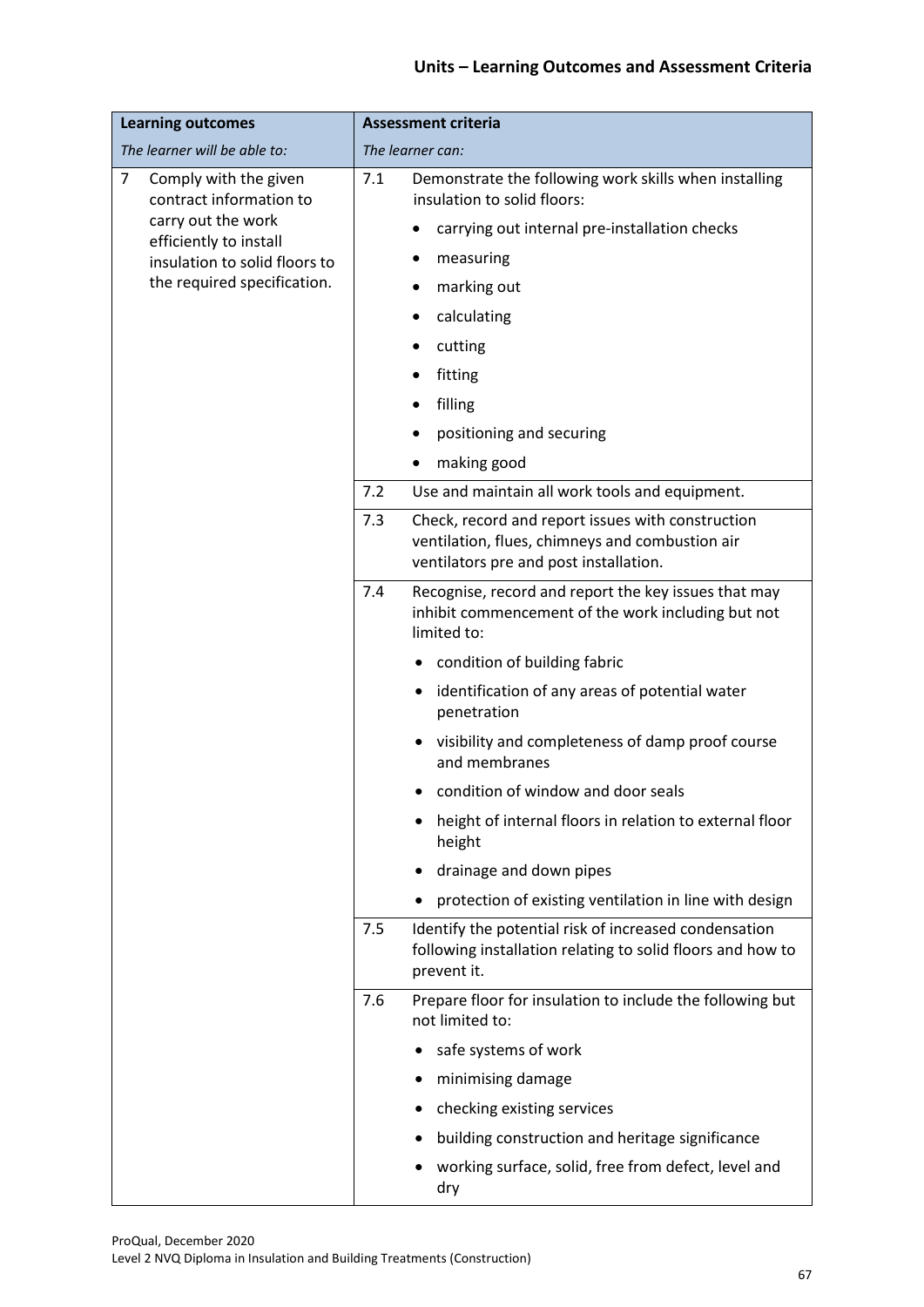|                                    | customer safety<br>٠                                                                                                                                                                                                                                                                                                 |
|------------------------------------|----------------------------------------------------------------------------------------------------------------------------------------------------------------------------------------------------------------------------------------------------------------------------------------------------------------------|
| Check for hidden utilities.<br>7.7 |                                                                                                                                                                                                                                                                                                                      |
| 7.8                                | Maintain integrity of membranes.                                                                                                                                                                                                                                                                                     |
| 7.9                                | Remove and minimise damage to floorcoverings.                                                                                                                                                                                                                                                                        |
| 7.10                               | Clear and safeguard existing and install additional<br>ventilation if required in accordance with the design<br>and installation checks and report back issues which<br>impact the ventilation assessment.                                                                                                           |
| 7.11                               | Protect the building occupants and their property.                                                                                                                                                                                                                                                                   |
| 7.12                               | Confirm pre-installation material checks are within<br>specified parameters to include checking and reporting<br>defects.                                                                                                                                                                                            |
| 7.13                               | Rectify defects in preparation of insulation measures                                                                                                                                                                                                                                                                |
| 7.14                               | Prepare and place insulation to solid floors using the<br>following methods to given working instructions:                                                                                                                                                                                                           |
|                                    | insulation under a screed                                                                                                                                                                                                                                                                                            |
|                                    | insulation on top of a solid floor                                                                                                                                                                                                                                                                                   |
|                                    | cut, place and tape insulation to manufacturers'<br>specification                                                                                                                                                                                                                                                    |
|                                    | apply damp proof membrane as required                                                                                                                                                                                                                                                                                |
|                                    | restrict or reduce unwanted heat loss                                                                                                                                                                                                                                                                                |
|                                    | ensure maintenance of adequate ventilation                                                                                                                                                                                                                                                                           |
|                                    | minimise the effects of thermal bridging through<br>compliance with design detail and ensuring a<br>consistent level of insulation of the installed area                                                                                                                                                             |
| 7.15                               | Complete post installation checks in accordance with<br>the design, method statement and installations<br>operations manual and report issues to include but not<br>limited to safeguarding the combustion ventilation and<br>report defects.                                                                        |
| 7.16                               | Provide post installation advice and guidance to building<br>occupants including homeowner packs.                                                                                                                                                                                                                    |
| 7.17                               | Handover and sign off to the customers satisfaction.                                                                                                                                                                                                                                                                 |
| 7.18                               | Describe how the methods of work to meet the<br>specification, are carried out and how problems are<br>identified and reported by the application of knowledge<br>for safe, healthy and environmental work practices,<br>procedures and skills relating to the method and area of<br>work relating to the following: |
|                                    | the suitability, compatibility and characteristics of<br>the materials, components and finishes, and<br>determine if they are moisture open or moisture<br>closed, their impact on the building and their<br>appropriateness to the design and physical<br>application                                               |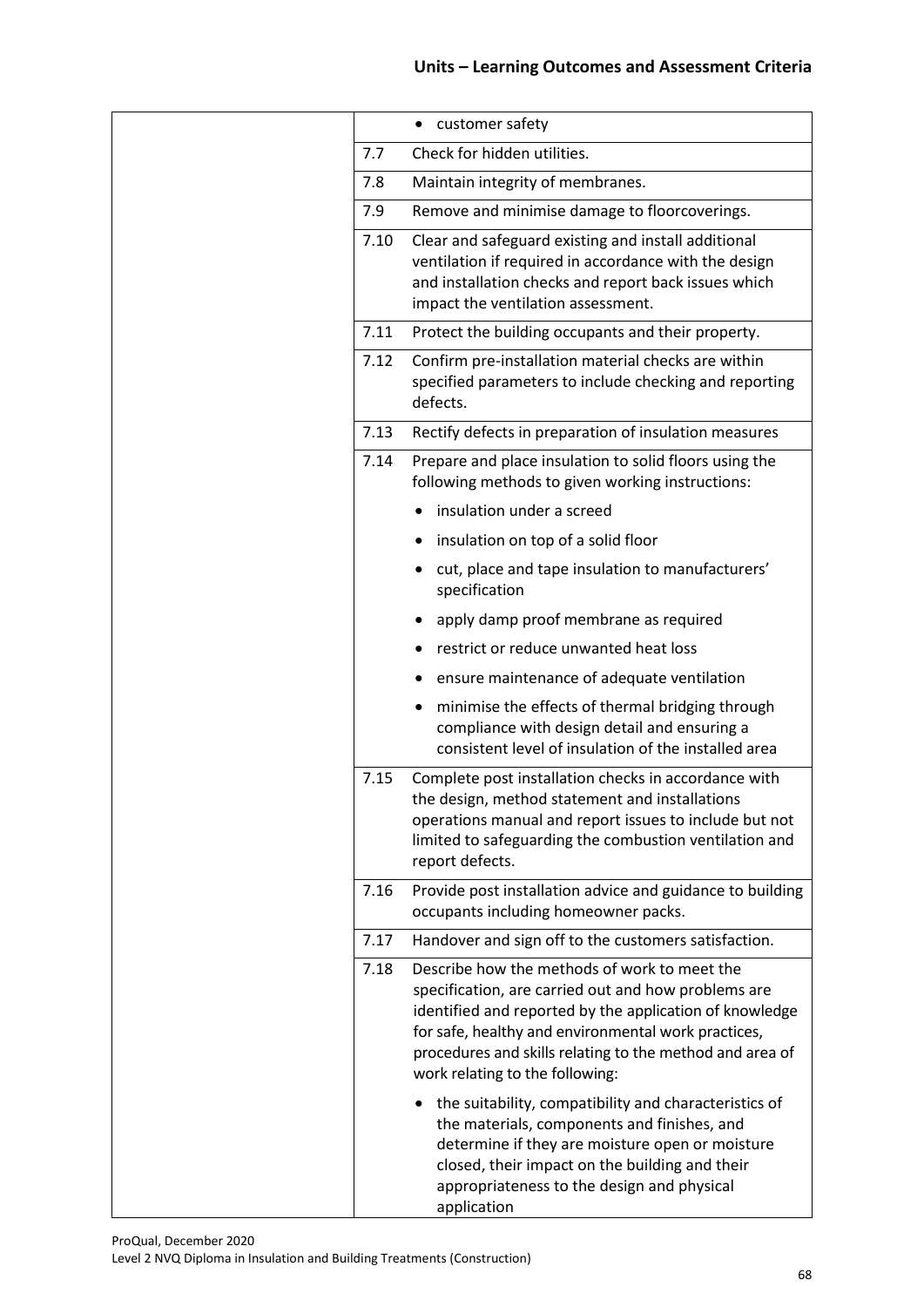| how to record and report issues or defects with the<br>$\bullet$<br>materials, components and finishes                                                                                                                                                                                                                                                                                                                                                                                              |
|-----------------------------------------------------------------------------------------------------------------------------------------------------------------------------------------------------------------------------------------------------------------------------------------------------------------------------------------------------------------------------------------------------------------------------------------------------------------------------------------------------|
| why it is important to carry out external and internal<br>pre-installation checks                                                                                                                                                                                                                                                                                                                                                                                                                   |
| how to carry out external and internal pre-<br>installation checks assessing, recording and<br>reporting issues to include:<br>suitable access<br>property suitability<br>structural integrity<br>dampness<br>decay<br>vents and ventilation<br>services (gas, electric, water, media cables)<br>why it is important to ensure that all necessary<br>repairs are completed prior to installation<br>how to recognise, record and report the key issues<br>that may inhibit commencement of the work |
| including but not limited to:<br>- condition of building fabric                                                                                                                                                                                                                                                                                                                                                                                                                                     |
| - identification of any areas of potential damp                                                                                                                                                                                                                                                                                                                                                                                                                                                     |
| - evidence of incompleteness of damp proof course<br>and membranes                                                                                                                                                                                                                                                                                                                                                                                                                                  |
| - height of internal floors in relation to external floor<br>height                                                                                                                                                                                                                                                                                                                                                                                                                                 |
| - damaged or spalled brickwork                                                                                                                                                                                                                                                                                                                                                                                                                                                                      |
| - drainage and down pipes                                                                                                                                                                                                                                                                                                                                                                                                                                                                           |
| - protection and existence of sub floor ventilation                                                                                                                                                                                                                                                                                                                                                                                                                                                 |
| how to identify when specialist skills and knowledge<br>are required and report accordingly including but<br>not limited to:<br>- fire safety<br>- electrical<br>- asbestos<br>- Radon<br>- heritage<br>- ecology<br>- architectural features<br>- ventilation<br>the relevance of an assessment of significance and                                                                                                                                                                                |
| how to recognise specific requirements for<br>structures of special interest, traditional<br>construction, hard-to-treat buildings and historical                                                                                                                                                                                                                                                                                                                                                   |
| significance                                                                                                                                                                                                                                                                                                                                                                                                                                                                                        |
| how to identify, record, report and rectify<br>unintended consequences not addressed in the<br>design, including but not limited to the existence of:<br>thermal bridges, thermal bypassing and water<br>ingress, inadequate ventilation and condensation<br>risk                                                                                                                                                                                                                                   |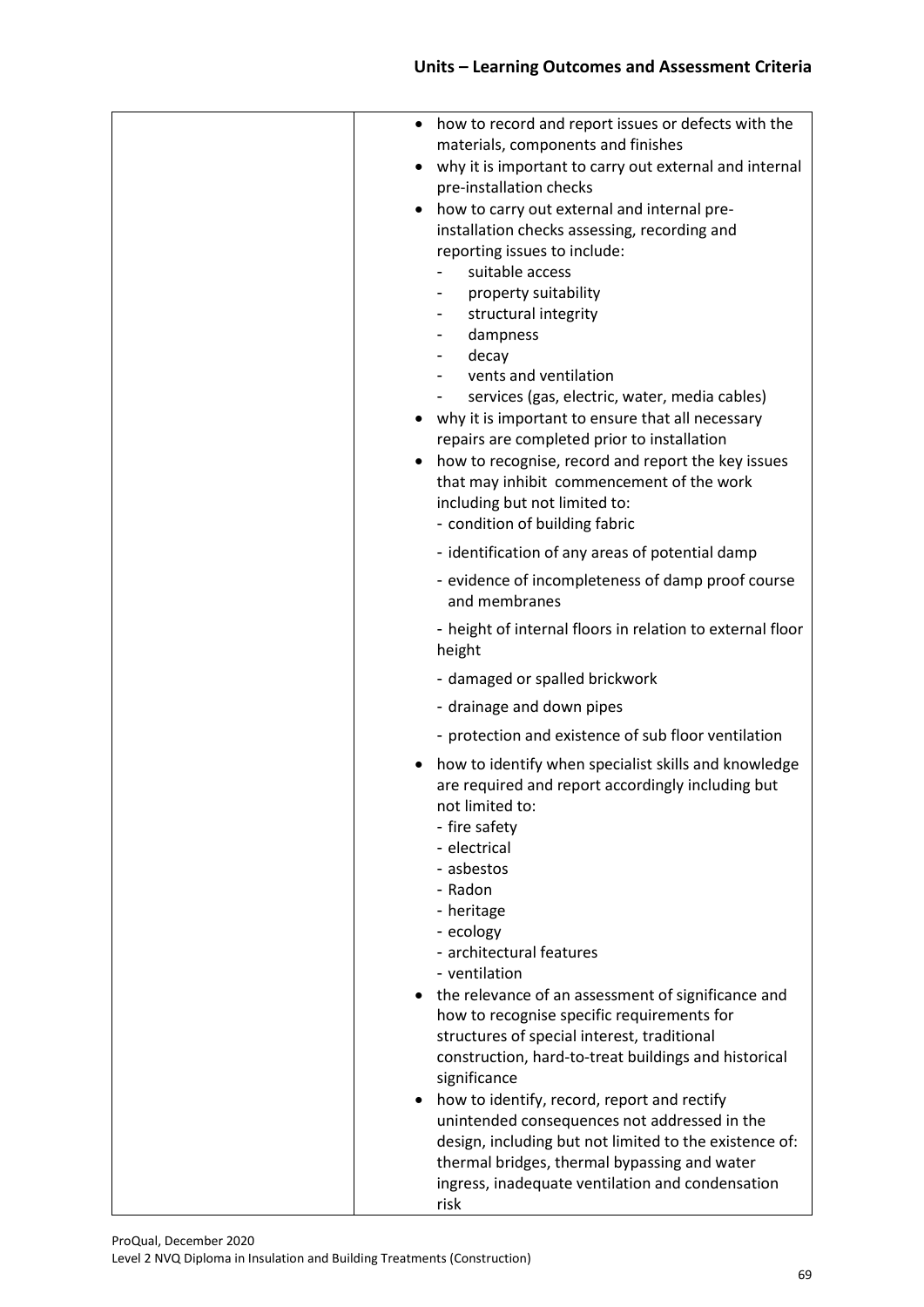| • why it is important to avoid unintended                                                            |
|------------------------------------------------------------------------------------------------------|
| consequences                                                                                         |
| how to check, record and report issues with                                                          |
| construction ventilation, flues, chimneys and                                                        |
| combustion air ventilators pre and post installation                                                 |
| why it is important to recognise the potential risk of                                               |
| increased condensation following installation                                                        |
| relating to solid floors and how to prevent it                                                       |
| why it is important to explain installation procedure                                                |
| to building occupants to include but not limited to                                                  |
| the following:                                                                                       |
| - scope and work programme                                                                           |
| - safety requirements during the installation process                                                |
| - protection of property and personal items                                                          |
| - specific benefits and implications to include<br>homeowner information                             |
| - agreed standards of making good                                                                    |
| how to identify and follow the installation quality                                                  |
| requirements                                                                                         |
| how to work with, around and in close proximity to                                                   |
| plant and machinery                                                                                  |
| how to direct and guide the operations and<br>$\bullet$                                              |
| movement of plant and machinery to ensure                                                            |
| protection of a safe working environment                                                             |
| how to prepare floor for insulation to include the                                                   |
| following but not limited to:<br>- safe systems of work                                              |
| - minimising damage                                                                                  |
| - checking existing services                                                                         |
| - building construction and heritage significance                                                    |
| - working surface, solid, free from defect, level and                                                |
| dry                                                                                                  |
| - customer safety                                                                                    |
| how to check for and protect hidden utilities                                                        |
| the importance of ensuring all work to services (gas,                                                |
| electric, water) is carried out by suitably qualified                                                |
| people                                                                                               |
| how to maintain integrity of membranes                                                               |
| how to remove and minimise damage to                                                                 |
| floorcoverings                                                                                       |
| how to clear and safeguard existing and install<br>$\bullet$                                         |
| additional ventilation if required in accordance with                                                |
| the design and installation checks and report back<br>issues which impact the ventilation assessment |
| how to protect the building occupants and their                                                      |
| property                                                                                             |
| how to confirm pre-installation material checks are                                                  |
| within specified parameters to include checking and                                                  |
| reporting defects                                                                                    |
| how to rectify defects in preparation of insulation                                                  |
| measures                                                                                             |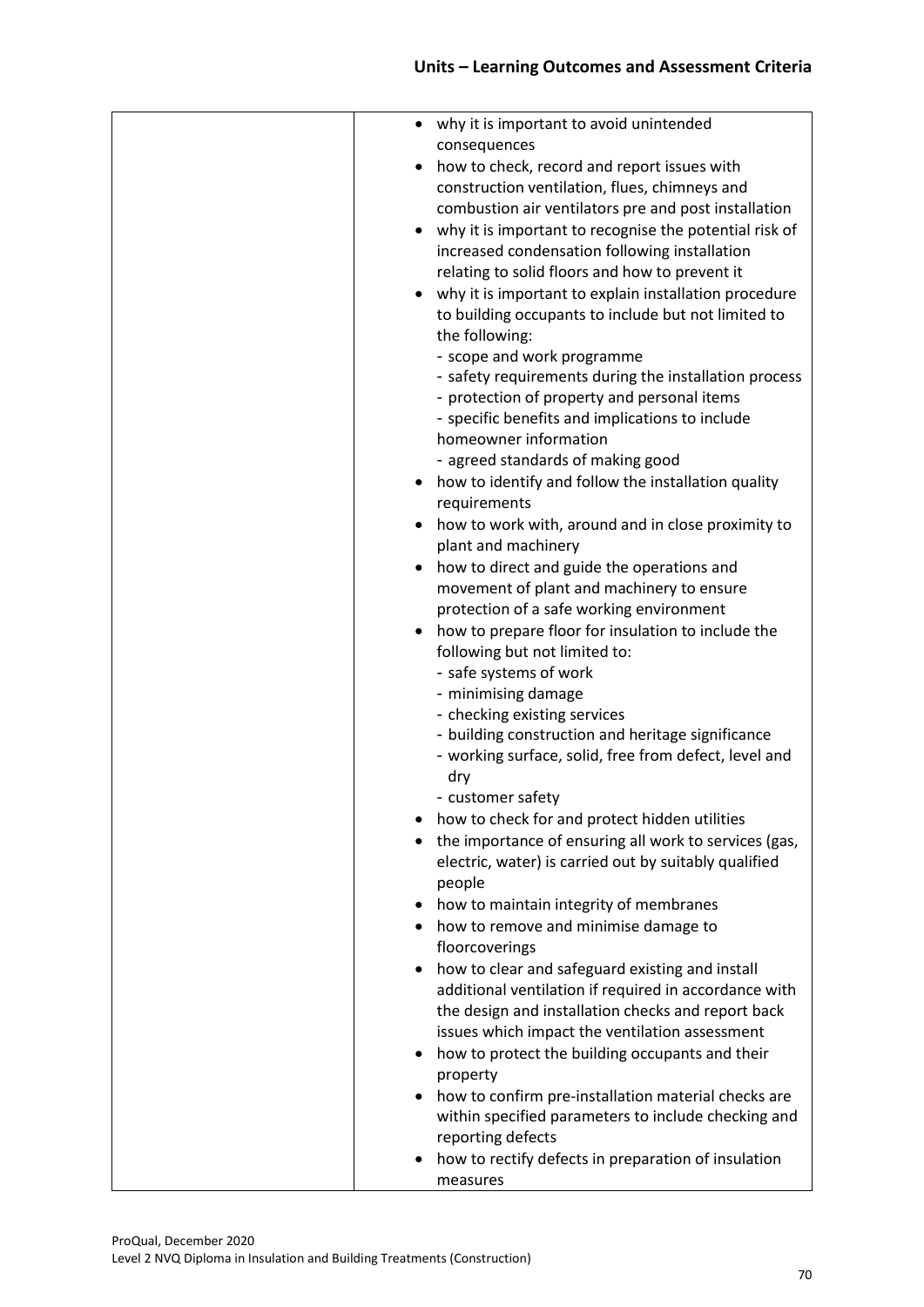|      | how to prepare and place insulation to solid floors<br>using the following methods to given working<br>instructions:<br>- insulation under a screed                                                                                                                                                                                                                                       |
|------|-------------------------------------------------------------------------------------------------------------------------------------------------------------------------------------------------------------------------------------------------------------------------------------------------------------------------------------------------------------------------------------------|
|      | - insulation on top of a solid floor                                                                                                                                                                                                                                                                                                                                                      |
|      | - cut, place and tape insulation to manufacturers'<br>specification                                                                                                                                                                                                                                                                                                                       |
|      | - apply damp proof membrane                                                                                                                                                                                                                                                                                                                                                               |
|      | - restrict or reduce unwanted heat loss                                                                                                                                                                                                                                                                                                                                                   |
|      | - ensure maintenance of adequate ventilation                                                                                                                                                                                                                                                                                                                                              |
|      | why it is important to minimise the effects of<br>thermal bridging through compliance with design<br>detail and ensuring a full consistent level of<br>insulation to the area being insulated<br>the different types of air and vapour control layers<br>and breather membranes, where and how they<br>should be used and why it is important to install<br>them correctly                |
|      | the importance of ensuring the integrity of air and<br>vapour control layers and breather membranes<br>following installation and the need to maintain<br>continuity                                                                                                                                                                                                                      |
|      | why it is important to immediately record and<br>report unforeseen events including but not limited<br>to equipment malfunctions, situations and faults not<br>identified in the original design                                                                                                                                                                                          |
| ٠    | why it is important to complete post installation<br>checks in accordance with the design, method<br>statement and installations operations manual and<br>report issues to include but not limited to<br>safeguarding the combustion ventilation and report<br>why it is important to provide post installation<br>advice and guidance to building occupants including<br>homeowner packs |
|      | how to handover and sign off to the customers                                                                                                                                                                                                                                                                                                                                             |
|      | satisfaction                                                                                                                                                                                                                                                                                                                                                                              |
|      | how to use all work tools and equipment<br>how to work at height using access equipment                                                                                                                                                                                                                                                                                                   |
|      | how and why maintenance of all work tools and                                                                                                                                                                                                                                                                                                                                             |
|      | installation equipment is carried out                                                                                                                                                                                                                                                                                                                                                     |
| 7.19 | Describe the needs of other occupations and the<br>importance of team work and communication when<br>installing insulation to solid floors.                                                                                                                                                                                                                                               |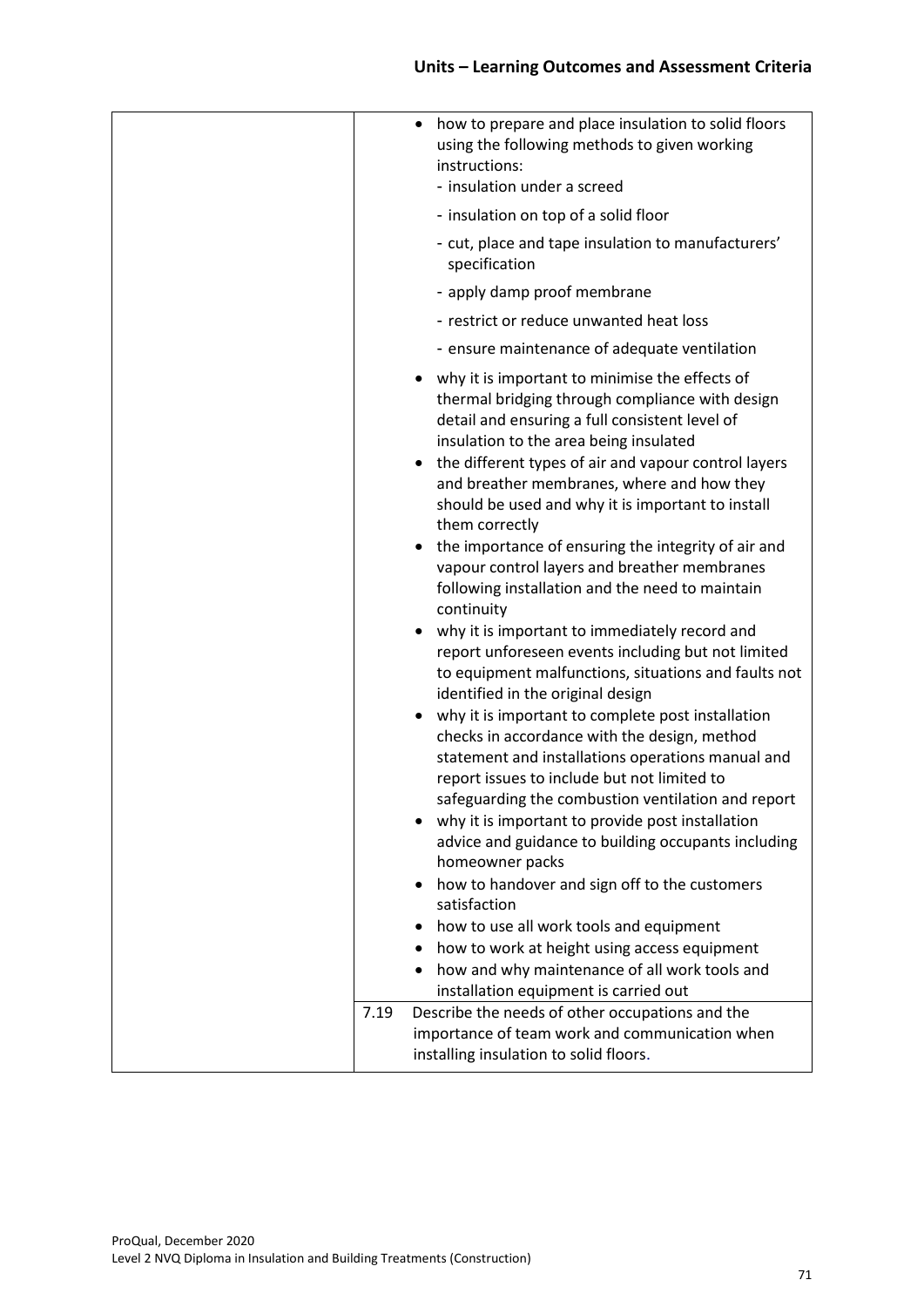| Additional information about this unit |                                                                                                                                                                                                                                                                                                                                                                              |
|----------------------------------------|------------------------------------------------------------------------------------------------------------------------------------------------------------------------------------------------------------------------------------------------------------------------------------------------------------------------------------------------------------------------------|
| <b>Assessment Guidance</b>             | This unit must be assessed in a work environment, in<br>accordance with the ConstructionSkills' Consolidated<br>Assessment Strategy for Construction and the Built<br>Environment.<br>Assessors for this unit must have verifiable, current industry<br>experience and a sufficient depth of relevant occupational<br>expertise and knowledge, and must use a combination of |
|                                        | assessment methods as defined in the Consolidated<br>Assessment Strategy.                                                                                                                                                                                                                                                                                                    |
|                                        | Workplace evidence of skills cannot be simulated.                                                                                                                                                                                                                                                                                                                            |
| Sector Subject Areas                   | 5.2 Building and Construction                                                                                                                                                                                                                                                                                                                                                |
| Availability for use                   | Shared unit                                                                                                                                                                                                                                                                                                                                                                  |
| Unit guided learning hours             | 100                                                                                                                                                                                                                                                                                                                                                                          |
| Assessment                             | 10                                                                                                                                                                                                                                                                                                                                                                           |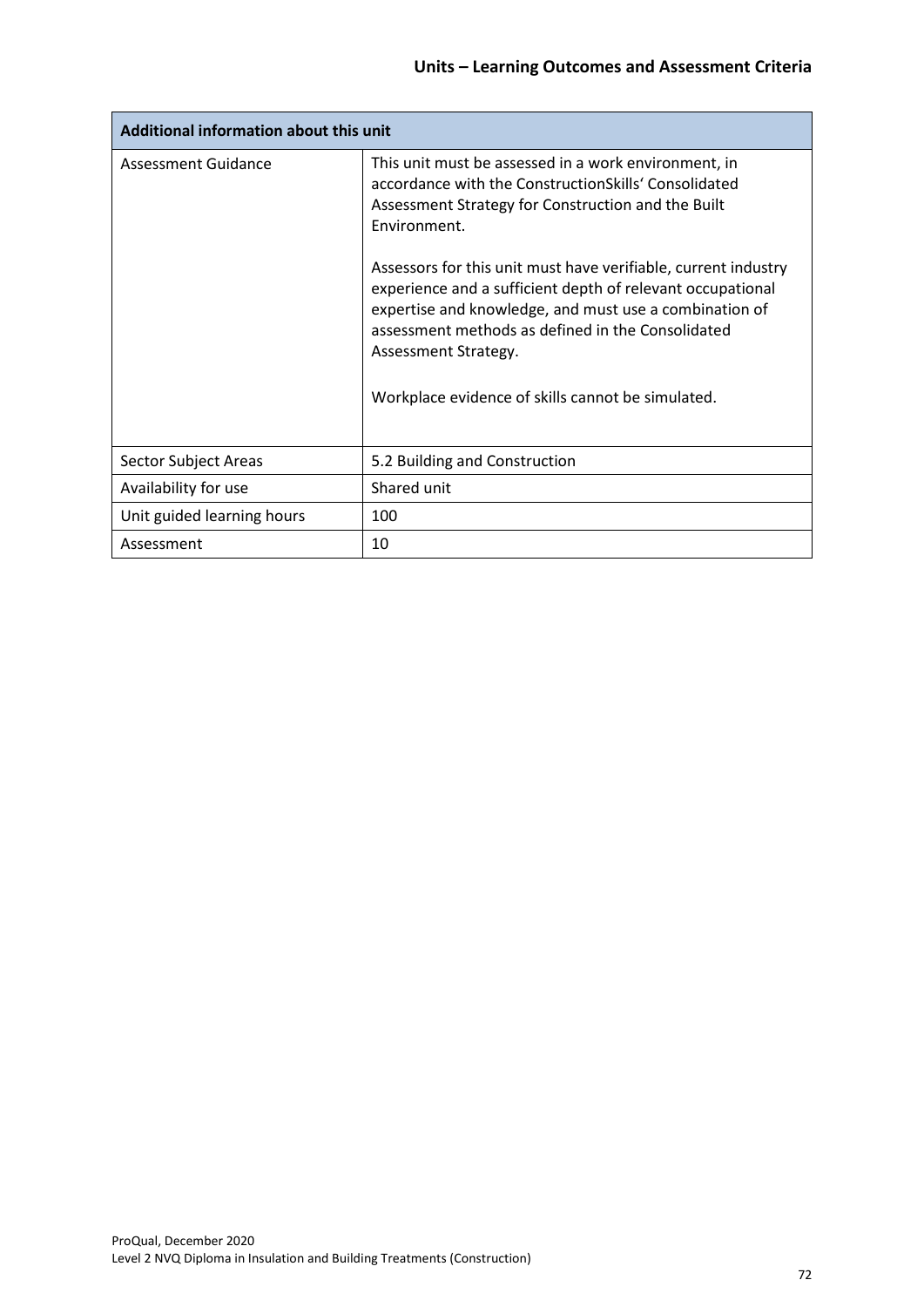| Title:                                                                                                                                                                                                                             | Installing insulation to suspended floors in the workplace |                                                                                                                                                                                                                                                                                                                                                                                                                                                                                                                                                                                                                                                                                                                                                                                                                                                                                                                                   |  |  |  |
|------------------------------------------------------------------------------------------------------------------------------------------------------------------------------------------------------------------------------------|------------------------------------------------------------|-----------------------------------------------------------------------------------------------------------------------------------------------------------------------------------------------------------------------------------------------------------------------------------------------------------------------------------------------------------------------------------------------------------------------------------------------------------------------------------------------------------------------------------------------------------------------------------------------------------------------------------------------------------------------------------------------------------------------------------------------------------------------------------------------------------------------------------------------------------------------------------------------------------------------------------|--|--|--|
| <b>Unit Number:</b>                                                                                                                                                                                                                | F/618/5681                                                 |                                                                                                                                                                                                                                                                                                                                                                                                                                                                                                                                                                                                                                                                                                                                                                                                                                                                                                                                   |  |  |  |
| <b>Learning outcomes</b><br>The learner will be able to:                                                                                                                                                                           |                                                            | <b>Assessment criteria</b><br>The learner can:                                                                                                                                                                                                                                                                                                                                                                                                                                                                                                                                                                                                                                                                                                                                                                                                                                                                                    |  |  |  |
| $\mathbf{1}$<br>Interpret the given design<br>information relating to the<br>work and resources to<br>confirm its accuracy,<br>to the building type, fabric<br>and condition when<br>installing insulation to<br>suspended floors. | completeness and relevance                                 | Interpret and extract relevant information from:<br>1.1<br>drawings<br>specifications<br>schedules<br>method statements<br>risk assessments<br>manufacturers' information<br>data sheets<br>Comply with information and/or instructions derived<br>1.2<br>from risk assessments and method statements.<br>1.3<br>Describe why the organisational procedures have been<br>developed and how they are implemented.<br>Explain the importance of organisational procedures to<br>1.4<br>solve problems and why it is important to follow them.<br>Describe different types of information, their source,<br>1.5<br>accuracy, completeness and how they are interpreted in<br>relation to:<br>drawings<br>specifications<br>schedules<br>method statements<br>risk assessments<br>design<br>standards<br>manufacturers' information<br>data sheets<br>official guidance<br>current legislation and regulations governing<br>buildings |  |  |  |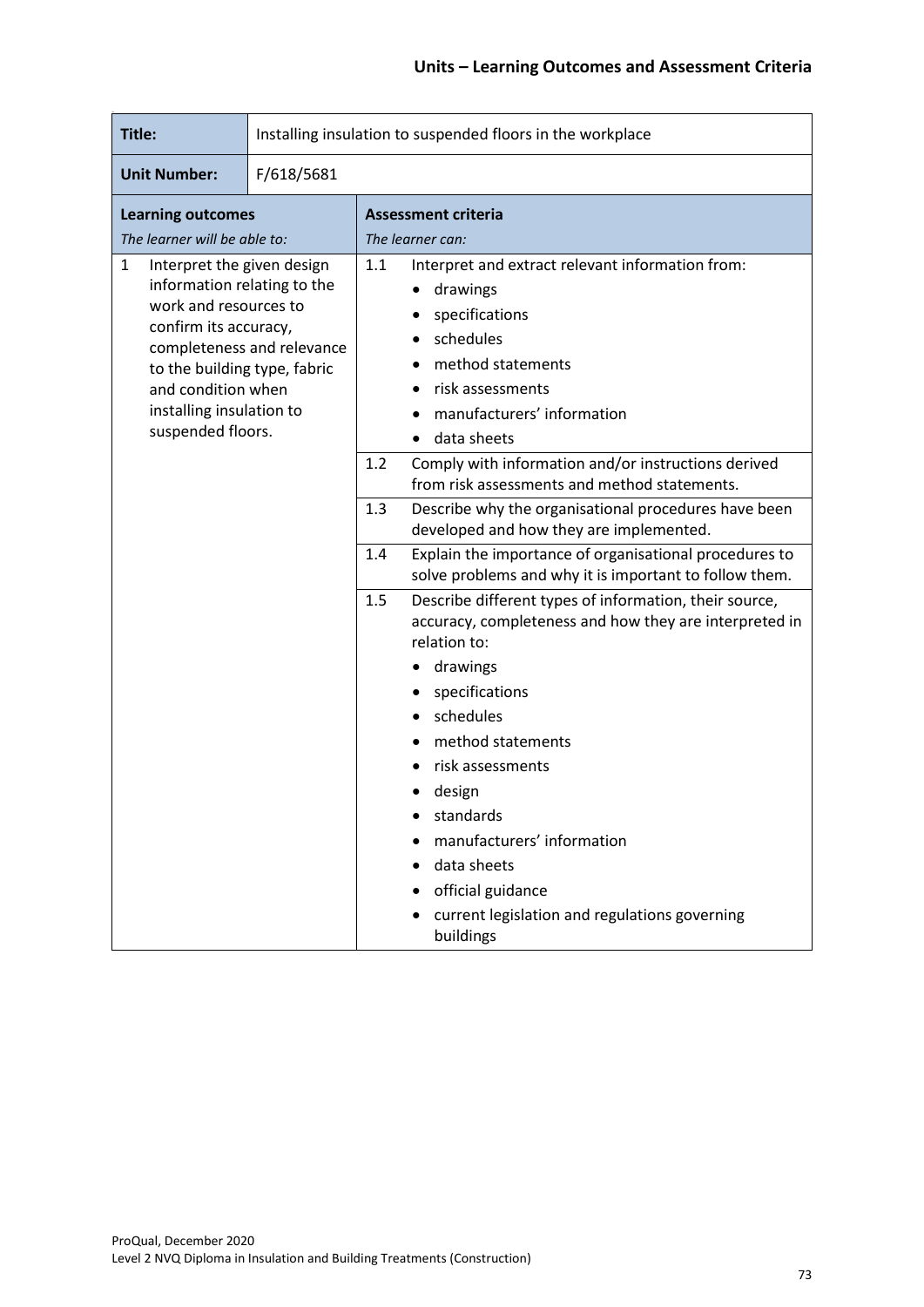| <b>Learning outcomes</b>                                                                                                                                                                                  | <b>Assessment criteria</b>                                                                                                                                                                                                                                                                                                                                   |  |  |
|-----------------------------------------------------------------------------------------------------------------------------------------------------------------------------------------------------------|--------------------------------------------------------------------------------------------------------------------------------------------------------------------------------------------------------------------------------------------------------------------------------------------------------------------------------------------------------------|--|--|
| The learner will be able to:                                                                                                                                                                              | The learner can:                                                                                                                                                                                                                                                                                                                                             |  |  |
| 2<br>Know how to comply with<br>environmentally responsible<br>work practices to meet<br>current, legislation<br>standards and official<br>guidance when installing<br>insulation to suspended<br>floors. | Describe their responsibilities regarding potential<br>2.1<br>accidents, health hazards and the environment in<br>relation to:<br>the workplace<br>$\bullet$<br>below ground level<br>confined spaces<br>at height<br>tools and equipment<br>materials and substances<br>movement and storage of materials by manual<br>٠<br>handling and mechanical lifting |  |  |
|                                                                                                                                                                                                           | 2.2<br>Describe the organisational security procedures for<br>tools, equipment and personal belongings in relation<br>to:<br>site<br>$\bullet$<br>workplace<br>siting and location of vehicles<br>company<br>customer<br>access equipment<br>materials and waste storage<br>the general public                                                               |  |  |
|                                                                                                                                                                                                           | Explain the accident reporting procedures and who is<br>2.3<br>responsible for making reports.                                                                                                                                                                                                                                                               |  |  |
|                                                                                                                                                                                                           | Describe the types of fire extinguishers available when<br>2.4<br>applying surface finishes to installing insulation to<br>suspended floors and describe how and when they are<br>used in relation to:<br>water<br>CO <sub>2</sub><br>foam<br>powder                                                                                                         |  |  |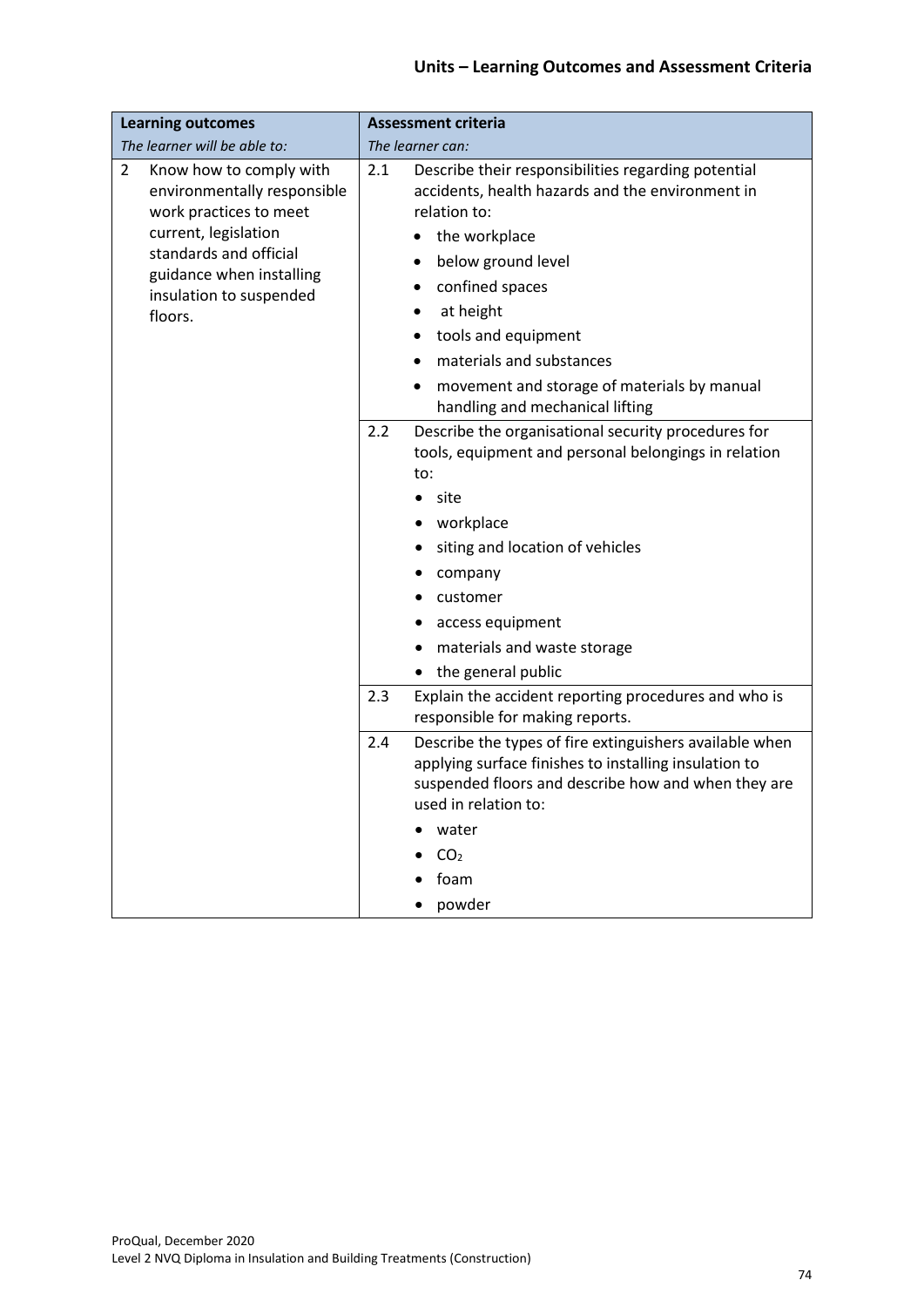| <b>Learning outcomes</b>                                                                                                                                           | <b>Assessment criteria</b>                                                                                                                                                                                                                                                                                                                                                                                                                                                                                                                                                                                               |  |  |
|--------------------------------------------------------------------------------------------------------------------------------------------------------------------|--------------------------------------------------------------------------------------------------------------------------------------------------------------------------------------------------------------------------------------------------------------------------------------------------------------------------------------------------------------------------------------------------------------------------------------------------------------------------------------------------------------------------------------------------------------------------------------------------------------------------|--|--|
| The learner will be able to:                                                                                                                                       | The learner can:                                                                                                                                                                                                                                                                                                                                                                                                                                                                                                                                                                                                         |  |  |
| 3<br>Comply with current,<br>relevant legislation,<br>standards and official<br>guidance to carry out your<br>work and maintain safe and<br>healthy work practices | Demonstrate compliance with, relevant legislation,<br>3.1<br>standards and official guidance when installing<br>insulation to suspended floors in relation to the<br>following:<br>methods of work<br>safe use of health and safety control equipment<br>٠<br>safe use of access equipment<br>safe use, storage and handling of materials, tools and<br>equipment<br>specific risks to health including mental health<br>specific risks associated with ventilation (inside the<br>property and under floor) and also including<br>combustion appliances<br>specific risks associated with working in confined<br>spaces |  |  |
|                                                                                                                                                                    | 3.2<br>Explain why, when and how health and safety control<br>equipment, identified by the principles of prevention,<br>should be used when installing insulation to suspended<br>floors, in relation to:<br>• collective protective measures<br>personal protective equipment (PPE)<br>٠<br>respiratory protective equipment (RPE)<br>local exhaust ventilation (LEV)                                                                                                                                                                                                                                                   |  |  |
|                                                                                                                                                                    | 3.3<br>Describe how emergencies should be responded to in<br>accordance with organisational authorisation and<br>personal skills in relation to:<br>fires<br>spillages<br>injuries<br>emergencies relating to occupational activities<br>identification of and reporting of asbestos containing<br>materials                                                                                                                                                                                                                                                                                                             |  |  |
|                                                                                                                                                                    | Describe how to report risks and hazards identified by<br>3.4<br>the following:<br>risk assessment<br>personal assessment<br>methods of work<br>manufacturers' technical information<br>data sheets<br>statutory regulations<br>official guidance<br>Control of Substances Hazardous to Health (COSHH)                                                                                                                                                                                                                                                                                                                   |  |  |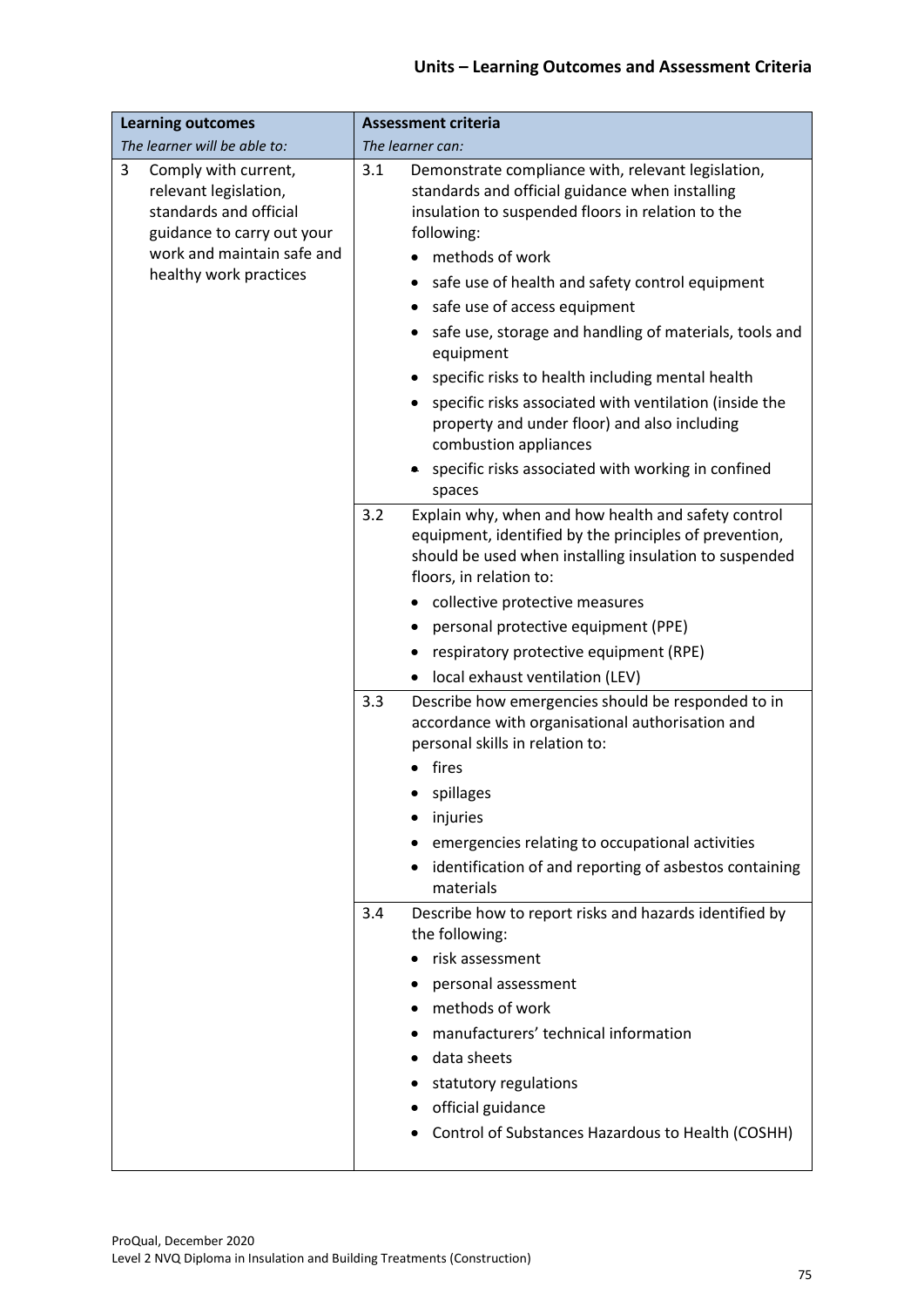| <b>Learning outcomes</b>                                                                              | <b>Assessment criteria</b>                                                                                                                                                                                                                             |  |  |
|-------------------------------------------------------------------------------------------------------|--------------------------------------------------------------------------------------------------------------------------------------------------------------------------------------------------------------------------------------------------------|--|--|
| The learner will be able to:                                                                          | The learner can:                                                                                                                                                                                                                                       |  |  |
| Select the required quantity<br>4<br>and quality of resources for the                                 | 4.1<br>Select resources associated with own work in relation to<br>materials, components, fixings, finishes, tools and equipment.                                                                                                                      |  |  |
| methods of work to install<br>insulation to suspended floors.                                         | 4.2<br>Check the suitability, compatibility and characteristics of the<br>materials, components and finishes, determine if they are<br>moisture open or moisture closed and their impact on the<br>building.                                           |  |  |
|                                                                                                       | 4.3<br>Record and report issues.                                                                                                                                                                                                                       |  |  |
|                                                                                                       | Describe why the characteristics, compatibility, quality, uses,<br>4.4<br>sustainability, limitations and defects associated with the<br>resources are important and how defects should be rectified.                                                  |  |  |
|                                                                                                       | Describe how the resources should be used and how problems<br>4.5<br>associated with the resources are reported in relation to:                                                                                                                        |  |  |
|                                                                                                       | protective sheeting                                                                                                                                                                                                                                    |  |  |
|                                                                                                       | warning signs                                                                                                                                                                                                                                          |  |  |
|                                                                                                       | temporary barriers<br>making good materials                                                                                                                                                                                                            |  |  |
|                                                                                                       | filling materials                                                                                                                                                                                                                                      |  |  |
|                                                                                                       | sealants                                                                                                                                                                                                                                               |  |  |
|                                                                                                       | all work tools and equipment<br>$\bullet$                                                                                                                                                                                                              |  |  |
|                                                                                                       | Describe how to confirm that the resources and materials<br>4.6                                                                                                                                                                                        |  |  |
|                                                                                                       | conform to the specification.                                                                                                                                                                                                                          |  |  |
|                                                                                                       | 4.7<br>Explain why the organisational procedures have been developed<br>and how they are used for the selection of required resources.                                                                                                                 |  |  |
|                                                                                                       | Describe how to identify the hazards associated with the<br>4.8<br>resources and methods of work and how they are overcome.                                                                                                                            |  |  |
|                                                                                                       | 4.9<br>Describe how to calculate the quantity of materials required and<br>used to ensure, adequacy of fill as per system designer<br>specification and wastage associated with the method and<br>procedure to install insulation to suspended floors. |  |  |
| 5<br>Minimise the risk of damage to<br>the work and surrounding area<br>when installing insulation to | Protect the work and its surrounding area from damage in<br>5.1<br>accordance with safe working practices and organisational<br>procedures.                                                                                                            |  |  |
| suspended floors.                                                                                     | Maintain a safe, clear and tidy work area.<br>5.2                                                                                                                                                                                                      |  |  |
|                                                                                                       | 5.3<br>Explain why it is important to maintain a safe, clear and tidy<br>work area                                                                                                                                                                     |  |  |
|                                                                                                       | 5.4<br>Dispose of waste in accordance with current legislation.                                                                                                                                                                                        |  |  |
|                                                                                                       | Describe how to protect work and its surrounding area from<br>5.5<br>damage by general workplace activities, other occupations and<br>adverse weather conditions and how to minimise damage to<br>existing building fabric.                            |  |  |
|                                                                                                       | 5.6<br>Explain why and how the disposal of waste must be carried out<br>safely in accordance with the following:                                                                                                                                       |  |  |
|                                                                                                       | current legislation                                                                                                                                                                                                                                    |  |  |
|                                                                                                       | environmental responsibilities                                                                                                                                                                                                                         |  |  |
|                                                                                                       | organisational procedures                                                                                                                                                                                                                              |  |  |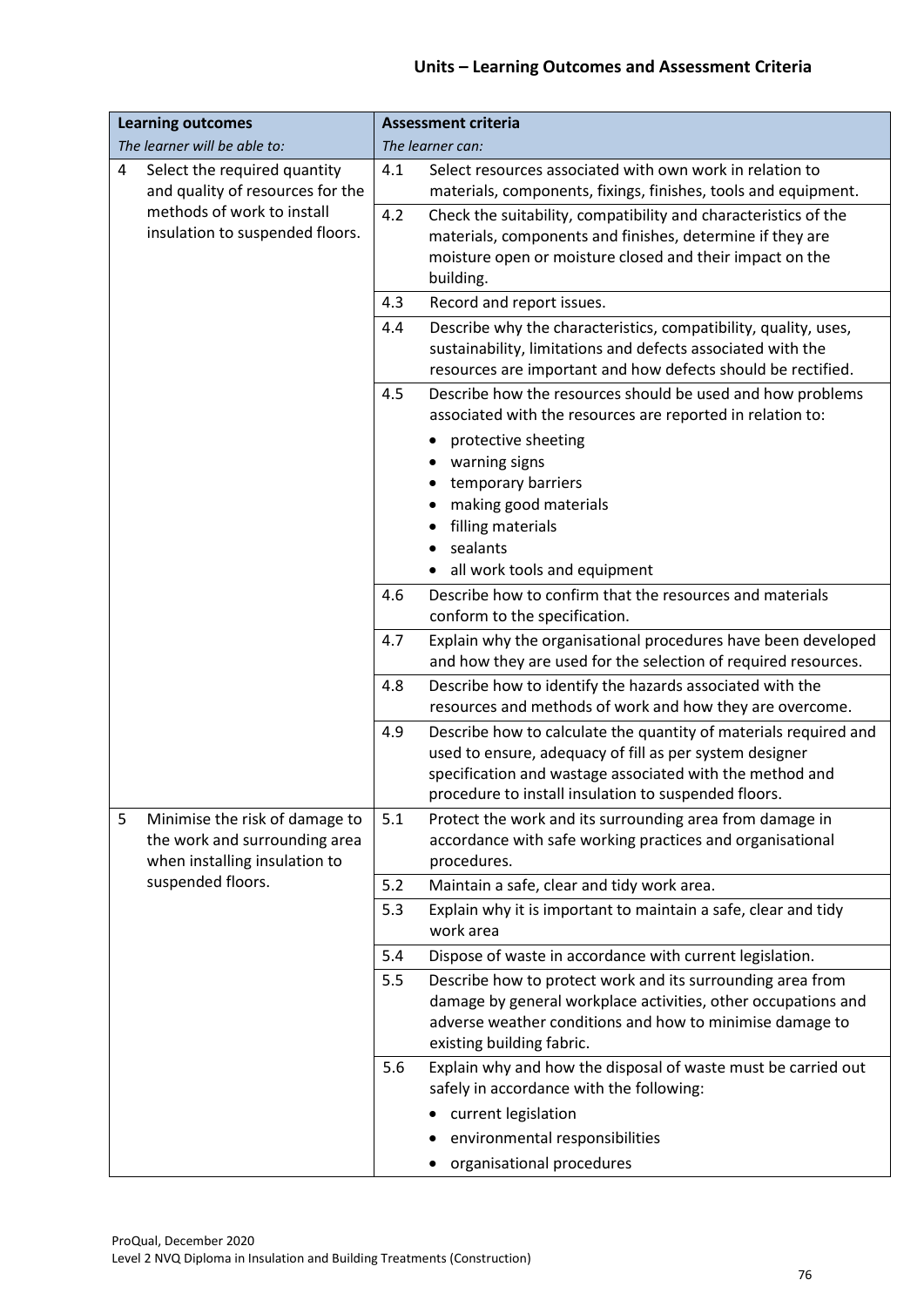| <b>Learning outcomes</b>                                                                               | <b>Assessment criteria</b>                                                                                                                                                           |  |  |
|--------------------------------------------------------------------------------------------------------|--------------------------------------------------------------------------------------------------------------------------------------------------------------------------------------|--|--|
| The learner will be able to:                                                                           | The learner can:                                                                                                                                                                     |  |  |
|                                                                                                        | suppliers and manufactures' information<br>$\bullet$<br>data sheets<br>statutory regulations<br>official guidance<br>$\bullet$                                                       |  |  |
| 6<br>Complete the work within the<br>allocated time when installing<br>insulation to suspended floors. | 6.1<br>Demonstrate completion of your work within the estimated,<br>allocated time and performance requirements of the system<br>design, method statement and the required standard. |  |  |
|                                                                                                        | 6.2<br>Describe the purpose of the work programme, including the<br>estimated and allocated time and explain why deadlines<br>should be kept in relation to:                         |  |  |
|                                                                                                        | types of progress charts, timetables and estimated times                                                                                                                             |  |  |
|                                                                                                        | organisational procedures for reporting circumstances<br>which will affect the work programme                                                                                        |  |  |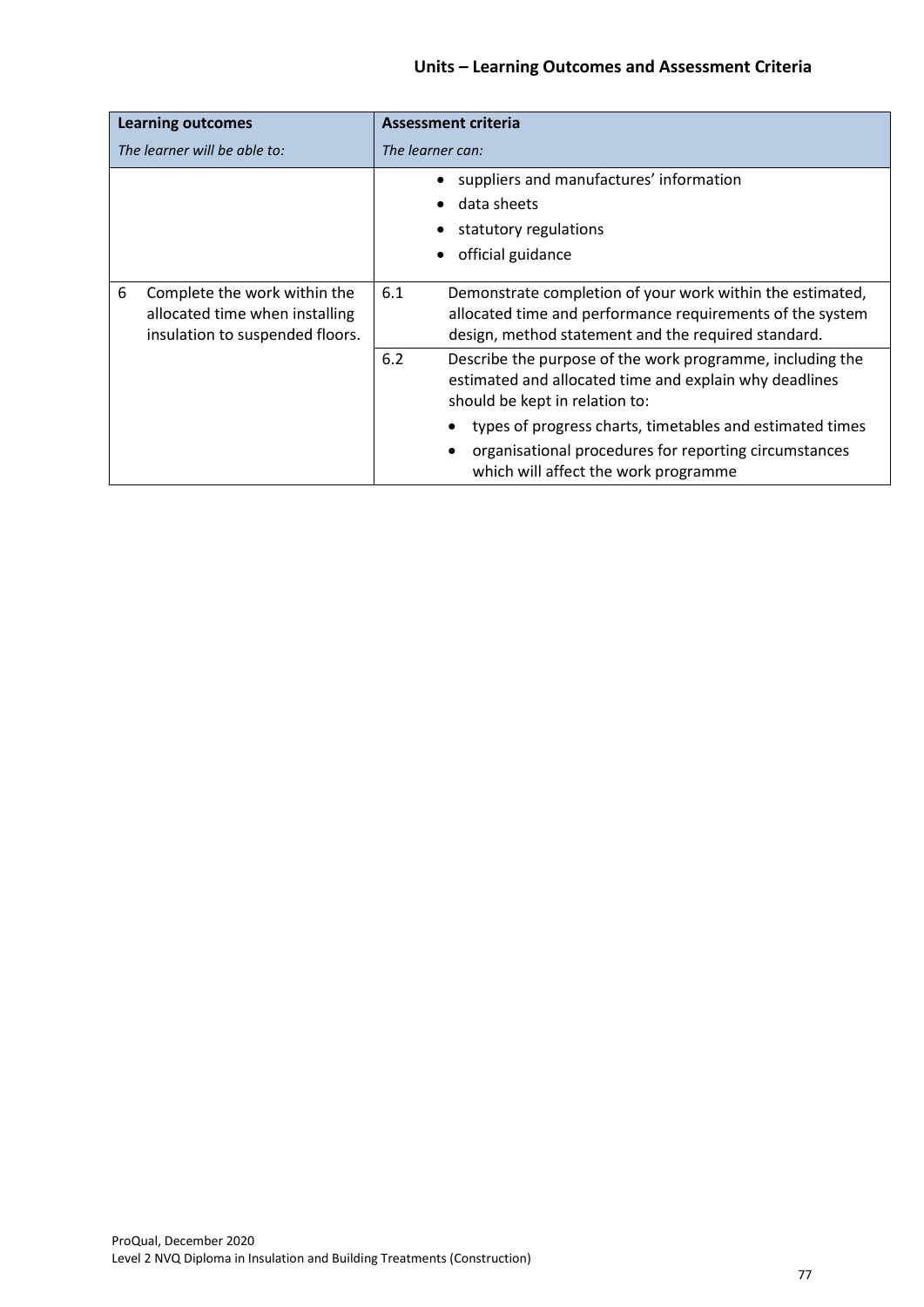| <b>Learning outcomes</b>                                            | <b>Assessment criteria</b> |                                                                                                                                                            |  |
|---------------------------------------------------------------------|----------------------------|------------------------------------------------------------------------------------------------------------------------------------------------------------|--|
| The learner will be able to:                                        | The learner can:           |                                                                                                                                                            |  |
| 7<br>Comply with the given contract<br>information to carry out the | 7.1                        | Demonstrate the following work skills when installing<br>insulation to suspended floors:                                                                   |  |
| work efficiently to install                                         |                            | measuring                                                                                                                                                  |  |
| insulation to suspended floors                                      |                            | marking out                                                                                                                                                |  |
| to the required specification.                                      |                            | cutting                                                                                                                                                    |  |
|                                                                     |                            | fitting                                                                                                                                                    |  |
|                                                                     |                            | positioning                                                                                                                                                |  |
|                                                                     |                            | securing                                                                                                                                                   |  |
|                                                                     |                            | making good                                                                                                                                                |  |
|                                                                     | 7.2                        | Use and maintain all work tools and equipment.                                                                                                             |  |
|                                                                     | 7.3                        | Carry out external and internal pre-installation check,<br>assessing, recording and reporting issues to include:                                           |  |
|                                                                     |                            | suitable access                                                                                                                                            |  |
|                                                                     |                            | property suitability                                                                                                                                       |  |
|                                                                     |                            | structural integrity                                                                                                                                       |  |
|                                                                     |                            | dampness                                                                                                                                                   |  |
|                                                                     |                            | decay                                                                                                                                                      |  |
|                                                                     |                            | vents and ventilation                                                                                                                                      |  |
|                                                                     |                            | services (gas, electric, water, media cables)                                                                                                              |  |
|                                                                     | 7.4                        | Recognise, record and report the key issues that may inhibit                                                                                               |  |
|                                                                     |                            | commencement of the work including but not limited to:                                                                                                     |  |
|                                                                     |                            | condition of building fabric                                                                                                                               |  |
|                                                                     |                            | identification of any areas of potential water penetration                                                                                                 |  |
|                                                                     |                            | visibility and completeness of damp proof course<br>٠                                                                                                      |  |
|                                                                     |                            | condition of window and door seals                                                                                                                         |  |
|                                                                     |                            | height of internal floors in relation to finished ground level                                                                                             |  |
|                                                                     |                            | drainage and down pipes                                                                                                                                    |  |
|                                                                     |                            | protection and existence of sub floor ventilation                                                                                                          |  |
|                                                                     | 7.5                        | Identify the potential risk of increased condensation following<br>installation relating to suspended floors and how to prevent it.                        |  |
|                                                                     | 7.6                        | Check, record and report issues with under floor (cross flow)<br>ventilation, flues, chimneys and combustion air ventilators pre<br>and post installation. |  |
|                                                                     | 7.7                        | Prepare floor for insulation creating access points taking into<br>consideration the following but not limited to:                                         |  |
|                                                                     |                            | safe systems of work                                                                                                                                       |  |
|                                                                     |                            | minimising damage                                                                                                                                          |  |
|                                                                     |                            | checking existing services                                                                                                                                 |  |
|                                                                     |                            | building construction and heritage significance                                                                                                            |  |
|                                                                     |                            | customer safety                                                                                                                                            |  |
|                                                                     | 7.8                        | Install placed, mechanically or adhesively fixed insulation to<br>suspended floors.                                                                        |  |
|                                                                     | 7.9                        | Check for hidden utilities.                                                                                                                                |  |
|                                                                     | 7.10                       | Maintain integrity of membranes.                                                                                                                           |  |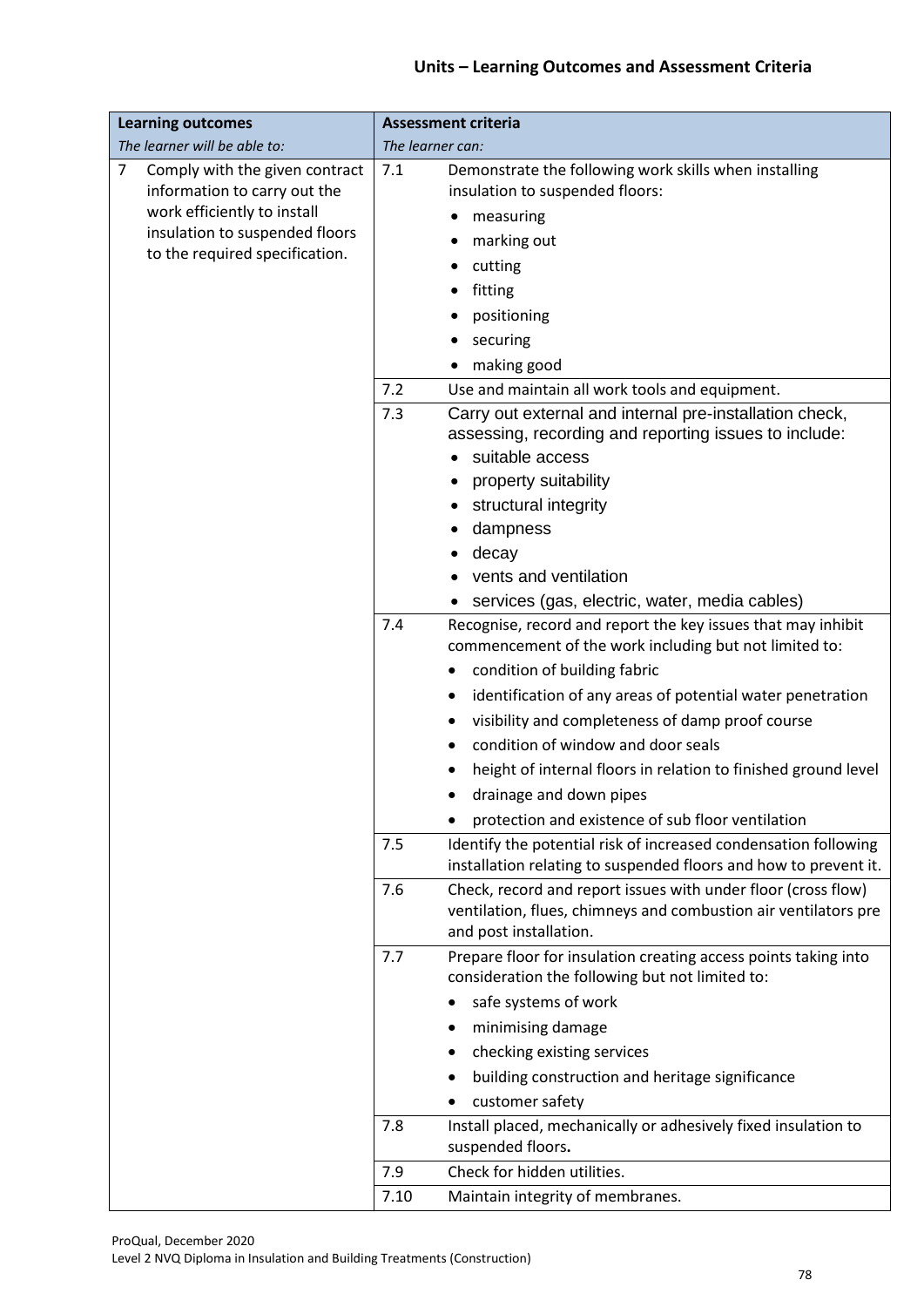| 7.11 | Remove and minimise damage to floorcoverings.                                                     |
|------|---------------------------------------------------------------------------------------------------|
| 7.12 | Ensure the minimum void area air space is maintained by                                           |
|      | removing debris.                                                                                  |
| 7.13 | Clear and safeguard existing and install additional in                                            |
|      | accordance with the design and installation checks and report                                     |
|      | back issues which impact the ventilation assessment.                                              |
| 7.14 | Protect the building occupants and their property.                                                |
| 7.15 | Confirm pre-installation material checks are within specified                                     |
|      | parameters to include checking and reporting defects.                                             |
| 7.16 | Rectify defects in preparation of insulation measures.                                            |
| 7.17 | Maintain existing sound-proofing.                                                                 |
| 7.18 | Install and maintain fire resistant barriers.                                                     |
| 7.19 | Carry out post installation checks in accordance with the                                         |
|      | design, method statement and installations operations                                             |
|      | manual and report issues to include but not limited to                                            |
|      | safeguarding the combustion ventilation and report defects.                                       |
| 7.20 | Provide post installation advice and guidance to building<br>occupants including homeowner packs. |
| 7.21 | Handover and sign off to the customers satisfaction.                                              |
| 7.22 | Work at height using access equipment.                                                            |
| 7.23 | Describe how the methods of work to meet the specification,                                       |
|      | are carried out and how problems are identified and reported                                      |
|      | by the application of knowledge for safe, healthy and                                             |
|      | environmental work practices, procedures and skills relating to                                   |
|      | the method and area of work relating to the following:                                            |
|      | the suitability, compatibility and characteristics of the                                         |
|      | materials, components and finishes, and determine if they                                         |
|      | are moisture open or moisture closed, their impact on the                                         |
|      | building and their appropriateness to the design and                                              |
|      | physical application                                                                              |
|      | how to record and report issues or defects with the                                               |
|      | materials, components and finishes                                                                |
|      | why it is important to carry out external and internal pre-                                       |
|      | installation checks                                                                               |
|      | how to carry out external and internal pre-installation                                           |
|      | checks, assessing, recording and reporting issues to                                              |
|      | include:                                                                                          |
|      | suitable access                                                                                   |
|      | property suitability                                                                              |
|      | structural integrity                                                                              |
|      | dampness                                                                                          |
|      | decay                                                                                             |
|      | vents and ventilation                                                                             |
|      | services (gas, electric, water, media cables)                                                     |
|      | how to recognise, record and report the key issues that                                           |
|      | may inhibit commencement of the work including but not                                            |
|      | limited to:                                                                                       |
|      | condition of building fabric<br>identification of any areas of potential water                    |
|      | penetration                                                                                       |
|      |                                                                                                   |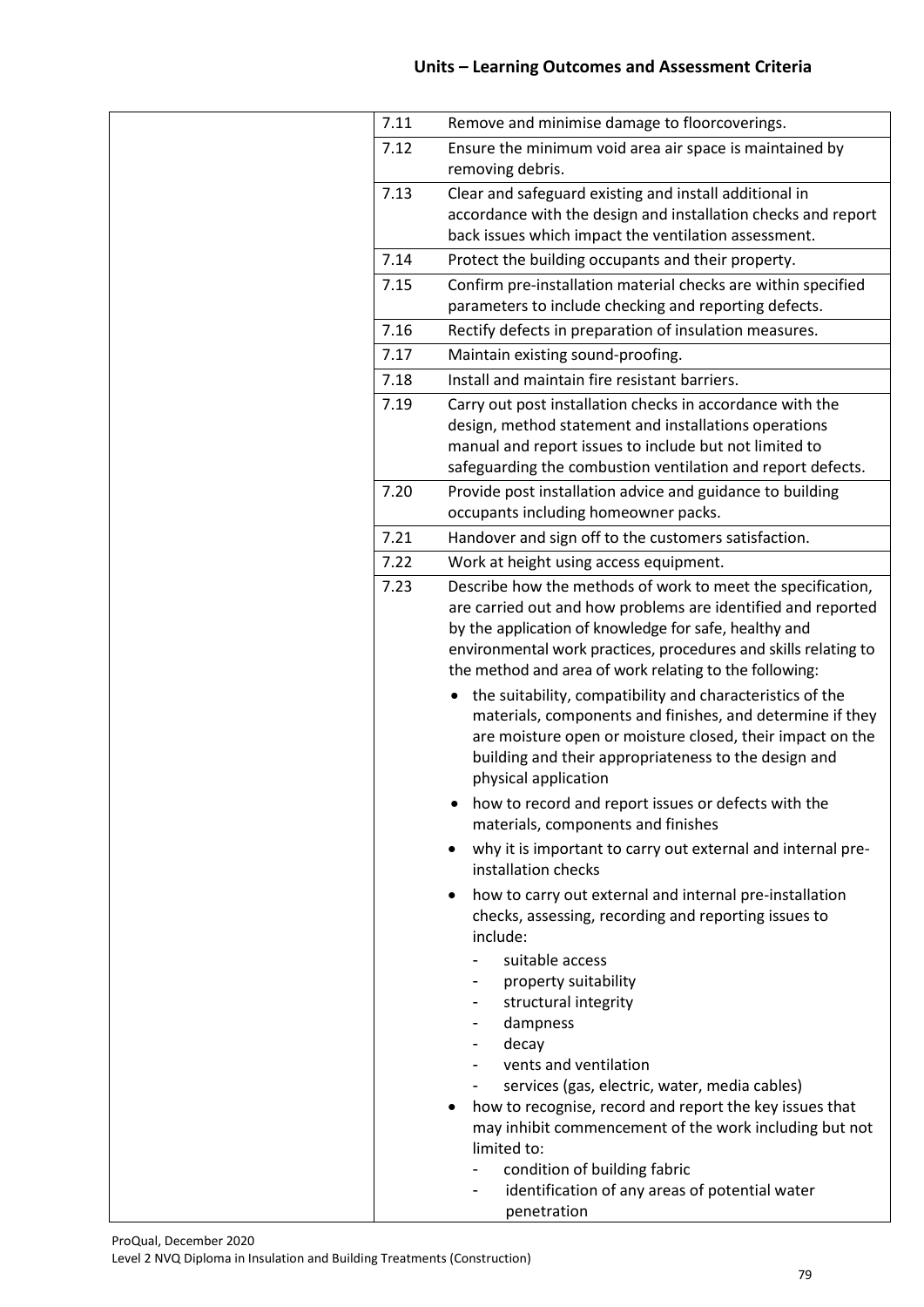| visibility and completeness of damp proof course             |
|--------------------------------------------------------------|
| condition of window and door seals                           |
| height of internal floors in relation to external floor<br>- |
| height                                                       |
| condition of roof                                            |
|                                                              |
| damaged and spalled brickwork                                |
| rain and waste water goods<br>-                              |
| protection and existence of sub floor ventilation            |
| wall cavity width and identification of any debris           |
| why it is important to ensure that all necessary repairs are |
| completed prior to installation                              |
| how to identify when specialist skills and knowledge are     |
| required and report accordingly including but not limited    |
| to:                                                          |
| fire safety                                                  |
| electrical                                                   |
| asbestos                                                     |
| Radon<br>$\overline{\phantom{0}}$                            |
|                                                              |
| heritage<br>-                                                |
| archaeological and architectural features<br>Ξ.              |
| ecology                                                      |
| ventilation                                                  |
| exposure and topography                                      |
| the relevance of an assessment of significance and how to    |
| recognise specific requirements for structures of special    |
| interest, traditional construction, hard-to-treat buildings  |
| and historical significance                                  |
| how to identify, record, report and rectify unintended       |
| consequences not addressed in the design, including but      |
|                                                              |
| not limited to the existence of: thermal bridges, thermal    |
| bypassing and water ingress, inadequate ventilation and      |
| condensation risk                                            |
| why it is important to avoid unintended consequences         |
| how to check, record and report issues with under floor      |
| (cross flow) ventilation, flues, chimneys and combustion     |
| air ventilators pre and post installation                    |
| why it is important to explain installation procedure to     |
| building occupants to include but not limited to the         |
| following:                                                   |
| scope and work programme                                     |
| safety requirements during the installation process          |
|                                                              |
| protection of property and personal items<br>-               |
| specific benefits and implications to include<br>Ξ.          |
| homeowner information                                        |
| agreed standards of making good                              |
| the implications of existing guarantees and warranties that  |
| may be compromised by the installation to include but not    |
| limited to:                                                  |
| timber treatments                                            |
| replacement wall ties                                        |
| injected damp proof course<br>-                              |
| under floor and central heating systems                      |
| Radon barriers                                               |
|                                                              |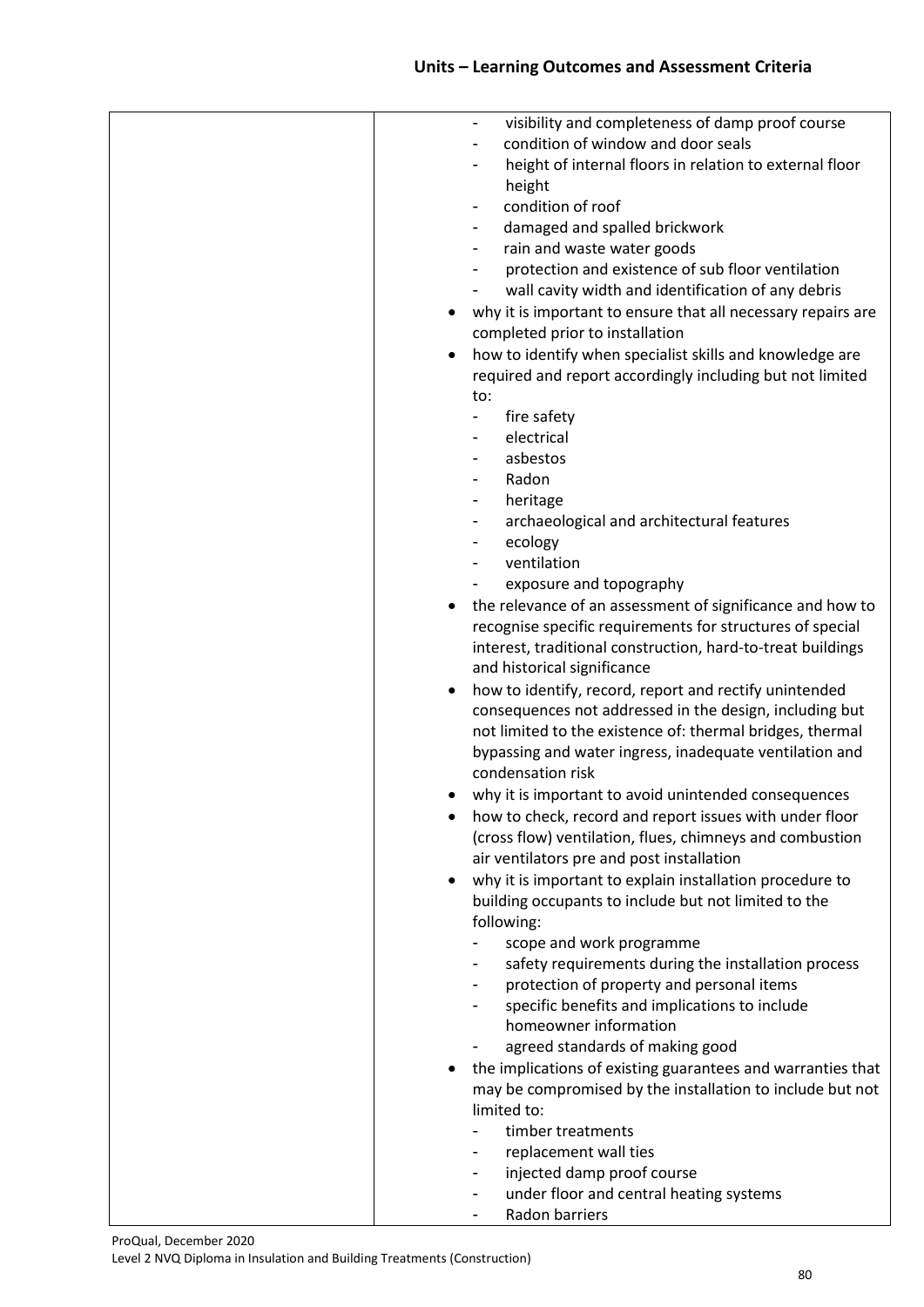| electrical wiring<br>$\sim$                                   |
|---------------------------------------------------------------|
| services                                                      |
| how to identify and follow the installation quality           |
| requirements                                                  |
| how to work with, around and in close proximity to plant      |
| and machinery                                                 |
| how to direct and guide the operations and movement of        |
| plant and machinery to ensure protection of a safe            |
| working environment                                           |
| why it is important to recognise the potential risk of        |
| increased condensation following installation relating to     |
| suspended floors and how to prevent it                        |
| how to prepare a floor for insulation, creating access        |
| points taking into consideration the following but not        |
| limited to:                                                   |
| safe systems of work<br>$\blacksquare$                        |
| minimising damage<br>$\overline{\phantom{a}}$                 |
| checking existing services<br>$\overline{\phantom{a}}$        |
| building construction and heritage significance<br>Ξ.         |
| customer safety<br>$\overline{\phantom{a}}$                   |
| archaeology<br>$\overline{\phantom{a}}$                       |
| how to check for hidden utilities                             |
| the importance of ensuring all work to services (gas,<br>٠    |
| electric, water) is carried out by suitably qualified people  |
| how to maintain the integrity of membranes<br>٠               |
| how to remove and minimise damage to floorcoverings           |
| why it is important to ensure the minimum void area air       |
| space is maintained by removing debris as required            |
| why it is important to clear and safeguard existing and       |
| install additional ventilation if required in accordance with |
| the design and installation checks and report back issues     |
| which impact the ventilation assessment                       |
| how to protect the building occupants and their property      |
| how to install placed, mechanically or adhesively fixed       |
| insulation to suspended floors                                |
| the different types of air and vapour control layers and      |
| breather membranes, where and how they should be used         |
| and why it is important to install them correctly             |
| the importance of ensuring the integrity of air and vapour    |
| control layers and breather membranes following               |
| installation and the need to maintain continuity              |
| why it is important to immediately record and report          |
| unforeseen events including but not limited to equipment      |
| malfunctions, situations and faults not identified in the     |
| original design                                               |
| how to ensure pre-installation material checks are within     |
| specified parameters and reporting defects                    |
| how to ensure existing cross flow ventilation is maintained   |
| within the floor void                                         |
| how to maintain existing sound-proofing                       |
| how to install and maintain fire resistant barriers           |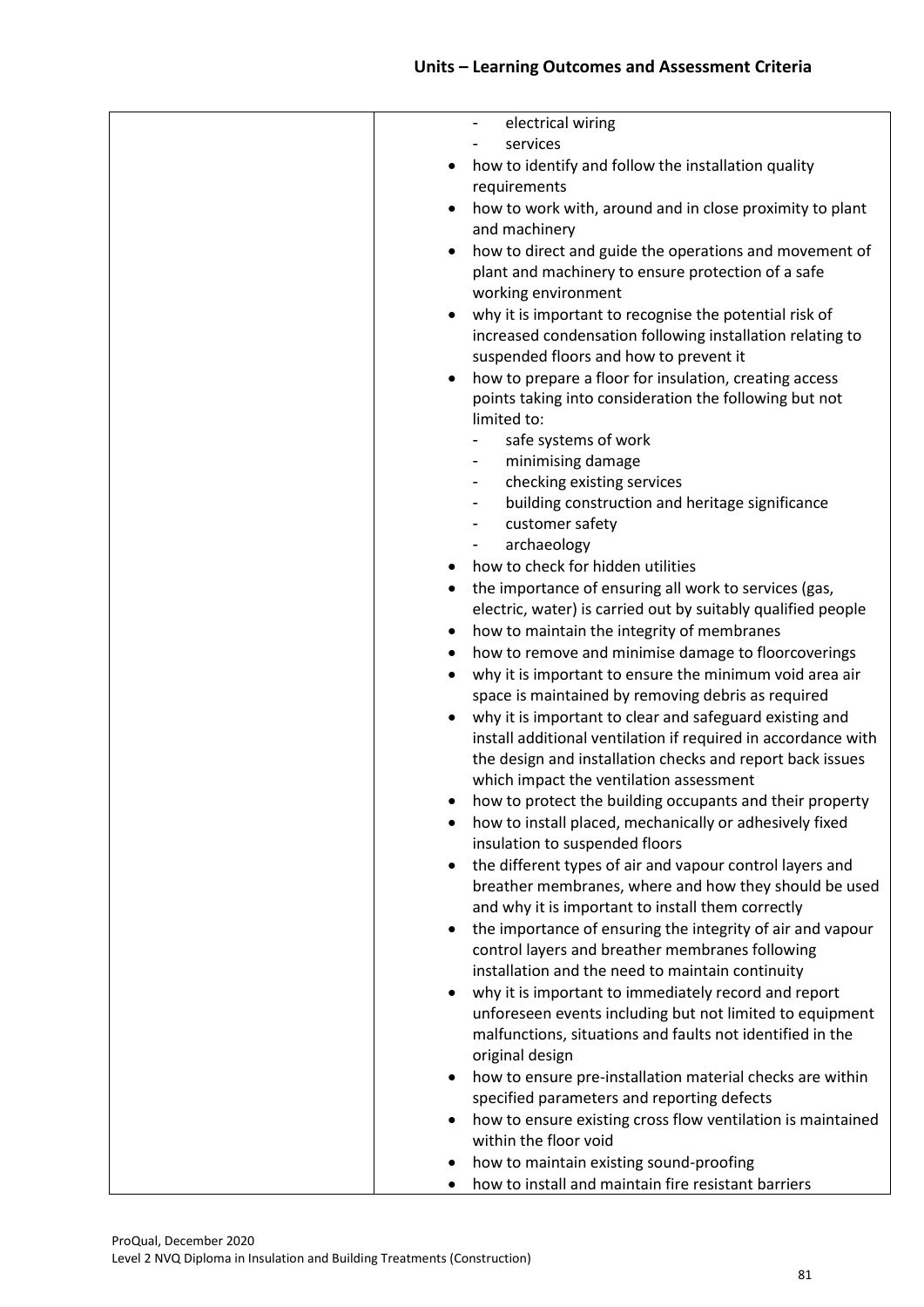|      | why it is important to minimise thermal bridging through<br>compliance with design detail ensuring a consistent level<br>of insulation to the area being insulated<br>why it is important to complete post installation checks in<br>accordance with the design, method statement and<br>installations operations manual and report issues to<br>include but not limited to safeguarding the combustion<br>ventilation and report defects<br>why it is important to provide post installation advice and<br>guidance to building occupants including homeowner<br>packs<br>how to handover and sign off to the customers satisfaction<br>how to use all work tools and equipment<br>how to work at height using access equipment<br>how and why maintenance of all work tools and<br>equipment is carried out |
|------|---------------------------------------------------------------------------------------------------------------------------------------------------------------------------------------------------------------------------------------------------------------------------------------------------------------------------------------------------------------------------------------------------------------------------------------------------------------------------------------------------------------------------------------------------------------------------------------------------------------------------------------------------------------------------------------------------------------------------------------------------------------------------------------------------------------|
| 7.24 | Describe the needs of other occupations and the importance<br>of team work and communication when installing insulation<br>to suspended floors.                                                                                                                                                                                                                                                                                                                                                                                                                                                                                                                                                                                                                                                               |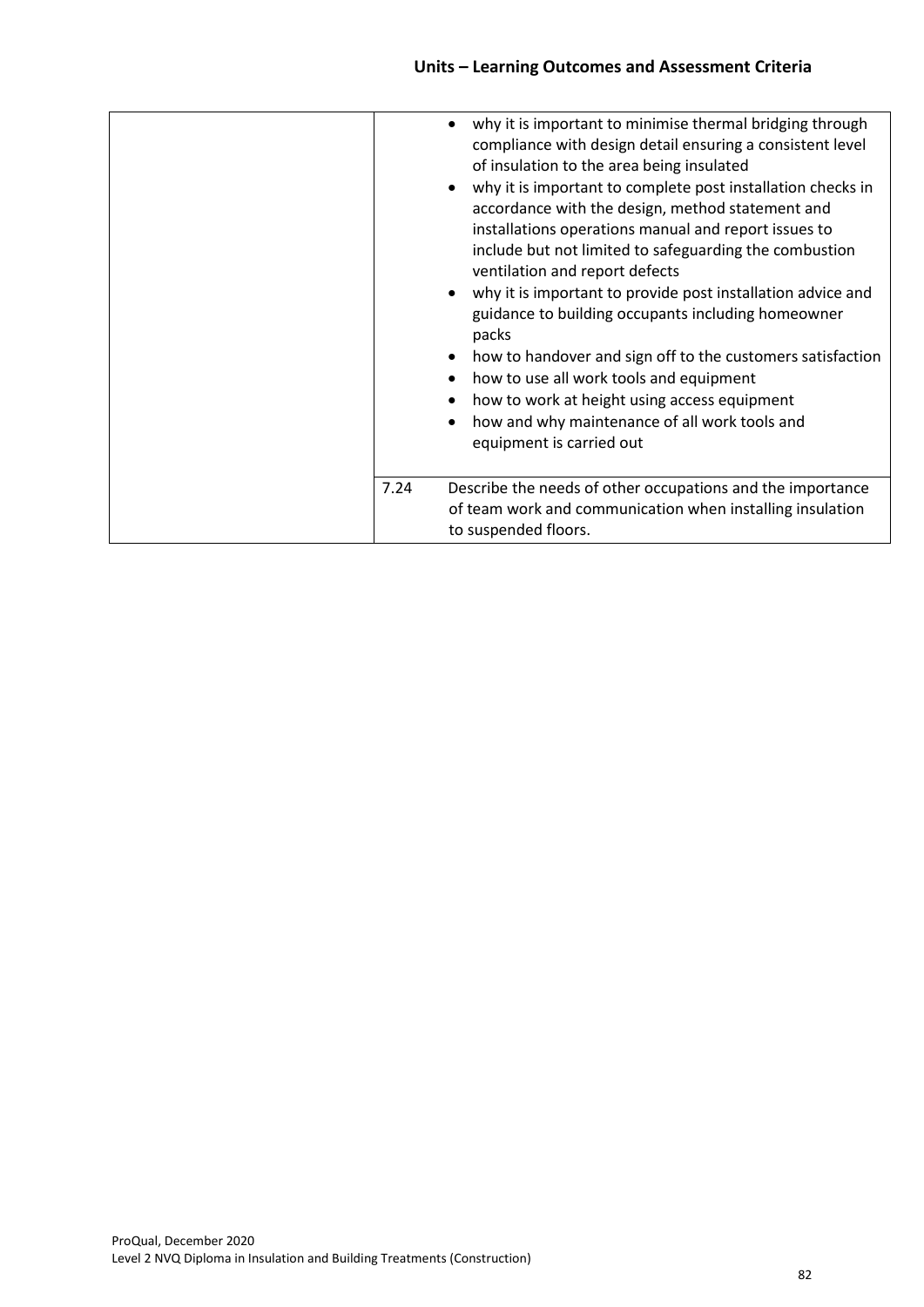| Title:                                 | Installing insulation to floors in the workplace |                                                                                                                                                                                                                                                                                                                                                                                                                                                                                                                |  |  |
|----------------------------------------|--------------------------------------------------|----------------------------------------------------------------------------------------------------------------------------------------------------------------------------------------------------------------------------------------------------------------------------------------------------------------------------------------------------------------------------------------------------------------------------------------------------------------------------------------------------------------|--|--|
| Additional information about this unit |                                                  |                                                                                                                                                                                                                                                                                                                                                                                                                                                                                                                |  |  |
| Assessment Guidance                    |                                                  | This unit must be assessed in a work environment, in<br>accordance with the ConstructionSkills' Consolidated<br>Assessment Strategy for Construction and the Built<br>Environment.<br>Assessors for this unit must have verifiable, current industry<br>experience and a sufficient depth of relevant occupational<br>expertise and knowledge, and must use a combination of<br>assessment methods as defined in the Consolidated<br>Assessment Strategy.<br>Workplace evidence of skills cannot be simulated. |  |  |
| Sector Subject areas                   |                                                  | 5.2 Building and Construction                                                                                                                                                                                                                                                                                                                                                                                                                                                                                  |  |  |
| Availability for use                   |                                                  | Shared unit                                                                                                                                                                                                                                                                                                                                                                                                                                                                                                    |  |  |
| Unit guided learning hours             |                                                  | 90                                                                                                                                                                                                                                                                                                                                                                                                                                                                                                             |  |  |
| Assessment                             |                                                  | 10                                                                                                                                                                                                                                                                                                                                                                                                                                                                                                             |  |  |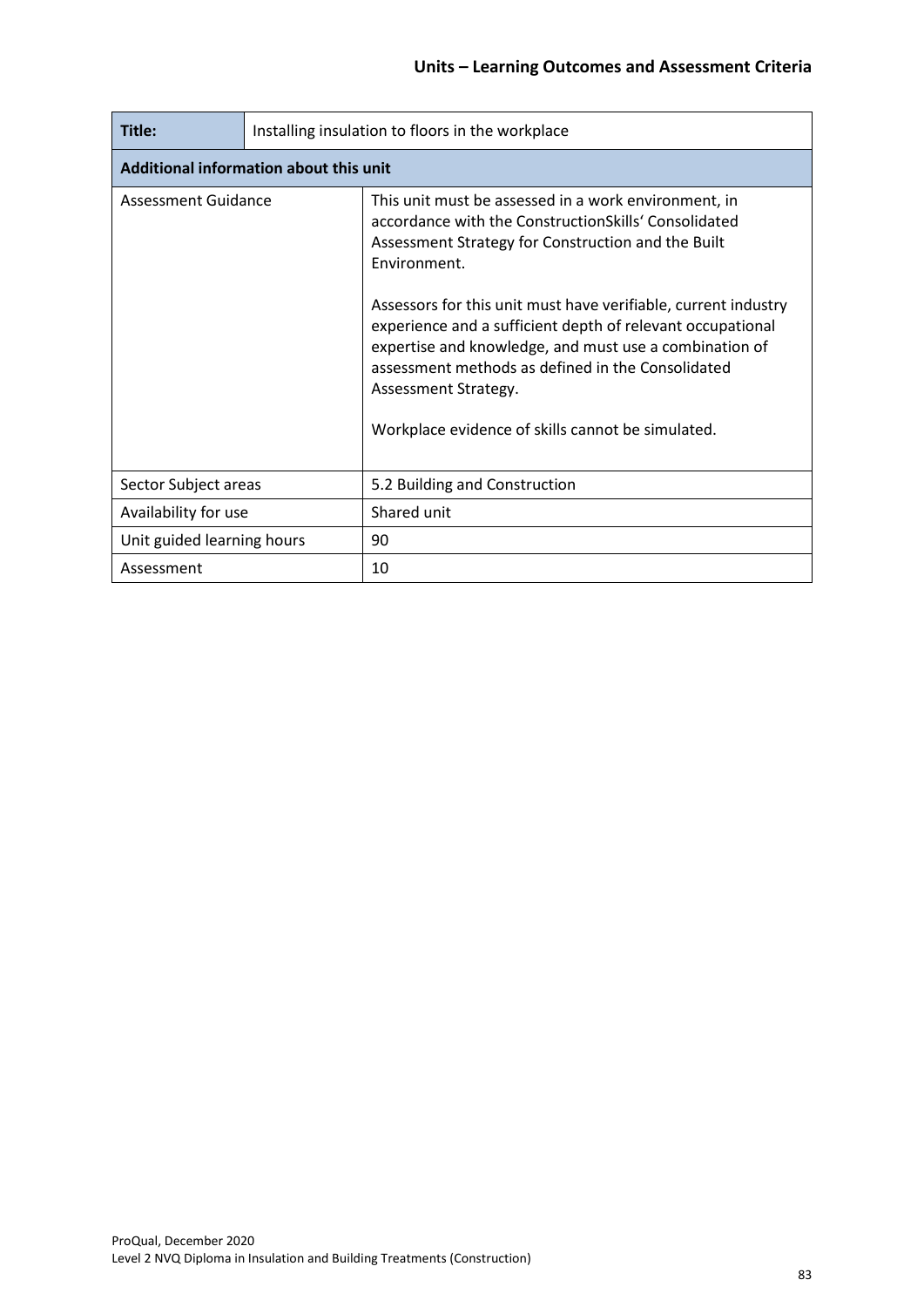| Title:                                                                                                                                                                                                                                              | Spraying insulation to suspended floors in the workplace |                                                |                                                                                                                                                                                   |  |
|-----------------------------------------------------------------------------------------------------------------------------------------------------------------------------------------------------------------------------------------------------|----------------------------------------------------------|------------------------------------------------|-----------------------------------------------------------------------------------------------------------------------------------------------------------------------------------|--|
| <b>Unit Number:</b>                                                                                                                                                                                                                                 | J/618/5682                                               |                                                |                                                                                                                                                                                   |  |
| <b>Learning outcomes</b><br>The learner will be able to:                                                                                                                                                                                            |                                                          | <b>Assessment criteria</b><br>The learner can: |                                                                                                                                                                                   |  |
| Interpret the given design<br>1<br>information relating to the<br>work and resources to<br>confirm its accuracy,<br>completeness and relevance<br>to the building type, fabric<br>and condition when<br>spraying insulation to<br>suspended floors. |                                                          | 1.1                                            | Interpret and extract relevant information from:<br>drawings<br>specifications<br>schedules<br>method statements<br>risk assessments<br>manufacturers' information<br>data sheets |  |
|                                                                                                                                                                                                                                                     |                                                          | 1.2                                            | Comply with information and/or instructions derived<br>from risk assessments and method statements.                                                                               |  |
|                                                                                                                                                                                                                                                     |                                                          | 1.3                                            | Describe why the organisational procedures have been<br>developed and how they are implemented.                                                                                   |  |
|                                                                                                                                                                                                                                                     |                                                          | 1.4                                            | Explain the importance of organisational procedures to<br>solve problems and why it is important to follow them.                                                                  |  |
|                                                                                                                                                                                                                                                     |                                                          | 1.5                                            | Describe different types of information, their source,<br>accuracy, completeness and how they are interpreted in<br>relation to:                                                  |  |
|                                                                                                                                                                                                                                                     |                                                          |                                                | drawings                                                                                                                                                                          |  |
|                                                                                                                                                                                                                                                     |                                                          |                                                | specifications                                                                                                                                                                    |  |
|                                                                                                                                                                                                                                                     |                                                          |                                                | schedules                                                                                                                                                                         |  |
|                                                                                                                                                                                                                                                     |                                                          |                                                | method statements                                                                                                                                                                 |  |
|                                                                                                                                                                                                                                                     |                                                          |                                                | risk assessments                                                                                                                                                                  |  |
|                                                                                                                                                                                                                                                     |                                                          |                                                | design                                                                                                                                                                            |  |
|                                                                                                                                                                                                                                                     |                                                          |                                                | standards                                                                                                                                                                         |  |
|                                                                                                                                                                                                                                                     |                                                          |                                                | manufacturers' information                                                                                                                                                        |  |
|                                                                                                                                                                                                                                                     |                                                          |                                                | data sheets                                                                                                                                                                       |  |
|                                                                                                                                                                                                                                                     |                                                          |                                                | official guidance                                                                                                                                                                 |  |
|                                                                                                                                                                                                                                                     |                                                          |                                                | current legislation and regulations governing<br>buildings                                                                                                                        |  |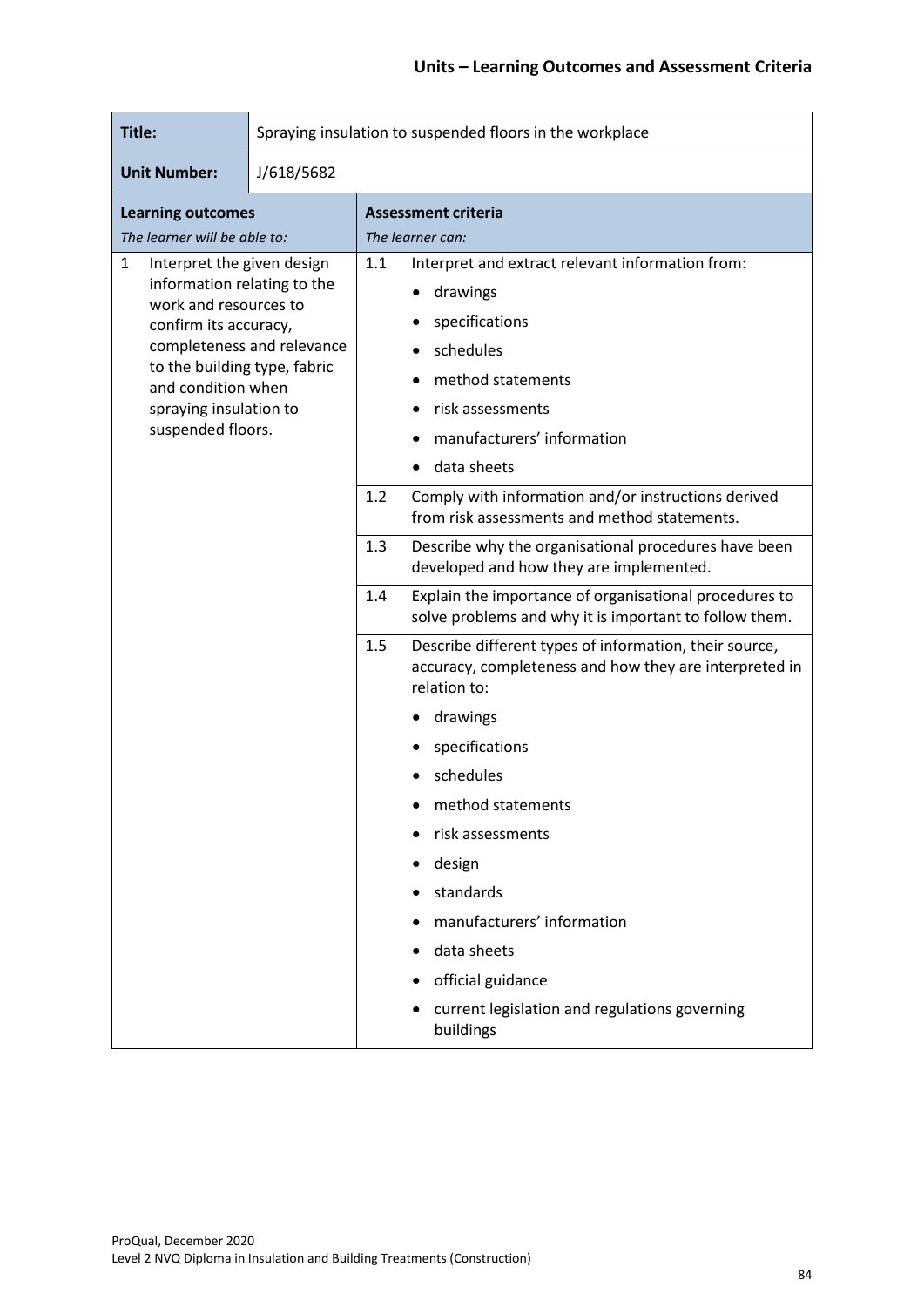| <b>Learning outcomes</b>                                                                           | <b>Assessment criteria</b>                                                                                                                                           |  |  |
|----------------------------------------------------------------------------------------------------|----------------------------------------------------------------------------------------------------------------------------------------------------------------------|--|--|
| The learner will be able to:                                                                       | The learner can:                                                                                                                                                     |  |  |
| $\overline{2}$<br>Know how to comply with<br>environmentally responsible<br>work practices to meet | Describe their responsibilities regarding potential<br>2.1<br>accidents, health hazards and the environment in<br>relation to:                                       |  |  |
| current, legislation<br>standards and official                                                     | the workplace                                                                                                                                                        |  |  |
| guidance when spraying                                                                             | below ground level                                                                                                                                                   |  |  |
| insulation to suspended<br>floors.                                                                 | in confined spaces                                                                                                                                                   |  |  |
|                                                                                                    | at height                                                                                                                                                            |  |  |
|                                                                                                    | tools and equipment                                                                                                                                                  |  |  |
|                                                                                                    | materials and substances                                                                                                                                             |  |  |
|                                                                                                    | movement and storage of materials by manual<br>handling and mechanical lifting                                                                                       |  |  |
|                                                                                                    | 2.2<br>Describe the organisational security procedures for<br>tools, equipment and personal belongings in relation<br>to:                                            |  |  |
|                                                                                                    | site                                                                                                                                                                 |  |  |
|                                                                                                    | workplace                                                                                                                                                            |  |  |
|                                                                                                    | siting and location of vehicles                                                                                                                                      |  |  |
|                                                                                                    | company                                                                                                                                                              |  |  |
|                                                                                                    | customer                                                                                                                                                             |  |  |
|                                                                                                    | access equipment                                                                                                                                                     |  |  |
|                                                                                                    | material and waste storage                                                                                                                                           |  |  |
|                                                                                                    | the general public                                                                                                                                                   |  |  |
|                                                                                                    | 2.3<br>Explain the accident reporting procedures and who is<br>responsible for making reports.                                                                       |  |  |
|                                                                                                    | Describe the types of fire extinguishers available when<br>2.4<br>spraying insulation to suspended floors and describe<br>how and when they are used in relation to: |  |  |
|                                                                                                    | water                                                                                                                                                                |  |  |
|                                                                                                    | CO <sub>2</sub>                                                                                                                                                      |  |  |
|                                                                                                    | foam                                                                                                                                                                 |  |  |
|                                                                                                    | powder                                                                                                                                                               |  |  |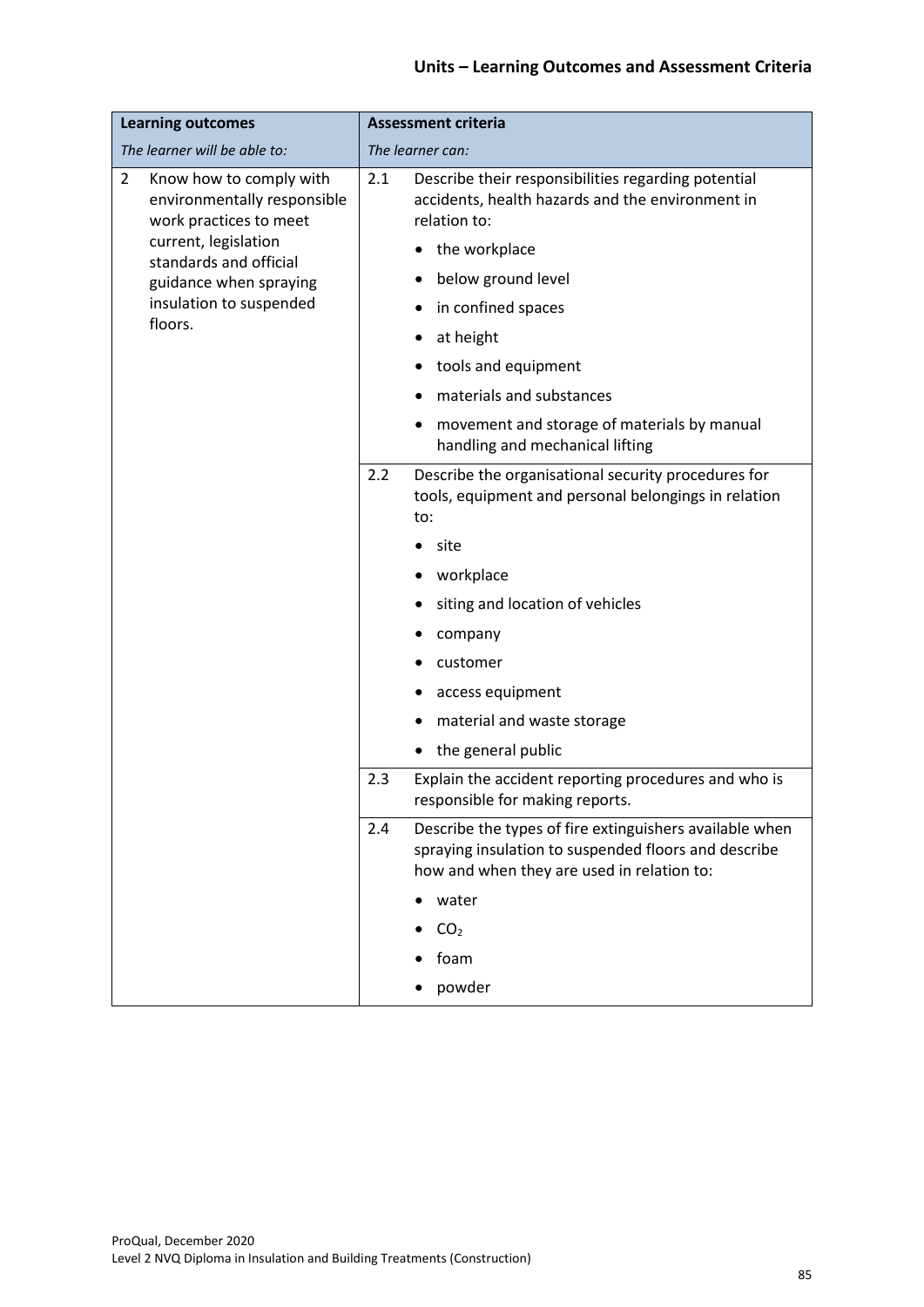| <b>Learning outcomes</b>                                                     | <b>Assessment criteria</b>                                                                                                                                                                             |  |  |
|------------------------------------------------------------------------------|--------------------------------------------------------------------------------------------------------------------------------------------------------------------------------------------------------|--|--|
| The learner will be able to:                                                 | The learner can:                                                                                                                                                                                       |  |  |
| 3<br>Comply with current,<br>relevant legislation,<br>standards and official | Demonstrate compliance with relevant legislation,<br>3.1<br>standards and official guidance when spraying insulation<br>to suspended floors in relation to the following:                              |  |  |
| guidance to carry out your<br>work and maintain safe and                     | methods of work                                                                                                                                                                                        |  |  |
| healthy work practices.                                                      | safe use of health and safety control equipment                                                                                                                                                        |  |  |
|                                                                              | safe use of access equipment<br>٠                                                                                                                                                                      |  |  |
|                                                                              | safe use, storage and handling of materials, tools and<br>equipment                                                                                                                                    |  |  |
|                                                                              | operative maintenance of installation equipment                                                                                                                                                        |  |  |
|                                                                              | specific risks to health including mental health                                                                                                                                                       |  |  |
|                                                                              | specific risks associated with ventilation (inside the<br>property and under floor) and also including<br>combustion appliances                                                                        |  |  |
|                                                                              | specific risks associated with working in confined<br>spaces                                                                                                                                           |  |  |
|                                                                              | 3.2<br>Explain why, when and how health and safety control<br>equipment, identified by the principles of prevention,<br>should be used when spraying insulation to suspended<br>floors in relation to: |  |  |
|                                                                              | collective protective measures                                                                                                                                                                         |  |  |
|                                                                              | personal protective equipment (PPE)                                                                                                                                                                    |  |  |
|                                                                              | respiratory protective equipment (RPE)                                                                                                                                                                 |  |  |
|                                                                              | local exhaust ventilation (LEV)                                                                                                                                                                        |  |  |
|                                                                              | Describe how emergencies should be responded to in<br>3.3<br>accordance with organisational authorisation and<br>personal skills in relation to:                                                       |  |  |
|                                                                              | fires                                                                                                                                                                                                  |  |  |
|                                                                              | spillages                                                                                                                                                                                              |  |  |
|                                                                              | injuries                                                                                                                                                                                               |  |  |
| 3.4                                                                          | emergencies relating to occupational activities                                                                                                                                                        |  |  |
|                                                                              | identification of and reporting of asbestos containing<br>materials                                                                                                                                    |  |  |
|                                                                              | Describe how to report risks and hazards identified by<br>the following:                                                                                                                               |  |  |
|                                                                              | risk assessment                                                                                                                                                                                        |  |  |
|                                                                              | personal assessment                                                                                                                                                                                    |  |  |
|                                                                              | methods of work                                                                                                                                                                                        |  |  |
|                                                                              | manufacturers' technical information                                                                                                                                                                   |  |  |
|                                                                              | data sheets                                                                                                                                                                                            |  |  |
|                                                                              | statutory regulations                                                                                                                                                                                  |  |  |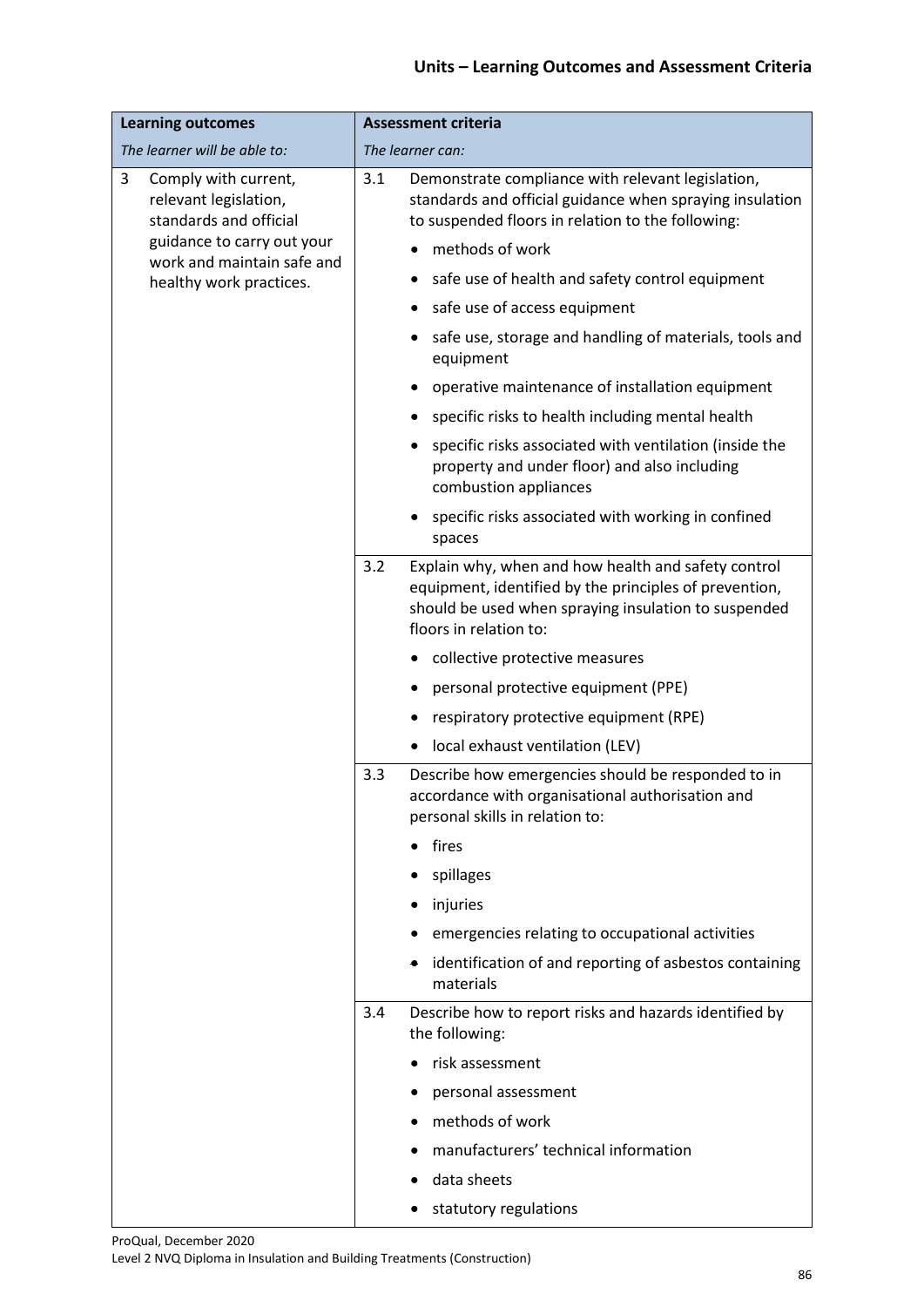| Continued                                                                                   |     | official guidance<br>٠                                                                                                                                                                                                                              |
|---------------------------------------------------------------------------------------------|-----|-----------------------------------------------------------------------------------------------------------------------------------------------------------------------------------------------------------------------------------------------------|
|                                                                                             |     | Control of Substances Hazardous to Health (COSHH)                                                                                                                                                                                                   |
| Select the required quantity<br>4<br>and quality of resources for<br>the methods of work to | 4.1 | Select resources associated with own work in relation to<br>materials, components and finishes, tools and<br>equipment.                                                                                                                             |
| spray insulation to<br>suspended floors.                                                    | 4.2 | Check the suitability, compatibility and characteristics of<br>the materials, components and finishes, determine if<br>they are moisture open or moisture closed and their<br>impact on the building.                                               |
|                                                                                             | 4.3 | Record and report issues or defects.                                                                                                                                                                                                                |
|                                                                                             | 4.4 | Describe why the characteristics, compatibility, quality,<br>uses, sustainability, limitations and defects associated<br>with the resources are important and how defects<br>should be rectified.                                                   |
|                                                                                             | 4.5 | Describe how the resources should be used and how<br>problems associated with the resources are reported in<br>relation to:                                                                                                                         |
|                                                                                             |     | protective sheeting                                                                                                                                                                                                                                 |
|                                                                                             |     | warning signs                                                                                                                                                                                                                                       |
|                                                                                             |     | temporary barriers                                                                                                                                                                                                                                  |
|                                                                                             |     | making good materials                                                                                                                                                                                                                               |
|                                                                                             |     | filling materials                                                                                                                                                                                                                                   |
|                                                                                             |     | sealants<br>٠                                                                                                                                                                                                                                       |
|                                                                                             |     | installation equipment                                                                                                                                                                                                                              |
|                                                                                             |     | all work tools                                                                                                                                                                                                                                      |
|                                                                                             | 4.6 | Describe how to confirm that the resources and<br>materials conform to the specification.                                                                                                                                                           |
|                                                                                             | 4.7 | Explain why the organisational procedures have been<br>developed and how they are used for the selection of<br>required resources.                                                                                                                  |
|                                                                                             | 4.8 | Describe how to identify the hazards associated with the<br>resources and methods of work and how they are<br>overcome.                                                                                                                             |
|                                                                                             | 4.9 | Describe how to calculate the quantity of materials<br>required and used to ensure adequacy of fill as per the<br>system designer specification and wastage associated<br>with the method and procedure to spray insulation to<br>suspended floors. |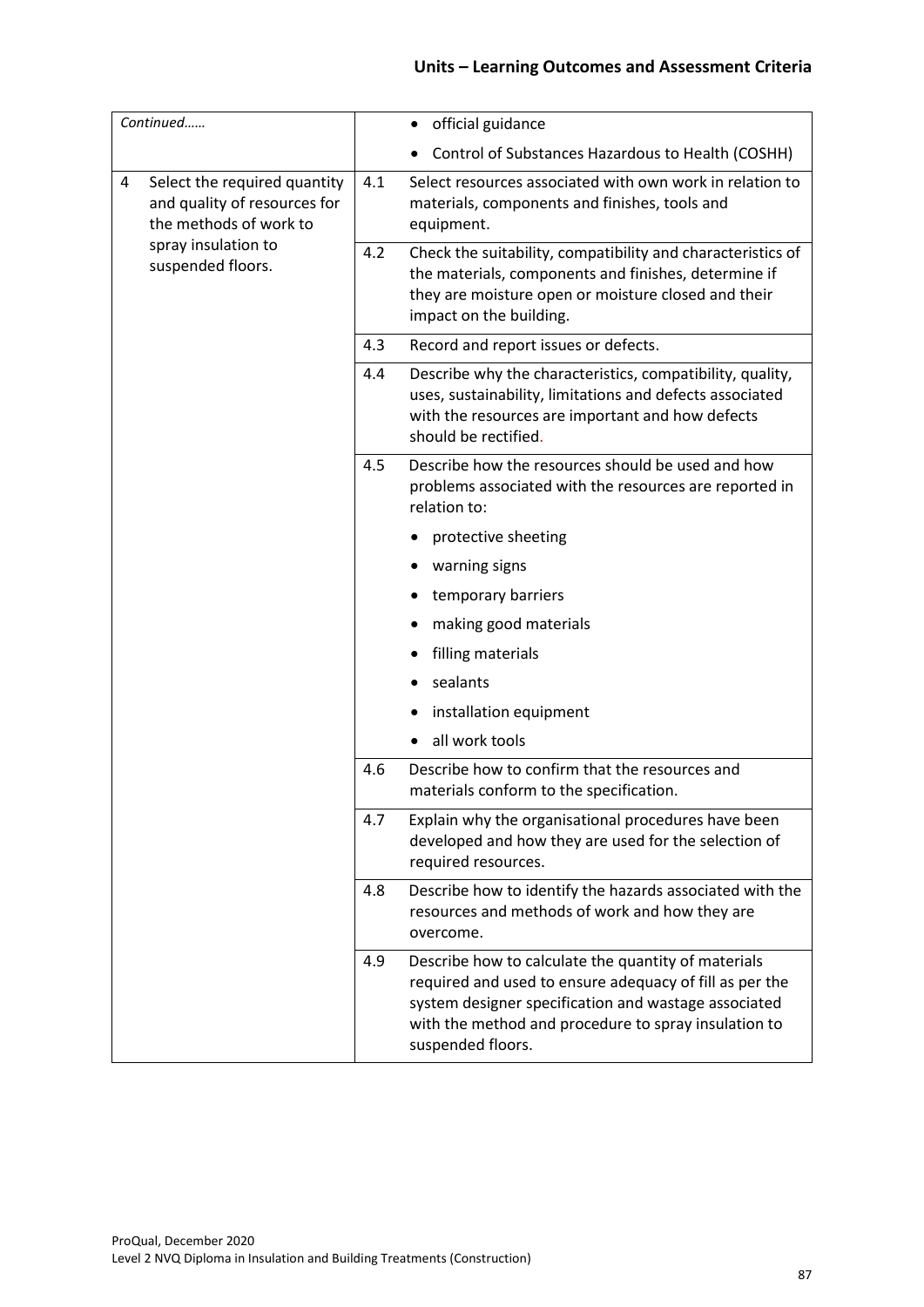| <b>Learning outcomes</b>                                                                             | <b>Assessment criteria</b>                                                                                                                                                                                                  |  |  |
|------------------------------------------------------------------------------------------------------|-----------------------------------------------------------------------------------------------------------------------------------------------------------------------------------------------------------------------------|--|--|
| The learner will be able to:                                                                         | The learner can:                                                                                                                                                                                                            |  |  |
| 5<br>Minimise the risk of damage<br>to the work and surrounding<br>area when spraying insulation     | 5.1<br>Protect the work and its surrounding area from damage in<br>accordance with safe working practices and organisational<br>procedures.                                                                                 |  |  |
| to suspended floors.                                                                                 | 5.2<br>Maintain a safe, clear and tidy work area.                                                                                                                                                                           |  |  |
|                                                                                                      | 5.3<br>Explain why it is important to maintain a safe, clear and tidy<br>work area.                                                                                                                                         |  |  |
|                                                                                                      | 5.4<br>Dispose of waste in accordance with current legislation.                                                                                                                                                             |  |  |
|                                                                                                      | Describe how to protect work and its surrounding area from<br>5.5<br>damage by general workplace activities, other occupations<br>and adverse weather conditions and how to minimise<br>damage to existing building fabric. |  |  |
|                                                                                                      | 5.6<br>Explain the importance of protecting the work and its<br>surrounding area against the risk of damage.                                                                                                                |  |  |
|                                                                                                      | 5.7<br>Explain why and how the disposal of waste must be carried<br>out safely in accordance with the following:                                                                                                            |  |  |
|                                                                                                      | current legislation                                                                                                                                                                                                         |  |  |
|                                                                                                      | environmental responsibilities                                                                                                                                                                                              |  |  |
|                                                                                                      | organisational procedures                                                                                                                                                                                                   |  |  |
|                                                                                                      | manufacturers' information                                                                                                                                                                                                  |  |  |
|                                                                                                      | data sheets                                                                                                                                                                                                                 |  |  |
|                                                                                                      | statutory regulations                                                                                                                                                                                                       |  |  |
|                                                                                                      | official guidance                                                                                                                                                                                                           |  |  |
| Complete the work within the<br>6<br>allocated time when spraying<br>insulation to suspended floors. | 6.1<br>Demonstrate completion of your work within the estimated,<br>allocated time and performance requirements of the system<br>design, method statement and the required standard.                                        |  |  |
|                                                                                                      | 6.2<br>Describe the purpose of the work programme, including the<br>estimated and allocated time and explain why deadlines<br>should be kept in relation to:                                                                |  |  |
|                                                                                                      | types of progress charts, timetables and estimated times                                                                                                                                                                    |  |  |
|                                                                                                      | organisational procedures for reporting circumstances<br>which will affect the work programme                                                                                                                               |  |  |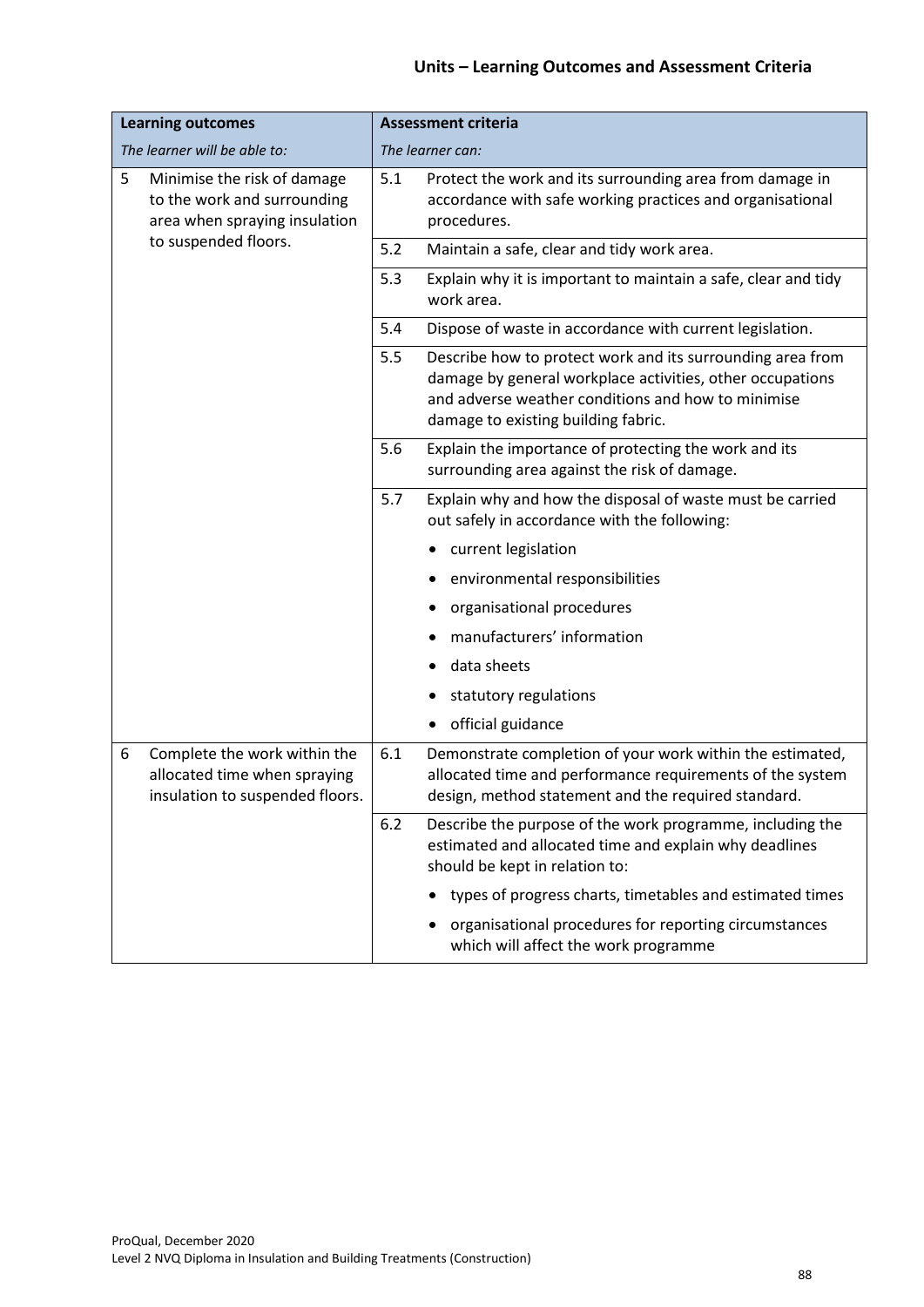| <b>Learning outcomes</b>                                    | <b>Assessment criteria</b>                                                                                                                                        |  |
|-------------------------------------------------------------|-------------------------------------------------------------------------------------------------------------------------------------------------------------------|--|
| The learner will be able to:                                | The learner can:                                                                                                                                                  |  |
| 7<br>Comply with the given<br>contract information to carry | 7.1<br>Demonstrate the following work skills when spraying<br>insulation to suspended floors:                                                                     |  |
| out the work efficiently to                                 | measuring                                                                                                                                                         |  |
| spray insulation to suspended<br>floors to the required     | marking out                                                                                                                                                       |  |
| specification.                                              | calculating                                                                                                                                                       |  |
|                                                             | cutting                                                                                                                                                           |  |
|                                                             | fitting                                                                                                                                                           |  |
|                                                             | filling                                                                                                                                                           |  |
|                                                             | positioning and securing                                                                                                                                          |  |
|                                                             | making good                                                                                                                                                       |  |
|                                                             | 7.2<br>Use and maintain all work tools and installation equipment.                                                                                                |  |
|                                                             | 7.3<br>Carry out external and internal pre installation checks<br>assessing, recording and reporting issues to include:                                           |  |
|                                                             | suitable access                                                                                                                                                   |  |
|                                                             | property suitability                                                                                                                                              |  |
|                                                             | structural integrity                                                                                                                                              |  |
|                                                             | dampness                                                                                                                                                          |  |
|                                                             | decay                                                                                                                                                             |  |
|                                                             | vents and ventilation                                                                                                                                             |  |
|                                                             | services (gas, electric, water, media cables)                                                                                                                     |  |
|                                                             | 7.4<br>Recognise, record and report the key issues that may inhibit<br>commencement of the work including but not limited to:                                     |  |
|                                                             | condition of building fabric                                                                                                                                      |  |
|                                                             | identification of any areas of potential water penetration                                                                                                        |  |
|                                                             | visibility and completeness of damp proof course                                                                                                                  |  |
|                                                             | condition of window and door seals                                                                                                                                |  |
|                                                             | height of internal floors in relation to external floor height                                                                                                    |  |
|                                                             | drainage and down pipes                                                                                                                                           |  |
|                                                             | protection and existence of sub floor ventilation                                                                                                                 |  |
| 7.5                                                         | Identify the potential risk of increased condensation following<br>installation relating to suspended floors and how to prevent<br>it.                            |  |
|                                                             | Check, record and report issues with under floor (cross flow)<br>7.6<br>ventilation, flues, chimneys and combustion air ventilators<br>pre and post installation. |  |
|                                                             | Prepare floor for insulation creating access points taking into<br>7.7<br>consideration the following but not limited to:                                         |  |
|                                                             | safe systems of work                                                                                                                                              |  |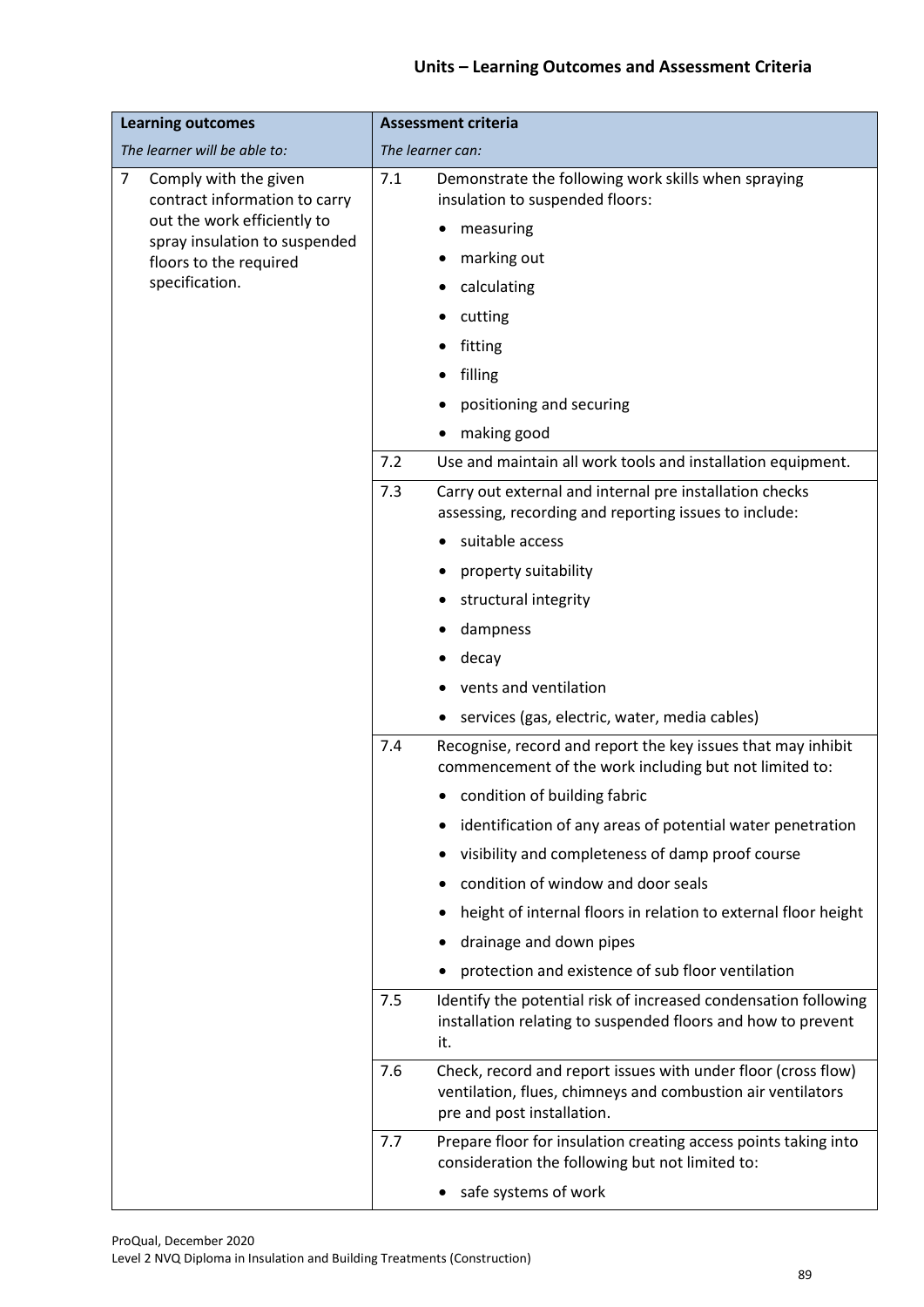|      | minimising damage                                                                                                                                                                                                                          |
|------|--------------------------------------------------------------------------------------------------------------------------------------------------------------------------------------------------------------------------------------------|
|      | checking existing services                                                                                                                                                                                                                 |
|      | building construction and heritage significance                                                                                                                                                                                            |
|      | customer safety                                                                                                                                                                                                                            |
| 7.8  | Check for hidden utilities.                                                                                                                                                                                                                |
| 7.9  | Maintain integrity of membranes.                                                                                                                                                                                                           |
| 7.10 | Remove and minimise damage to floorcoverings.                                                                                                                                                                                              |
| 7.11 | Ensure the minimum void area air space is maintained by<br>removing debris.                                                                                                                                                                |
| 7.12 | Clear and safeguard existing and install additional ventilation<br>in accordance with the design and installation checks and<br>report back issues which impact the ventilation assessment.                                                |
| 7.13 | Protect the building occupants and their property.                                                                                                                                                                                         |
| 7.14 | Confirm pre-installation material checks are within specified<br>parameters to include checking and reporting defects.                                                                                                                     |
| 7.15 | Rectify defects in preparation of insulation measures.                                                                                                                                                                                     |
| 7.16 | Assemble, operate, clean and disassemble installation<br>processing equipment.                                                                                                                                                             |
| 7.17 | Calibrate equipment to measure density, flow and quality<br>tests.                                                                                                                                                                         |
| 7.18 | Spray insulation to suspended floors.                                                                                                                                                                                                      |
| 7.19 | Maintain existing sound-proofing.                                                                                                                                                                                                          |
| 7.20 | Install and maintain fire resistant barriers.                                                                                                                                                                                              |
| 7.21 | Complete post installation checks in accordance with the<br>design, method statement and installations operations<br>manual and report issues to include but not limited to<br>safeguarding the combustion ventilation and report defects. |
| 7.22 | Provide post installation advice and guidance to building<br>occupants including homeowner packs.                                                                                                                                          |
| 7.23 | Handover and sign off to the customers satisfaction.                                                                                                                                                                                       |
| 7.24 | Clean and disassemble installation processing equipment and<br>pack away for transportation.                                                                                                                                               |
| 7.25 | Work at height using access equipment                                                                                                                                                                                                      |
|      |                                                                                                                                                                                                                                            |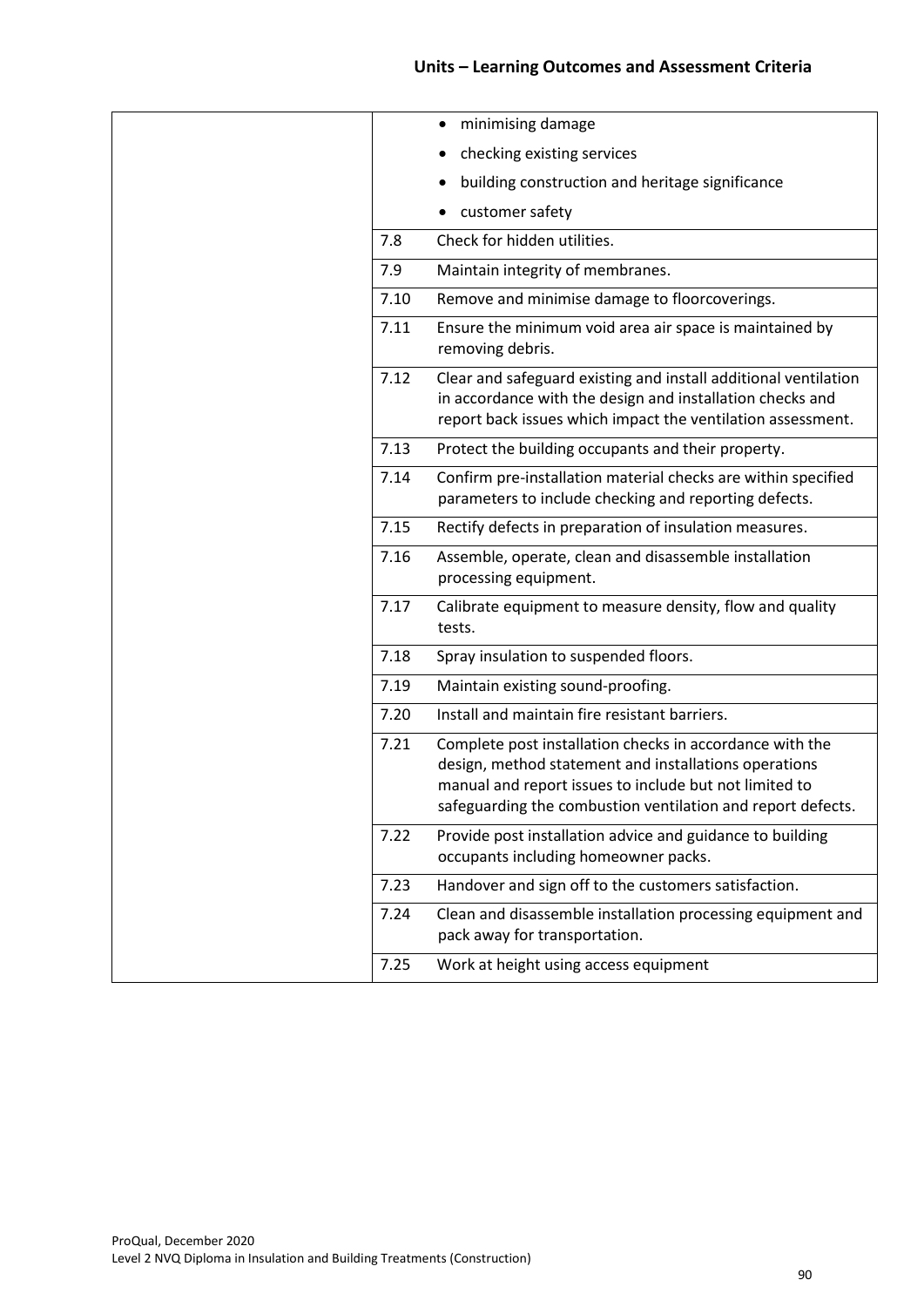| $\overline{7}$<br>Comply with the given<br>contract information to carry<br>out the work efficiently to<br>spray insulation to suspended<br>floors to the required<br>specification. | 7.26 | Describe how the methods of work to meet the specification,<br>are carried out and how problems are identified and reported<br>by the application of knowledge for safe, healthy and<br>environmental work practices, procedures and skills relating to<br>the method and area of work relating to the following:<br>• the suitability, compatibility and characteristics of the<br>materials, components and finishes, and determine if they<br>are moisture open or moisture closed, their impact on the                                                                                         |
|--------------------------------------------------------------------------------------------------------------------------------------------------------------------------------------|------|----------------------------------------------------------------------------------------------------------------------------------------------------------------------------------------------------------------------------------------------------------------------------------------------------------------------------------------------------------------------------------------------------------------------------------------------------------------------------------------------------------------------------------------------------------------------------------------------------|
|                                                                                                                                                                                      |      | building and their appropriateness to the design and<br>physical application                                                                                                                                                                                                                                                                                                                                                                                                                                                                                                                       |
|                                                                                                                                                                                      |      | • how to record and report issues or defects with the<br>materials, components and finishes                                                                                                                                                                                                                                                                                                                                                                                                                                                                                                        |
|                                                                                                                                                                                      |      | why it is important to carry out external and internal pre-<br>installation checks                                                                                                                                                                                                                                                                                                                                                                                                                                                                                                                 |
|                                                                                                                                                                                      |      | how to carry out external and internal pre-installation<br>checks, assessing, recording and reporting issues to<br>include:                                                                                                                                                                                                                                                                                                                                                                                                                                                                        |
|                                                                                                                                                                                      |      | suitable access<br>property suitability<br>structural integrity<br>dampness<br>decay<br>vents and ventilation<br>services (gas, electric, water, media cables)<br>• why it is important to ensure that all necessary repairs are<br>completed prior to installation                                                                                                                                                                                                                                                                                                                                |
|                                                                                                                                                                                      |      | how to recognise, record and report the key issues that<br>$\bullet$<br>may inhibit commencement of the work including but not<br>limited to:                                                                                                                                                                                                                                                                                                                                                                                                                                                      |
|                                                                                                                                                                                      |      | condition of building fabric<br>identification of any areas of potential water<br>penetration<br>visibility and completeness of damp proof course<br>condition of window and door seals<br>height of internal floors in relation to external floor<br>height<br>condition of roof<br>damaged or spalled brickwork<br>rain and waste water goods<br>protection and existence of sub floor ventilation<br>cavity width and identification of any debris<br>how to identify when specialist skills and knowledge are<br>$\bullet$<br>required and report accordingly including but not limited<br>to: |
|                                                                                                                                                                                      |      | fire safety<br>electrical<br>asbestos<br>Radon<br>heritage<br>archaeological and architectural features<br>-                                                                                                                                                                                                                                                                                                                                                                                                                                                                                       |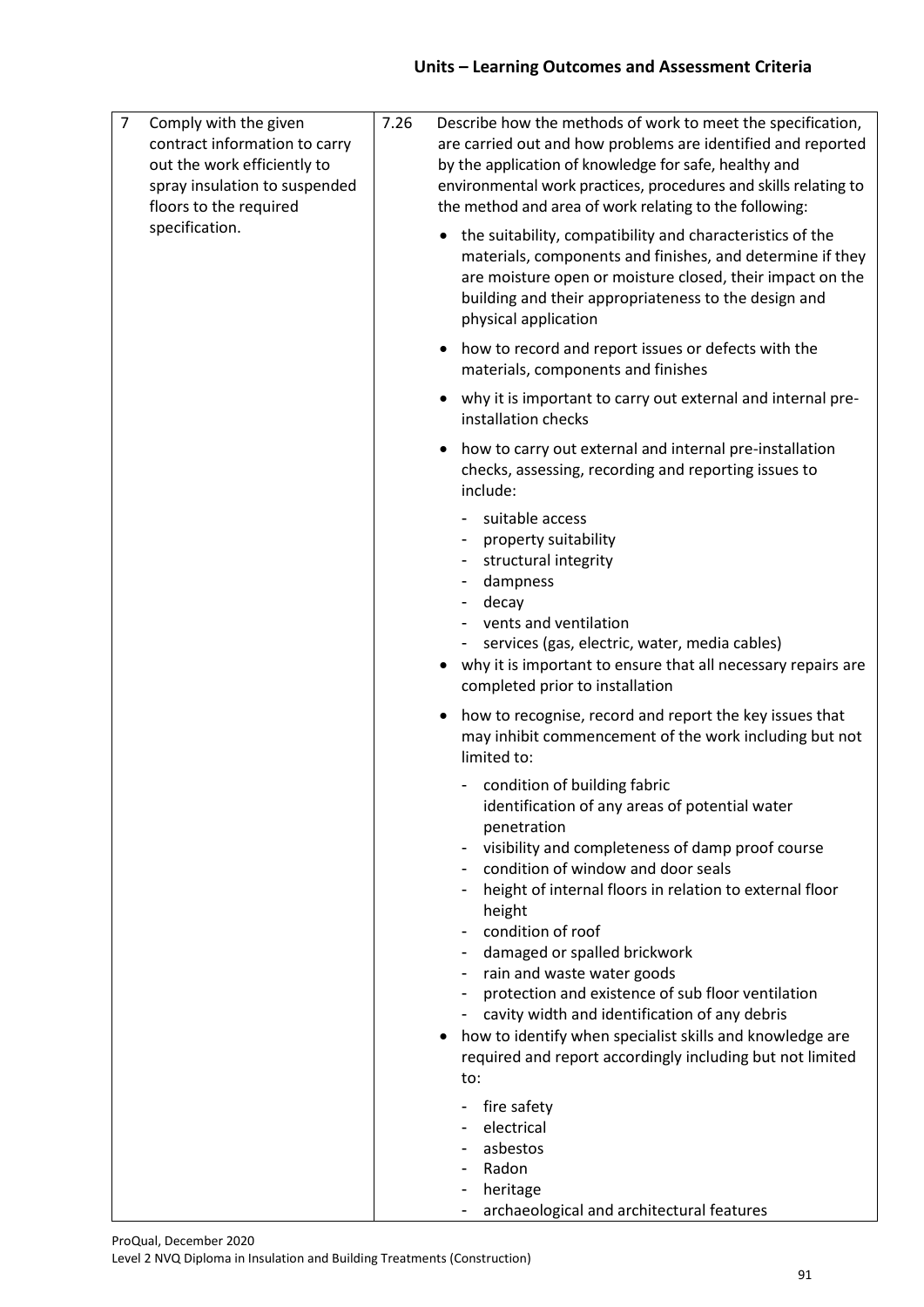|  | - ecology<br>ventilation<br>exposure & topography<br>the relevance of an assessment of significance and how to<br>recognise specific requirements for structures of special<br>interest, traditional construction, hard-to-treat buildings<br>and historical significance                                                                                                            |
|--|--------------------------------------------------------------------------------------------------------------------------------------------------------------------------------------------------------------------------------------------------------------------------------------------------------------------------------------------------------------------------------------|
|  | how to identify, record, report and rectify unintended<br>consequences not addressed in the design, including but<br>not limited to the existence of: thermal bridges, thermal<br>bypassing and water ingress, inadequate ventilation and<br>condensation risk                                                                                                                       |
|  | why it is important to avoid unintended consequences                                                                                                                                                                                                                                                                                                                                 |
|  | how to check, record and report issues with under floor<br>(cross flow) ventilation, flues, chimneys and combustion<br>air ventilators pre and post installation                                                                                                                                                                                                                     |
|  | why it is important to explain installation procedure to<br>building occupants to include but not limited to the<br>following:                                                                                                                                                                                                                                                       |
|  | scope and work programme<br>safety requirements during the installation process<br>protection of property and personal items<br>specific benefits and implications to include<br>homeowner information<br>agreed standards of making good<br>the implications of existing guarantees and warranties<br>that may be compromised by the installation to include<br>but not limited to: |
|  | timber treatments<br>replacement wall ties<br>injected damp proof course<br>under floor and central heating systems<br>Radon barriers<br>electrical wiring<br>services<br>how to identify and follow the installation quality<br>٠<br>requirements                                                                                                                                   |
|  | how to work with, around and in close proximity to plant<br>and machinery                                                                                                                                                                                                                                                                                                            |
|  | how to direct and guide the operations and movement of<br>٠<br>plant and machinery to ensure protection of a safe<br>working environment                                                                                                                                                                                                                                             |
|  | why it is important to recognise the potential risk of<br>٠<br>increased condensation following installation relating to<br>suspended floors and how to prevent it                                                                                                                                                                                                                   |
|  | how to prepare a floor for insulation, creating access<br>٠<br>points taking into consideration the following but not<br>limited to:                                                                                                                                                                                                                                                 |
|  | safe systems of work                                                                                                                                                                                                                                                                                                                                                                 |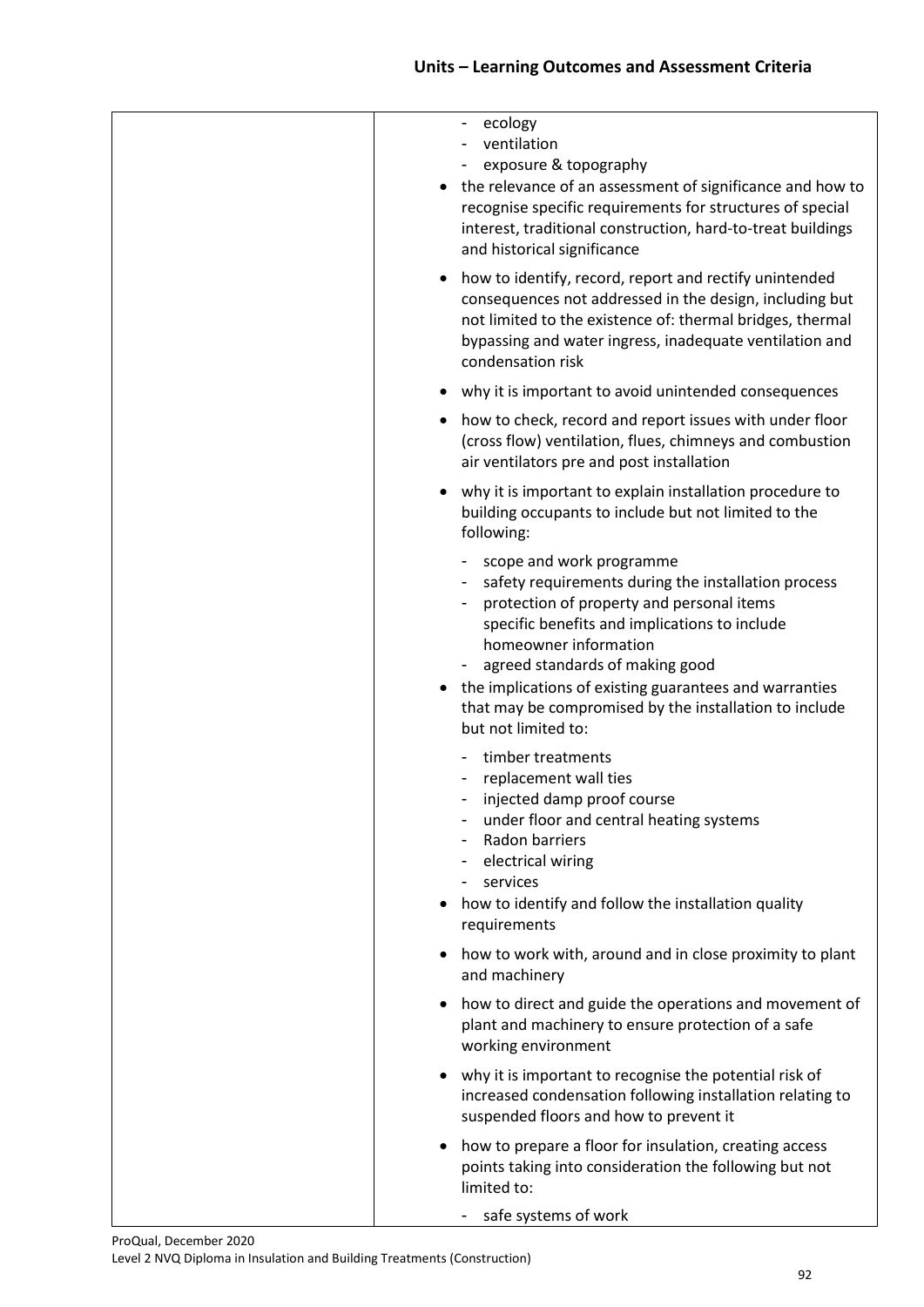| minimising damage<br>checking existing services<br>building construction and heritage significance<br>customer safety<br>$\overline{\phantom{a}}$<br>archaeology<br>-<br>how to check for hidden utilities                       |
|----------------------------------------------------------------------------------------------------------------------------------------------------------------------------------------------------------------------------------|
| the importance of ensuring all work to services (gas,<br>electric, water) is carried out by suitably qualified people                                                                                                            |
| how to maintain integrity of membranes<br>٠                                                                                                                                                                                      |
| how to remove and minimise damage to floorcoverings                                                                                                                                                                              |
| why it is important to ensure the minimum void area air<br>space is maintained by removing debris as required                                                                                                                    |
| why it is important to clear and safeguard existing and<br>install additional ventilation if required in accordance with<br>the design and installation checks and report back issues<br>which impact the ventilation assessment |
| how to protect the building occupants and their property<br>٠                                                                                                                                                                    |
| how to assemble, operate, clean and disassemble<br>installation processing equipment                                                                                                                                             |
| how to calibrate equipment to measure density, flow and<br>٠<br>quality tests                                                                                                                                                    |
| how to spray insulation to suspended floors<br>٠                                                                                                                                                                                 |
| how to ensure pre-installation material checks are within<br>٠<br>specified parameters to include checking and recording<br>batch number and reporting defects                                                                   |
| the different types of air and vapour control layers and<br>breather membranes, where and how they should be<br>used and why it is important to install them correctly                                                           |
| the importance of ensuring the integrity of air and vapour<br>control layers and breather membranes following<br>installation and the need to maintain continuity                                                                |
| why it is important to immediately record and report<br>٠<br>unforeseen events including but not limited to equipment<br>malfunctions, situations and faults not identified in the<br>original design                            |
| how to ensure existing cross flow ventilation is maintained<br>٠<br>within the floor void                                                                                                                                        |
| how to maintain existing sound-proofing<br>٠                                                                                                                                                                                     |
| how to install and maintain fire resistant barriers                                                                                                                                                                              |
| why it is important to minimise thermal bridging through<br>compliance with design detail ensuring a consistent level<br>of insulation of the area being insulated                                                               |
| why it is important to complete post installation checks in<br>٠<br>accordance with the design, method statement and<br>installations operations manual and report issues to                                                     |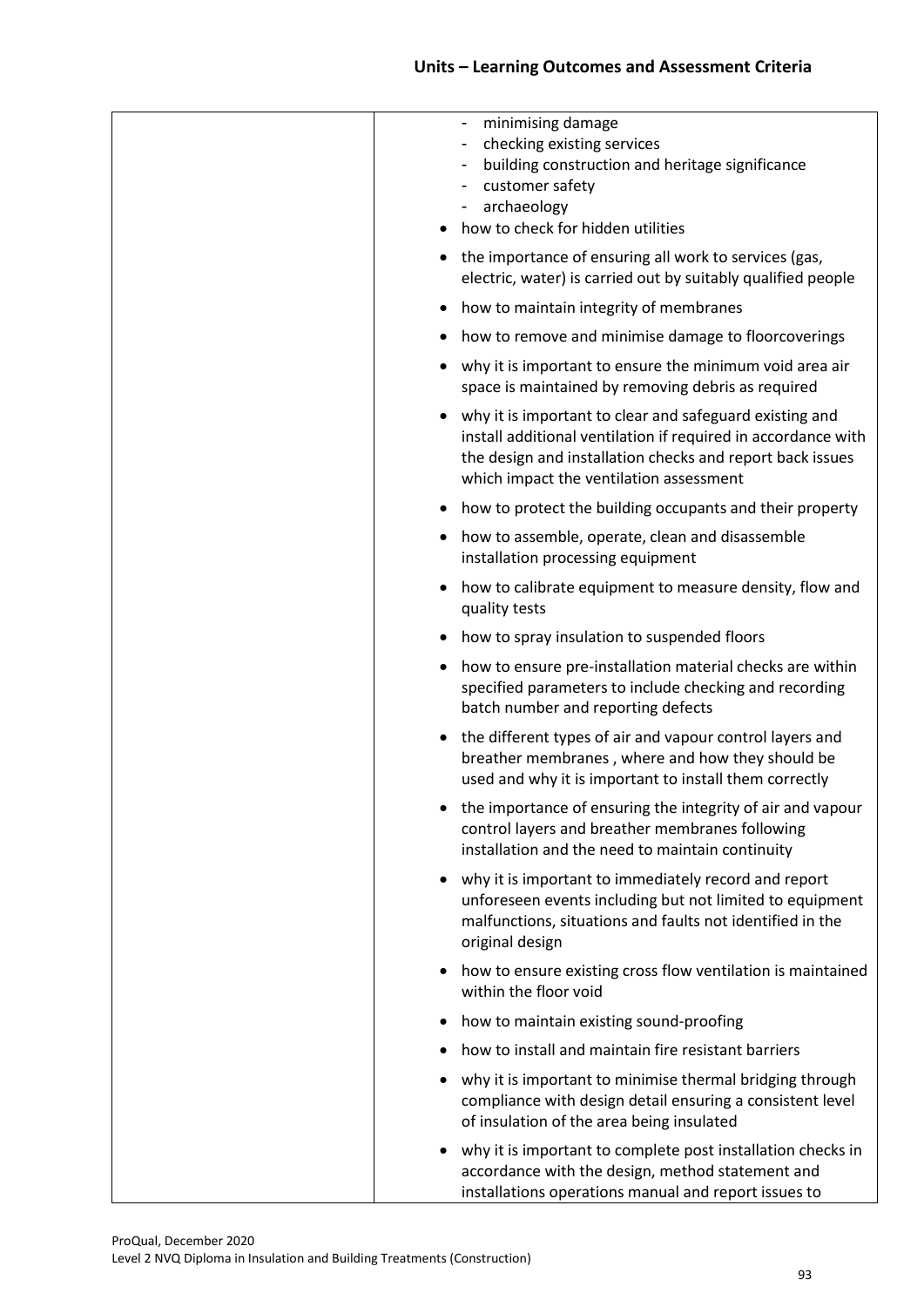|           | include but not limited to safeguarding the combustion<br>ventilation and report defects                                                      |
|-----------|-----------------------------------------------------------------------------------------------------------------------------------------------|
| $\bullet$ | why it is important to provide post installation advice and<br>guidance to building occupants including homeowner<br>packs                    |
|           | how to handover and sign off to the customers<br>satisfaction                                                                                 |
|           | how to clean and disassemble installation processing<br>equipment and pack away for transportation                                            |
|           | how to use all work tools and installation equipment in<br>line with manufacturers and system specifications                                  |
| ٠         | how to work at height using access equipment and<br>harness systems                                                                           |
|           | how and why maintenance of all work tools and<br>installation equipment is carried out                                                        |
|           |                                                                                                                                               |
| 7.27      | Describe the needs of other occupations and the importance<br>of team work and communication when spraying insulation to<br>suspended floors. |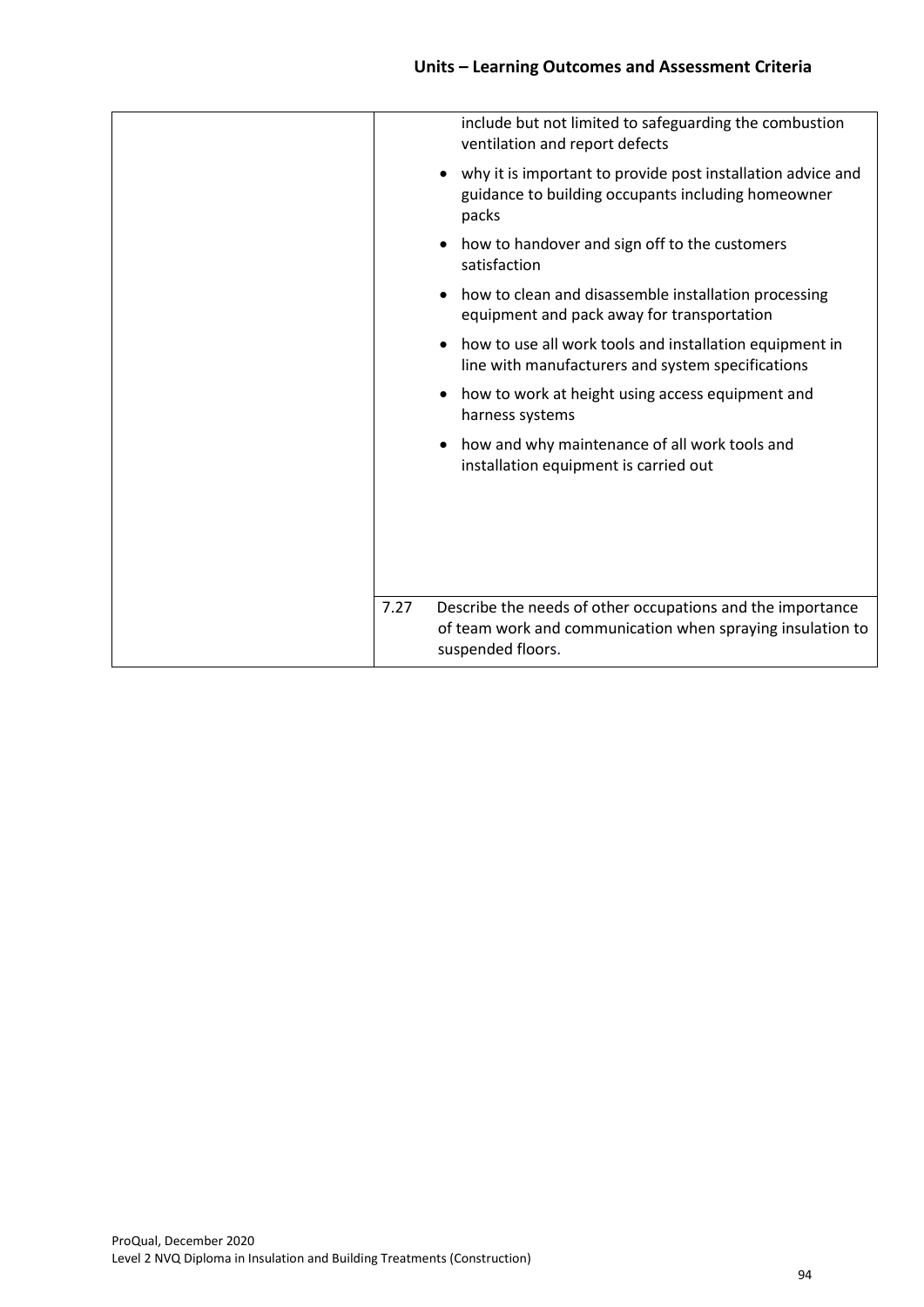| Additional information about this unit |                                                                                                                                                                                                                                                                                                                    |  |  |
|----------------------------------------|--------------------------------------------------------------------------------------------------------------------------------------------------------------------------------------------------------------------------------------------------------------------------------------------------------------------|--|--|
| <b>Assessment Guidance</b>             | This unit must be assessed in a work environment, in<br>accordance with the ConstructionSkills' Consolidated<br>Assessment Strategy for Construction and the Built<br>Environment.<br>Assessors for this unit must have verifiable, current industry<br>experience and a sufficient depth of relevant occupational |  |  |
|                                        | expertise and knowledge, and must use a combination of<br>assessment methods as defined in the Consolidated<br>Assessment Strategy.                                                                                                                                                                                |  |  |
|                                        | Workplace evidence of skills cannot be simulated.                                                                                                                                                                                                                                                                  |  |  |
| Sector Subject Areas                   | 5.2 Building and Construction                                                                                                                                                                                                                                                                                      |  |  |
| Availability for use                   | Shared unit                                                                                                                                                                                                                                                                                                        |  |  |
| Unit guided learning hours             | 100                                                                                                                                                                                                                                                                                                                |  |  |
| Assessment                             | 10                                                                                                                                                                                                                                                                                                                 |  |  |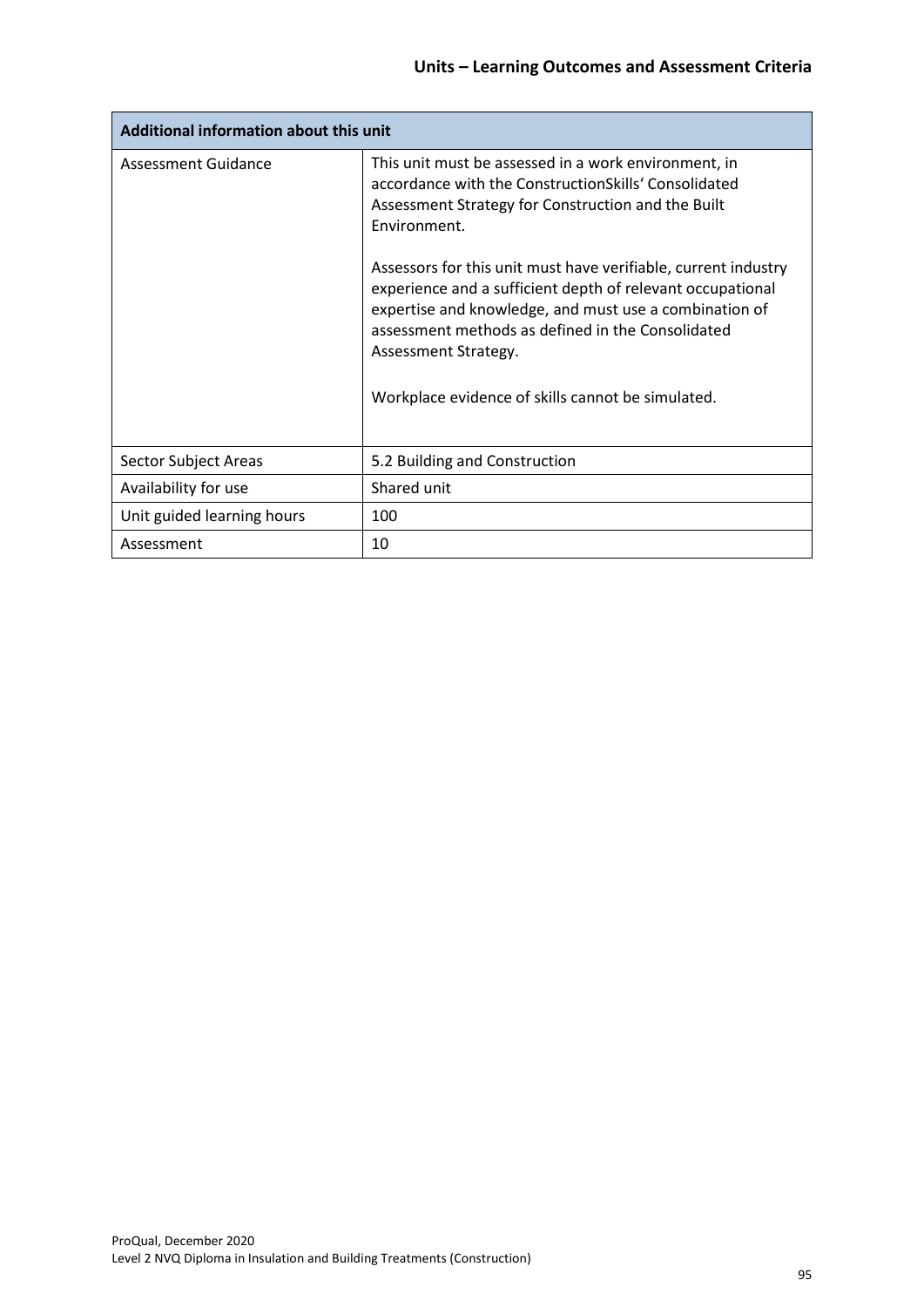| Title:                                                                                                                                                                                                                                          | Installing insulation to cold roofs in the workplace |     |                                                                                                                                                                                   |  |  |
|-------------------------------------------------------------------------------------------------------------------------------------------------------------------------------------------------------------------------------------------------|------------------------------------------------------|-----|-----------------------------------------------------------------------------------------------------------------------------------------------------------------------------------|--|--|
| <b>Unit Number:</b><br>K/618/5674                                                                                                                                                                                                               |                                                      |     |                                                                                                                                                                                   |  |  |
| <b>Learning outcomes</b><br>The learner will be able to:                                                                                                                                                                                        |                                                      |     | <b>Assessment criteria</b><br>The learner can:                                                                                                                                    |  |  |
| Interpret the given design<br>1<br>information relating to the<br>work and resources to<br>confirm its accuracy,<br>completeness and relevance<br>to the building type, fabric<br>and condition when<br>installing insulation to cold<br>roofs. |                                                      | 1.1 | Interpret and extract relevant information from:<br>drawings<br>specifications<br>schedules<br>method statements<br>risk assessments<br>manufacturers' information<br>data sheets |  |  |
|                                                                                                                                                                                                                                                 |                                                      | 1.2 | Comply with information and/or instructions derived<br>from risk assessments and method statements.                                                                               |  |  |
|                                                                                                                                                                                                                                                 |                                                      | 1.3 | Describe why the organisational procedures have been<br>developed and how they are implemented.                                                                                   |  |  |
|                                                                                                                                                                                                                                                 |                                                      | 1.4 | Explain the importance of organisational procedures to<br>solve problems and why it is important to follow them.                                                                  |  |  |
|                                                                                                                                                                                                                                                 |                                                      | 1.5 | Describe different types of information, their source,<br>accuracy, completeness and how they are interpreted in<br>relation to:                                                  |  |  |
|                                                                                                                                                                                                                                                 |                                                      |     | drawings                                                                                                                                                                          |  |  |
|                                                                                                                                                                                                                                                 |                                                      |     | specifications                                                                                                                                                                    |  |  |
|                                                                                                                                                                                                                                                 |                                                      |     | schedules                                                                                                                                                                         |  |  |
|                                                                                                                                                                                                                                                 |                                                      |     | method statements                                                                                                                                                                 |  |  |
|                                                                                                                                                                                                                                                 |                                                      |     | risk assessments                                                                                                                                                                  |  |  |
|                                                                                                                                                                                                                                                 |                                                      |     | design                                                                                                                                                                            |  |  |
|                                                                                                                                                                                                                                                 |                                                      |     | standards                                                                                                                                                                         |  |  |
|                                                                                                                                                                                                                                                 |                                                      |     | manufacturers' information                                                                                                                                                        |  |  |
|                                                                                                                                                                                                                                                 |                                                      |     | data sheets                                                                                                                                                                       |  |  |
|                                                                                                                                                                                                                                                 |                                                      |     | official guidance                                                                                                                                                                 |  |  |
|                                                                                                                                                                                                                                                 |                                                      |     | current legislation and regulations governing<br>buildings                                                                                                                        |  |  |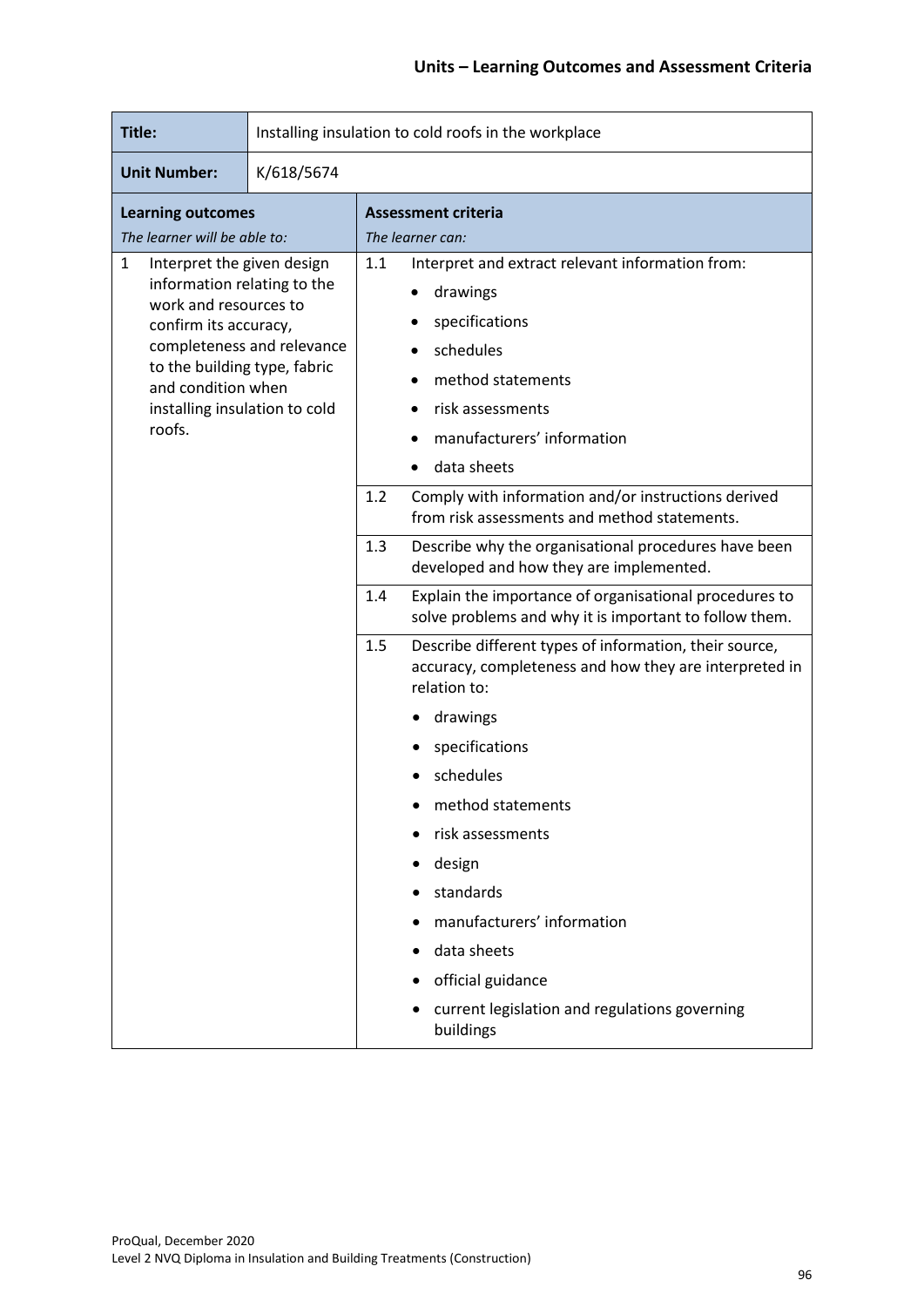| <b>Learning outcomes</b>                                                                           | <b>Assessment criteria</b>                                                                                                                            |  |
|----------------------------------------------------------------------------------------------------|-------------------------------------------------------------------------------------------------------------------------------------------------------|--|
| The learner will be able to:                                                                       | The learner can:                                                                                                                                      |  |
| $\overline{2}$<br>Know how to comply with<br>environmentally responsible<br>work practices to meet | Describe their responsibilities regarding potential<br>2.1<br>accidents, health hazards and the environment in<br>relation to:                        |  |
| current legislation standards<br>and official guidance when                                        | the workplace                                                                                                                                         |  |
| installing insulation to cold                                                                      | below ground level                                                                                                                                    |  |
| roofs.                                                                                             | confined spaces                                                                                                                                       |  |
|                                                                                                    | at height                                                                                                                                             |  |
|                                                                                                    | tools and equipment                                                                                                                                   |  |
|                                                                                                    | materials and substances                                                                                                                              |  |
|                                                                                                    | movement and storage of materials by manual<br>handling and mechanical lifting                                                                        |  |
|                                                                                                    | 2.2<br>Describe the organisational security procedures for<br>tools, equipment and personal belongings in relation<br>to:                             |  |
|                                                                                                    | site                                                                                                                                                  |  |
|                                                                                                    | workplace                                                                                                                                             |  |
|                                                                                                    | siting and location of vehicles                                                                                                                       |  |
|                                                                                                    | company                                                                                                                                               |  |
|                                                                                                    | customer                                                                                                                                              |  |
|                                                                                                    | assess equipment                                                                                                                                      |  |
|                                                                                                    | materials and waste storage                                                                                                                           |  |
|                                                                                                    | the general public                                                                                                                                    |  |
|                                                                                                    | 2.3<br>Explain the accident reporting procedures and who is<br>responsible for making reports.                                                        |  |
|                                                                                                    | Describe the types of fire extinguishers available when<br>2.4<br>installing to cold roofs and describe how and when they<br>are used in relation to: |  |
|                                                                                                    | water                                                                                                                                                 |  |
|                                                                                                    | CO <sub>2</sub>                                                                                                                                       |  |
|                                                                                                    | foam                                                                                                                                                  |  |
|                                                                                                    | powder                                                                                                                                                |  |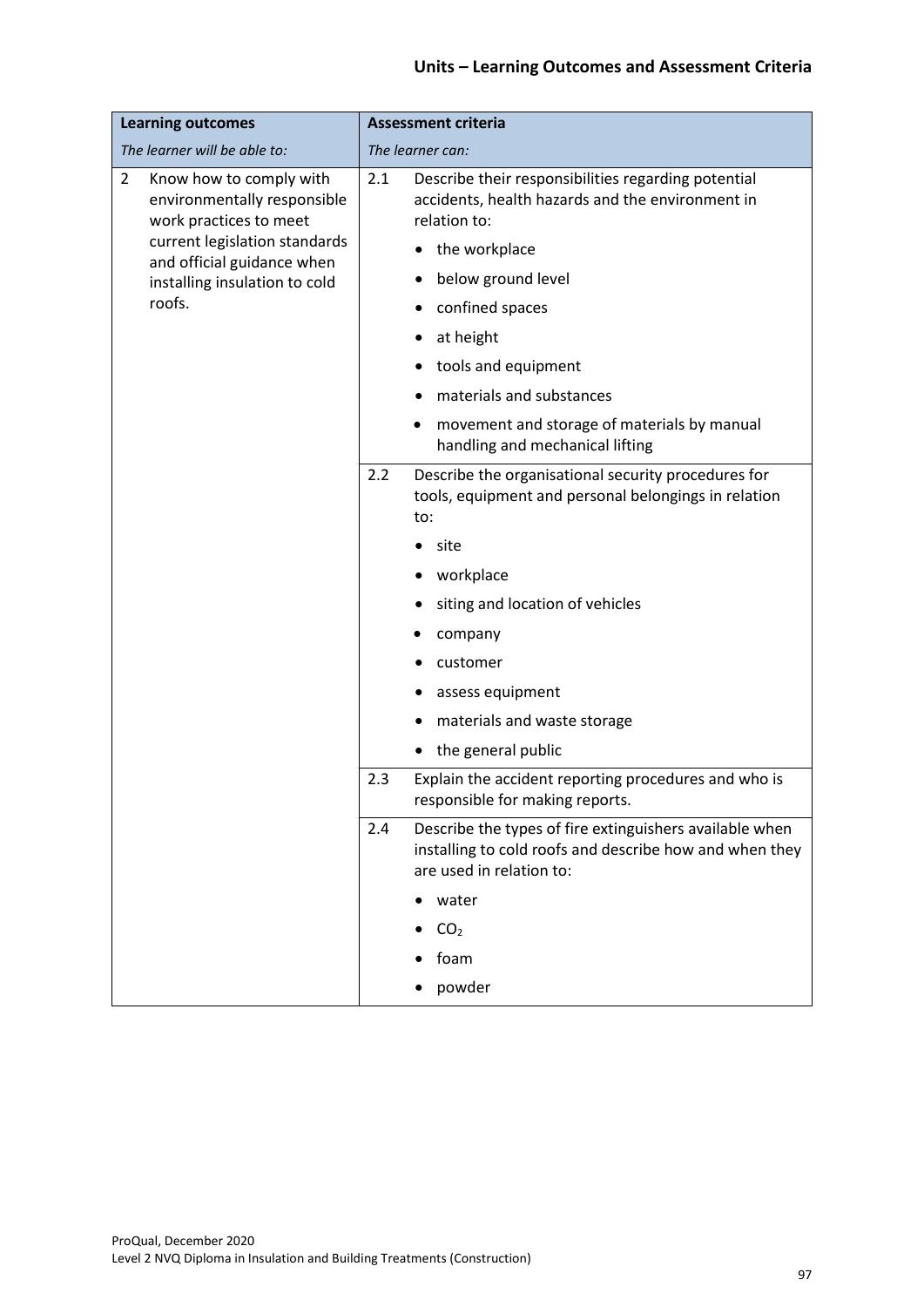| <b>Learning outcomes</b>                                                     | <b>Assessment criteria</b>                                                                                                                                                                         |  |
|------------------------------------------------------------------------------|----------------------------------------------------------------------------------------------------------------------------------------------------------------------------------------------------|--|
| The learner will be able to:                                                 | The learner can:                                                                                                                                                                                   |  |
| 3<br>Comply with current,<br>relevant legislation,<br>standards and official | Demonstrate compliance with, relevant legislation,<br>3.1<br>standards and official guidance when installing<br>insulation to cold roofs in relation to the following:                             |  |
| guidance to carry out your<br>work and maintain safe                         | methods of work                                                                                                                                                                                    |  |
| and healthy work practices                                                   | safe use of health and safety control equipment                                                                                                                                                    |  |
|                                                                              | safe use of access equipment and harness systems                                                                                                                                                   |  |
|                                                                              | safe use, storage and handling of materials, tools<br>and equipment                                                                                                                                |  |
|                                                                              | specific risks to health including mental health                                                                                                                                                   |  |
|                                                                              | specific risks associated with ventilation (roof<br>space, inside the property and under floor) and<br>combustion appliances                                                                       |  |
|                                                                              | 3.2<br>Explain why, when and how health and safety control<br>equipment, identified by the principles of prevention,<br>should be used when installing insulation to cold roofs<br>in relation to: |  |
|                                                                              | collective protective measures                                                                                                                                                                     |  |
|                                                                              | personal protective equipment (PPE)                                                                                                                                                                |  |
|                                                                              | respiratory protective equipment (RPE)                                                                                                                                                             |  |
|                                                                              | local exhaust ventilation (LEV)                                                                                                                                                                    |  |
|                                                                              | 3.3<br>Describe how emergencies should be responded to in<br>accordance with organisational authorisation and<br>personal skills in relation to:                                                   |  |
|                                                                              | fires                                                                                                                                                                                              |  |
|                                                                              | spillages                                                                                                                                                                                          |  |
|                                                                              | injuries                                                                                                                                                                                           |  |
|                                                                              | emergencies relating to occupational activities                                                                                                                                                    |  |
|                                                                              | identification of and reporting of asbestos<br>containing materials                                                                                                                                |  |
|                                                                              | Describe how to report risks and hazards identified by<br>3.4<br>the following:                                                                                                                    |  |
|                                                                              | risk assessment                                                                                                                                                                                    |  |
|                                                                              | personal assessment                                                                                                                                                                                |  |
|                                                                              | methods of work                                                                                                                                                                                    |  |
|                                                                              | manufacturers' technical information                                                                                                                                                               |  |
|                                                                              | data sheets                                                                                                                                                                                        |  |
|                                                                              | statutory regulations                                                                                                                                                                              |  |
|                                                                              | official guidance                                                                                                                                                                                  |  |
|                                                                              | • Control of Substances Hazardous to Health (COSHH)                                                                                                                                                |  |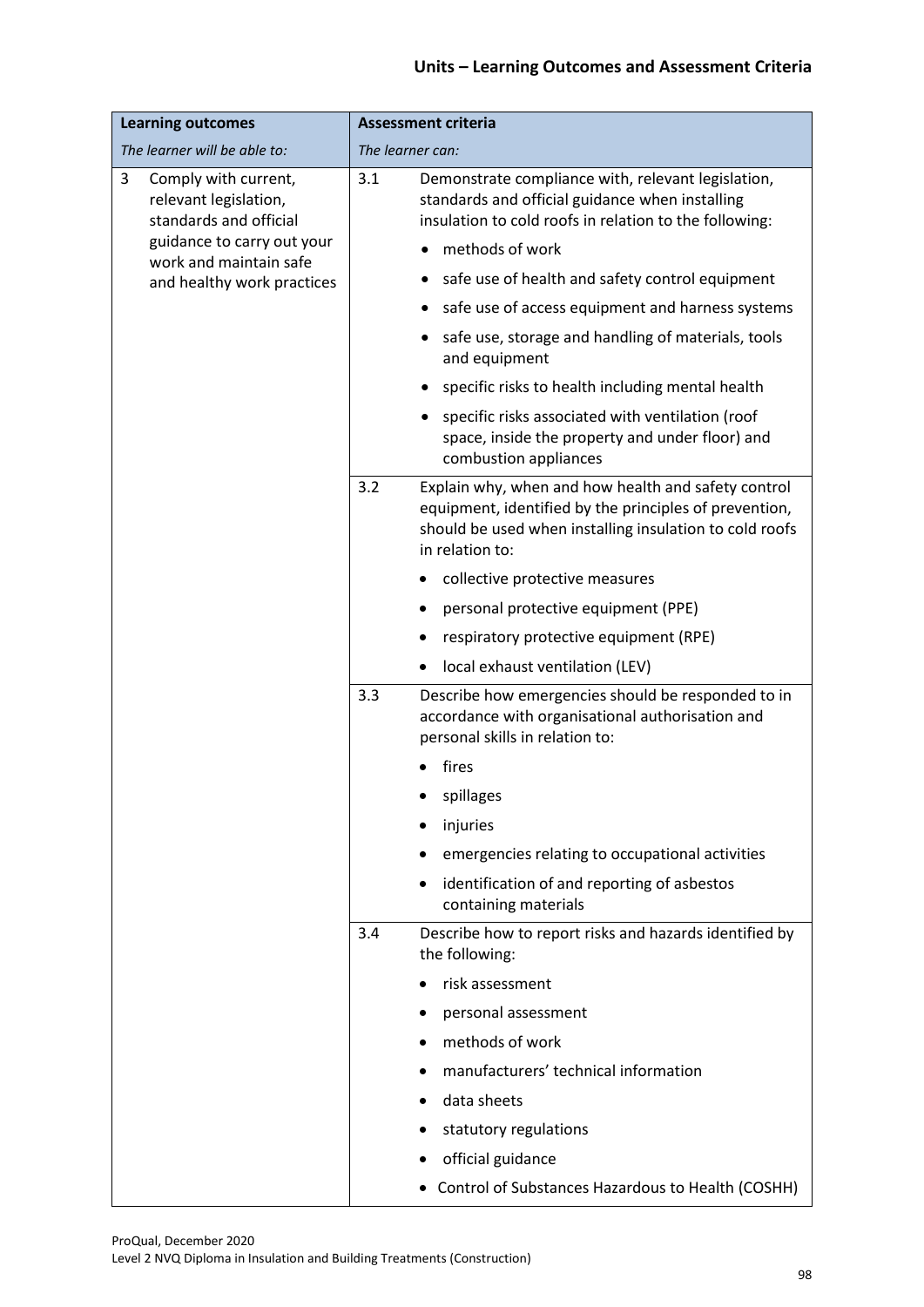| <b>Learning outcomes</b>                                                                                                            | <b>Assessment criteria</b>                                                                                                                                                                                                                                                                                                                                                      |  |
|-------------------------------------------------------------------------------------------------------------------------------------|---------------------------------------------------------------------------------------------------------------------------------------------------------------------------------------------------------------------------------------------------------------------------------------------------------------------------------------------------------------------------------|--|
| The learner will be able to:                                                                                                        | The learner can:                                                                                                                                                                                                                                                                                                                                                                |  |
| 4<br>Select the required<br>quantity and quality of<br>resources for the methods<br>of work to install insulation<br>to cold roofs. | Select resources associated with own work in relation<br>4.1<br>to materials, components, fixings, finishes, tools and<br>equipment.                                                                                                                                                                                                                                            |  |
|                                                                                                                                     | 4.2<br>Check the suitability, compatibility characteristics of<br>the materials, components, fixing and finishes<br>determine if they are moisture open or moisture<br>closed and their impact on the building.                                                                                                                                                                 |  |
|                                                                                                                                     | 4.3<br>Record and report issues or defects                                                                                                                                                                                                                                                                                                                                      |  |
|                                                                                                                                     | 4.4<br>Describe why the characteristics, compatibility, quality,<br>uses, sustainability, limitations and defects associated<br>with the resources are important and how defects<br>should be rectified.                                                                                                                                                                        |  |
|                                                                                                                                     | Describe how the resources should be used and how<br>4.5<br>problems associated with the resources are reported<br>in relation to:                                                                                                                                                                                                                                              |  |
|                                                                                                                                     | protective sheeting<br>warning signs<br>temporary barriers<br>insulation<br>pipe insulation<br>tank and cylinder jackets<br>insulation fixings<br>access boards<br>loft hatches<br>light wells<br>soffit and fascia boards<br>tile vents<br>ridge tiles<br>sarking felt vents<br>draught-proofing materials<br>fire rated caps<br>cable protection<br>all work tools, equipment |  |
|                                                                                                                                     | Describe how to confirm that the resources and<br>4.6<br>materials conform to the specification                                                                                                                                                                                                                                                                                 |  |
|                                                                                                                                     | Explain why the organisational procedures have been<br>4.7<br>developed and how they are used for the selection of<br>required resources                                                                                                                                                                                                                                        |  |
|                                                                                                                                     | 4.8<br>Describe how to identify the hazards associated with<br>the resources and methods of work and how they are<br>overcome                                                                                                                                                                                                                                                   |  |
|                                                                                                                                     | Describe how to calculate the quantity of materials<br>4.8<br>required and used to ensure, adequacy of fill as per<br>system designer specification and wastage associated<br>with the method and procedure to install insulation to<br>cold roofs                                                                                                                              |  |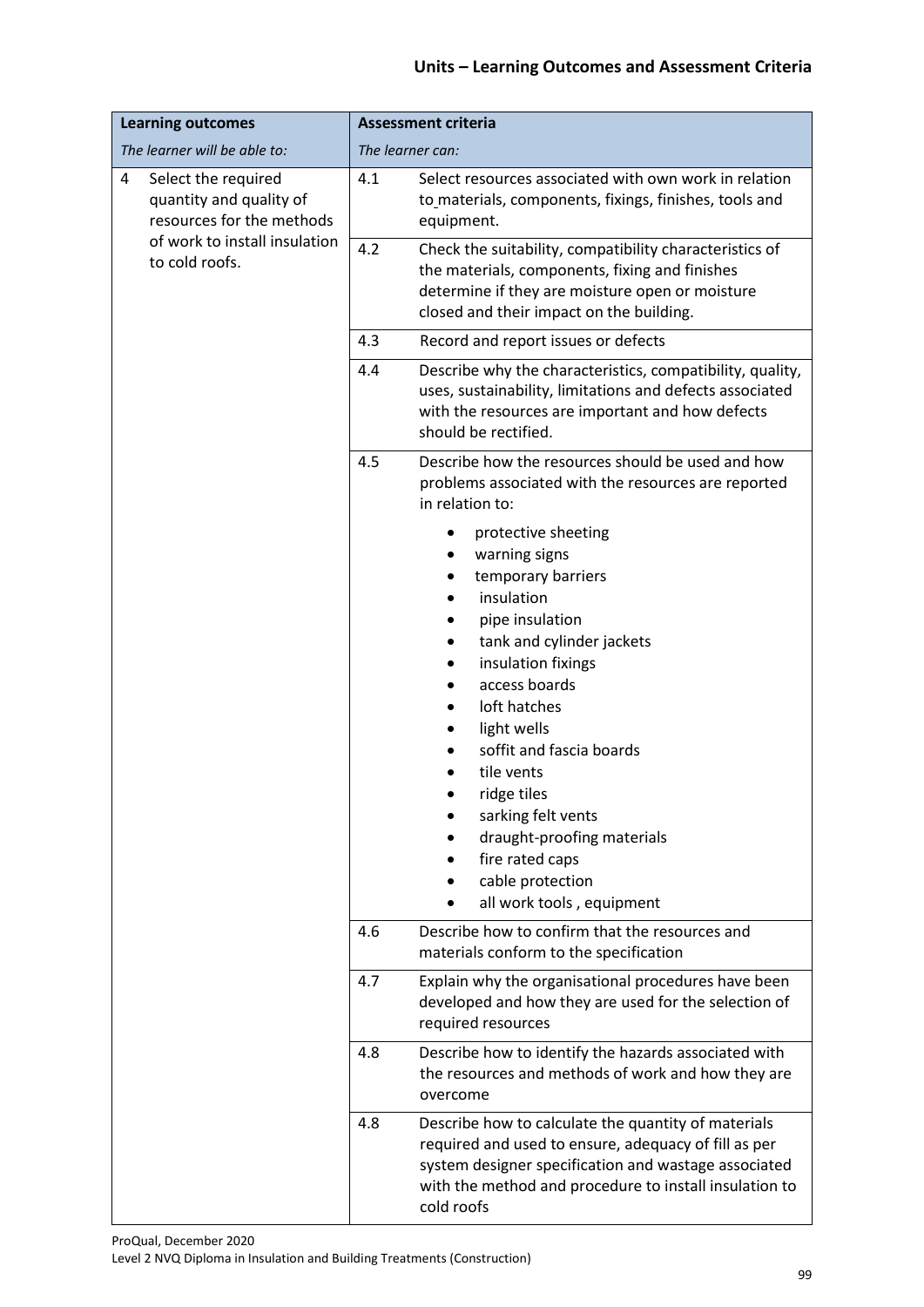| <b>Learning outcomes</b>                                                                            | <b>Assessment criteria</b>                                                                                                                                                                                                 |  |  |
|-----------------------------------------------------------------------------------------------------|----------------------------------------------------------------------------------------------------------------------------------------------------------------------------------------------------------------------------|--|--|
| The learner will be able to:                                                                        | The learner can:                                                                                                                                                                                                           |  |  |
| 5<br>Minimise the risk of<br>damage to the work and<br>surrounding area when                        | 5.1<br>Protect the work and its surrounding area from damage<br>in accordance with safe working practices and<br>organisational procedures                                                                                 |  |  |
| installing insulation to cold<br>roofs.                                                             | 5.2<br>Maintain a safe, clear and tidy work area                                                                                                                                                                           |  |  |
|                                                                                                     | 5.3<br>Explain why it is important to maintain a safe, clear and<br>tidy work area                                                                                                                                         |  |  |
|                                                                                                     | 5.4<br>Dispose of waste in accordance with current legislation.                                                                                                                                                            |  |  |
|                                                                                                     | 5.5<br>Describe how to protect work and its surrounding area<br>from damage by general workplace activities, other<br>occupations and adverse weather conditions and how to<br>minimise damage to existing building fabric |  |  |
|                                                                                                     | 5.6<br>Explain the importance of protecting the work and its<br>surrounding area against the risk of damage                                                                                                                |  |  |
|                                                                                                     | 5.7<br>Explain why and how the disposal of waste must be<br>carried out safely in accordance with the following:                                                                                                           |  |  |
|                                                                                                     | current legislation                                                                                                                                                                                                        |  |  |
|                                                                                                     | environmental responsibilities                                                                                                                                                                                             |  |  |
|                                                                                                     | organisational procedures                                                                                                                                                                                                  |  |  |
|                                                                                                     | manufacturers' information                                                                                                                                                                                                 |  |  |
|                                                                                                     | data sheets                                                                                                                                                                                                                |  |  |
|                                                                                                     | statutory regulations                                                                                                                                                                                                      |  |  |
|                                                                                                     | official guidance                                                                                                                                                                                                          |  |  |
| Complete the work within<br>6<br>the allocated time when<br>installing insulation to cold<br>roofs. | 6.1<br>Demonstrate completion of your work within the<br>estimated, allocated time and performance<br>requirements of the system design, method statement<br>and the required standard                                     |  |  |
|                                                                                                     | 6.2<br>Describe the purpose of the work programme, including<br>the estimated and allocated time and explain why<br>deadlines should be kept in relation to:                                                               |  |  |
|                                                                                                     | types of progress charts, timetables and estimated<br>times                                                                                                                                                                |  |  |
|                                                                                                     | organisational procedures for reporting<br>circumstances which will affect the work<br>programme.                                                                                                                          |  |  |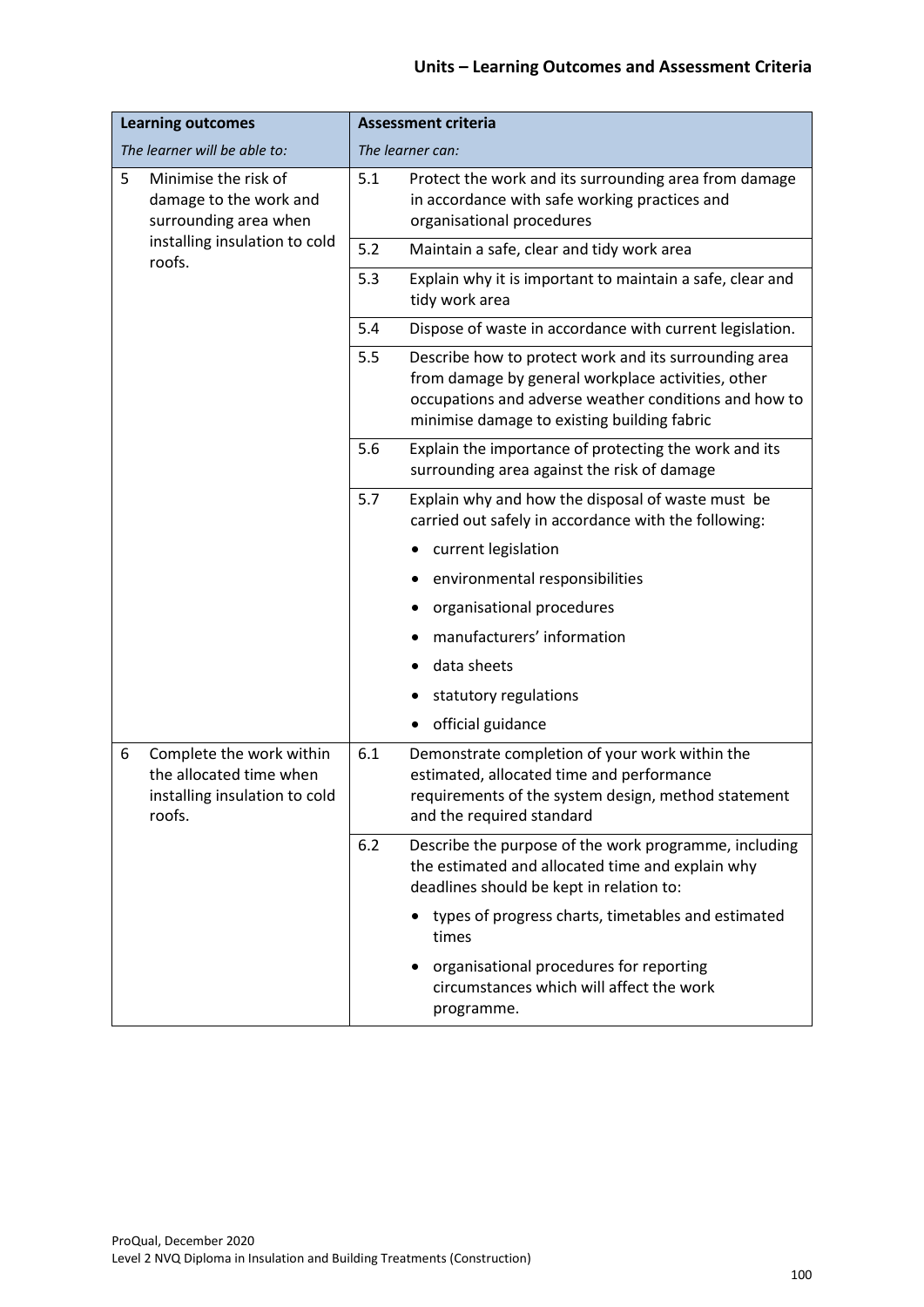| The learner will be able to:<br>The learner can:<br>Demonstrate the following work skills when installing<br>7<br>Comply with the given<br>7.1<br>insulation to cold roofs<br>contract information to<br>carry out the work<br>measuring<br>efficiently to install<br>marking out<br>insulation to cold roofs to<br>calculating<br>the required specification.<br>cutting<br>fitting<br>filling<br>positioning<br>securing<br>making good<br>7.2<br>Use and maintain all work tools and equipment<br>Carry out external and internal pre installation checks<br>7.3<br>assessing, recording and reporting issues to include:<br>suitable access<br>property suitability<br>structural integrity<br>dampness<br>decay<br>vents and adequate ventilation<br>services (gas, electric, water, media cables)<br>Prepare and install insulation to cold roofs using at least one<br>7.4<br>of the following methods in compliance with current<br>regulations and to given working instructions:<br>placed<br>mechanically or adhesively fixed<br>7.5<br>Prepare and install insulation to the following in compliance<br>with current regulations and to given working instructions:<br>pipes<br>tanks and/or cylinders<br>access hatches<br>light wells<br>7.6<br>Protect electrical services, lighting, media, high<br>amperage cables<br>7.7<br>Create and protect platforms and walkways for access<br>and storage. | <b>Learning outcomes</b> | <b>Assessment criteria</b>                                |  |  |
|--------------------------------------------------------------------------------------------------------------------------------------------------------------------------------------------------------------------------------------------------------------------------------------------------------------------------------------------------------------------------------------------------------------------------------------------------------------------------------------------------------------------------------------------------------------------------------------------------------------------------------------------------------------------------------------------------------------------------------------------------------------------------------------------------------------------------------------------------------------------------------------------------------------------------------------------------------------------------------------------------------------------------------------------------------------------------------------------------------------------------------------------------------------------------------------------------------------------------------------------------------------------------------------------------------------------------------------------------------------------------------------------------------------------|--------------------------|-----------------------------------------------------------|--|--|
|                                                                                                                                                                                                                                                                                                                                                                                                                                                                                                                                                                                                                                                                                                                                                                                                                                                                                                                                                                                                                                                                                                                                                                                                                                                                                                                                                                                                                    |                          |                                                           |  |  |
|                                                                                                                                                                                                                                                                                                                                                                                                                                                                                                                                                                                                                                                                                                                                                                                                                                                                                                                                                                                                                                                                                                                                                                                                                                                                                                                                                                                                                    |                          |                                                           |  |  |
|                                                                                                                                                                                                                                                                                                                                                                                                                                                                                                                                                                                                                                                                                                                                                                                                                                                                                                                                                                                                                                                                                                                                                                                                                                                                                                                                                                                                                    |                          |                                                           |  |  |
|                                                                                                                                                                                                                                                                                                                                                                                                                                                                                                                                                                                                                                                                                                                                                                                                                                                                                                                                                                                                                                                                                                                                                                                                                                                                                                                                                                                                                    |                          |                                                           |  |  |
|                                                                                                                                                                                                                                                                                                                                                                                                                                                                                                                                                                                                                                                                                                                                                                                                                                                                                                                                                                                                                                                                                                                                                                                                                                                                                                                                                                                                                    |                          |                                                           |  |  |
|                                                                                                                                                                                                                                                                                                                                                                                                                                                                                                                                                                                                                                                                                                                                                                                                                                                                                                                                                                                                                                                                                                                                                                                                                                                                                                                                                                                                                    |                          |                                                           |  |  |
|                                                                                                                                                                                                                                                                                                                                                                                                                                                                                                                                                                                                                                                                                                                                                                                                                                                                                                                                                                                                                                                                                                                                                                                                                                                                                                                                                                                                                    |                          |                                                           |  |  |
|                                                                                                                                                                                                                                                                                                                                                                                                                                                                                                                                                                                                                                                                                                                                                                                                                                                                                                                                                                                                                                                                                                                                                                                                                                                                                                                                                                                                                    |                          |                                                           |  |  |
|                                                                                                                                                                                                                                                                                                                                                                                                                                                                                                                                                                                                                                                                                                                                                                                                                                                                                                                                                                                                                                                                                                                                                                                                                                                                                                                                                                                                                    |                          |                                                           |  |  |
|                                                                                                                                                                                                                                                                                                                                                                                                                                                                                                                                                                                                                                                                                                                                                                                                                                                                                                                                                                                                                                                                                                                                                                                                                                                                                                                                                                                                                    |                          |                                                           |  |  |
|                                                                                                                                                                                                                                                                                                                                                                                                                                                                                                                                                                                                                                                                                                                                                                                                                                                                                                                                                                                                                                                                                                                                                                                                                                                                                                                                                                                                                    |                          |                                                           |  |  |
|                                                                                                                                                                                                                                                                                                                                                                                                                                                                                                                                                                                                                                                                                                                                                                                                                                                                                                                                                                                                                                                                                                                                                                                                                                                                                                                                                                                                                    |                          |                                                           |  |  |
|                                                                                                                                                                                                                                                                                                                                                                                                                                                                                                                                                                                                                                                                                                                                                                                                                                                                                                                                                                                                                                                                                                                                                                                                                                                                                                                                                                                                                    |                          |                                                           |  |  |
|                                                                                                                                                                                                                                                                                                                                                                                                                                                                                                                                                                                                                                                                                                                                                                                                                                                                                                                                                                                                                                                                                                                                                                                                                                                                                                                                                                                                                    |                          |                                                           |  |  |
|                                                                                                                                                                                                                                                                                                                                                                                                                                                                                                                                                                                                                                                                                                                                                                                                                                                                                                                                                                                                                                                                                                                                                                                                                                                                                                                                                                                                                    |                          |                                                           |  |  |
|                                                                                                                                                                                                                                                                                                                                                                                                                                                                                                                                                                                                                                                                                                                                                                                                                                                                                                                                                                                                                                                                                                                                                                                                                                                                                                                                                                                                                    |                          |                                                           |  |  |
|                                                                                                                                                                                                                                                                                                                                                                                                                                                                                                                                                                                                                                                                                                                                                                                                                                                                                                                                                                                                                                                                                                                                                                                                                                                                                                                                                                                                                    |                          |                                                           |  |  |
|                                                                                                                                                                                                                                                                                                                                                                                                                                                                                                                                                                                                                                                                                                                                                                                                                                                                                                                                                                                                                                                                                                                                                                                                                                                                                                                                                                                                                    |                          |                                                           |  |  |
|                                                                                                                                                                                                                                                                                                                                                                                                                                                                                                                                                                                                                                                                                                                                                                                                                                                                                                                                                                                                                                                                                                                                                                                                                                                                                                                                                                                                                    |                          |                                                           |  |  |
|                                                                                                                                                                                                                                                                                                                                                                                                                                                                                                                                                                                                                                                                                                                                                                                                                                                                                                                                                                                                                                                                                                                                                                                                                                                                                                                                                                                                                    |                          |                                                           |  |  |
|                                                                                                                                                                                                                                                                                                                                                                                                                                                                                                                                                                                                                                                                                                                                                                                                                                                                                                                                                                                                                                                                                                                                                                                                                                                                                                                                                                                                                    |                          |                                                           |  |  |
|                                                                                                                                                                                                                                                                                                                                                                                                                                                                                                                                                                                                                                                                                                                                                                                                                                                                                                                                                                                                                                                                                                                                                                                                                                                                                                                                                                                                                    |                          |                                                           |  |  |
|                                                                                                                                                                                                                                                                                                                                                                                                                                                                                                                                                                                                                                                                                                                                                                                                                                                                                                                                                                                                                                                                                                                                                                                                                                                                                                                                                                                                                    |                          |                                                           |  |  |
|                                                                                                                                                                                                                                                                                                                                                                                                                                                                                                                                                                                                                                                                                                                                                                                                                                                                                                                                                                                                                                                                                                                                                                                                                                                                                                                                                                                                                    |                          |                                                           |  |  |
|                                                                                                                                                                                                                                                                                                                                                                                                                                                                                                                                                                                                                                                                                                                                                                                                                                                                                                                                                                                                                                                                                                                                                                                                                                                                                                                                                                                                                    |                          |                                                           |  |  |
|                                                                                                                                                                                                                                                                                                                                                                                                                                                                                                                                                                                                                                                                                                                                                                                                                                                                                                                                                                                                                                                                                                                                                                                                                                                                                                                                                                                                                    |                          |                                                           |  |  |
|                                                                                                                                                                                                                                                                                                                                                                                                                                                                                                                                                                                                                                                                                                                                                                                                                                                                                                                                                                                                                                                                                                                                                                                                                                                                                                                                                                                                                    |                          |                                                           |  |  |
|                                                                                                                                                                                                                                                                                                                                                                                                                                                                                                                                                                                                                                                                                                                                                                                                                                                                                                                                                                                                                                                                                                                                                                                                                                                                                                                                                                                                                    |                          |                                                           |  |  |
|                                                                                                                                                                                                                                                                                                                                                                                                                                                                                                                                                                                                                                                                                                                                                                                                                                                                                                                                                                                                                                                                                                                                                                                                                                                                                                                                                                                                                    |                          |                                                           |  |  |
|                                                                                                                                                                                                                                                                                                                                                                                                                                                                                                                                                                                                                                                                                                                                                                                                                                                                                                                                                                                                                                                                                                                                                                                                                                                                                                                                                                                                                    |                          |                                                           |  |  |
|                                                                                                                                                                                                                                                                                                                                                                                                                                                                                                                                                                                                                                                                                                                                                                                                                                                                                                                                                                                                                                                                                                                                                                                                                                                                                                                                                                                                                    |                          | 7.8<br>Remove and secure building occupants stored items. |  |  |
| 7.9<br>Install passive ventilation and safe guarding existing<br>ventilation.                                                                                                                                                                                                                                                                                                                                                                                                                                                                                                                                                                                                                                                                                                                                                                                                                                                                                                                                                                                                                                                                                                                                                                                                                                                                                                                                      |                          |                                                           |  |  |
| 7.10<br>Insulate and draught-proof access hatches.                                                                                                                                                                                                                                                                                                                                                                                                                                                                                                                                                                                                                                                                                                                                                                                                                                                                                                                                                                                                                                                                                                                                                                                                                                                                                                                                                                 |                          |                                                           |  |  |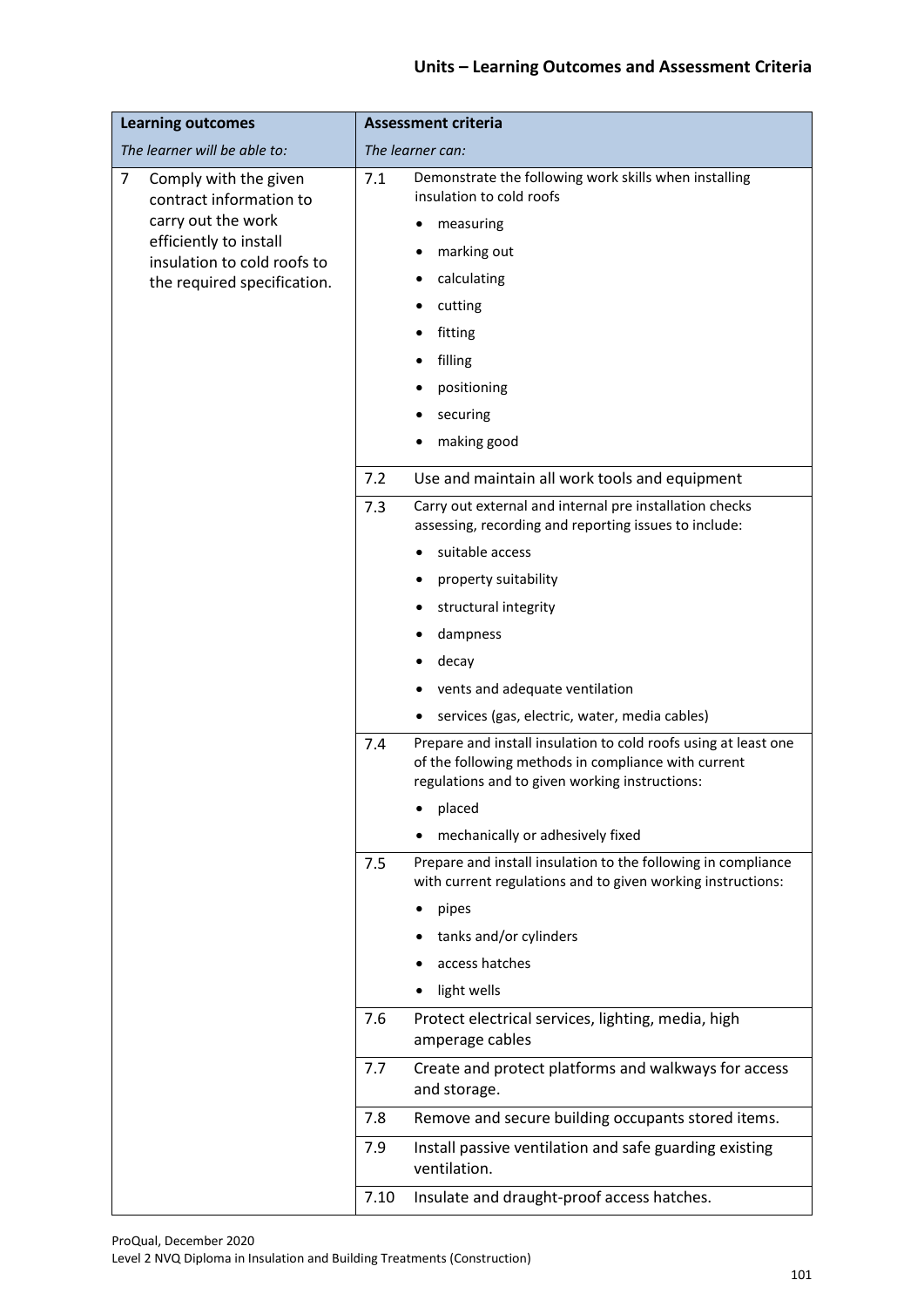| <b>Learning outcomes</b>     | <b>Assessment criteria</b>                                                                                                                                                                                                                                                                                                                                                                                                                                                                                                                                                                                                                                                                              |  |
|------------------------------|---------------------------------------------------------------------------------------------------------------------------------------------------------------------------------------------------------------------------------------------------------------------------------------------------------------------------------------------------------------------------------------------------------------------------------------------------------------------------------------------------------------------------------------------------------------------------------------------------------------------------------------------------------------------------------------------------------|--|
| The learner will be able to: | The learner can:                                                                                                                                                                                                                                                                                                                                                                                                                                                                                                                                                                                                                                                                                        |  |
| 7 Continued                  | Insulate light wells.<br>7.11                                                                                                                                                                                                                                                                                                                                                                                                                                                                                                                                                                                                                                                                           |  |
|                              | Minimise the effects of thermal bridging.<br>7.12                                                                                                                                                                                                                                                                                                                                                                                                                                                                                                                                                                                                                                                       |  |
|                              | 7.13<br>Carry out post installation checks to ensure insulation<br>complies with the design.                                                                                                                                                                                                                                                                                                                                                                                                                                                                                                                                                                                                            |  |
|                              | 7.14<br>Provide post installation advice and guidance to building<br>occupants including homeowner packs.                                                                                                                                                                                                                                                                                                                                                                                                                                                                                                                                                                                               |  |
|                              | 7.15<br>Hand over and sign off to the customers satisfaction.                                                                                                                                                                                                                                                                                                                                                                                                                                                                                                                                                                                                                                           |  |
|                              | Describe how the methods of work to meet the<br>7.16<br>specification, are carried out and how problems are<br>identified and reported by the application of knowledge<br>for safe, healthy and environmental work practices,<br>procedures and skills relating to the method and area of<br>work relating to the following:                                                                                                                                                                                                                                                                                                                                                                            |  |
|                              | • the suitability, compatibility and characteristics of the<br>materials, components and finishes, and determine if<br>they are moisture open or moisture closed, their<br>impact on the building and their appropriateness to<br>the design and physical application                                                                                                                                                                                                                                                                                                                                                                                                                                   |  |
|                              | how to record and report issues or defects with the<br>materials, components and finishes                                                                                                                                                                                                                                                                                                                                                                                                                                                                                                                                                                                                               |  |
|                              | why it is important to carry out external and internal<br>pre-installation checks                                                                                                                                                                                                                                                                                                                                                                                                                                                                                                                                                                                                                       |  |
|                              | how to carry out external and internal pre-<br>installation checks, assessing, recording and<br>reporting issues to include:<br>common infestations<br>protected species<br>suitable access<br>property suitability<br>structural integrity<br>dampness<br>decay<br>vents and ventilation<br>services (gas, electric, water, media cables)<br>why it is important to ensure that all necessary<br>repairs are completed prior to installation<br>how and why it is important to check, record and<br>report issues with construction ventilation, flues,<br>chimneys and combustion air ventilators pre and<br>post installation<br>how to identify and follow the installation quality<br>requirements |  |
|                              | how to recognise, record and report the key issues                                                                                                                                                                                                                                                                                                                                                                                                                                                                                                                                                                                                                                                      |  |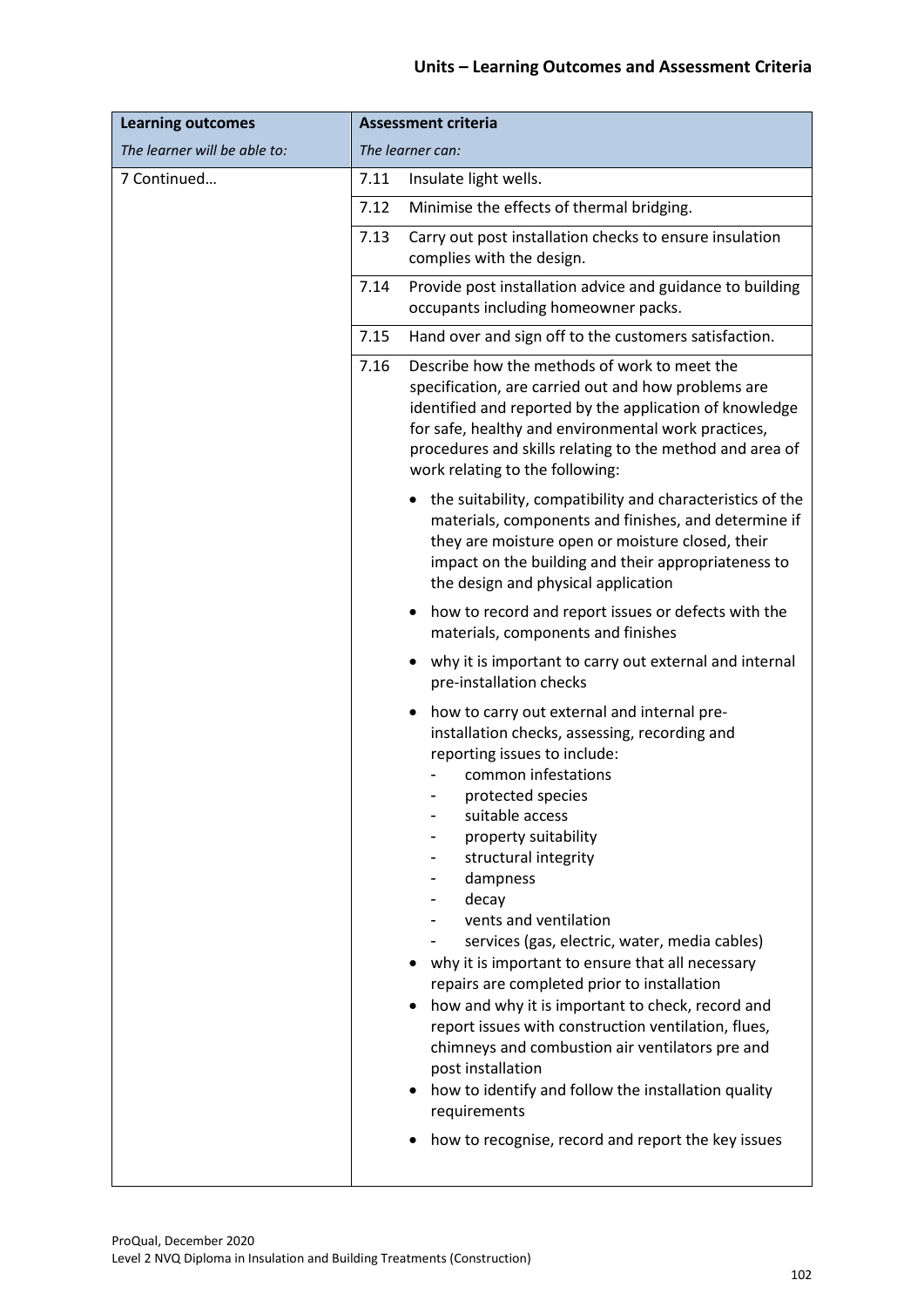| <b>Learning outcomes</b>     | <b>Assessment criteria</b>                                                                                                                                                                                                                                                                                                                                                                                                                                                                                                                                                                                                                                                                                                                                                                                                                                                                                                                                                                                                                                                                                                                                                                                                                                                                                                                                                                        |  |  |  |
|------------------------------|---------------------------------------------------------------------------------------------------------------------------------------------------------------------------------------------------------------------------------------------------------------------------------------------------------------------------------------------------------------------------------------------------------------------------------------------------------------------------------------------------------------------------------------------------------------------------------------------------------------------------------------------------------------------------------------------------------------------------------------------------------------------------------------------------------------------------------------------------------------------------------------------------------------------------------------------------------------------------------------------------------------------------------------------------------------------------------------------------------------------------------------------------------------------------------------------------------------------------------------------------------------------------------------------------------------------------------------------------------------------------------------------------|--|--|--|
| The learner will be able to: | The learner can:                                                                                                                                                                                                                                                                                                                                                                                                                                                                                                                                                                                                                                                                                                                                                                                                                                                                                                                                                                                                                                                                                                                                                                                                                                                                                                                                                                                  |  |  |  |
| 7 Continued                  | • that may inhibit commencement of the work<br>including but not limited to:<br>condition of building fabric<br>identification of any areas of potential water<br>penetration<br>condition of roof<br>drainage and down pipes<br>how to identify when specialist skills and knowledge<br>are required and report accordingly including but not<br>limited to:<br>fire safety<br>electrical<br>asbestos<br>Radon<br>heritage<br>architectural features<br>ecology<br>ventilation<br>the relevance of an assessment of significance and<br>how to recognise specific requirements for structures<br>of special interest, traditional (pre 1919)<br>construction, hard-to-treat buildings and historical<br>significance<br>how to identify, record, report and rectify<br>unintended consequences not addressed in the<br>design, including but not limited to the existence of:<br>thermal bridges, thermal bypassing and water<br>ingress, inadequate ventilation and condensation risk<br>why it is important to avoid unintended<br>consequences<br>why it is important to explain installation procedure<br>to building occupants to include but not limited to<br>the following:<br>scope and work programme<br>safety requirements during the installation<br>process<br>protection of property and personal items<br>specific benefits and implications to include<br>homeowner information |  |  |  |
|                              | agreed standards of making good<br>the implications of existing guarantees and<br>warranties that may be compromised by the                                                                                                                                                                                                                                                                                                                                                                                                                                                                                                                                                                                                                                                                                                                                                                                                                                                                                                                                                                                                                                                                                                                                                                                                                                                                       |  |  |  |
|                              | installation to include but not limited to:<br>roof skylights                                                                                                                                                                                                                                                                                                                                                                                                                                                                                                                                                                                                                                                                                                                                                                                                                                                                                                                                                                                                                                                                                                                                                                                                                                                                                                                                     |  |  |  |
|                              | loft guarantees<br>building warranties                                                                                                                                                                                                                                                                                                                                                                                                                                                                                                                                                                                                                                                                                                                                                                                                                                                                                                                                                                                                                                                                                                                                                                                                                                                                                                                                                            |  |  |  |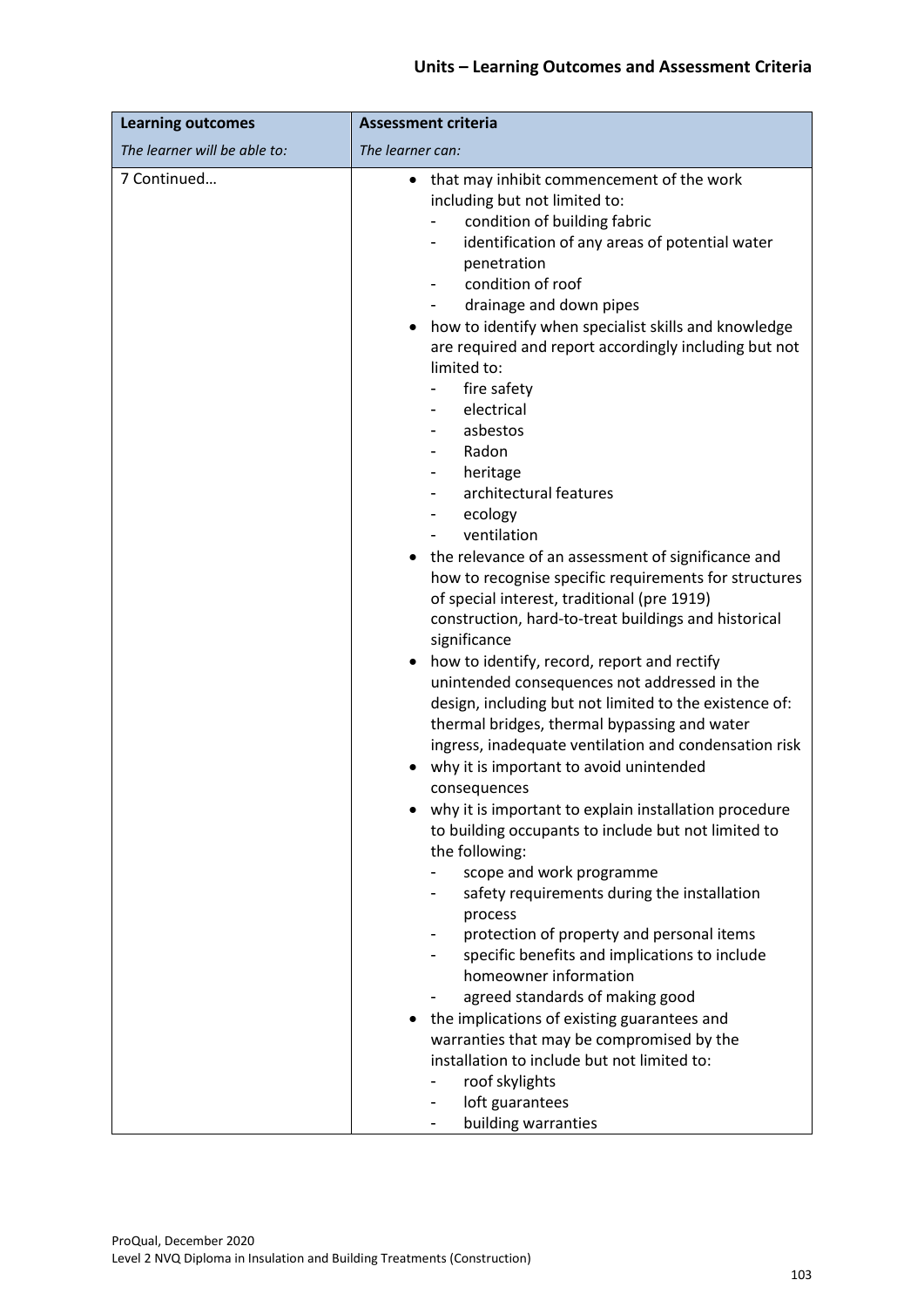| <b>Learning outcomes</b>     | <b>Assessment criteria</b>                                                                                                                                                                                                                                                                                                                                                                                                                                                                                                                                                                                                                                                                                                                                                                                                                                                                                                                                                                                                                                                                                                                                                                                                                                                                                                                                                                                                                                                                                                                      |  |  |  |
|------------------------------|-------------------------------------------------------------------------------------------------------------------------------------------------------------------------------------------------------------------------------------------------------------------------------------------------------------------------------------------------------------------------------------------------------------------------------------------------------------------------------------------------------------------------------------------------------------------------------------------------------------------------------------------------------------------------------------------------------------------------------------------------------------------------------------------------------------------------------------------------------------------------------------------------------------------------------------------------------------------------------------------------------------------------------------------------------------------------------------------------------------------------------------------------------------------------------------------------------------------------------------------------------------------------------------------------------------------------------------------------------------------------------------------------------------------------------------------------------------------------------------------------------------------------------------------------|--|--|--|
| The learner will be able to: | The learner can:                                                                                                                                                                                                                                                                                                                                                                                                                                                                                                                                                                                                                                                                                                                                                                                                                                                                                                                                                                                                                                                                                                                                                                                                                                                                                                                                                                                                                                                                                                                                |  |  |  |
| 7 Continued                  | timber treatment<br>how to work with, around and in close proximity to<br>plant and machinery<br>how to direct and guide the operations and<br>movement of plant and machinery to ensure<br>protection of a safe working environment<br>how to work in confined spaces<br>how to create and protect platforms and walkways<br>$\bullet$<br>why it is important to identify and remove infested,<br>damaged and contaminated insulation from the roof<br>area<br>how to remove and secure building occupants stored<br>items<br>how to identify and install passive ventilation and<br>report any ventilation limitations identified<br>why it is important to recognise and report the<br>potential risk of increased condensation following<br>installation relating to roof coverings (pitched and<br>flat) and roof structures (timber, metal, concrete)<br>the importance of ensuring all work to services (gas,<br>electric, water, media cables) is carried out by<br>suitably qualified people<br>how to check for and protect hidden utilities<br>how to identify insulation materials and their<br>characteristics for cold roofs, pipes, storage tanks,<br>cylinders and access hatches<br>how to prepare and install, placed, mechanically or<br>adhesively fixed insulation to cold roofs<br>why it is important to minimise the effects of thermal<br>bridging through compliance with design detail<br>ensuring consistent insulation of the area being<br>insulated<br>how to check serviceability and provision of walkway<br>٠ |  |  |  |
|                              | boards and platforms<br>how to prepare and fix pipe, tank and cylinder<br>insulation                                                                                                                                                                                                                                                                                                                                                                                                                                                                                                                                                                                                                                                                                                                                                                                                                                                                                                                                                                                                                                                                                                                                                                                                                                                                                                                                                                                                                                                            |  |  |  |
|                              | how to ensure the insulation is contained within the<br>prescribed areas<br>how to protect downlighters by installation of fire                                                                                                                                                                                                                                                                                                                                                                                                                                                                                                                                                                                                                                                                                                                                                                                                                                                                                                                                                                                                                                                                                                                                                                                                                                                                                                                                                                                                                 |  |  |  |
|                              | rated caps to the required specification<br>how to ensure insulation around electrical apparatus<br>will not create fire hazards (light fittings, electrical<br>units and cables)                                                                                                                                                                                                                                                                                                                                                                                                                                                                                                                                                                                                                                                                                                                                                                                                                                                                                                                                                                                                                                                                                                                                                                                                                                                                                                                                                               |  |  |  |
|                              | how to insulate and draught-proof access hatches<br>how to Insulate light wells to ensure continuity of                                                                                                                                                                                                                                                                                                                                                                                                                                                                                                                                                                                                                                                                                                                                                                                                                                                                                                                                                                                                                                                                                                                                                                                                                                                                                                                                                                                                                                         |  |  |  |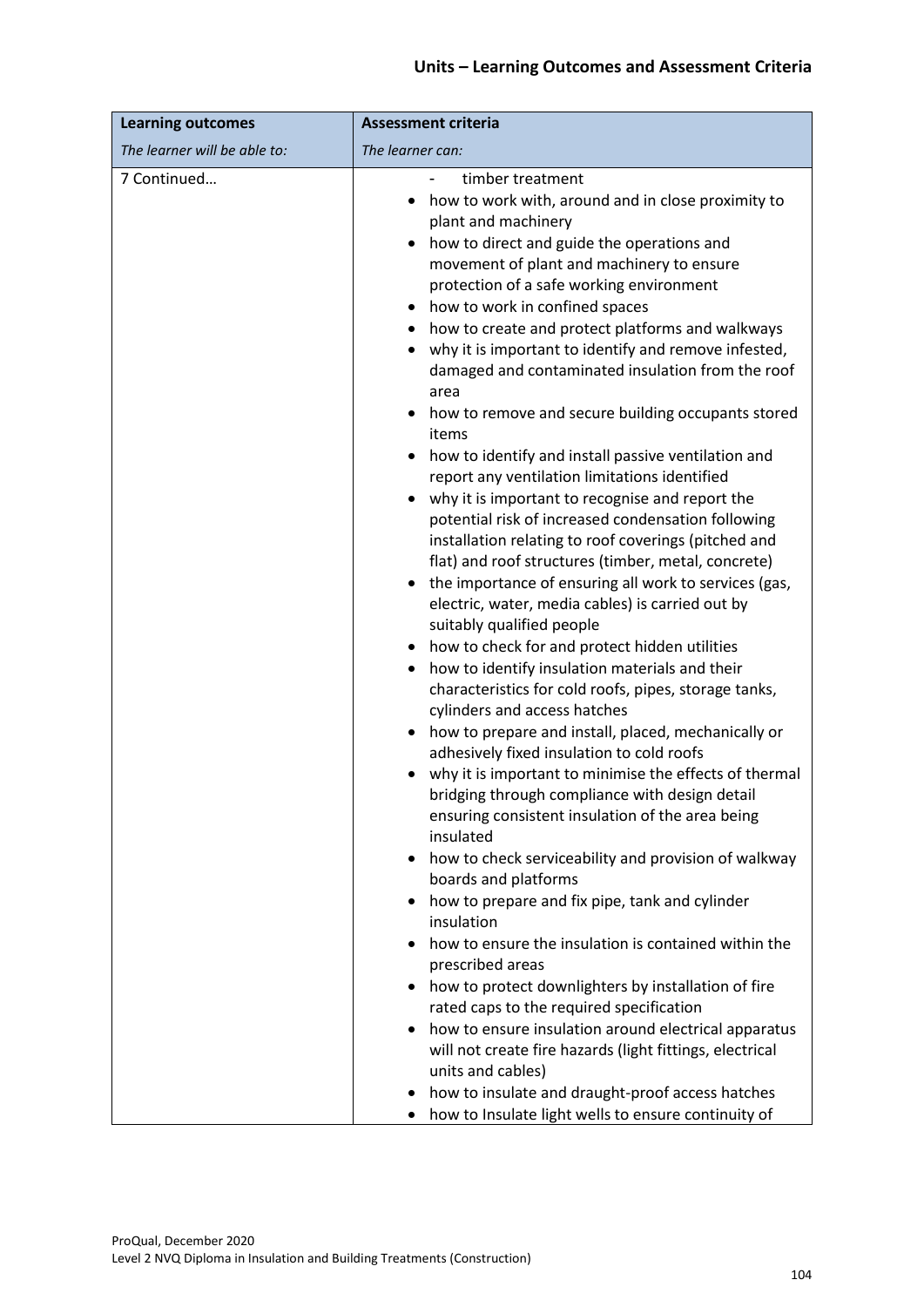| <b>Learning outcomes</b>     | <b>Assessment criteria</b>                                                                                                                                                                                                                                             |  |  |  |
|------------------------------|------------------------------------------------------------------------------------------------------------------------------------------------------------------------------------------------------------------------------------------------------------------------|--|--|--|
| The learner will be able to: | The learner can:                                                                                                                                                                                                                                                       |  |  |  |
| 7 Continued                  | insulation                                                                                                                                                                                                                                                             |  |  |  |
|                              | how to maintain fire resistant barriers                                                                                                                                                                                                                                |  |  |  |
|                              | the different types of air and vapour control layers<br>$\bullet$<br>and breather membranes, where and how they<br>should be used and why it is important to install<br>them correctly                                                                                 |  |  |  |
|                              | the importance of ensuring the integrity of air and<br>vapour control layers and breather membranes<br>following installation and the need to maintain<br>continuity                                                                                                   |  |  |  |
|                              | why it is important to immediately record and report<br>٠<br>unforeseen events including but not limited to<br>equipment malfunctions, situations and faults not<br>identified in the original design                                                                  |  |  |  |
|                              | why it is important to complete post installation<br>checks in accordance with the design, method<br>statement and installations operations manual and<br>report issues to include but not limited to<br>safeguarding the combustion ventilation and report<br>defects |  |  |  |
|                              | why it is important to provide advice to building<br>occupants to preserve the integrity of the insulation<br>(insulation data sheet and warning labels)                                                                                                               |  |  |  |
|                              | how to handover and sign off to the customers'<br>٠<br>satisfaction                                                                                                                                                                                                    |  |  |  |
|                              | how to use all work tools and equipment                                                                                                                                                                                                                                |  |  |  |
|                              | how to work at height using access equipment and<br>harness systems                                                                                                                                                                                                    |  |  |  |
|                              | how and why maintenance of all work tools and<br>equipment is carried out                                                                                                                                                                                              |  |  |  |
|                              | Describe the needs of other occupations and the<br>7.17<br>importance of team work and communication when<br>installing insulation to cold roofs.                                                                                                                      |  |  |  |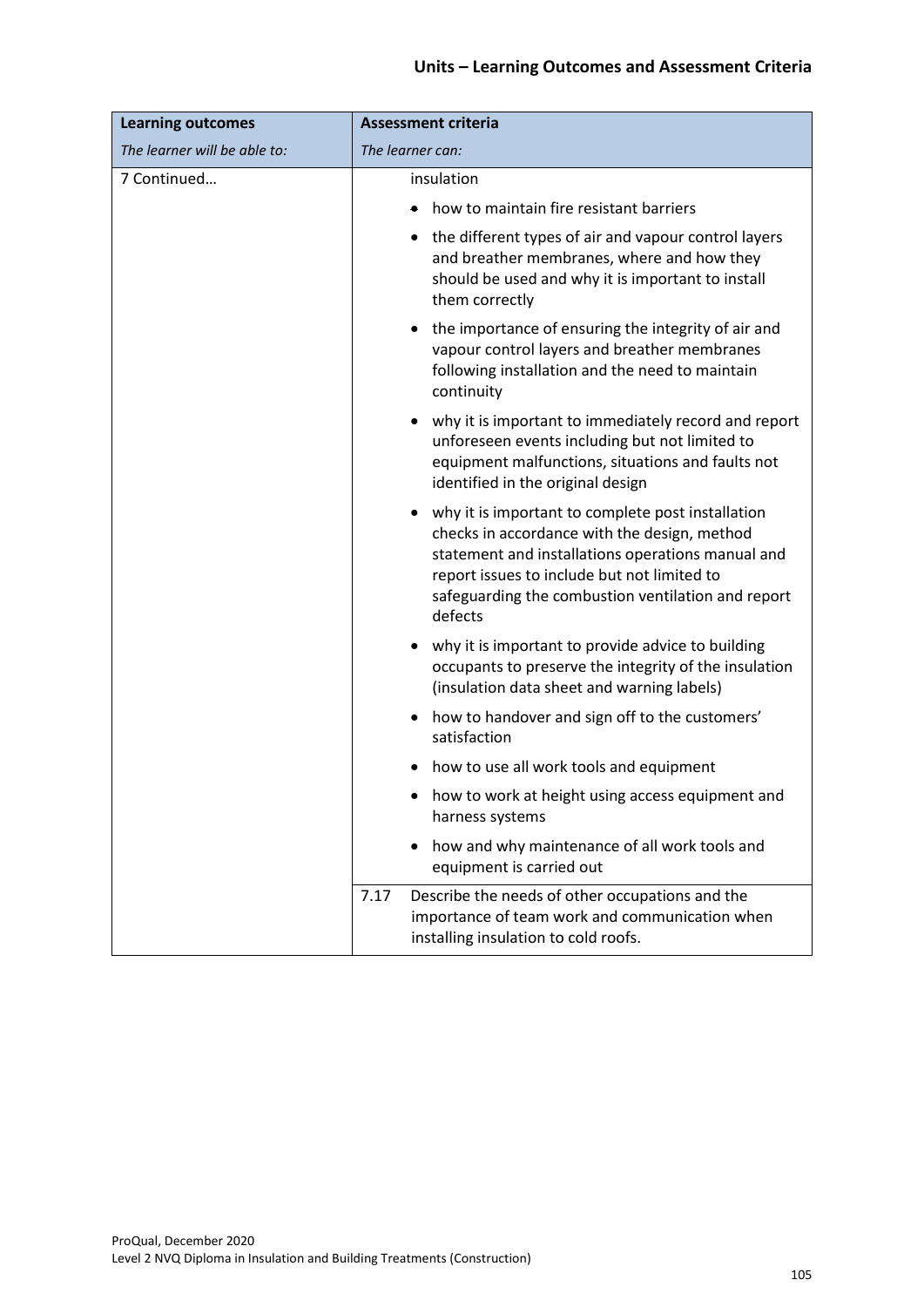| Additional information about this unit |                                                                                                                                                                                                                                                                                                                                                                                                                                                          |  |  |
|----------------------------------------|----------------------------------------------------------------------------------------------------------------------------------------------------------------------------------------------------------------------------------------------------------------------------------------------------------------------------------------------------------------------------------------------------------------------------------------------------------|--|--|
| <b>Assessment Guidance</b>             | This unit must be assessed in a work environment, in<br>accordance with the ConstructionSkills' Consolidated<br>Assessment Strategy for Construction and the Built<br>Environment.<br>Assessors for this unit must have verifiable, current industry<br>experience and a sufficient depth of relevant occupational<br>expertise and knowledge and must use a combination of<br>assessment methods as defined in the Consolidated<br>Assessment Strategy. |  |  |
|                                        | Workplace evidence of skills cannot be simulated.<br>This unit must be assessed against the endorsements detailed<br>within the relevant NVQ Structure. Please refer to the NVQ<br>Structure applicable to the qualification/occupational area in<br>which the candidate is being assessed.                                                                                                                                                              |  |  |
| Sector Subject Areas                   | 5.2 Building and Construction                                                                                                                                                                                                                                                                                                                                                                                                                            |  |  |
| Availability for use                   | Shared unit                                                                                                                                                                                                                                                                                                                                                                                                                                              |  |  |
| Unit guided learning hours             | 90                                                                                                                                                                                                                                                                                                                                                                                                                                                       |  |  |
| Assessment                             | 10                                                                                                                                                                                                                                                                                                                                                                                                                                                       |  |  |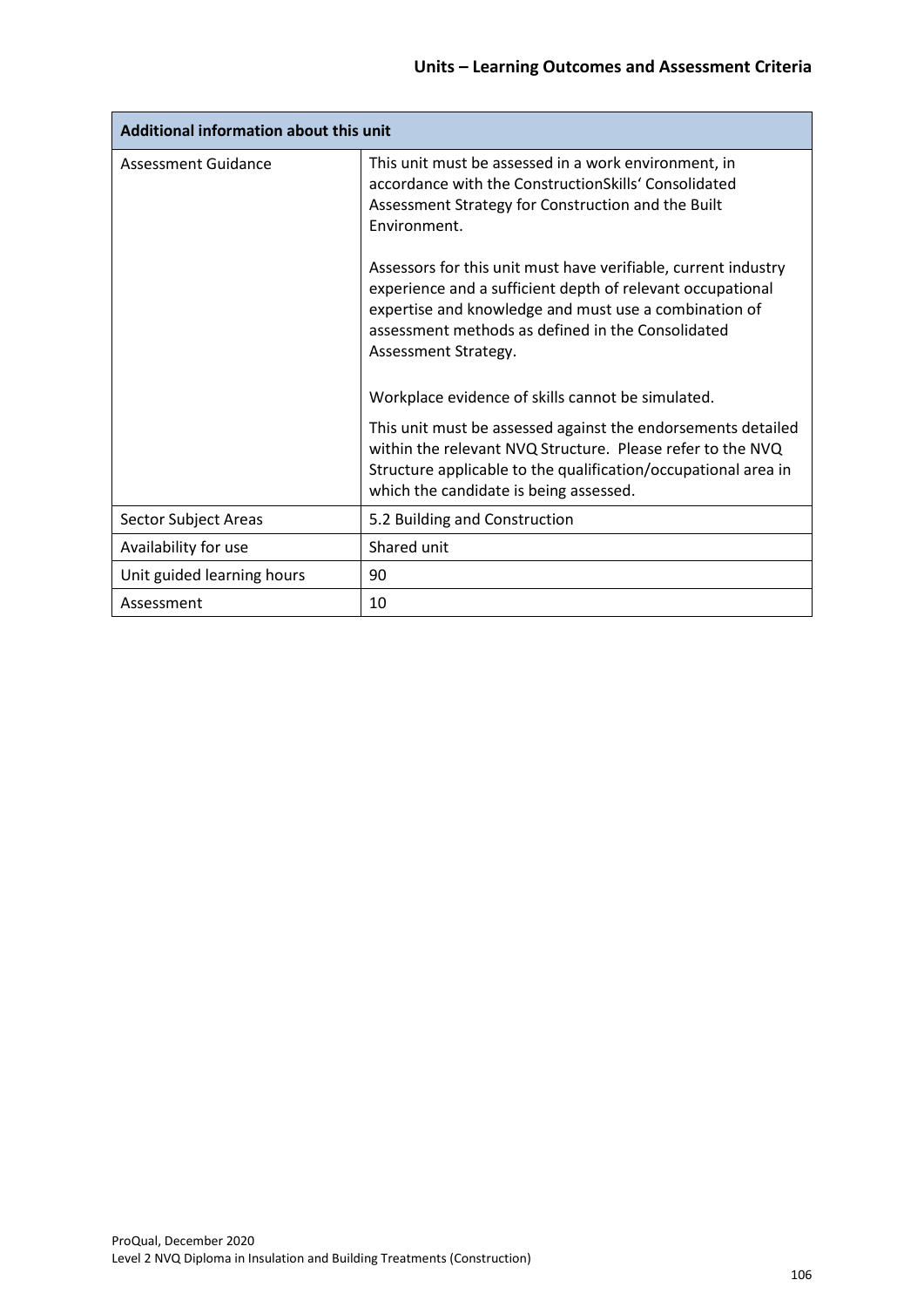| Title:                                                                                                                                      | Erecting and dismantling access/working platforms in the workplace                                                                      |                                                                                                                                                                                                                                                         |  |
|---------------------------------------------------------------------------------------------------------------------------------------------|-----------------------------------------------------------------------------------------------------------------------------------------|---------------------------------------------------------------------------------------------------------------------------------------------------------------------------------------------------------------------------------------------------------|--|
| <b>Unit Number:</b><br>A/615/1609                                                                                                           |                                                                                                                                         |                                                                                                                                                                                                                                                         |  |
| <b>Learning outcomes</b><br>The learner will be able to:                                                                                    |                                                                                                                                         | <b>Assessment criteria</b><br>The learner can:                                                                                                                                                                                                          |  |
| 1<br>Interpret the given<br>information relating to the<br>work and resources when<br>erecting and dismantling<br>access/working platforms. | 1.1<br>Interpret and extract information from specifications,<br>method statements, risk assessments and<br>manufacturers' information. |                                                                                                                                                                                                                                                         |  |
|                                                                                                                                             | Comply with information and/or instructions derived<br>1.2<br>from risk assessments and method statement.                               |                                                                                                                                                                                                                                                         |  |
|                                                                                                                                             |                                                                                                                                         | 1.3<br>State the organisational procedures developed to report<br>and rectify inappropriate information and unsuitable<br>resources and how they are implemented.                                                                                       |  |
|                                                                                                                                             |                                                                                                                                         | 1.4<br>Describe different types of information, their source<br>and how they are interpreted in relation to:<br>specifications, current legislation, method<br>statements, risk assessments and manufacturers'<br>information.                          |  |
| Know how to comply with<br>2<br>relevant legislation and<br>official guidance when<br>erecting and dismantling<br>access/working platforms. |                                                                                                                                         | 2.1<br>Describe their responsibilities under current legislation<br>and official guidance whilst working:<br>in the workplace, at height, in confined areas, with<br>tools and equipment, with movement/storage of<br>materials and by manual handling. |  |
|                                                                                                                                             |                                                                                                                                         | 2.2<br>Describe the organisational security procedures for<br>tools, equipment and personal belongings in relation to<br>site, workplace, company and operative.                                                                                        |  |
|                                                                                                                                             |                                                                                                                                         | 2.3<br>State what the accident reporting procedures are and<br>who is responsible for making reports.                                                                                                                                                   |  |
| Maintain safe working<br>3<br>practices when erecting and<br>dismantling access/working<br>platforms.                                       |                                                                                                                                         | 3.1<br>Use personal protective equipment (PPE) and access<br>equipment safely to carry out the activity in accordance<br>with legislation and organisational requirements when<br>erecting and dismantling access/working platforms.                    |  |
|                                                                                                                                             |                                                                                                                                         | Explain why, when and how personal protective<br>3.2<br>equipment (PPE) should be used, relating to erecting<br>and dismantling access/working platforms, and the<br>types, purpose and limitations of each type.                                       |  |
|                                                                                                                                             |                                                                                                                                         | State how emergencies should be responded to in<br>3.3<br>accordance with organisational authorisation and<br>personal skills when involved with fires, spillages,<br>injuries and other task-related hazards.                                          |  |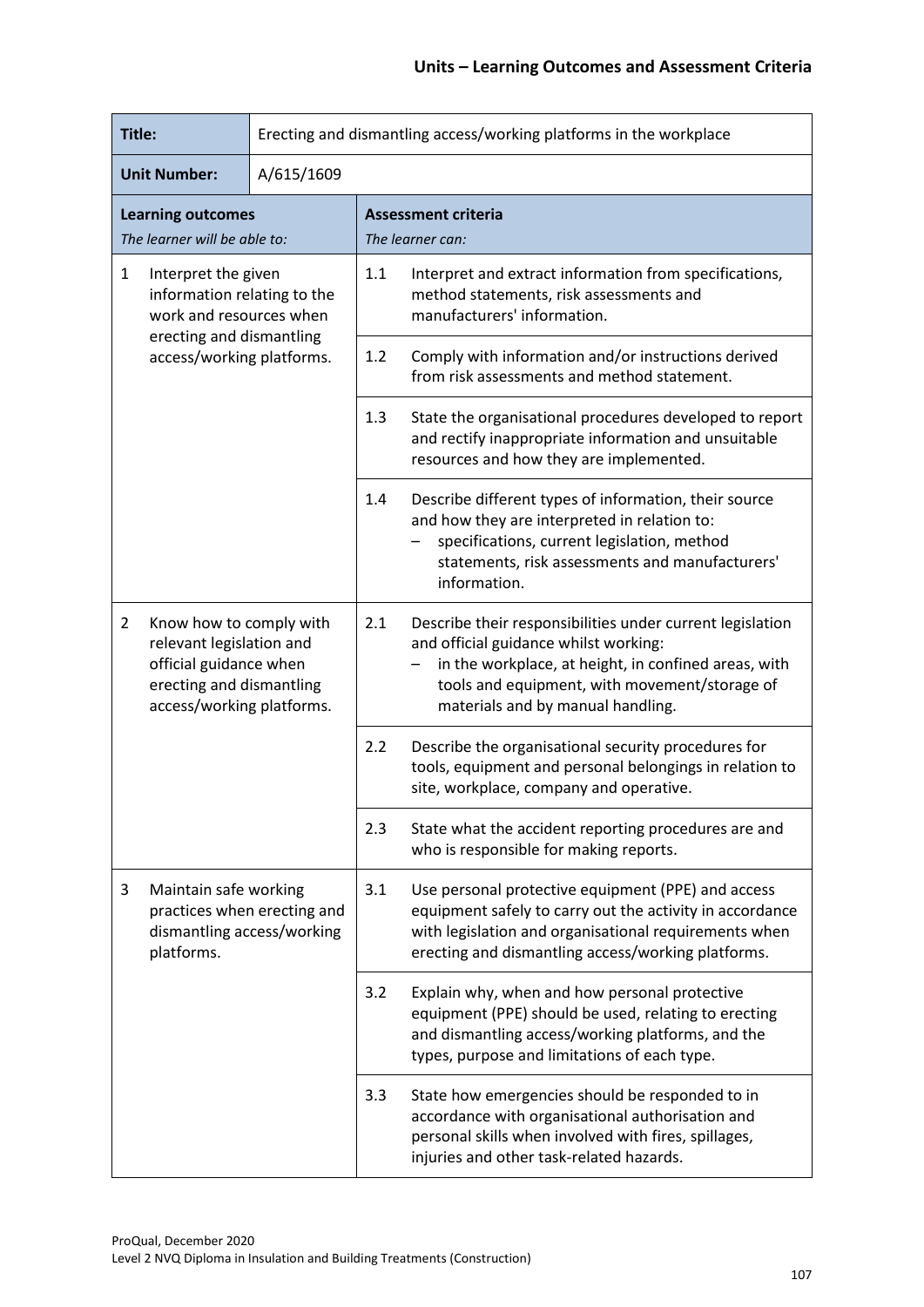| Title:<br>Erecting and dismantling access/working platforms in the workplace                                                                    |                                                       |                                                                                                                                                                                                          |                                                                                                                                                                                                                                                                                                                                                     |                                                                  |
|-------------------------------------------------------------------------------------------------------------------------------------------------|-------------------------------------------------------|----------------------------------------------------------------------------------------------------------------------------------------------------------------------------------------------------------|-----------------------------------------------------------------------------------------------------------------------------------------------------------------------------------------------------------------------------------------------------------------------------------------------------------------------------------------------------|------------------------------------------------------------------|
| <b>Learning outcomes</b><br>The learner will be able to:                                                                                        |                                                       |                                                                                                                                                                                                          | <b>Assessment criteria</b><br>The learner can:                                                                                                                                                                                                                                                                                                      |                                                                  |
| Select the required quantity<br>4<br>and quality of resources for<br>the methods of work to<br>erect and dismantle<br>access/working platforms. |                                                       | 4.1                                                                                                                                                                                                      | Describe the characteristics, quality, uses, limitations<br>and defects associated with the resources in relation to:<br>ladders/crawler boards<br>stepladders/platform steps<br>trestles<br>proprietary staging/podiums<br>proprietary towers<br>-<br>mobile scaffold towers<br>protection equipment and notices<br>tools and ancillary equipment. |                                                                  |
|                                                                                                                                                 |                                                       | 4.2                                                                                                                                                                                                      | Select resources associated with own work in relation to<br>materials, components, tools and equipment.                                                                                                                                                                                                                                             |                                                                  |
|                                                                                                                                                 |                                                       | 4.3                                                                                                                                                                                                      | State how the resources should be used correctly, how<br>problems associated with the resources are reported<br>and how the organisational procedures are used.                                                                                                                                                                                     |                                                                  |
|                                                                                                                                                 |                                                       | 4.4                                                                                                                                                                                                      | Outline potential hazards associated with the resources<br>and method of work.                                                                                                                                                                                                                                                                      |                                                                  |
|                                                                                                                                                 |                                                       | 4.5                                                                                                                                                                                                      | Describe how to calculate quantity of equipment<br>required associated with the method/procedure to<br>erect and dismantle access equipment/working<br>platforms.                                                                                                                                                                                   |                                                                  |
| 5                                                                                                                                               | Minimise the risk of damage<br>to the work and        |                                                                                                                                                                                                          | 5.1                                                                                                                                                                                                                                                                                                                                                 | Protect the work and its surrounding area from damage.           |
|                                                                                                                                                 | surrounding area when                                 |                                                                                                                                                                                                          | 5.2                                                                                                                                                                                                                                                                                                                                                 | Minimise damage and maintain a clean work space.                 |
|                                                                                                                                                 | erecting and dismantling<br>access/working platforms. | 5.3                                                                                                                                                                                                      | Describe how to protect work from damage and the<br>purpose of protection in relation to general workplace<br>activities, other occupations and adverse weather<br>conditions.                                                                                                                                                                      |                                                                  |
|                                                                                                                                                 |                                                       | 5.4                                                                                                                                                                                                      | Dispose of waste in accordance with legislation.                                                                                                                                                                                                                                                                                                    |                                                                  |
|                                                                                                                                                 |                                                       | 5.5                                                                                                                                                                                                      | State why the disposal of waste should be carried out in<br>relation to the work.                                                                                                                                                                                                                                                                   |                                                                  |
| 6                                                                                                                                               | Complete the work within<br>the allocated time when   |                                                                                                                                                                                                          | 6.1                                                                                                                                                                                                                                                                                                                                                 | Demonstrate completion of the work within the<br>allocated time. |
| erecting and dismantling<br>access/working platforms.                                                                                           | 6.2                                                   | State the purpose of the work programme and explain<br>why deadlines should be kept in relation to:<br>organisational procedures for reporting<br>circumstances which will affect the work<br>programme. |                                                                                                                                                                                                                                                                                                                                                     |                                                                  |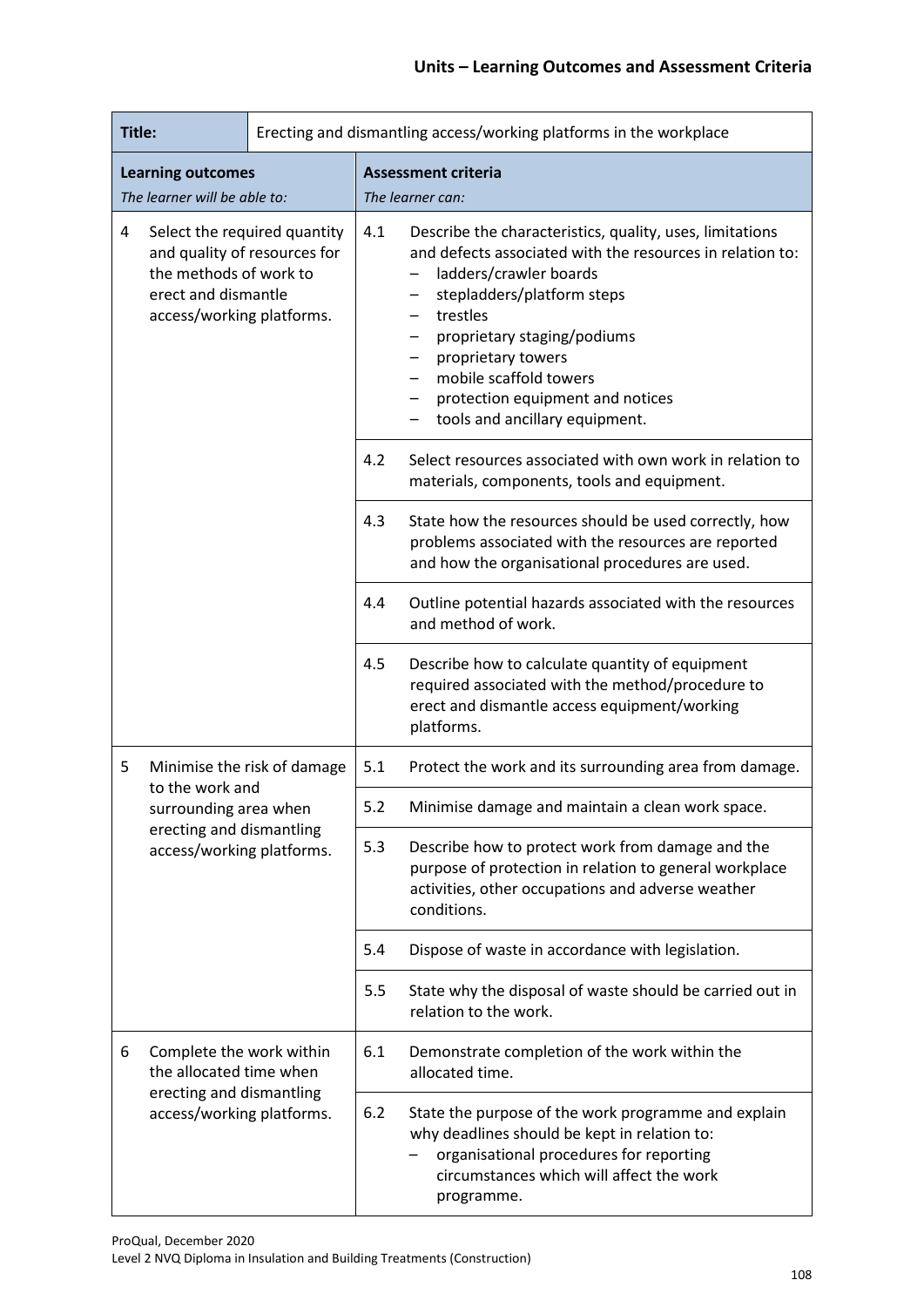| Title:                                                                                                                                      |                                                                                                                                                                                                                                                                      | Erecting and dismantling access/working platforms in the workplace                                                                                                                                                                                                                                                                                                                                                                                                                                                                                                                                              |
|---------------------------------------------------------------------------------------------------------------------------------------------|----------------------------------------------------------------------------------------------------------------------------------------------------------------------------------------------------------------------------------------------------------------------|-----------------------------------------------------------------------------------------------------------------------------------------------------------------------------------------------------------------------------------------------------------------------------------------------------------------------------------------------------------------------------------------------------------------------------------------------------------------------------------------------------------------------------------------------------------------------------------------------------------------|
| <b>Learning outcomes</b><br>The learner will be able to:                                                                                    |                                                                                                                                                                                                                                                                      | <b>Assessment criteria</b><br>The learner can:                                                                                                                                                                                                                                                                                                                                                                                                                                                                                                                                                                  |
| 7<br>Comply with the given<br>contract information to<br>erect and dismantle access/<br>working platforms to the<br>required specification. | 7.1<br>Demonstrate the following work skills when erecting and<br>dismantling access/working platforms:<br>moving, positioning/erecting, securing, checking,<br>dismantling and removing.                                                                            |                                                                                                                                                                                                                                                                                                                                                                                                                                                                                                                                                                                                                 |
|                                                                                                                                             | 7.2<br>Erect, dismantle and store two of the following access<br>equipment to given access regulations:<br>ladders/crawler boards<br>stepladders/platform steps<br>proprietary towers<br>trestle platforms<br>mobile scaffold towers<br>proprietary staging/podiums. |                                                                                                                                                                                                                                                                                                                                                                                                                                                                                                                                                                                                                 |
|                                                                                                                                             |                                                                                                                                                                                                                                                                      | Describe how to apply safe work practices, follow<br>7.3<br>procedures, report problems and establish the authority<br>needed to rectify them, to:<br>provide protection to the work area<br>establish a base for equipment<br>erect proprietary access equipment to<br>$\overline{\phantom{0}}$<br>manufacturer's instructions suitable for the work<br>erect non-proprietary access equipment suitable for<br>the work<br>place protective screens and notices<br>check/monitor equipment during the period of use<br>dismantle and store access equipment<br>use tools and equipment<br>work at height.<br>- |
|                                                                                                                                             |                                                                                                                                                                                                                                                                      | Safely use and store materials, hand tools and ancillary<br>7.4<br>equipment.                                                                                                                                                                                                                                                                                                                                                                                                                                                                                                                                   |
|                                                                                                                                             |                                                                                                                                                                                                                                                                      | 7.5<br>State the needs of other occupations and how to<br>communicate within a team when erecting and<br>dismantling access/working platforms.                                                                                                                                                                                                                                                                                                                                                                                                                                                                  |
|                                                                                                                                             |                                                                                                                                                                                                                                                                      | Describe how to maintain the tools and equipment used<br>7.6<br>when erecting and dismantling access/working<br>platforms.                                                                                                                                                                                                                                                                                                                                                                                                                                                                                      |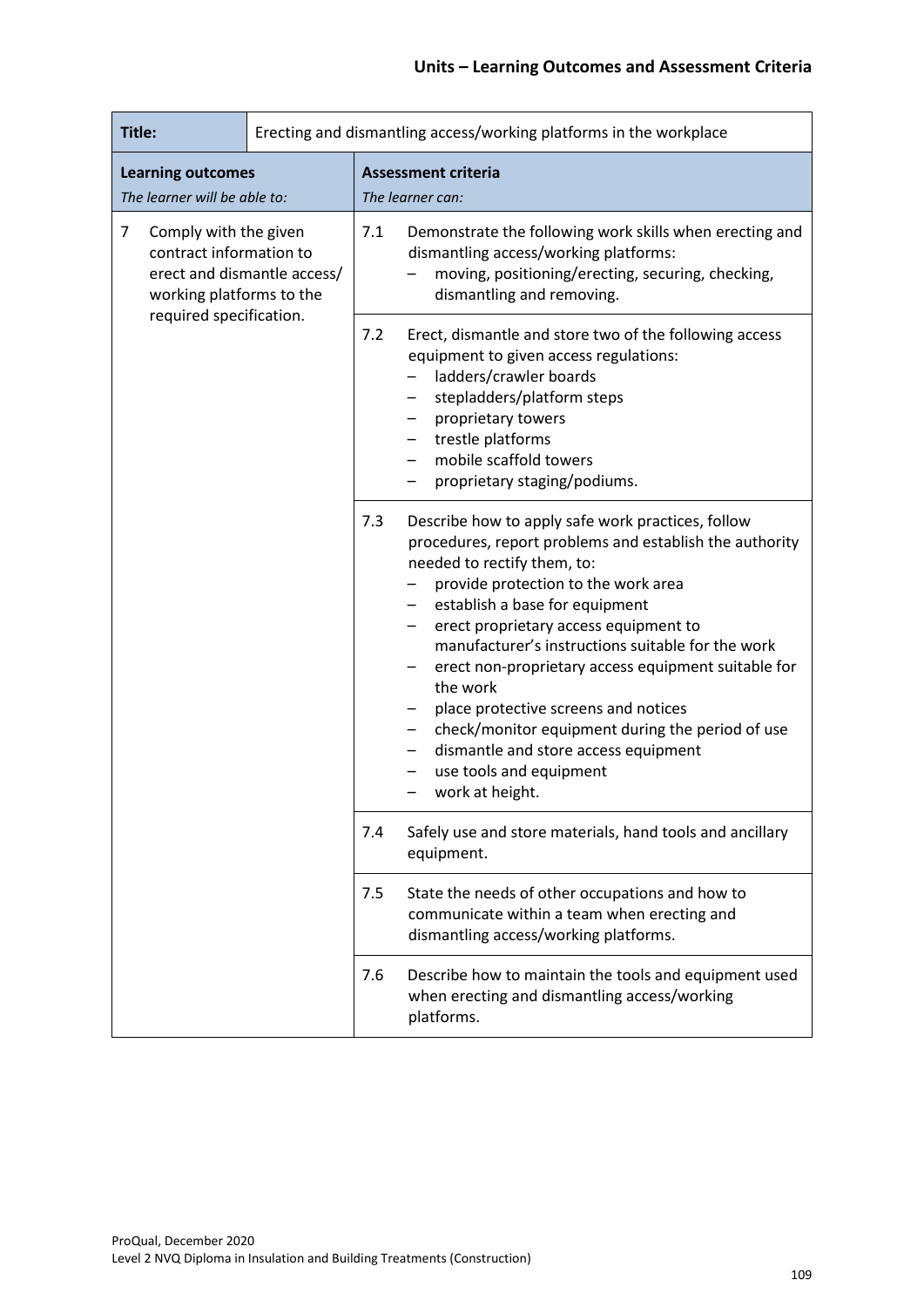| Title:                                 | Erecting and dismantling access/working platforms in the workplace                                                                                                                                                                                               |  |  |  |  |  |
|----------------------------------------|------------------------------------------------------------------------------------------------------------------------------------------------------------------------------------------------------------------------------------------------------------------|--|--|--|--|--|
| Additional information about this unit |                                                                                                                                                                                                                                                                  |  |  |  |  |  |
| Assessment<br>Guidance                 | This unit must be assessed in a work environment, in accordance with the<br>ConstructionSkills' Consolidated Assessment Strategy for Construction and the<br><b>Built Environment.</b>                                                                           |  |  |  |  |  |
|                                        | Assessors for this unit must have verifiable, current industry experience and a<br>sufficient depth of relevant occupational expertise and knowledge, and must use<br>a combination of assessment methods as defined in the Consolidated<br>Assessment Strategy. |  |  |  |  |  |
|                                        | Workplace evidence of skills cannot be simulated.                                                                                                                                                                                                                |  |  |  |  |  |
|                                        | This unit must be assessed against the endorsements detailed within the<br>relevant NVQ Structure.                                                                                                                                                               |  |  |  |  |  |
|                                        | ProQual Level 2 NVQ Diploma in Insulation and Building Treatments<br>(Construction):                                                                                                                                                                             |  |  |  |  |  |
|                                        | The following endorsement required (i.e. own area of work)                                                                                                                                                                                                       |  |  |  |  |  |
|                                        | Insulation and building treatments                                                                                                                                                                                                                               |  |  |  |  |  |
|                                        | Plus two of the following endorsements required:                                                                                                                                                                                                                 |  |  |  |  |  |
|                                        | Ladders/crawler boards<br>Step ladders/platform steps<br>Proprietary towers<br>Trestle platforms                                                                                                                                                                 |  |  |  |  |  |
|                                        | Mobile scaffold towers<br>Proprietary staging/podiums                                                                                                                                                                                                            |  |  |  |  |  |
| Sector Subject<br>Areas                | 5.2 Building and Construction                                                                                                                                                                                                                                    |  |  |  |  |  |
| Availability for<br>use                | Shared unit                                                                                                                                                                                                                                                      |  |  |  |  |  |
| Unit guided<br>learning hours          | 27                                                                                                                                                                                                                                                               |  |  |  |  |  |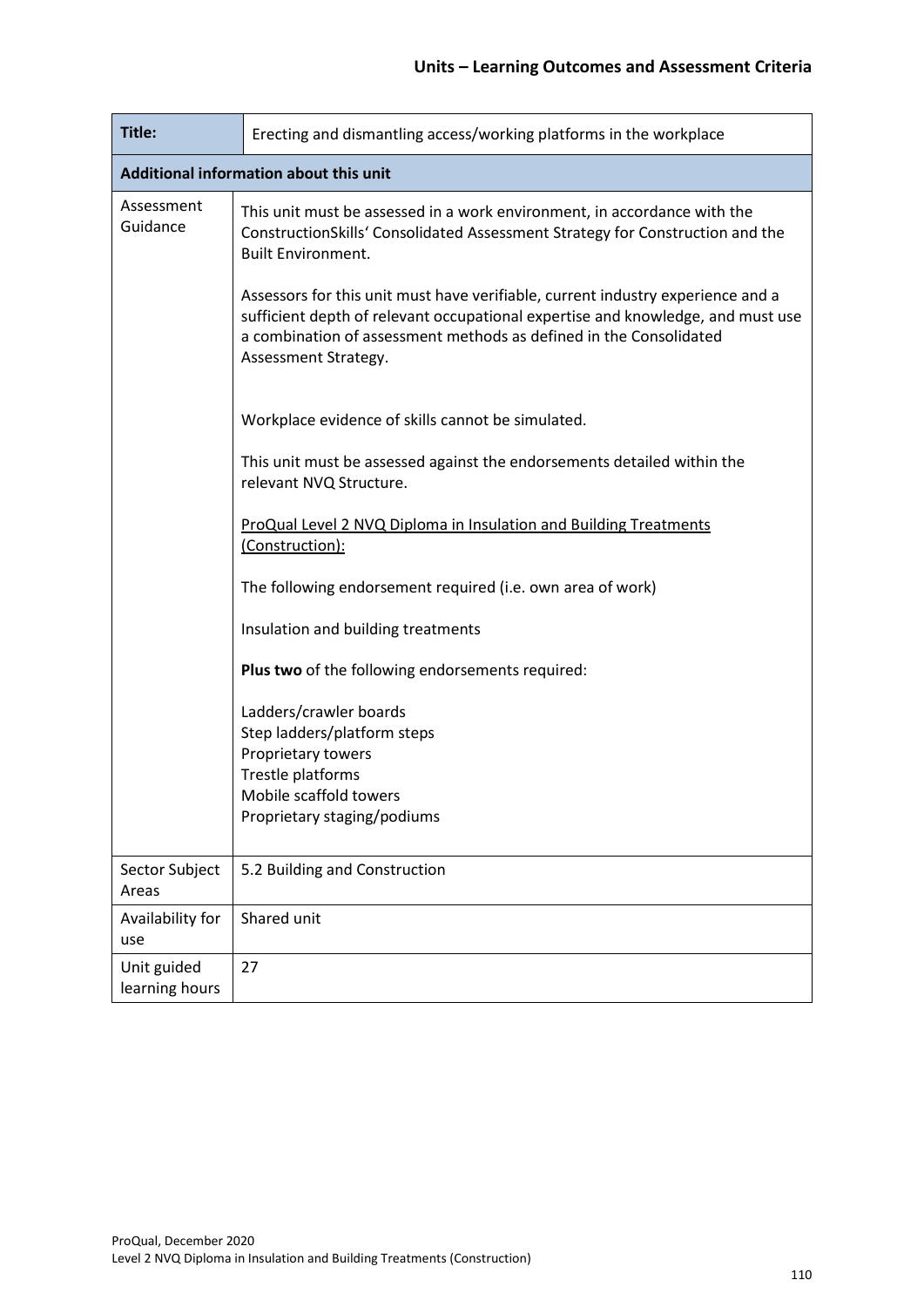| Title:                                                                                         |                                               | Develop customer relationships |                                                                                                                                                              |                                                                          |  |
|------------------------------------------------------------------------------------------------|-----------------------------------------------|--------------------------------|--------------------------------------------------------------------------------------------------------------------------------------------------------------|--------------------------------------------------------------------------|--|
| T/618/5676<br><b>Unit Number:</b>                                                              |                                               |                                |                                                                                                                                                              |                                                                          |  |
| <b>Learning outcomes</b><br>The learner will be able to:                                       |                                               |                                | <b>Assessment criteria</b><br>The learner can:                                                                                                               |                                                                          |  |
| Build their customer's<br>1<br>confidence that the service<br>they give will be excellent      |                                               | 1.1                            | show that they behave assertively and professionally<br>with customers                                                                                       |                                                                          |  |
|                                                                                                |                                               | 1.2                            | allocate the time they take to deal with their customer<br>following organisational guidelines                                                               |                                                                          |  |
|                                                                                                |                                               | 1.3                            | reassure their customer that they are doing everything<br>possible to keep the service promises made by the<br>organisation                                  |                                                                          |  |
| Meet the expectations of<br>2<br>their customers                                               |                                               | 2.1                            | recognise when there may be a conflict between their<br>customer's expectations and your organisation's service<br>offer                                     |                                                                          |  |
|                                                                                                |                                               | 2.2                            | balance their customer's expectations with their<br>organisation's service offer by offering an alternative or<br>explaining the limits of the service offer |                                                                          |  |
|                                                                                                |                                               | 2.3                            | work effectively with others to resolve any difficulties in<br>meeting their customer's expectations                                                         |                                                                          |  |
| Develop the long-term<br>3<br>relationship between their<br>customer and their<br>organisation |                                               | 3.1                            | give additional help and information to their customer<br>in response to customer questions and comments<br>about their organisation's services or products  |                                                                          |  |
|                                                                                                |                                               | 3.2                            | discuss expectations with their customer and explain<br>how these compare with their organisation's services or<br>products                                  |                                                                          |  |
|                                                                                                |                                               | 3.3                            | advise others of feedback received from their customer                                                                                                       |                                                                          |  |
|                                                                                                |                                               | 3.4                            | identify new ways of helping customers based on the<br>feedback customers have given them                                                                    |                                                                          |  |
|                                                                                                | 3.5                                           |                                | identify added value that their organisation could offer<br>to long-term customers                                                                           |                                                                          |  |
| 4                                                                                              | Know how to develop<br>customer relationships |                                | 4.1                                                                                                                                                          | describe their organisation's services or products                       |  |
|                                                                                                |                                               |                                | 4.2                                                                                                                                                          | explain the importance of customer retention                             |  |
|                                                                                                |                                               |                                | 4.3                                                                                                                                                          | explain how their own behaviour affects the behaviour<br>of the customer |  |
|                                                                                                |                                               |                                | 4.4                                                                                                                                                          | describe how to behave assertively and professionally<br>with customers  |  |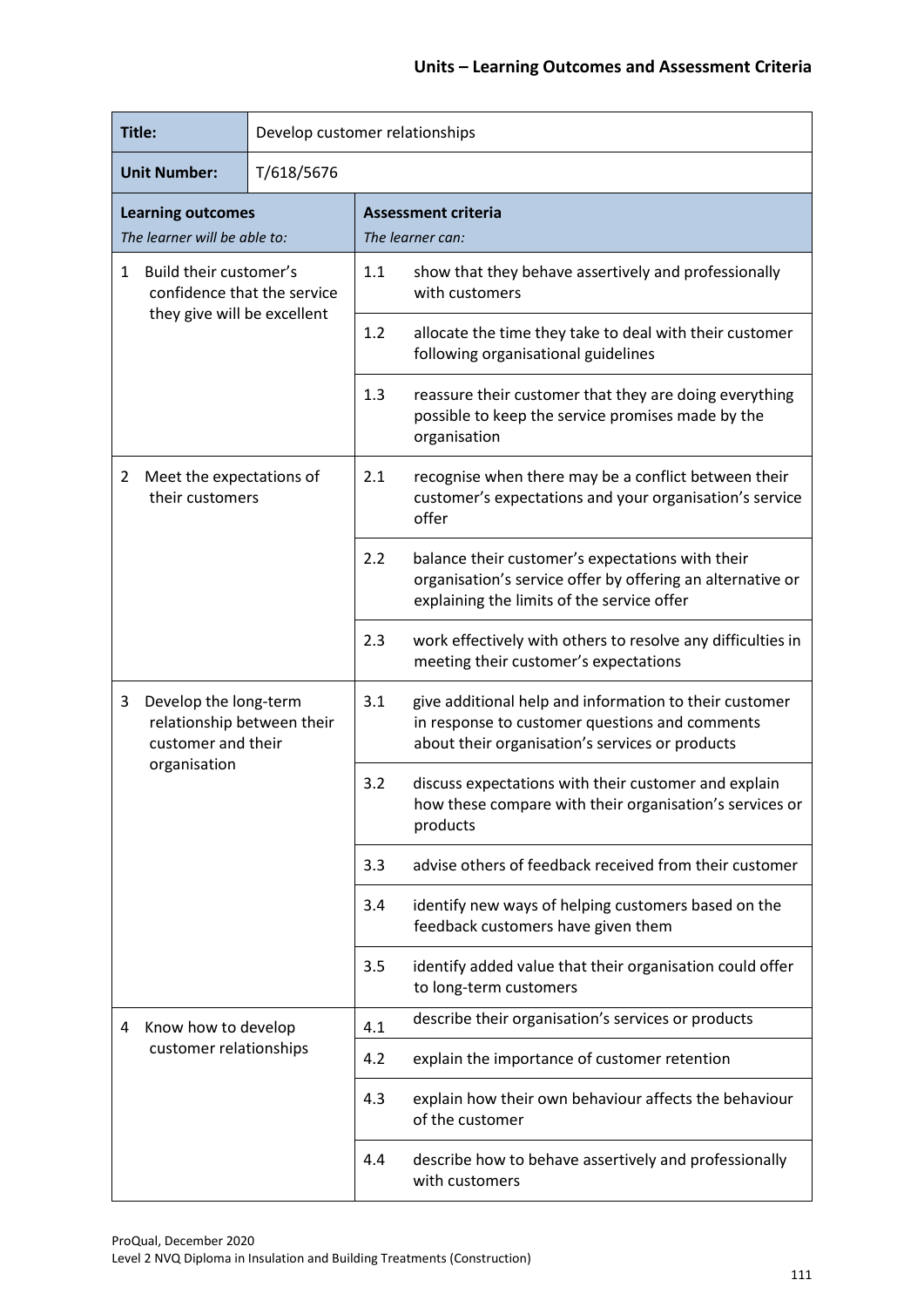|  | 4.5  | describe how to defuse potentially stressful situations                                                                        |
|--|------|--------------------------------------------------------------------------------------------------------------------------------|
|  | 4.6  | identify the limitations of their organisation's service<br>offer                                                              |
|  | 4.7  | compare how customer expectations may change as<br>the customer deals with their organisation                                  |
|  | 4.8  | identify the cost and resource implications of an<br>extension of the service offer to meet or exceed<br>customer expectations |
|  | 4.9  | explain the cost implications of bringing in new<br>customers as opposed to retaining existing customers                       |
|  | 4.10 | identify who to refer to when considering any variation<br>to their organisation's service offer                               |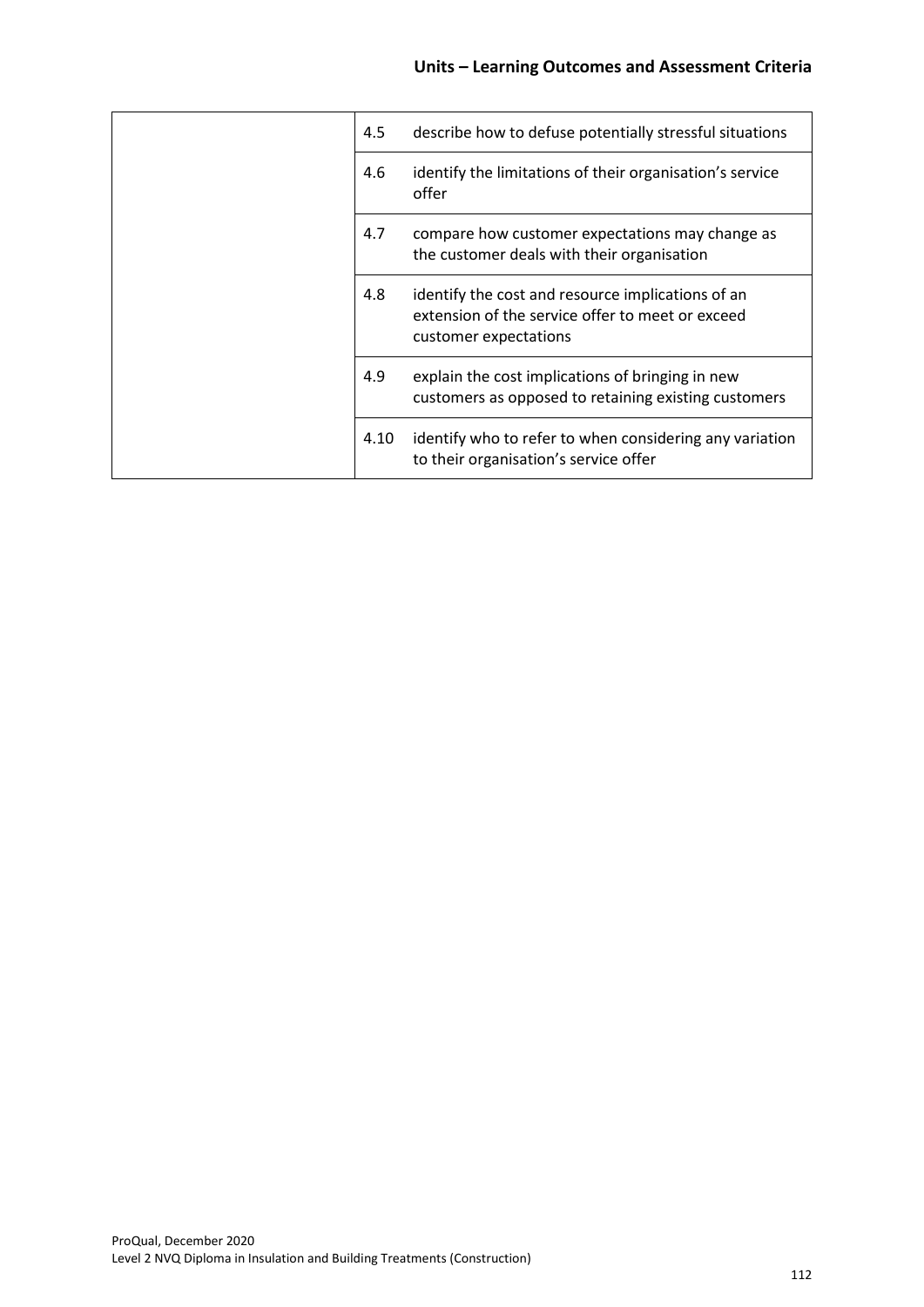| Title:                                 | Develop customer relationships |                                                                                                            |  |  |  |
|----------------------------------------|--------------------------------|------------------------------------------------------------------------------------------------------------|--|--|--|
| Additional information about this unit |                                |                                                                                                            |  |  |  |
| Assessment Guidance                    |                                | The assessment and quality assurance requirement for this<br>unit provides evidence towards A and V units. |  |  |  |
| Sector Subject Area                    |                                | 5.2 Building and Construction                                                                              |  |  |  |
| Availability for use                   |                                | Shared unit                                                                                                |  |  |  |
| Unit review date                       |                                | 31.01.17                                                                                                   |  |  |  |
| Unit credit value                      |                                | 6                                                                                                          |  |  |  |
| Unit guided learning hours             |                                | 40                                                                                                         |  |  |  |